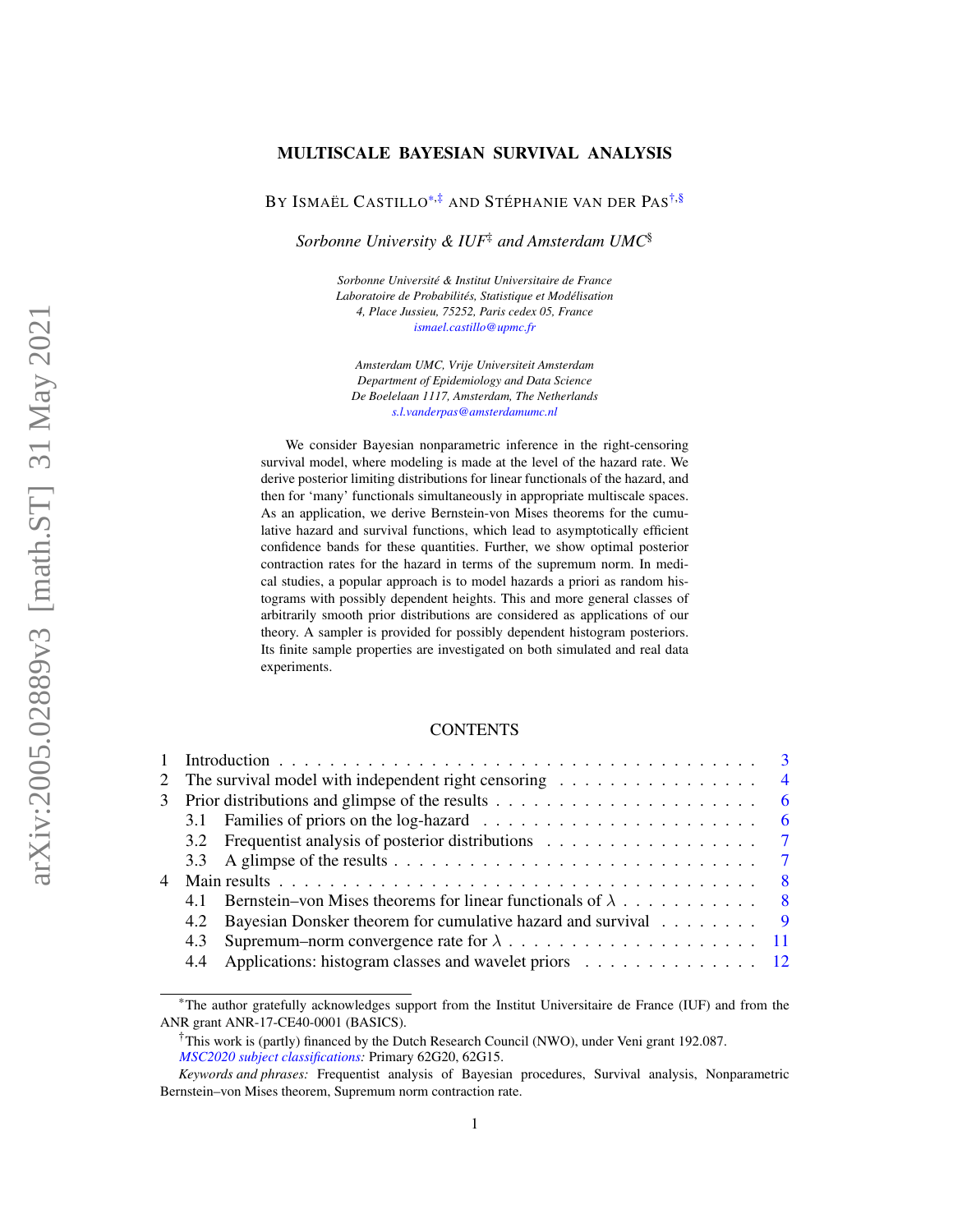| 5  | 14                                                                                                     |    |  |  |  |
|----|--------------------------------------------------------------------------------------------------------|----|--|--|--|
|    | 5.1                                                                                                    | 14 |  |  |  |
|    | 5.2                                                                                                    | 14 |  |  |  |
|    | 5.3                                                                                                    | 15 |  |  |  |
|    | 5.4                                                                                                    | 15 |  |  |  |
| 6  |                                                                                                        | 17 |  |  |  |
| 7  |                                                                                                        | 17 |  |  |  |
| 8  |                                                                                                        | 19 |  |  |  |
|    | 8.1                                                                                                    | 20 |  |  |  |
|    | 8.2<br>Proof of Theorem $1, \ldots, \ldots, \ldots, \ldots, \ldots, \ldots, \ldots, \ldots, \ldots$    | 20 |  |  |  |
|    | 8.3                                                                                                    | 20 |  |  |  |
|    | 8.4                                                                                                    | 23 |  |  |  |
|    | Proofs of Corollaries $1, 2, 3, \ldots, \ldots, \ldots, \ldots, \ldots, \ldots, \ldots, \ldots$<br>8.5 | 25 |  |  |  |
| 9  |                                                                                                        | 25 |  |  |  |
|    | 9.1                                                                                                    | 25 |  |  |  |
|    | 9.2                                                                                                    | 26 |  |  |  |
|    | 10 Nonparametric BvM theorem for the hazard rate and Donsker's theorem                                 | 26 |  |  |  |
|    |                                                                                                        | 26 |  |  |  |
|    |                                                                                                        | 28 |  |  |  |
|    |                                                                                                        | 29 |  |  |  |
|    |                                                                                                        | 29 |  |  |  |
|    |                                                                                                        | 30 |  |  |  |
|    |                                                                                                        | 30 |  |  |  |
|    |                                                                                                        | 30 |  |  |  |
|    | 11.2 Proof of Theorem 4, part (a) $\ldots \ldots \ldots \ldots \ldots \ldots \ldots \ldots$            | 31 |  |  |  |
|    | 11.3 Proof of Theorem 4, part (b) $\ldots \ldots \ldots \ldots \ldots \ldots \ldots \ldots \ldots$     | 35 |  |  |  |
|    |                                                                                                        | 38 |  |  |  |
|    |                                                                                                        | 38 |  |  |  |
|    |                                                                                                        | 39 |  |  |  |
|    |                                                                                                        | 40 |  |  |  |
|    |                                                                                                        | 41 |  |  |  |
|    |                                                                                                        | 41 |  |  |  |
|    |                                                                                                        | 42 |  |  |  |
|    |                                                                                                        | 43 |  |  |  |
|    | 13.2 Log-hazard $r: \ \cdot\ _2$ -rate and intermediate $\ \cdot\ _{\infty}$ -rate                     |    |  |  |  |
|    |                                                                                                        | 45 |  |  |  |
|    | 14.1 Independent priors on log-hazard Haar coefficients                                                | 46 |  |  |  |
|    |                                                                                                        | 47 |  |  |  |
|    |                                                                                                        | 49 |  |  |  |
|    | 15.1 Approximation lemmata for wavelets and histograms                                                 | 49 |  |  |  |
|    |                                                                                                        | 51 |  |  |  |
|    | 15.3 Log-Laplace dependent and independent histogram priors                                            | 52 |  |  |  |
|    | 15.4 Gaussian wavelet prior and dependent and independent histogram priors                             | 54 |  |  |  |
|    | 15.5 Gamma dependent and independent histogram priors                                                  | 55 |  |  |  |
|    |                                                                                                        | 56 |  |  |  |
|    |                                                                                                        | 56 |  |  |  |
|    |                                                                                                        | 57 |  |  |  |
| 17 |                                                                                                        | 58 |  |  |  |
| 18 |                                                                                                        | 61 |  |  |  |
| 19 |                                                                                                        | 62 |  |  |  |
|    | 19.1                                                                                                   | 62 |  |  |  |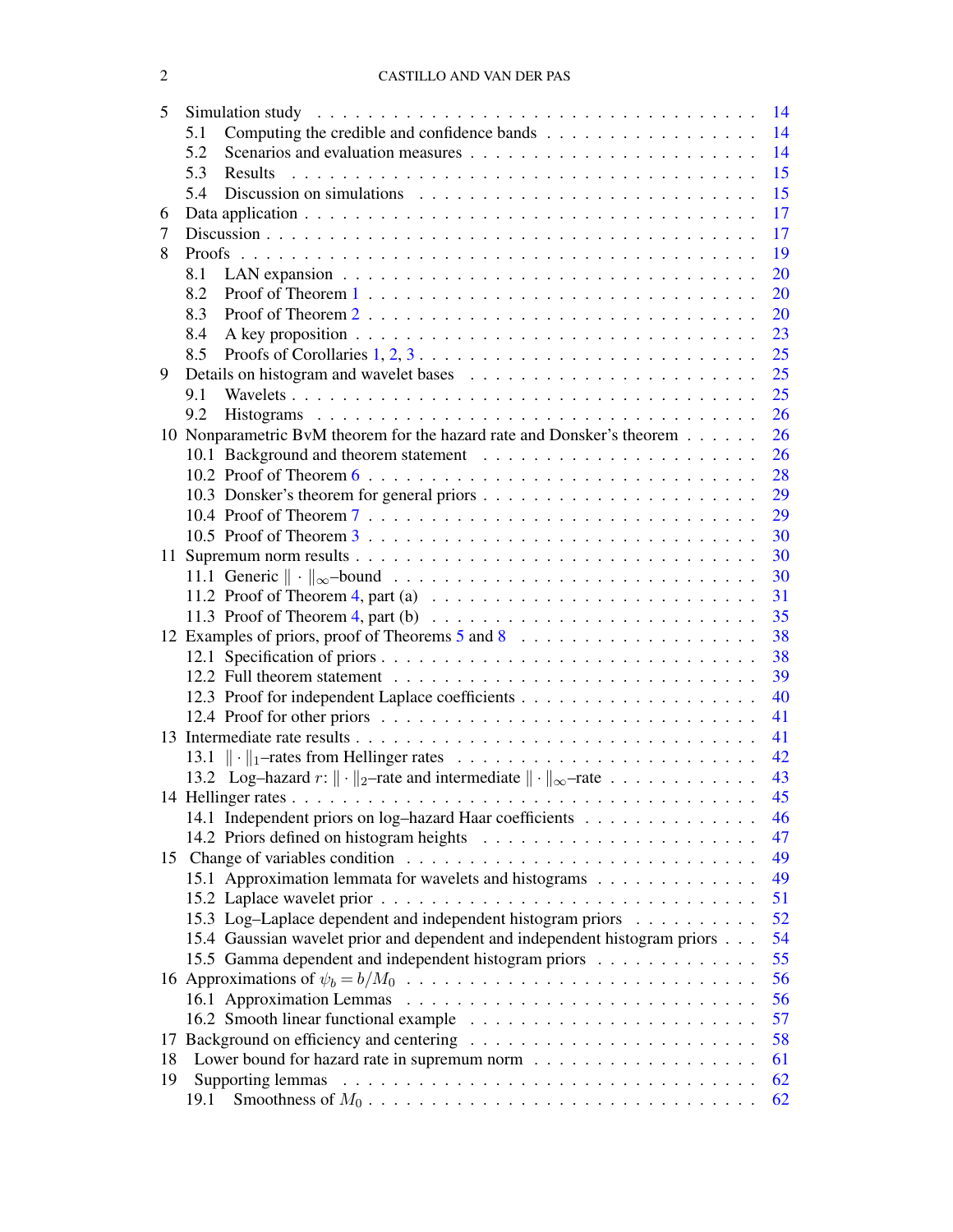|  | 20.1 Simulation results for the cumulative hazard $\ldots \ldots \ldots \ldots \ldots$ 67 |  |
|--|-------------------------------------------------------------------------------------------|--|
|  |                                                                                           |  |
|  | 20.3 The sampler, independent and dependent Gamma priors 68                               |  |
|  |                                                                                           |  |

<span id="page-2-0"></span>1. Introduction. Survival models are at the heart of biomedical applications of statistics, and form an integral part of many other fields, including, among others, the insurance sector, sociology and engineering. In medical studies, relevant quantities for inference are survival probability curves, as well as hazard rate functions. Nonparametric methods have proved very helpful in the analysis of these models, in particular Bayesian methods are often used in such settings for their flexibility and ability to measure uncertainty [\[33\]](#page-69-0). Histogram priors are especially attractive, because they model the hazard in an intuitively appealing and interpretable way, by splitting the follow-up period into distinct intervals with a potentially different hazard rate during each interval. Indeed, a great variety of histogram priors – with possibly dependent heights – has been proposed to model the hazard rate, see e.g. [\[48,](#page-70-0) [4,](#page-68-1) [5,](#page-68-2) [47,](#page-70-1) [23,](#page-69-1) [21,](#page-69-2) [33,](#page-69-0) [6\]](#page-68-3). A great benefit of the Bayesian approach is that confidence bands for survival curves are created in a natural way, which offers a typically more meaningful way of quantifying uncertainty compared to the confidence intervals that are only valid at a particular point in time often reported in practice. A prominent point of interest is whether the use of Bayesian credible bands as confidence bands is justified. While such bands are already often used in practice, it is important to have mathematical guarantees that these sets have the desired frequentist coverage. Our results provide theory validating exactly this use of credible bands as frequentist confidence bands for many priors, including histogram priors as a particular case.

The desired mathematical guarantees can be achieved by proving a Bernstein–von Mises theorem (BvM), in the form of a (Bayesian) Donsker–type result for the posterior distribution on the survival curve. We will derive such a result as a consequence of a nonparametric Bernstein–von Mises result on the hazard itself, thereby providing the sought-after theoretical guarantee for uncertainty quantification. The proofs are partly based on multiscale techniques as introduced in  $[12]$ ,  $[13]$ ,  $[11]$ , as well as on semiparametric tools  $[10]$ ,  $[14]$ . Also, we provide a sampler for histogram priors (allowing for dependent heights) and illustrate its use both in simulated and real data situations. We observe in simulations that the corresponding credible sets outperform several popular choices for confidence bands in terms of area. We refer to the books [\[2,](#page-68-6) [37\]](#page-70-2), as well as to the simulation study and data analysis in Sections [5](#page-13-0) and [6](#page-16-0) for more on existing non–Bayesian methods.

We now briefly review the literature on the frequentist analysis of Bayesian methods for right–censored data. In the context of neutral to the right priors, Hjort [\[29\]](#page-69-6) considered Beta process priors for the cumulative hazard, showing in particular conjugacy. Kim and Lee [\[35\]](#page-70-3) derived sufficient conditions for posterior consistency, while [\[36\]](#page-70-4) obtained a BvM for the survival function for classes of neutral to the right priors in the right-censoring model (see also [\[34\]](#page-69-7) for results for the Cox model). We note that all such results, that model the cumulative hazard or the survival function directly, do use some form of conjugacy of the prior and model, which is not the case for the theory built up in the present paper. A work that also models the hazard rate – and in this sense is closer to ours – is De Blasi et al.  $[19]$ , where the authors model a priori the hazard rate using a kernel mixture with respect to a completely random measure. They derive posterior consistency for the hazard, as well as limiting results for linear and quadratic functionals of the hazard. In [\[18\]](#page-69-9), the semiparametric BvM is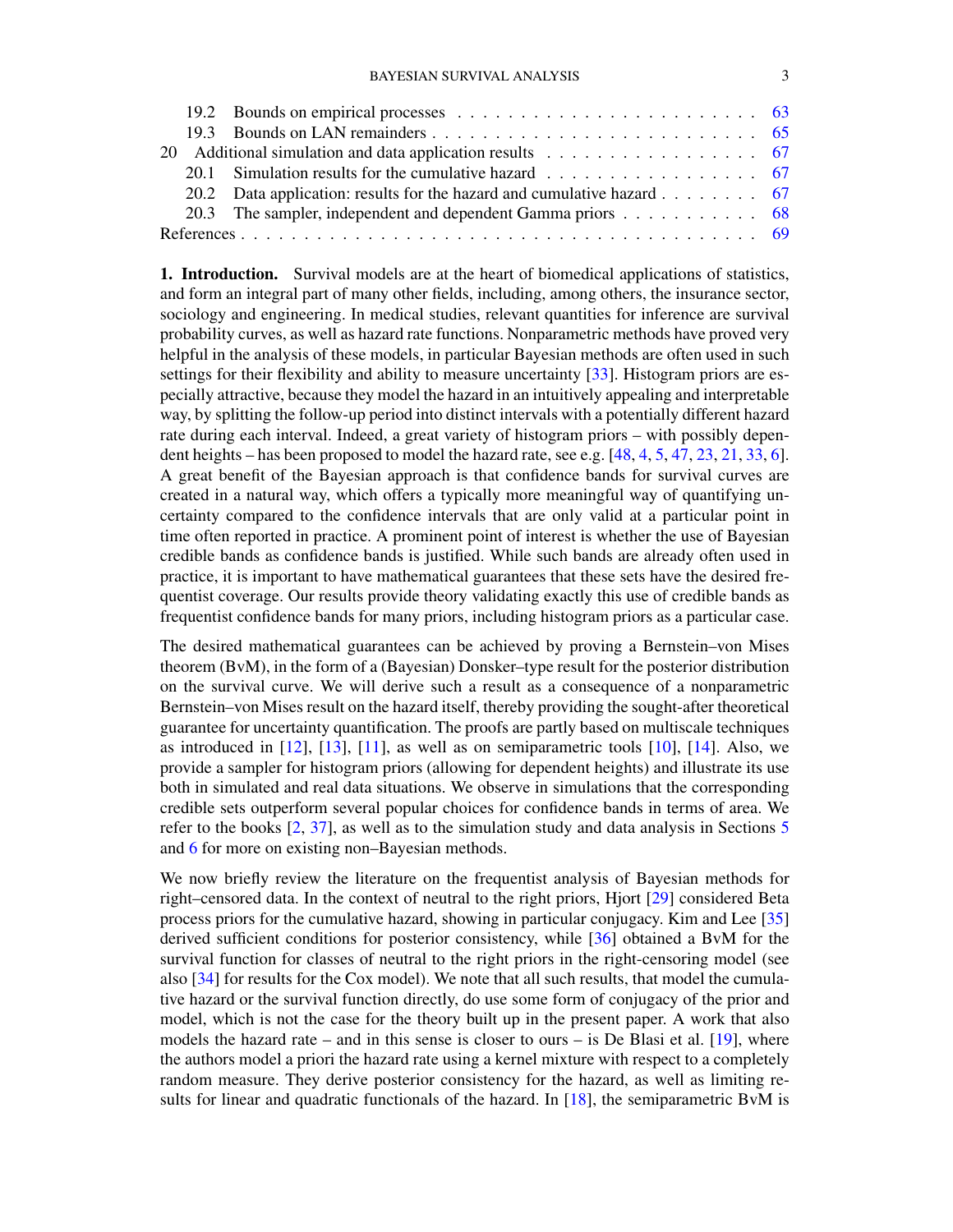derived in competing risks models. The Cox model is treated as an example of the general semiparametric BvM theorem in [\[10\]](#page-68-5), which uses non-conjugate techniques and a Gaussian prior, although requires the hazard to be sufficiently smooth (at least 3/2–Hölder).

This paper has three main goals. A first aim is to provide theory for posterior distributions modeling both the hazard rate and the survival function, investigating practically used priors, including random histograms and more generally arbitrarily smooth priors. To do so, we focus on the commonly used right-censoring model. We derive both BvM theorems for the survival curve and hazard rate, as well as minimax optimal supremum–norm rate results for the hazard. Supremum–norm results are particularly desirable in practice, as they justify evaluating the quality of an estimated curve through visual closeness to a true curve, rather than through a criterion less easily visualized such as closeness in the  $L_2$ –sense. In addition, supremum–norm results may make contributions to other questions like change-point problems, identifications of 'cusps' and estimation of level sets (e.g. [\[39\]](#page-70-5)), although we do not explore this further in this paper. Second, the paper is intended to serve as a platform to derive such results in more complex survival models; in particular, we develop non-conjugate techniques, that do not rely on an explicit expression of the posterior distribution, and will apply more generally, provided some form of Local Asymptotic Normality (LAN) holds. Third, we try to minimize regularity assumptions on the hazard rate as much as possible. We will assume that the hazard is  $\beta$ –Hölder, for an arbitrary  $\beta > 0$  for most of the results (just assuming  $\beta > 1/2$  for a few examples of priors). The techniques we introduce also enable improved minimal regularity requirements for posterior supremum norm convergence compared to  $[11]$ – $[13]$ . We come back to the implications of the present work for density estimation in the Discussion in Section [7.](#page-16-1)

Let us now briefly describe our main results and give an outline of the paper. In Section [2,](#page-3-0) we introduce the right-censoring model and recall standard notation and assumptions in this setting. In Section [3,](#page-5-0) we introduce the main families of prior distributions we consider, namely histogram priors on the hazard rate with possibly dependent height coefficients, and smoother series priors on the log-hazard. The main mathematical results are stated in Section [4.](#page-7-0) A BvM theorem for linear functionals of the hazard is first obtained. Next, we state a Donsker–BvM result for the cumulative hazard and survival functions, whose proof is based on a nonparametric BvM theorem (discussed and proved in Section [10\)](#page-25-1). Then, optimal supremum norm posterior convergence results are derived for the hazard. Finally, we apply these results to the considered classes of priors. In Section [5,](#page-13-0) we present a sampler for histogram priors and illustrate the estimators' performance through simulated data, while a real data example is considered in Section [6.](#page-16-0) A discussion is presented in Section [7.](#page-16-1) Section [8](#page-18-0) contains the proofs of the BvM for linear functionals. Sections [9](#page-24-1)[–20](#page-66-0) contain the statement and proof of the nonparametric BvM theorem, and gather the proof of the supremum norm results as well as a number of useful lemmas and additional simulation and data application results. For readers mainly interested in practical applications of our methods, we note that Sections [4.1](#page-7-1) through [4.3](#page-10-0) can be skipped at first read.

<span id="page-3-0"></span>2. The survival model with independent right censoring. We are interested in i.i.d. survival times  $T_1, \ldots, T_n$ , but their observation is possibly interfered with by i.i.d. censoring times  $C_1, \ldots, C_n$ , which are independent of the survival times, so that we observe  $X = X^n = ((Y_1, \delta_1), \ldots, (Y_n, \delta_n))$  i.i.d. pairs, where  $Y_i = T_i \wedge C_i$  and  $\delta_i = 1 | \{T_i \le C_i\}.$ 

One main object of interest is the survival function  $S(t) = P(T > t)$ , where we use the generic notation T for a random variable of same distribution as  $T_1$  (and similarly for  $C, Y$ below). In the present setting, as in many others, it is useful to assume that  $S$  is induced by a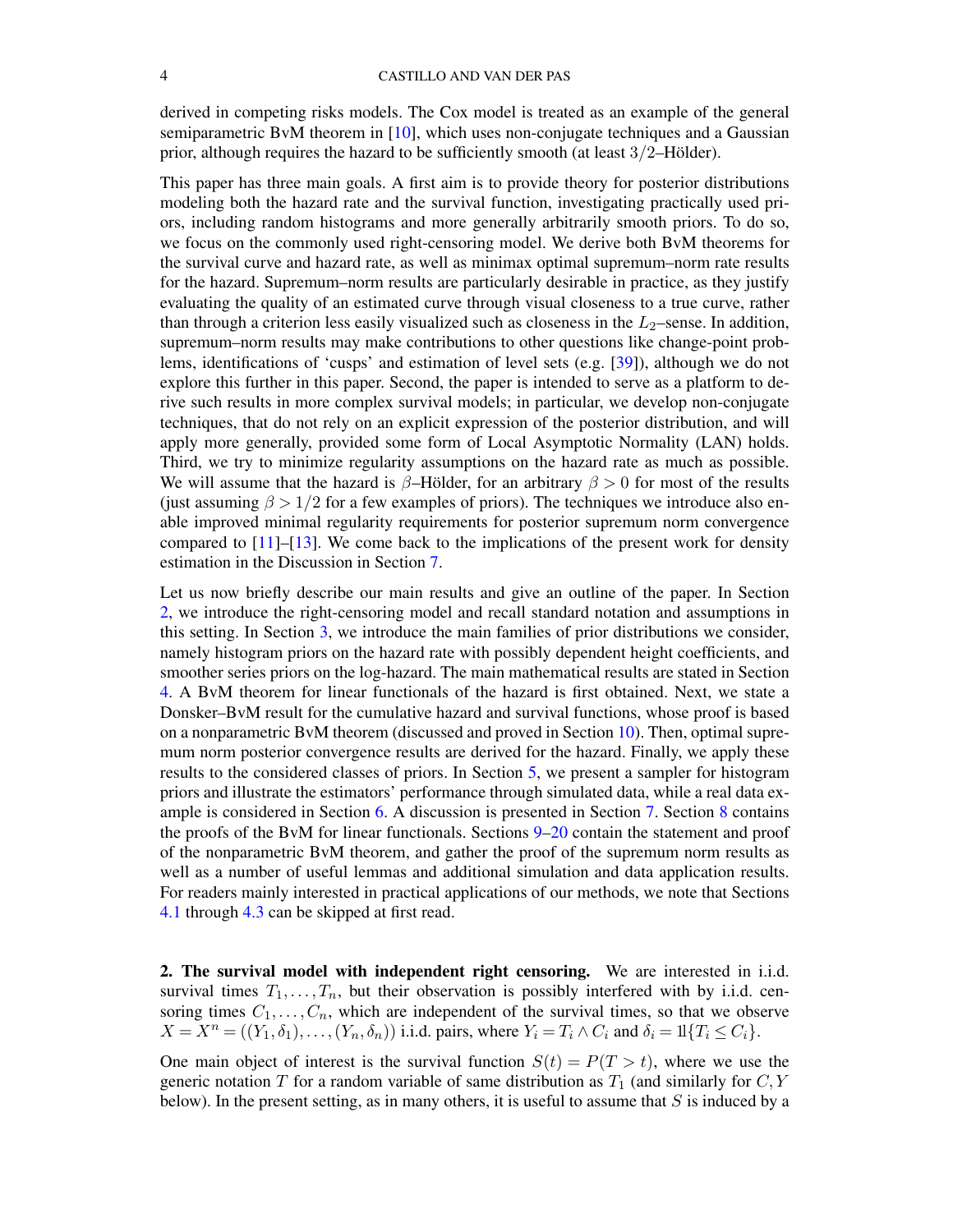certain hazard function. Assuming T admits a continuous density, which we denote by  $f$ , the hazard rate is  $\lambda(t) = \lim_{h \downarrow 0} h^{-1} P(t \leq T < t + h | T \geq t)$ . Integrating the hazard yields the cumulative hazard  $\Lambda(\cdot) = \int_0^{\infty} \lambda(u) du$ , which is related to the survival by  $S(\cdot) = \exp\{-\Lambda(\cdot)\}.$ 

We assume there exists a 'true' continuous hazard  $\lambda_0$  underlying the data-generating process and require a few assumptions, mainly to ensure that influence functions are well-defined and to avoid division by zero. For some  $\tau > 0$  corresponding to the time at end of the study and  $c_i > 0, i = 1, \ldots, 4$ :

<span id="page-4-0"></span>(M) at the end of follow-up, some individuals are still event free and uncensored:  $P(T > \tau) > 0$ and  $P(C \geq \tau) = P(C = \tau) > 0$ .

We have  $c_1 \leq \inf_{t \in [0,\tau]} \lambda_0(t) \leq \sup_{t \in [0,\tau]} \lambda_0(t) \leq c_2$ .

The censoring  $C$  has a distribution function  $G$  and admits a density

$$
p_C(u) = g(u)11\{0 \le u < \tau\} + (1 - G(\tau -))11\{u = \tau\}
$$

with respect to Leb([0,  $\tau$ ]) +  $\delta_{\tau}$ , with Leb(*I*) the Lebesgue measure on *I* and *g* such that  $c_3 \leq \inf_{t \in [0,\tau)} g(t) \leq \sup_{t \in [0,\tau)} g(t) \leq c_4.$ 

Henceforth, for notational simplicity and without loss of generality we set  $\tau = 1$ , otherwise one can consider rescaled versions of the procedures. It follows from [\(M\)](#page-4-0) that  $\Lambda_0(\tau) = \Lambda_0(1) \leq c_2.$ 

As the censoring distribution factors out from the likelihood (see Section [8\)](#page-18-0) we do not need to model  $G$  and we denote the distribution of the data under the 'true' unknown parameters simply by  $P_{\lambda_0}$  (or even  $P_0$ ), and keep the notation G for the censoring law, with g its density. We also denote  $\bar{G}(u) = 1 - G(u)$  for  $u \in [0, 1]$  and note that in our setting  $1 - G(t) = \bar{G}(t)$ for  $t < 1$ . The function, for  $u \in [0, 1]$ ,

<span id="page-4-1"></span>(1) 
$$
M_0(u) = E_{\lambda_0} 11\{u \le Y\} = \bar{G}(u)e^{-\Lambda_0(u)}
$$

plays an important role in the sequel. Under assumption  $(M)$  it is bounded away from 0.

*Notation.* The distribution function of the variable of interest T is denoted  $F(t) = \int_0^t f(x) dx$ and the survival function is  $S = 1 - F$ . For a bounded function b on [0, 1] and  $\Lambda$  a cumulative hazard, we denote  $($ Lambda b)(·) = \int\_0^{\cdot} b(u) d\Lambda(u) and, in slight abuse of notation  $\Lambda b = (\Lambda b)(1) =$  $\int_0^1 b(u)d\Lambda(u)$ . For real  $a, b$ , we set  $a \wedge b = \min(a, b)$  and  $a \vee b = \max(a, b)$ .

The notation  $(\psi_{lk})$  refers to one of the following two wavelet bases,

- 1. *the Haar basis on* [0, 1] sets  $\varphi = 1\mathbb{1}_{(0,1]}, \psi = 1\mathbb{1}_{(0,1/2]} 1\mathbb{1}_{(1/2,1]}$  and  $\psi_{lk}(\cdot) = 2^{l/2}\psi(2^l \cdot -k)$ ,  $0 \le k < 2^l, l \ge 0$ , and  $\psi_{-1 \1/2} = \varphi$ ;
- 2. *a smooth boundary-corrected* wavelet basis on [0, 1], such as the CDV wavelets of [\[17\]](#page-69-10). We refer to Section [9](#page-24-1) for more on their properties.

We denote dyadic intervals by  $I_k^l = (k2^{-l}, (k+1)2^{-l}]$  for  $l \ge 0$  and  $0 \le k \le 2^l - 1$ . For  $(\psi_{lk})$ the Haar basis,  $I_k^l$  is the support of  $\psi_{lk}$ .

We denote by  $L^2 = L^2[0,1]$  the space of square–integrable functions on  $[0,1]$ , with  $\langle f, g \rangle =$  $\int_0^1 fg$  the associated inner product and  $||f||^2 = \langle f, f \rangle$  the squared  $L^2$ -norm. Also,  $L^2(\Lambda)$  =  ${f : \int f^2 d\Lambda = \int f^2 \lambda < \infty}$ . Given a wavelet basis  $(\psi_{lk})$  as above, for  $f \in L^2$  we denote  $f_{lk} = \langle f, \psi_{lk} \rangle$  its wavelet coefficients. For any  $L \geq 0$ , we set

<span id="page-4-2"></span>(2) 
$$
\mathcal{V}_L = \text{Vect}\{\varphi, \psi_{lk}, l \leq L, 0 \leq k < 2^l\}
$$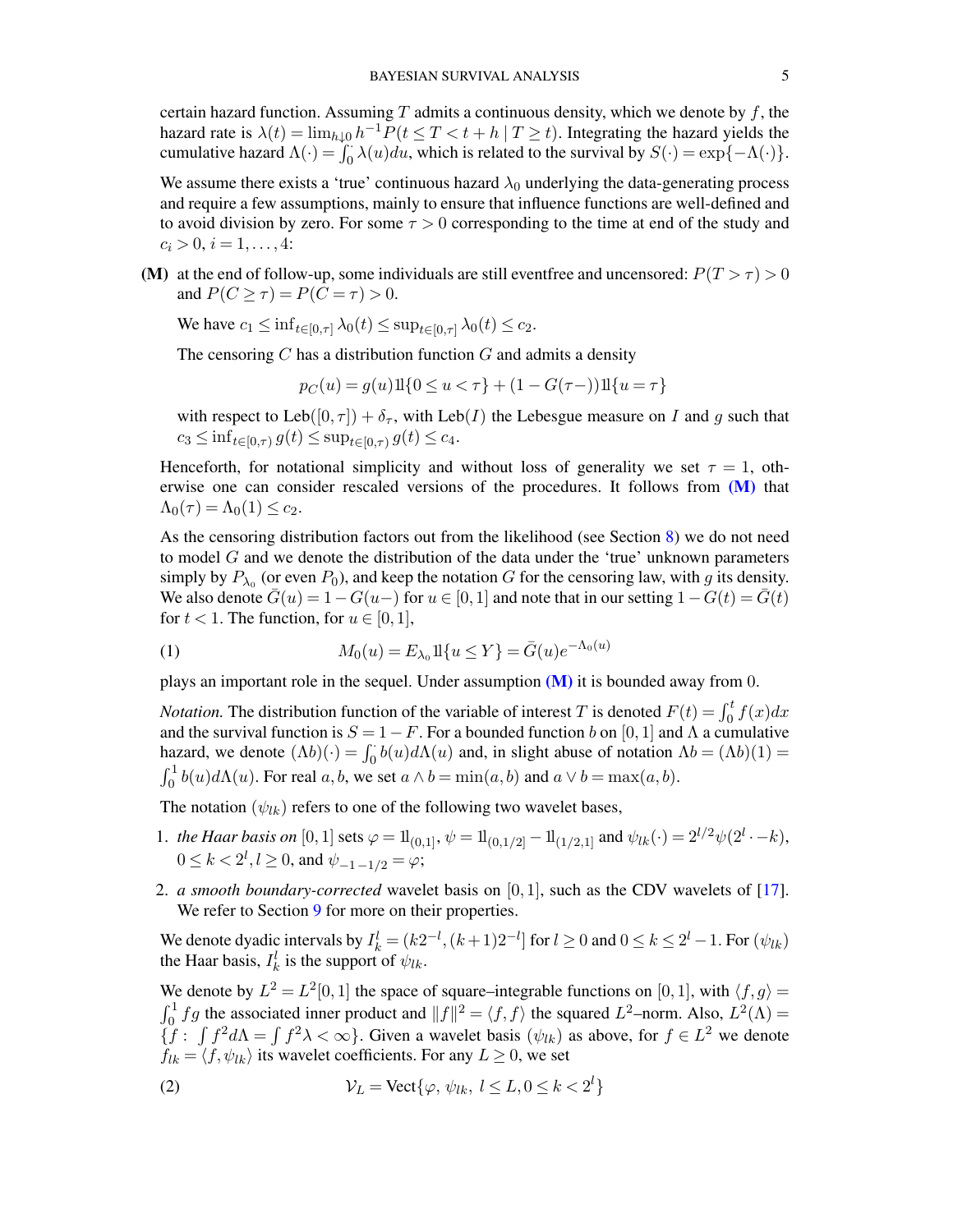the space generated by wavelet functions up to level  $L$ . The space of continuous (resp. bounded) functions on [0, 1] is denoted by  $C[0, 1]$  (resp.  $L^{\infty}[0, 1]$ ) and is equipped with the (essential) supremum norm  $\|\cdot\|_{\infty}$ . For  $\beta, D > 0$ , and l the largest integer smaller than  $\beta$ , let  $\mathcal{H}(\beta, D) = \{ f : |f^{(l)}(x) - f^{(l)}(y)| \le D|x - y|^{\beta - l}, x, y \in [0, 1] \}.$ 

In the paper asymptotics are as  $n \to \infty$ , and  $o(1), o_{P_0}(1)$  are respectively a deterministic sequence going to 0 as  $n \to \infty$  and a random one going to 0 in probability under  $P_0 = P_{\lambda_0}$ .

For  $(S, d)$  a metric space, the bounded Lipschitz metric  $\mathcal{B}_S$  on probability measures on S is, for any  $\mu$ ,  $\nu$  probability measures of S,

(3) 
$$
\mathcal{B}_{\mathcal{S}}(\mu,\nu)=\sup_{F;||F||_{BL}\leq 1}\left|\int_{\mathcal{S}}F(x)(d\mu(x)-d\nu(x))\right|,
$$

where  $F : \mathcal{S} \to \mathbb{R}$  and

(4) 
$$
||F||_{BL} = \sup_{x \in S} |F(x)| + \sup_{x \neq y} \frac{|F(x) - F(y)|}{d(x, y)}.
$$

Throughout the paper, the following rate is frequently used, for  $\beta > 0$ ,

<span id="page-5-3"></span>(5) 
$$
\varepsilon_{n,\beta}^* = \left(\frac{\log n}{n}\right)^{\frac{\beta}{2\beta+1}}.
$$

<span id="page-5-0"></span>3. Prior distributions and glimpse of the results. In order to model both the cumulative hazard  $\Lambda$  (and related survival S) and its rate  $\lambda$ , we define a prior distribution on  $\lambda$  via a prior Π on the log–hazard  $r = \log \lambda$ .

<span id="page-5-1"></span>3.1. *Families of priors on the log-hazard.* Our results are illustrated with two vast families of prior distributions: dyadic histogram priors, allowing for possibly dependent heights, and referred to as (H)-type priors in the sequel; and more general possibly smooth priors, referred to as (S)-type priors.

In practice, it can be appealing to model the prior distribution directly on certain timeintervals, with a possible dependence in the choice of amplitudes across times. We allow this in the following two prior classes, with respectively independent and dependent heights.

(H1) *Regular dyadic histograms with independent coefficients*. Set

$$
r = \sum_{k=0}^{2^{L+1}-1} r_k 1\!\mathrm{1}_{I_k^{L+1}}, \text{ or equivalently } \lambda = \sum_{k=0}^{2^{L+1}-1} \lambda_k 1\!\mathrm{1}_{I_k^{L+1}},
$$

for  $L = L_n$  a sequence of integers (called 'cut-off'),  $r_k = \log \lambda_k$ , and  $\lambda_k$  are positive independent random variables, all to be specified in the sequel.

(H2) *Regular dyadic histograms with dependent coefficients.* These have a structure similar to (H<sub>1</sub>), but each  $\lambda_k$  depends on  $\lambda_{k-1}$ , for  $k \geq 1$ . Intuitively this dependence induces some 'smoothness', while the prior itself remains a histogram. Histogram priors with a martingale structure have a long history of success [\[4,](#page-68-1) [5,](#page-68-2) [21,](#page-69-2) [33,](#page-69-0) [47,](#page-70-1) [48\]](#page-70-0). Specific examples will be studied in Section [4.4.](#page-11-0)

A more general class of priors on  $r = \log \lambda$  we consider sets

<span id="page-5-2"></span>(6) 
$$
r = \sum_{l=-1}^{L_n} \sum_{k=0}^{2^l-1} \sigma_l Z_{lk} \psi_{lk},
$$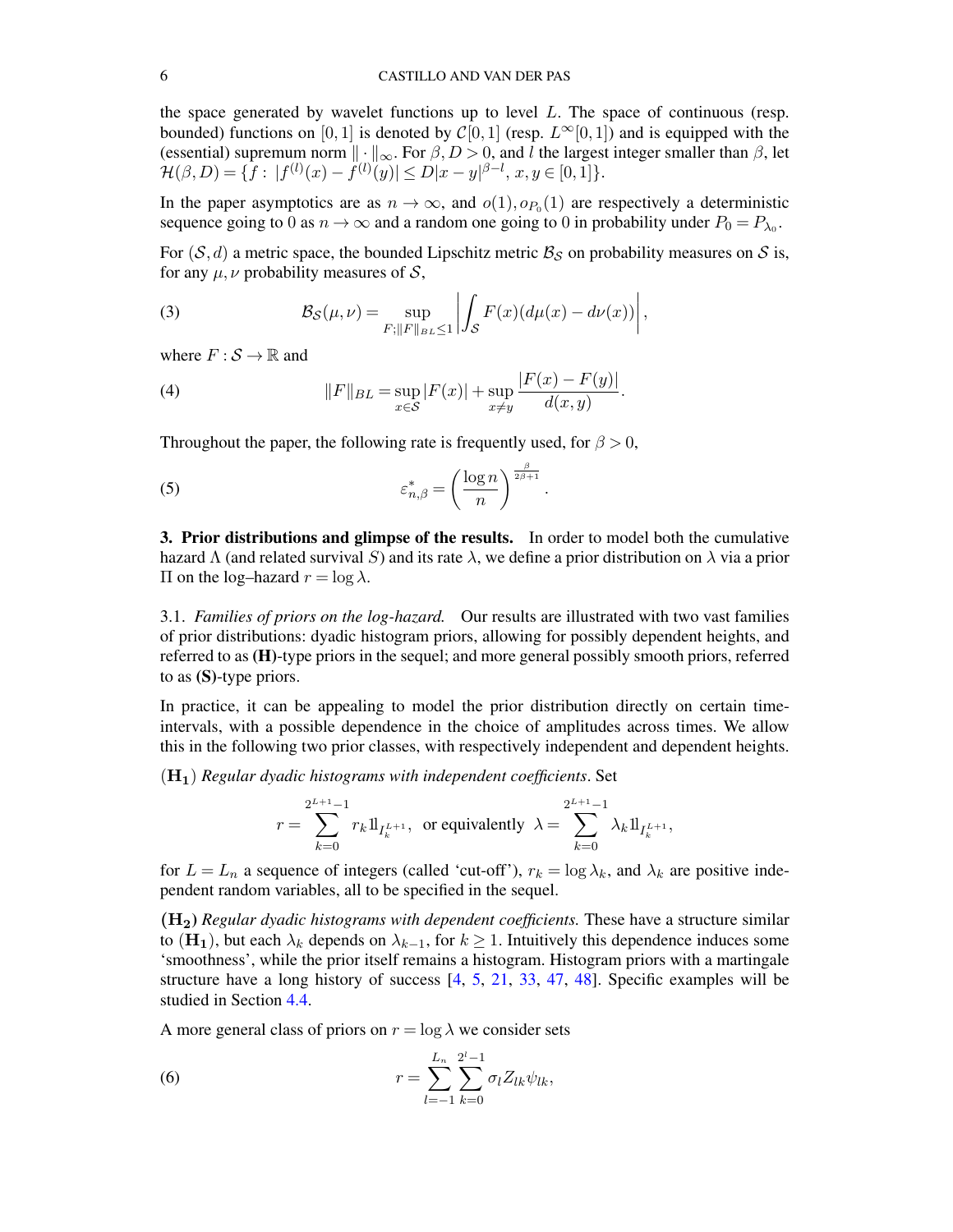where  $(\psi_{lk})$  is a wavelet basis as above, the variables  $Z_{lk}$  are independent,  $L_n$  and  $\sigma_l$  are positive real numbers to be chosen. This includes

- $(H_3)$  *Dyadic Haar wavelet histograms* with  $(\psi_{lk})$  the Haar basis.
	- (S) *Smooth wavelet priors* with  $(\psi_{lk})$  a smooth wavelet basis.

Note that the priors  $(H_1), (H_2)$  can also be written as in [\(6\)](#page-5-2) with  $(\psi_{lk})$  the Haar basis. Conversely,  $(H_3)$  is a special case of  $(H_2)$ , see Section [9.](#page-24-1)

<span id="page-6-0"></span>3.2. *Frequentist analysis of posterior distributions.* Given a prior distribution Π on loghazards  $r = \log \lambda$  as above and data  $X = X^n$  from the right censoring model, one can form the posterior distribution  $\Pi[\cdot|X]$  on r, that is the conditional distribution  $\mathcal{L}(r | X)$ , in the usual way. Taking a frequentist approach to analyse the posterior, we assume that there exists a 'true'  $r_0 = \log \lambda_0$  so that the data is generated from  $X \sim P_{\lambda_0}$ , and we study  $\Pi[\cdot | X]$  in probability under  $P_{\lambda_0}$ .

<span id="page-6-1"></span>3.3. *A glimpse of the results.* Consider cut-offs  $L_n$  defined as, for  $\gamma > 0$ ,

<span id="page-6-3"></span>(7) 
$$
2^{L_n} = 2^{L_n^U} \stackrel{\circ}{=} n^{1/2},
$$

<span id="page-6-4"></span>(8) or 
$$
2^{L_n} = 2^{L_n(\gamma)} \triangleq \left(\frac{n}{\log n}\right)^{\frac{1}{2\gamma+1}},
$$

where  $\stackrel{\circ}{=}$  means that one picks a closest integer solution in  $L_n$  of the equation.

Let  $G_{\Lambda_0}$  denote the Gaussian process, for W standard Brownian motion,

<span id="page-6-5"></span>(9) 
$$
G_{\Lambda_0}(t) = W(U_0(t)), \qquad t \in [0,1],
$$

where we have set  $U_0(t) = \int_0^t (\lambda_0/M_0)(u)du$  and  $M_0$  is as in [\(1\)](#page-4-1). The appearance of the scaling function  $M_0$  is a particular feature of the survival model, which appears in multiple results in this paper. It is closely connected to the LAN inner product, which is  $\langle f, g \rangle_L =$  $\int_0^1 f g M_0 \lambda_0$ , as described in more detail in Section [8.1.](#page-19-0)

<span id="page-6-2"></span>THEOREM 1. *Suppose the true log–hazard*  $r_0 = \log \lambda_0$  *belongs to the Hölder ball*  $\mathcal{H}(\beta, L)$ *for*  $\beta, L > 0$ *. Let*  $\Pi$  *be a histogram prior of type*  $(\mathbf{H_3})$  *with standard Laplace coefficients, and cut–off*  $L_n$  *as in* [\(7\)](#page-6-3) *or* [\(8\)](#page-6-4) *with*  $\gamma = 1/2$ *. Then, regardless of*  $\beta > 0$ *, for*  $G_{\Lambda_0}$  *as in* [\(9\)](#page-6-5)*, and* Λˆ <sup>n</sup> *Nelson–Aalen's estimator,*

$$
\mathcal{B}_{\mathcal{D}[0,1]}\left(\mathcal{L}(\sqrt{n}(\Lambda-\hat{\Lambda}_n) \,|\, X)\right.,\, \mathcal{L}(G_{\Lambda_0})\right)=o_{P_0}(1),
$$

*with*  $\mathcal{D}[0,1]$  *the space of càdlàg functions on*  $[0,1]$ *. Now assuming*  $0 < \beta \leq 1$ *, for*  $L_n$  *as in* [\(8\)](#page-6-4) *with*  $\gamma = \beta$ *, for arbitrary*  $M_n \to \infty$ *, and*  $\varepsilon_{n,\beta}^*$  *as in* [\(5\)](#page-5-3)*,* 

$$
\Pi[\|\lambda - \lambda_0\|_{\infty} > M_n \varepsilon_{n,\beta}^* \,|\, X] = o_{P_0}(1).
$$

Theorem [1](#page-6-2) first provides a functional result for the posterior distribution of  $\Lambda$  for histogram priors which has several consequences for inference, notably providing credible bands with optimal coverage for the true cumulative hazard and survival curve, see Section [4.2.](#page-8-0) The hazard itself is modelled and its posterior converges at optimal rate in the supremum norm (when  $\gamma = \beta$  this is the minimax rate; otherwise the rate is still optimal for the regularity  $\gamma$ and given by [\(16\)](#page-10-4) below). This and more general results, including smooth priors on hazards, handling any regularity  $\beta > 0$ , and statements for the survival function, are considered below.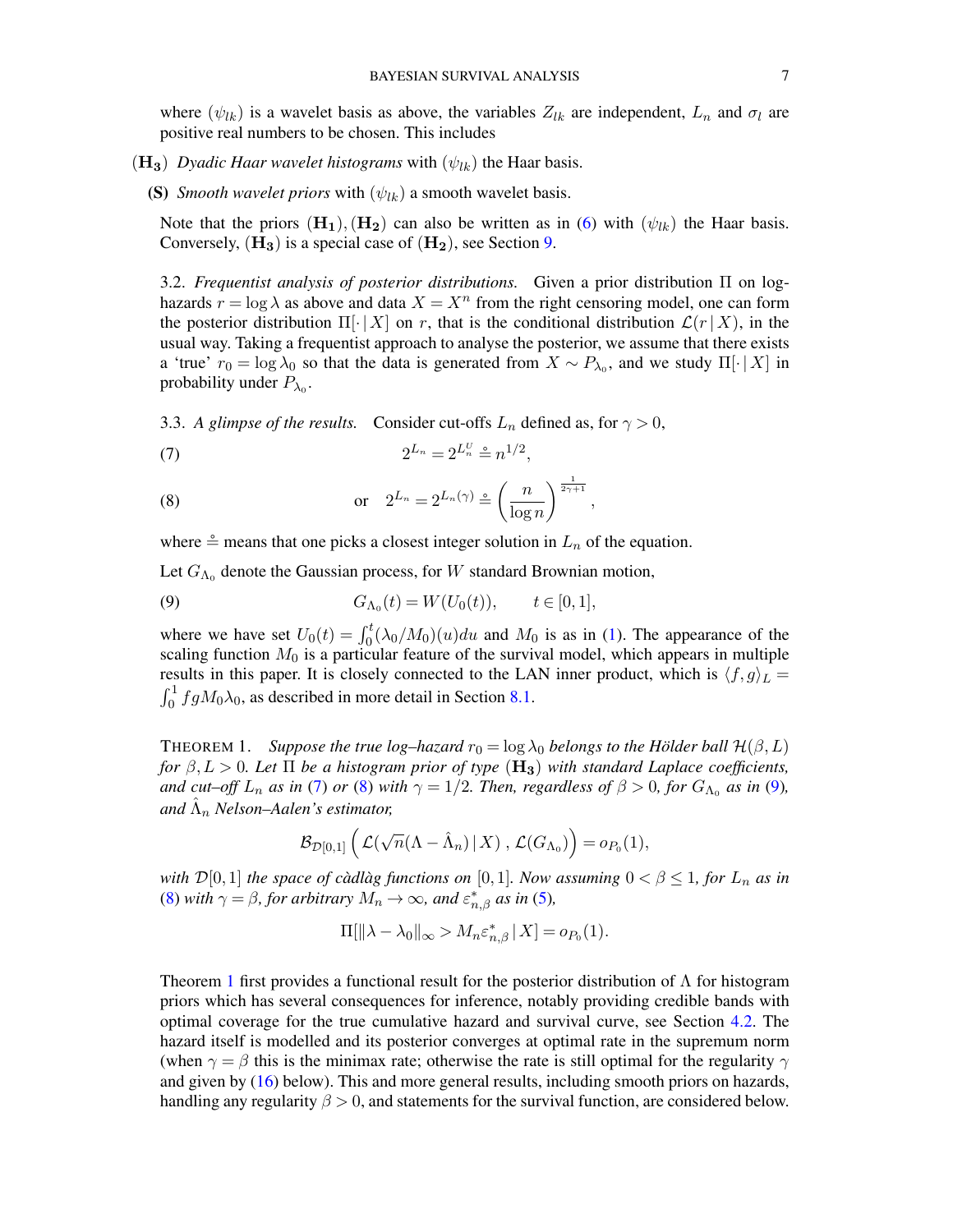<span id="page-7-0"></span>**4. Main results.** In all what follows, the prior is of the form [\(6\)](#page-5-2) with cut-off  $L_n = L_n(\gamma)$ given by, for  $\gamma > 0$ ,

$$
(10) \t\t 2^{L_n} \stackrel{\circ}{=} \left(\frac{n}{\log n}\right)^{\frac{1}{1+2\gamma}}.
$$

As the prior distribution sits on levels  $l \leq L_n$ , it is helpful to introduce  $P_{L_n}$  the orthogonal projection onto  $\mathcal{V}_{L_n} = \text{Vect}\{\psi_{lk}, l \leq L_n, 0 \leq k < 2^l\},$  and  $P_{L_n^c}$  the orthogonal projection onto the orthocomplement of  $V_{L_n}$ .

<span id="page-7-1"></span>4.1. *Bernstein–von Mises theorems for linear functionals of* λ*.* To begin with, we consider estimation of, for  $b \in L^2(\Lambda)$ ,

<span id="page-7-7"></span><span id="page-7-3"></span>
$$
\langle b, \lambda \rangle = \int_0^1 b(u) \lambda(u) du = \int_0^1 b(u) d\Lambda(u).
$$

For  $P_{L_n}$  the projection onto the first  $L_n$  wavelet levels and  $M_0$  as in [\(1\)](#page-4-1), let

(11) 
$$
\psi_b = b/M_0, \quad \psi_{b,L_n} = P_{L_n}(b/M_0),
$$

all well-defined quantities by  $(M)$ , which guarantees  $M_0(1) > 0$ . As in [\(9\)](#page-6-5), the function  $M_0$ appears in [\(11\)](#page-7-3) as a particular feature of the right-censoring model and is closely connected to the LAN norm, as becomes apparent in the proof of Theorem [2](#page-7-2) in Section [8.3.](#page-19-2)

<span id="page-7-4"></span>We assume that a convergence rate for  $\lambda$  is available: for a sequence  $\varepsilon_n = o(1)$ ,

**(P1)** for  $A_n = \{\lambda : ||\lambda - \lambda_0||_1 \le \varepsilon_n\}$ , we have  $\Pi[A_n | X] = 1 + o_{P_0}(1)$ ,

where we require that  $\log n = o$ √  $\overline{n}\varepsilon_n$ ) and  $\varepsilon_n = o((\log n)^{-2})$ , which is always the case for nonparametric rates arising in the present setting. As shown in Section [13,](#page-40-1) such a rate is implied by a Hellinger rate for estimating the data–generating distribution, which itself can be obtained through the posterior convergence rates theory of [\[24\]](#page-69-11). Alternatively, for some priors, one could obtain an  $L^1$ -rate directly using the method of [\[20\]](#page-69-12).

<span id="page-7-6"></span>For stating a limiting result on the linear functional  $\langle b, \lambda \rangle$ , one assumes

**(B)** that  $b \in L^{\infty}[0, 1]$  and, for  $\varepsilon_n$  as in **[\(P1\)](#page-7-4)** and  $\psi_b$  as in [\(11\)](#page-7-3),

$$
\sqrt{n}\varepsilon_n \|\psi_b - \psi_{b,L_n}\|_{\infty} = o(1);
$$

<span id="page-7-5"></span>(Q) with  $r = \log \lambda$ ,  $r_0 = \log \lambda_0$ ,  $r_t^n = r - t\psi_{b,L_n}/$ √  $\overline{n}$ , for  $A_n$  as in [\(P1\)](#page-7-4),

$$
\frac{\int_{A_n} e^{\ell_n(r_t^n) - \ell_n(r_0)} d\Pi(r)}{\int e^{\ell_n(r) - \ell_n(r_0)} d\Pi(r)} = 1 + o_{P_0}(1).
$$

For  $a \in \mathbb{R}$  and  $b \in L^2(\Lambda)$ , let  $L_a$  be the map

$$
L_a: r \to \sqrt{n}(\langle e^r, b \rangle - a) = \sqrt{n}(\langle \lambda, b \rangle - a),
$$

so  $\Pi[\cdot | X] \circ L_a^{-1}$  denotes the distribution induced on  $\sqrt{n}(\langle \lambda, b \rangle - a)$  if  $r \sim \Pi[\cdot | X]$ .

<span id="page-7-2"></span>THEOREM 2 (BvM for linear functionals). *Under conditions [\(M\)](#page-4-0) on the model, suppose the prior distribution*  $\Pi$  *is such that assumption* [\(P1\)](#page-7-4) *is satisfied. Let*  $\hat{\varphi}_b$  *denote any efficient* estimator of  $\varphi_b = \langle b, \lambda \rangle$ , for  $b$  a fixed element of  $L^2(\Lambda)$  that together with  $\Pi$  satisfies [\(Q\)](#page-7-5).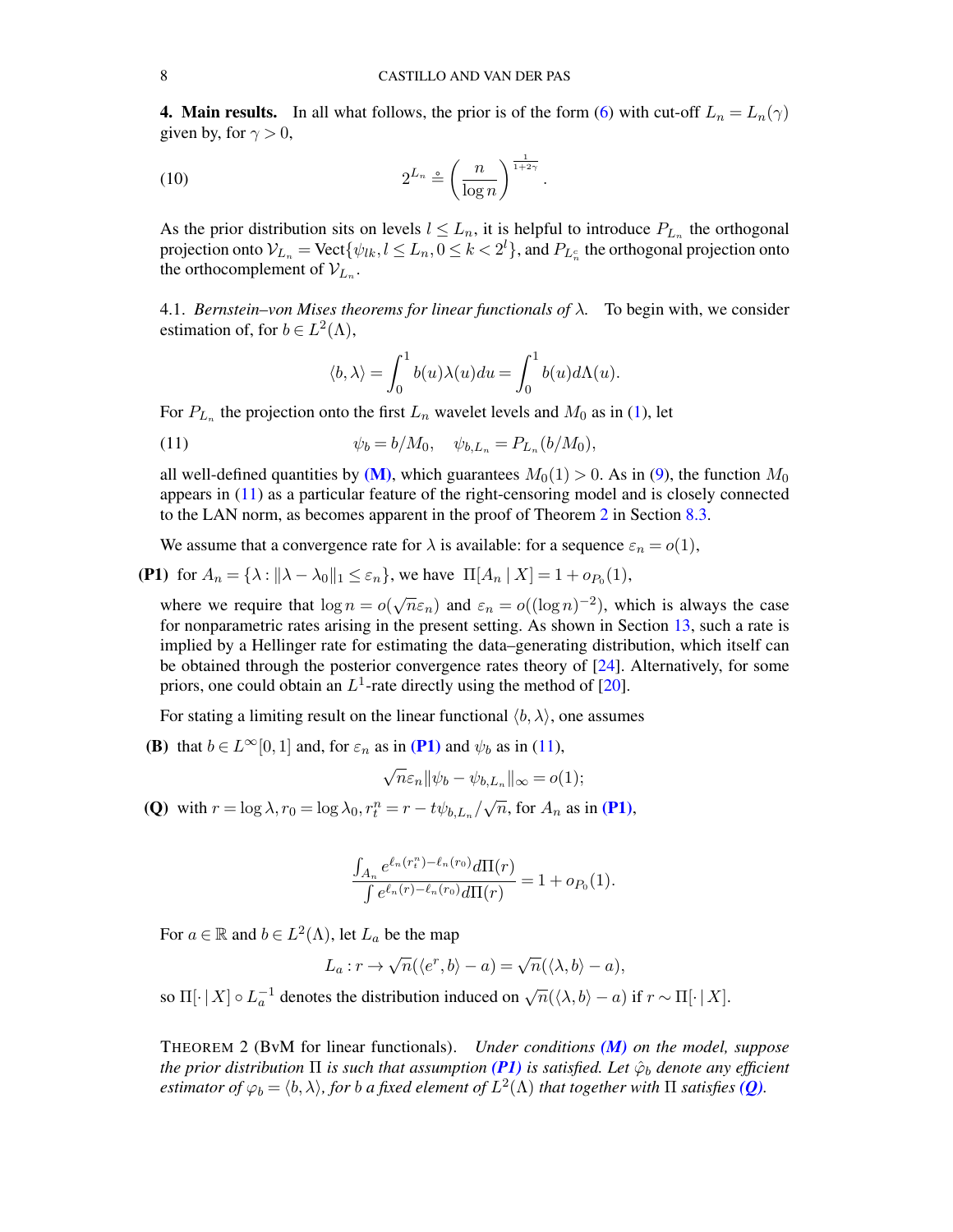*For such a functional representer b, under*  $(B)$ *, as*  $n \to \infty$ *,* 

$$
\mathcal{B}_{\mathbb{R}}\left(\Pi[\cdot | X] \circ L_{\hat{\varphi}_b}^{-1}, \mathcal{N}(0, v_b)\right) = o_{P_0}(1),
$$

where we denote  $v_b = \Lambda_0 (b^2/M_0) = \int_0^1 b^2(u) (\lambda_0/M_0(u)) du$  and  $\mathcal{B}_{\mathbb{R}}$  is the bounded– *Lipschitz metric on real distributions.*

Condition [\(Q\)](#page-7-5) can be checked for the priors we consider by change–of–variables techniques, see Section [15.](#page-48-0) Condition  $(B)$  is a 'no–bias' type condition; its form is for simplicity and it can be improved (we note that a simple condition on projections such as (4.12) in [\[14\]](#page-69-5) in the simpler density estimation model is not readily available here though). We refrain from doing so here, and refer the reader to the more general BvM theorem, Theorem [6,](#page-26-0) which allows to cover a broader class of functionals, including the cumulative hazard, as discussed in the Section [4.2.](#page-8-0)

*Application: smooth linear functional.* Suppose b and  $r_0$  satisfy a Hölder condition:  $b \in$  $\mathcal{H}(\mu, D_1)$  and  $r_0 \in \mathcal{H}(\beta, D_2)$  for some  $\mu, \beta, D_1, D_2 > 0$ . As an example, consider the Laplace prior with independent coefficients and  $\sigma_l = 1$ . Then [\(B\)](#page-7-6) and [\(Q\)](#page-7-5) are satisfied if  $\mu \wedge 1 + \beta \wedge \gamma > 1/2 + \gamma$ . For instance if  $\gamma = 1/2$ , it is enough that  $\beta > 1/2$  and  $\mu > 1/2$ ; see Section [16](#page-55-0) for a proof.

*Non-linear functionals.* One may obtain results for appropriately smooth non-linear functionals by linearisation. Given a functional  $\psi(\lambda)$ , for an appropriate  $a(\cdot)$ , one may write

$$
\psi(\lambda) = \psi(\lambda_0) + \int_0^1 (\lambda - \lambda_0)(u) a(u) du + \rho(\lambda, \lambda_0),
$$

where  $\rho(\lambda, \lambda_0)$  is a remainder term. For example, with a quadratic functional  $\psi(\lambda)$  =  $\int_0^1 \lambda^2(u) du$ , one can take  $a(u) = 2\lambda_0(u)$  and  $\rho(\lambda, \lambda_0) = \int_0^1 (\lambda - \lambda_0)^2$ . Then, provided one can control the remainder term uniformly over a set of high posterior probability, one can state an analogue of Theorem [2](#page-7-2) for the non-linear functional at stake. For instance, tools developed later in the paper enable one to derive a posterior convergence rate for  $\lambda - \lambda_0 \parallel_2$  (this follows e.g. from the stronger  $L^{\infty}$ –result in Theorem [4](#page-11-1) below). If  $\delta_n$  is the corresponding rate, one can check that controlling the remainder term to adapt the proof from the linear–functional can check that conforming the remainder term to adapt the proof from the finem-numeronal case amounts to asking that  $\sqrt{n}\delta_n^2 = o(1)$  holds, which itself can be obtained if  $\beta > 1/2$ . We refer to Section 4 of [\[14\]](#page-69-5) for details on implementing this technique and more examples.

<span id="page-8-0"></span>4.2. *Bayesian Donsker theorem for cumulative hazard and survival.* The standard Donsker theorem in density estimation provides asymptotic normality of the cumulative distribution function in the functional sense. Here we show corresponding analogous Donsker theorems for the cumulative hazard  $\Lambda(\cdot)$  and survival  $S(\cdot)$ . Those in turn imply posterior tightness in the supremum norm for such quantities at rate  $1/\sqrt{n}$  as well as uncertainty quantification in terms of optimal coverage of confidence bands. Other consequences include convergence for suitably regular functionals, in particular the median survival. All these results nearly immediately follow from the nonparametric BvM result in multiscale spaces from Section [10,](#page-25-1) specifically Theorem [6.](#page-26-0)

We first introduce an appropriate centering for the Bayesian Donsker theorem. The centering we have in mind here comes from the more abstract result from Section [10.](#page-25-1) We first define, for a bounded function g on  $[0, 1]$ ,

<span id="page-8-1"></span>(12) 
$$
W_n(g) = W_n(X; g) = \frac{1}{\sqrt{n}} \sum_{i=1}^n [\delta_i g(Y_i) - \Lambda_0 g(Y_i)].
$$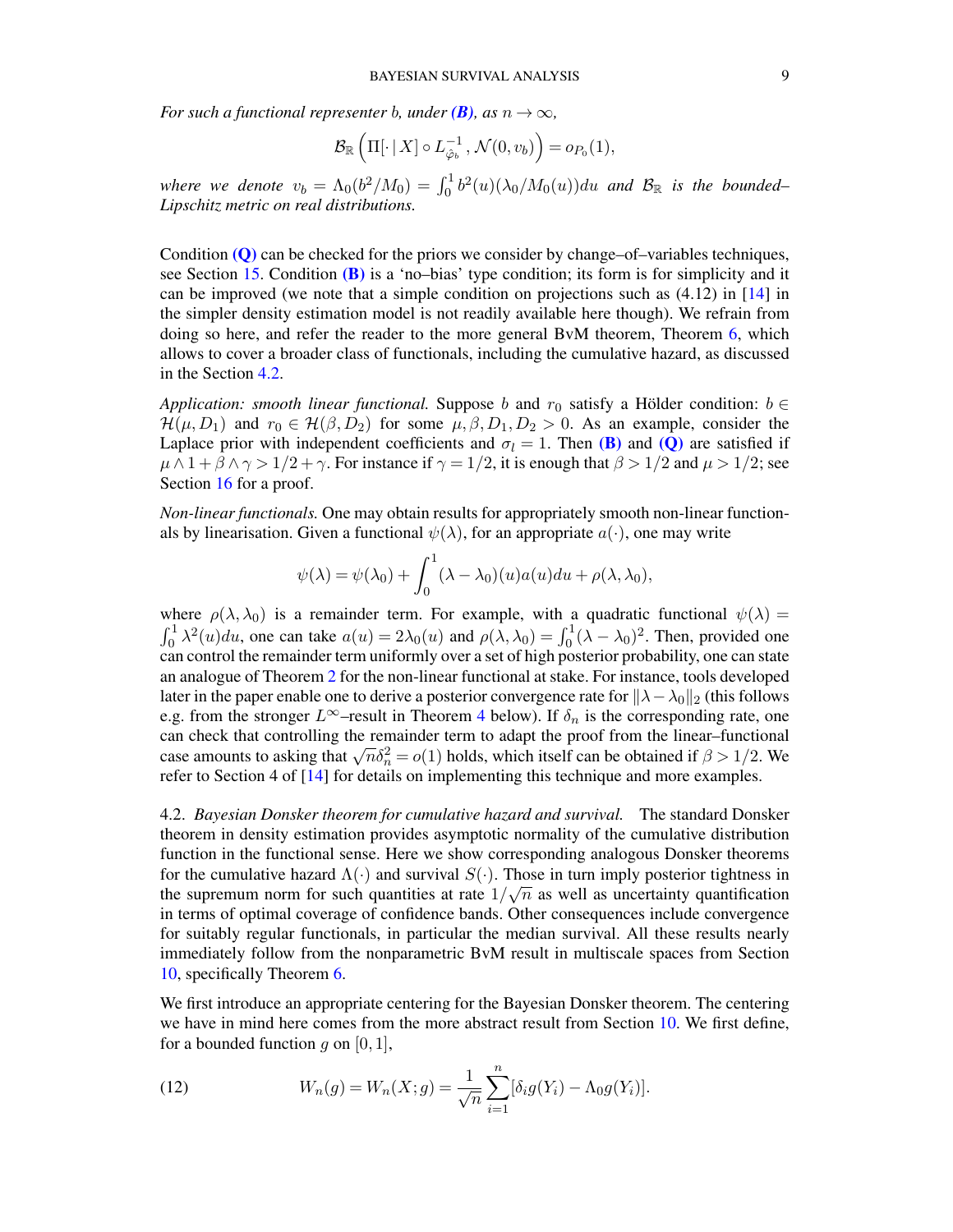We then define  $T_n = T_n(L_n)$  (with  $L_n$  as in [\(10\)](#page-7-7)) by the sequence of its wavelet coefficients, for any k and  $W_n$  as in [\(12\)](#page-8-1),

<span id="page-9-3"></span>(13) 
$$
\langle T_n, \psi_{lk} \rangle = \begin{cases} \langle \lambda_0, \psi_{lk} \rangle + W_n \left( \psi_{lk} / M_0 \right) / \sqrt{n} & \text{if } l \leq L_n \\ 0 & \text{if } l > L_n. \end{cases}
$$

The centering for the Bayesian Donsker theorem for the cumulative hazard will then be the primitive of  $\overline{T}_n$ , that is,  $\overline{T}_n(t) = \int_0^t T_n(u) du$ .

<span id="page-9-2"></span>In combination with  $(P1)$ , we shall assume the following for the next result.

**(P2)** For some  $\zeta_n = o(1)$ , we have  $\Pi[\|\lambda - \lambda_0\|_{\infty} \le \zeta_n | X] = 1 + o_{P_0}(1)$ .

Let us just mention that  $\zeta_n$  just needs to be  $o(1)$ , and that such supremum norm consistency follows, for instance, from Theorem [4](#page-11-1) below.

<span id="page-9-1"></span>Let us require, for suitable directions b, and  $A_n$  as in [\(P1\)](#page-7-4):

(T) with  $r = \log \lambda$ ,  $r_0 = \log \lambda_0$ ,  $r_t^n = r - \frac{t}{\sqrt{\lambda}}$  $\frac{1}{n}\psi_{b,L_n}$  and  $C_1 > 0$ , suppose, for any  $|t| \le \log n$ , log  $\int_{A_n} e^{\ell_n(r_t^n)-\ell_n(r_0)} d\Pi(r)$  $\frac{d_n}{\int e^{\ell_n(r)-\ell_n(r_0)}d\Pi(r)} \leq C_1(1+t^2).$ 

Condition  $(T)$  can be seen as a non–asymptotic version of  $(0)$ , and with only a control from above required, and is verified in a similar way. Note that the quantity on the left hand side of  $(T)$  is random, but by changing variables it can typically be bounded by a non-random quantity uniformly, as will be seen in the examples. For simplicity, we state here Theorem  $3$ for *histogram* priors only: a general statement covering arbitrary priors of type [\(6\)](#page-5-2) is Theorem [7.](#page-28-1)

<span id="page-9-0"></span>THEOREM 3 (Donsker's theorem for cumulative hazards). *Let* Π *be a histogram prior on hazards, that is, as in* [\(6\)](#page-5-2) *with*  $(\psi_{lk})$  *the Haar basis. Suppose [\(P1\)](#page-7-4)–[\(P2\)](#page-9-2) are satisfied with cut–off*  $L_n$  *and rate*  $\varepsilon_n$  *verifying* 

$$
\sqrt{n}\varepsilon_n 2^{-L_n} = O\left(L_n^{-3}\right).
$$

*Suppose* (*Q*) *is satisfied for any*  $b \in V_C$  *and any fixed*  $\mathcal{L} \geq 0$ *, and that* (*T*) *holds uniformly for*  $b = \psi_{LK}$  with  $L \le L_n$ ,  $0 \le K < 2^L$ .

*Let*  $\mathcal{L}(\Lambda \in \cdot | X)$  *denote the distribution induced on the cumulative hazard*  $\Lambda$  *when*  $\lambda \sim$  $\Pi[\cdot | X]$ .

Let  $G_{\Lambda_0}(t) = W(U_0(t))$  with  $W$  *Brownian motion and*  $U_0(t) = \int_0^t (\lambda_0/M_0)(u) du$ *. Then, with*  $\mathbb{T}_n(t) = \int_0^t T_n$ , as  $n \to \infty$ ,

$$
\mathcal{B}_{\mathcal{C}[0,1]}\left(\mathcal{L}(\sqrt{n}(\Lambda-\mathbb{T}_n)\,|\,X)\right),\mathcal{L}(G_{\Lambda_0})\right)\to^{P_0} 0.
$$

Theorem [3](#page-9-0) on the cumulative hazard is derived as a consequence of a more general nonparametric BvM theorem (Theorem [6\)](#page-26-0) for the hazard, see Section [10](#page-25-1) for a proof. In order to verify that the previous statement leads to efficient estimation, one now derives a result with centering at an efficient estimator, namely the Nelson–Aalen estimator  $\hat{\Lambda}_n$  ([\[43\]](#page-70-6), [\[1\]](#page-68-0), see [\[2\]](#page-68-6) Section IV.1 for an overview). Convergence in distribution for the latter is considered on the space  $\mathcal{D}[0, 1]$  of càdlàg functions on [0, 1], equipped with the supremum norm (as is usual in this setting, see [\[2\]](#page-68-6), Section II.8 for details). Replacing the Nelson-Aalen estimator with a smooth approximation would enable a result in  $C[0, 1]$ .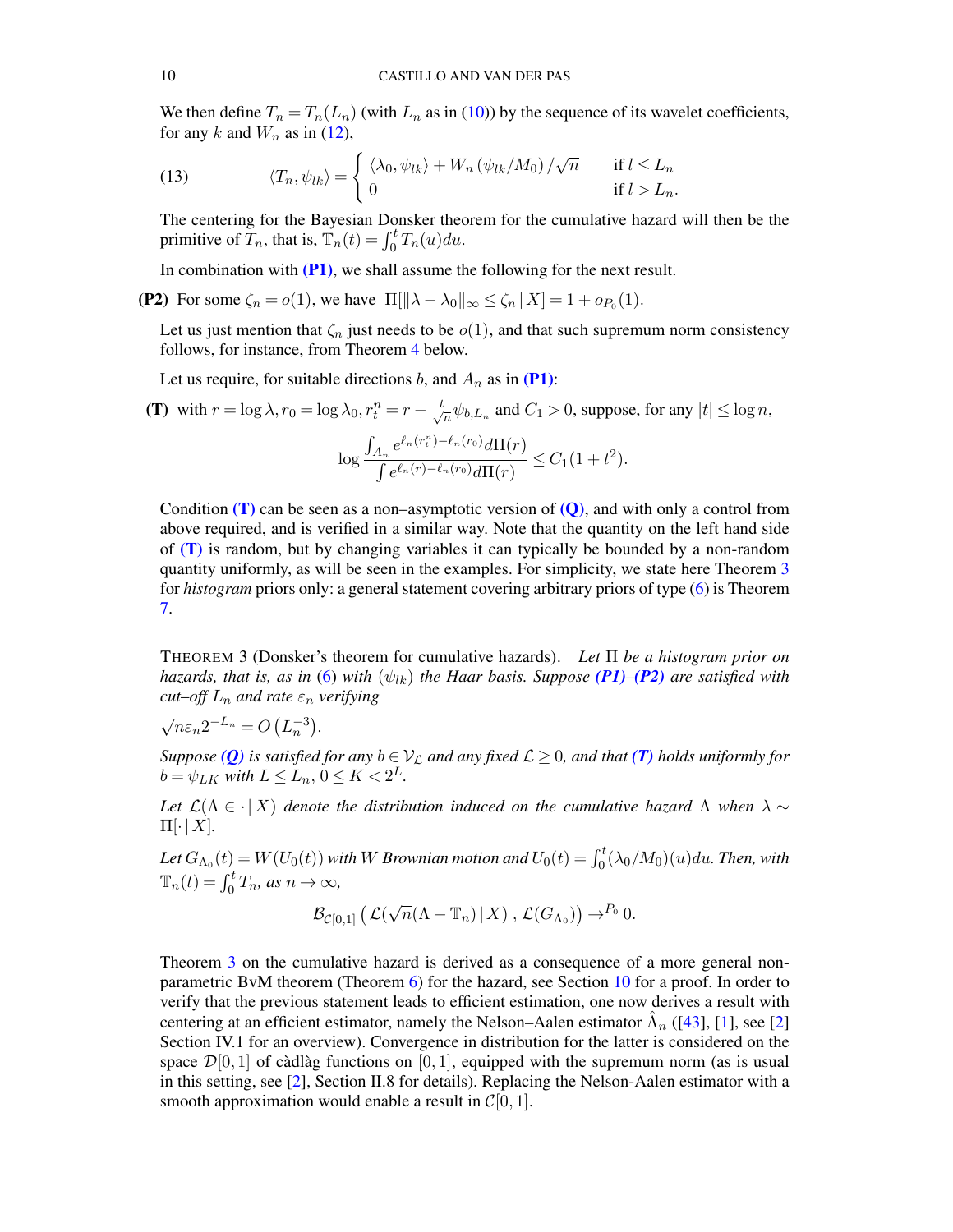<span id="page-10-1"></span>COROLLARY 1. *Suppose the prior* Π *and model satisfy the conditions of Theorem [3](#page-9-0) and suppose*  $\gamma < \beta + 1/2$ *.* 

Let  $\hat{\Lambda}_n$  be Nelson-Aalen's estimator. Then for  $G_{\Lambda_0}(t) = W(U_0(t))$  as before, and  $\Sigma_0(t) =$  $-S_0(t)G_{\Lambda_0}(t)$ ,

$$
\mathcal{B}_{\mathcal{D}[0,1]}\left(\mathcal{L}(\sqrt{n}(\Lambda-\hat{\Lambda}_n) | X), \mathcal{L}(G_{\Lambda_0})\right) \to^{P_0} 0,
$$
  

$$
\mathcal{B}_{\mathcal{D}[0,1]}\left(\mathcal{L}(\sqrt{n}(S-\hat{S}_n) | X), \mathcal{L}(\Sigma_0)\right) \to^{P_0} 0,
$$

where  $\hat{S}_n$  is the survival function corresponding to  $\hat{\Lambda}_n$ .

<span id="page-10-2"></span>COROLLARY 2 (Survival confidence bands). *Under the conditions of Corollary [1,](#page-10-1) as*  $n \rightarrow$ ∞*,*

$$
\mathcal{B}_{\mathbb{R}}\left(\mathcal{L}(\sqrt{n}\|\Lambda-\hat{\Lambda}_n\|_{\infty}\|X)\;,\;\mathcal{L}(\|G_{\Lambda_0}\|_{\infty})\right)\to^{P_0} 0
$$
  

$$
\mathcal{B}_{\mathbb{R}}\left(\mathcal{L}(\sqrt{n}\|S-\hat{S}_n\|_{\infty}\|X)\;,\;\mathcal{L}(\|\Sigma_{\Lambda_0}\|_{\infty})\right)\to^{P_0} 0.
$$

*In particular, quantile credible bands for*  $\Lambda$  *(resp. S) at level*  $1 - \alpha$  *are asymptotically confidence bands for*  $\Lambda$  *(resp. S) at level*  $1 - \alpha$ *.* 

A quantity particularly useful in medical applications is the median survival time  $m = m<sub>\Lambda</sub> =$  $S^{-1}(1/2)$ . Let us consider the Gaussian variable  $Z_{\infty}$ , with  $m_0 = m_{\Lambda_0}$  and recalling  $U_0(t) =$  $\int_0^t (\lambda_0/M_0)(u)du,$ 

<span id="page-10-5"></span>(14) 
$$
Z_{\infty} \sim \mathcal{N}\left(0, \frac{U_0(m_0)}{4f_0^2(m_0)}\right).
$$

<span id="page-10-3"></span>COROLLARY 3 (BvM for median survival time). *Under the conditions of Corollary [1,](#page-10-1) let*  $M_\Lambda = S^{-1}(1/2)$  denote the median survival time and let  $\hat M_n$  be an efficient estimator thereof. *Then, for*  $Z_{\infty}$  *as in* [\(14\)](#page-10-5)*,* 

(15) 
$$
\mathcal{B}_{\mathbb{R}}\left(\mathcal{L}(\sqrt{n}(M_{\Lambda}-\hat{M}_n)|X), \mathcal{L}(Z_{\infty})\right) \to^{P_0} 0.
$$

This result justifies the asymptotic normality for the posterior median survival observed in Section [5,](#page-13-0) Figure [2.](#page-15-0)

<span id="page-10-0"></span>4.3. *Supremum–norm convergence rate for*  $\lambda$ . Let us set, for  $\beta > 0, L_n > 0$ ,

<span id="page-10-4"></span>(16) 
$$
\varepsilon_n^{\beta, L_n} = \sqrt{\frac{L_n 2^{L_n}}{n}} + 2^{-\beta L_n}.
$$

In the next statement, as earlier the prior  $\Pi$  is as in [\(6\)](#page-5-2), with  $L_n$  as in [\(10\)](#page-7-7). In statement (a),  $\Pi_{L_n}[\cdot | X]$  denotes the posterior distribution on  $\lambda$  projected onto the first  $L_n$  levels of wavelet coefficients (i.e. setting  $\langle \lambda, \psi_{lk} \rangle = 0$  for  $l > L_n$ ). In other words, it is the distribution of  $P_{L_n}Z$ if  $Z \sim \mathcal{L}(\lambda | X)$ . The projected posterior is considered, as controlling the 'high frequencies'  $\lambda_{lk}$  for  $\lambda > L_n$  seems technically challenging for very low regularities. While the prior on  $r = \log \lambda$  is already truncated to  $L_n$ , the induced posterior on  $\lambda$  rather than r may give mass to wavelet coefficients with frequencies above  $L_n$  (unless the prior is a dyadic histogram).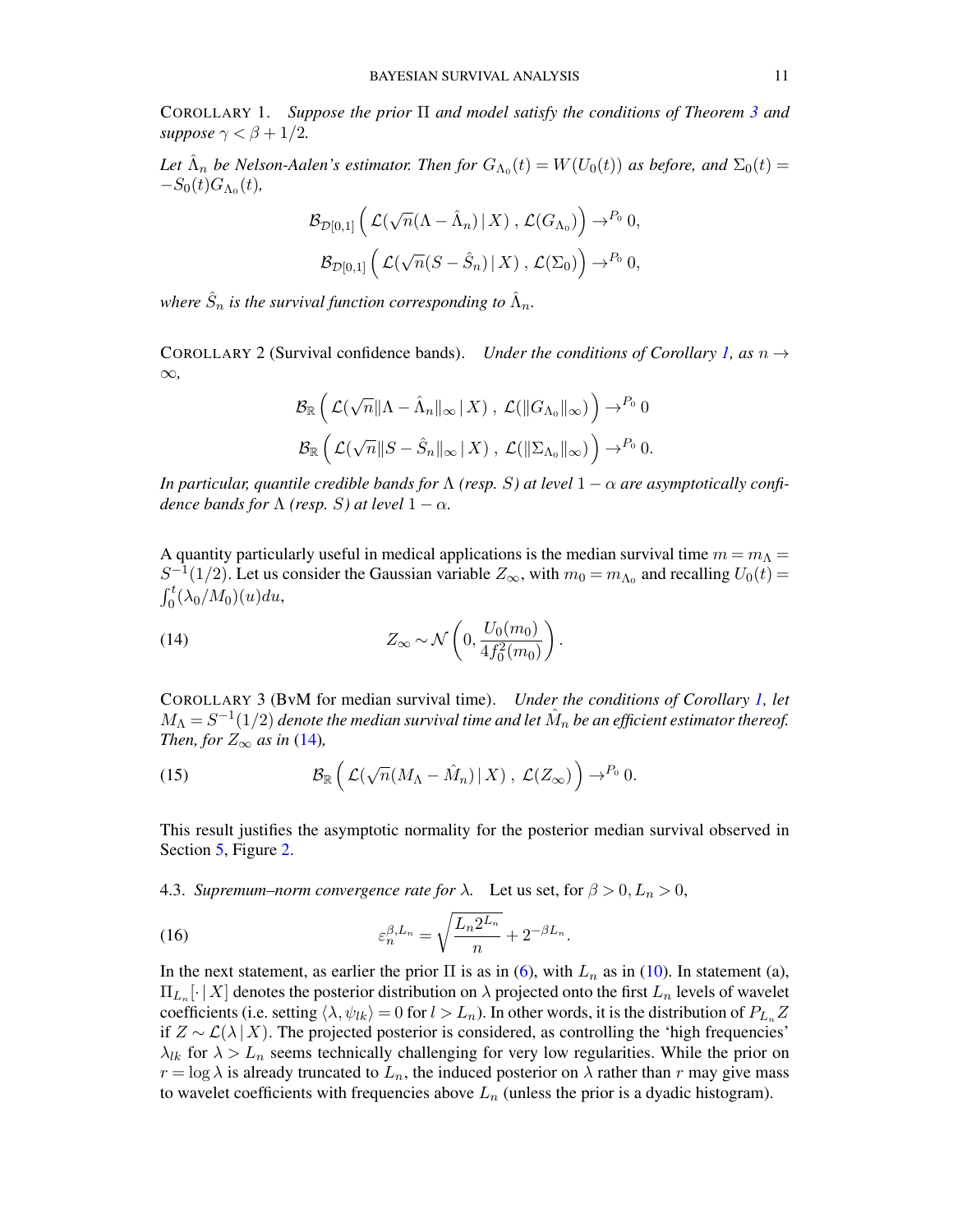<span id="page-11-1"></span>THEOREM 4 ( $\|\cdot\|_{\infty}$ -contraction for posterior hazard). Let  $X = (X_1, \ldots, X_n)$  be a sam*ple of law P*<sub>0</sub> *with hazard rate*  $\lambda_0$  *under conditions* (*M*)*. For*  $\beta$ ,  $D > 0$ *, suppose* log  $\lambda_0 \in$  $\mathcal{H}(\beta, D)$ .

*Suppose*  $\Pi$  *satisfies* [\(P1\)](#page-7-4) with  $\varepsilon_n \lesssim \varepsilon_n^{\beta,L_n}$  defined in [\(16\)](#page-10-4), and that [\(T\)](#page-9-1) holds uniformly for  $b = \psi_{LK}$ , for any  $L \le L_n$  and  $0 \le K < 2^L$ .

*(a) Suppose*  $(\psi_{lk})$  *is the Haar or a CDV wavelet basis with high enough regularity. Then, for*  $\Pi_{L_n}\left[ \cdot \, | \, X \right]$  the projected posterior onto  $\mathcal{V}_{L_n}$ , for arbitrary  $M_n \to \infty$ 

$$
\Pi_{L_n}\left[\|\lambda-\lambda_0\|_{\infty} > M_n \varepsilon_n^{\beta,L_n} \,|\, X\right] = o_{P_0}(1).
$$

*Note that for Haar wavelets,*  $\Pi_{L_n}[\cdot | X ] = \Pi[\cdot | X]$  *is the ordinary posterior.* 

*(b)* Suppose  $(\psi_{lk})$  *is a CDV wavelet basis with high enough regularity. If*  $\beta \wedge \gamma > 1/2$ *, for arbitrary*  $M_n \to \infty$ *,* 

$$
\Pi\left[\|\lambda-\lambda_0\|_{\infty} > M_n \varepsilon_n^{\beta,L_n} \,|\, X\right] = o_{P_0}(1).
$$

As a consequence, for both (a)–(b), if  $L_n = L_n(\beta)$ , the corresponding posterior distributions *contract at optimal minimax rate* ε ∗ n,β *in supremum norm.*

The rate in Theorem [4](#page-11-1) is sharp. In Theorem [9,](#page-60-1) we prove the matching (in case  $\gamma = \beta$ ) lower bound  $\varepsilon_{n,\beta}^*$  as in [\(5\)](#page-5-3) up to constants for the minimax risk for the supremum loss for hazard estimation. The condition  $\varepsilon_n \lesssim \varepsilon_n^{\beta,L_n}$  is typically not hard to check by using the generic tools from [\[24\]](#page-69-11); it is satisfied for all considered priors, see Section [14](#page-44-0) and the proof of Theorem [5.](#page-12-0) We note that supremum–norm posterior convergence results are still relatively few in the literature, and have mostly been developed in white noise regression and density estimation, see for instance [\[11\]](#page-68-4). Some recent contributions further deal with inverse problems and diffusions [\[44\]](#page-70-7)–[\[45\]](#page-70-8), and also follow the multiscale approach [\[13\]](#page-69-4) adopted here. We further discuss the links with the results in [\[11\]](#page-68-4),[\[12\]](#page-69-3) and [\[13\]](#page-69-4) in the Discussion Section [7,](#page-16-1) but for now let us just note that the previous results do not follow directly from density estimation results, the survival model structure needs further substantial work, in part due to the specific LAN norm structure (see Section [8.1\)](#page-19-0) which underpins it.

<span id="page-11-0"></span>4.4. *Applications: histogram classes and wavelet priors.* We now turn to the consequences for practice of our main results. We have verified the conditions for our main results for the four classes of priors announced in Section [3.1.](#page-5-1) We recall that the classes are  $(H_1)$  random histograms with independent heights,  $(H_2)$  random histograms with dependent heights,  $(H_3)$ Haar wavelet priors, and (S) wavelet priors with smoother wavelet bases. Here we present the details for the dependent and independent Gamma histogram priors as representatives of classes  $(H_1)$  and  $(H_2)$ . Within  $(H_1)$  and  $(H_2)$ , results are available for log-normal and log-Laplace priors as well. The specification of these log-normal and log-Laplace priors, as well as the wavelet priors in  $(H_3)$  and  $(S)$  can be found in Section [12.1.](#page-37-1)

With  $\text{Gamma}(\alpha, \beta)$  we will refer to the Gamma distribution with shape parameter  $\alpha$  and rate parameter β. The *independent Gamma prior* then takes the form

<span id="page-11-2"></span>(17) 
$$
\lambda = \sum_{k=0}^{2^{L_n+1}-1} \lambda_k 1_{I_k^{L_n+1}}, \quad \lambda_k \sim \text{Gamma}(\alpha_0, \beta_0) \text{ i.i.d., } k = 0, \dots, 2^{L_n+1} - 1
$$

with  $\alpha_0 > 0$ ,  $\beta_0 > 0$  to be chosen freely.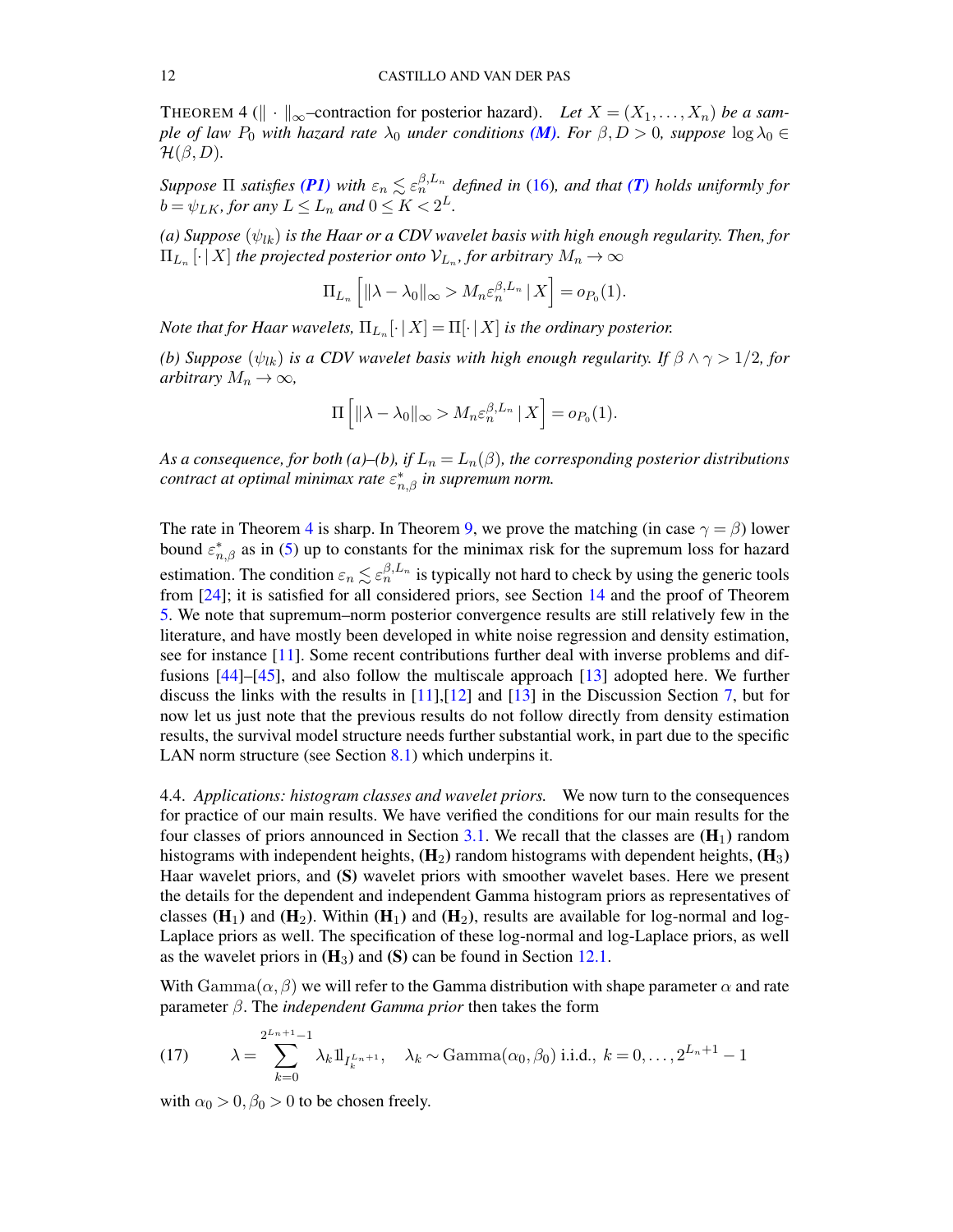The *dependent Gamma prior* follows the formulation from [\[4\]](#page-68-1). It takes the same form as [\(17\)](#page-11-2), but now a dependence structure between the  $\lambda_k$ 's is introduced so that for  $k = 1, \ldots, 2^{L_n+1} - 1$ 1 and some  $\alpha > 0$ :

$$
E[\lambda_k | \lambda_{k-1}, \dots, \lambda_0] = \lambda_{k-1}
$$

$$
Var(\lambda_k | \lambda_{k-1}, \dots, \lambda_0) = (\lambda_{k-1}/\alpha)^2,
$$

The intuition behind such dependence is that it allows for borrowing of information across time periods and leads to more 'smoothly' varying prior histograms. The desired structure is achieved by setting, for some  $\alpha_0$ ,  $\beta_0$ ,  $\alpha > 0$  to be chosen freely:

$$
\lambda_0 \sim \text{Gamma}(\alpha_0, \beta_0)
$$
  

$$
\lambda_k | \lambda_0, \dots, \lambda_{k-1} \sim \text{Gamma}(\alpha, \alpha/\lambda_{k-1}), \quad k = 1, \dots, 2^{L_n+1} - 1.
$$

We now state a result for the dependent and independent Gamma priors, which justify the use in practice of their corresponding credible bands for the cumulative hazard and the survival as if they were confidence bands. A more general theorem, covering all four classes of priors considered in this paper, is available as Theorem [8.](#page-38-0) In particular, in Theorem [8](#page-38-0) several classes of priors are identified for which the smoothness assumption can be decreased to  $\beta > 0$  rather than  $\beta > 1/2$ .

Similar to Theorem [3](#page-9-0) above, for proving the Donsker–type result on  $\Lambda$  in the next statement, we shall first prove a nonparametric BvM result on  $\lambda$  in a multiscale space  $\mathcal{M}_0(w)$ , which is the last result mentioned in the next statement. Although this could be skipped at first read, we refer the reader to Section [10](#page-25-1) for precise definitions.

<span id="page-12-0"></span>THEOREM 5. Let  $X = (X_1, \ldots, X_n)$  be a sample of law  $P_0$  with hazard rate  $\lambda_0$  under con*ditions* (*M*)*. For*  $\beta$ ,  $D > 0$ *, suppose*  $\log \lambda_0 \in \mathcal{H}(\beta, D)$ *. Suppose the prior*  $\Pi$  *is an independent or dependent Gamma prior as described above, with*  $L_n$  *chosen as in* [\(10\)](#page-7-7) *with*  $\gamma = \beta$ *. Then for any*  $1/2 < \beta \leq 1$ ,

$$
\mathcal{B}_{\mathcal{D}[0,1]}\left(\left.\mathcal{L}(\sqrt{n}(\Lambda-\hat{\Lambda}_n)\,|\,X)\right.,\mathcal{L}(G_{\Lambda_0})\right)\to^{P_0}0,
$$

for  $\hat{\Lambda}_n$  Nelson Aalen's estimator, as well as, for  $\varepsilon_{n,\beta}^*$  as in [\(5\)](#page-5-3),

$$
\Pi\left[\|\lambda-\lambda_0\|_{\infty} > M_n \varepsilon_{n,\beta}^* \,|\, X\right] = o_{P_0}(1).
$$

*Also, the posterior distribution satisfies the nonparametric BvM theorem, Theorem [6,](#page-26-0) in*  $\mathcal{M}_0(w)$  *with the choices*  $w_l = l$  *or*  $w_l = 2^{l/2}/(l+2)^2$  *and centering*  $T_n$  *as in* [\(13\)](#page-9-3)*.* 

While for full details on all classes of priors, we refer the reader to Theorem [8,](#page-38-0) we would like to draw attention here to one additional case of particular practical interest, which is the dependent log-Laplace prior. For the dependent log-Laplace prior, the condition  $\beta > 1/2$  can be improved to  $\beta > 0$ . It is far from the only example for which  $\beta > 0$  suffices, as the same is true for most wavelet priors from classes  $(H_3)$  and  $(S)$ . Nevertheless, as computation for the histogram-type priors is convenient, as expanded on in Section [5,](#page-13-0) the dependent log-Laplace prior may be of particular practical interest.

<span id="page-12-1"></span>REMARK 1. The choice of  $L_n$  as in [\(10\)](#page-7-7) is intended for obtaining sharp supremum norm rates, but many other choices are possible, in particular if the focus is on the nonparametric BvM or the Donsker BvM. For instance, the Donsker BvM holds for any  $\beta > 0$  with histogram priors if  $L_n = L_n^U$  as in [\(7\)](#page-6-3), as stated in Theorem [1;](#page-6-2) see the proof of Theorem [5.](#page-12-0)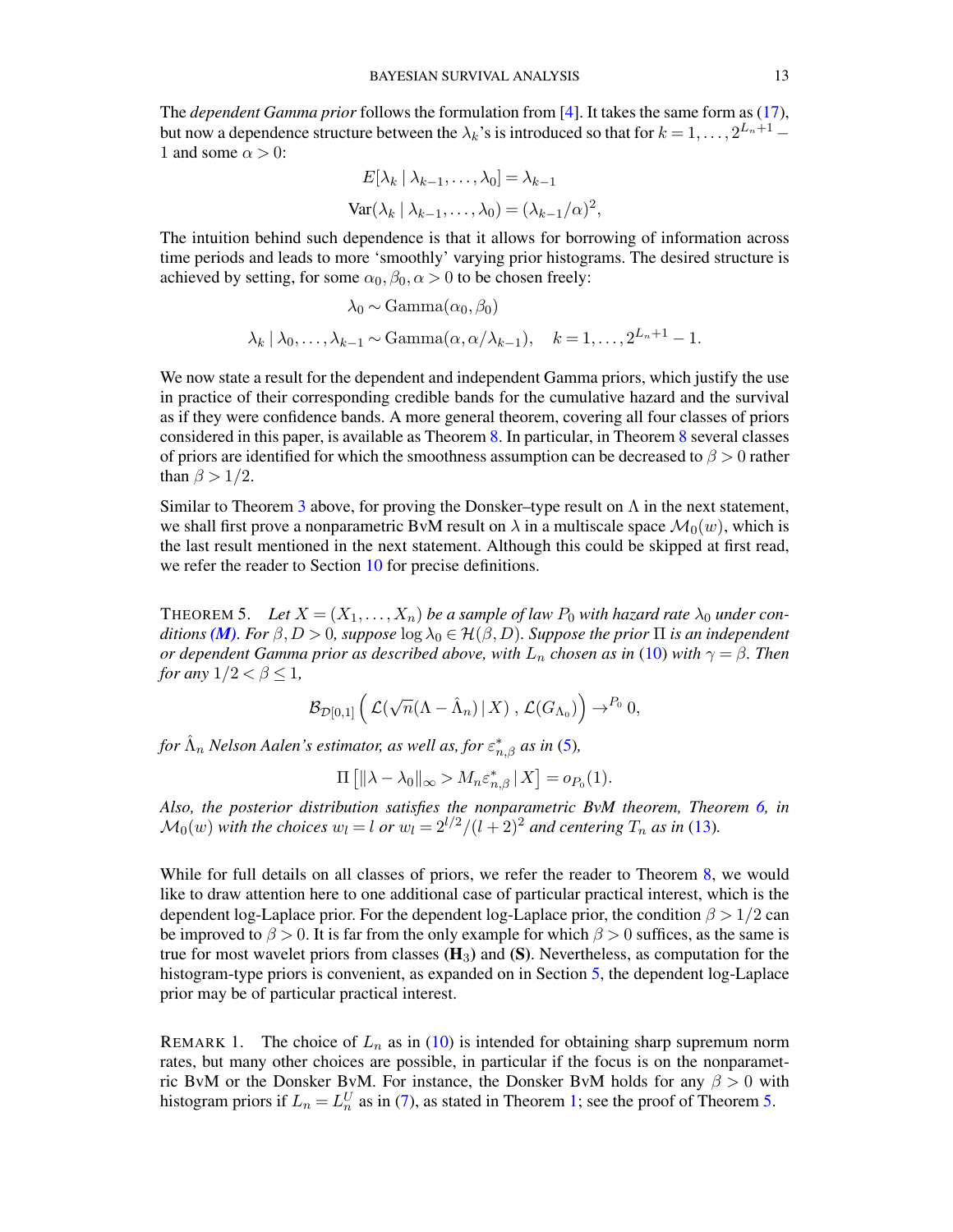<span id="page-13-0"></span>5. Simulation study. We verify our coverage results empirically, employing the two histogram priors with independent or dependent Gamma heights from the previous section. In addition, we draw two comparisons: (i) between the aforementioned dependent and independent Gamma priors; and (ii) between the credible bands for the survival function arising from said Gamma priors, and two non-Bayesian confidence bands.

<span id="page-13-1"></span>5.1. *Computing the credible and confidence bands.* For the frequentist confidence bands for the survival function, the Hall-Wellner band [\[28\]](#page-69-13) and the log-transformed equal precision band [\[42\]](#page-70-9) are competitive options [\[42,](#page-70-9) [7\]](#page-68-7).

We compute credible bands for the cumulative hazard and for the survival function, in eight scenarios described below, expecting to see the good coverage guaranteed by Corollary [2.](#page-10-2) To build the credible bands, we find, for each object, a minimal radius r such that  $(1 - \alpha)100\%$ of all posterior draws is within distance r of the posterior mean, with  $\alpha$  set to 0.05. As a final step, we bound the credible bands from below by 0, and in case of the survival function, from above by 1.

The piecewise constant priors allow us to exploit a convenient Poisson representation of the survival likelihood for sampling [\[30,](#page-69-14) [38\]](#page-70-10). Details on this representation and about the algorithm we used to sample from the posterior distributions are given in Section [20.3.](#page-67-0) The samplers for the dependent and independent Gamma priors, as well as the functions used to compute the credible bands are available in the BayesSurvival R package [\[50\]](#page-70-11). The documentation of the BayesSurvival package contains further details about the sampler. While we did not pursue this further, we remark that for the CDV wavelet prior the convenient Poisson representation is not available, but standard MCMC methods should allow sampling from the corresponding posterior distribution.

- <span id="page-13-2"></span>5.2. *Scenarios and evaluation measures.* We consider two hazards, with  $\tau = 1$ :
- 1. The *smooth* hazard,  $\lambda_s(t) = 6((t+0.05)^3 2(t+0.05)^2 + t + 0.05) + 0.7$ .
- 2. The *piecewise linear* hazard,  $\lambda_{pl}$ , which is equal to 3 on [0, 0.4], to 1.5 on [0.6, 1] and the linear interpolation on [0.4, 0.6].

These hazards and their corresponding cumulative hazards and survival functions are depicted in Figure [1.](#page-14-2) Both hazards meet the conditions of our main results.

Per hazard, we consider two scenarios at two sample sizes, for a total of eight scenarios:

- 1. Independent uniform censoring throughout the interval  $[0, 1)$  and administrative censoring at  $t = 1$  (meaning that everyone still under follow-up at  $t = 1$  is censored), with  $n = 200$ or  $n = 2000$  (55% and 34% censoring with  $\lambda_s$  and  $\lambda_{pl}$  respectively).
- 2. Administrative censoring only, with  $n = 200$  or  $n = 2000$  (30% and 11% with  $\lambda_s$  and  $\lambda_{pl}$ ) respectively). This scenario does not meet condition  $(M)$ , because the censoring density is equal to 0 on  $[0, 1)$ .

We evaluate the coverage of the bands for the cumulative hazard and survival. In addition, we compute the areas of the credible bands for the survival function, and of the Hall-Wellner and log-transformed equal precision bands. To ensure a fair comparison, we post-process all survival bands to lie between 0 and 1. Finally, we retain and plot the posterior draws of the median survival to illustrate the Bernstein-von Mises phenomenon as expected from Corollary [3.](#page-10-3)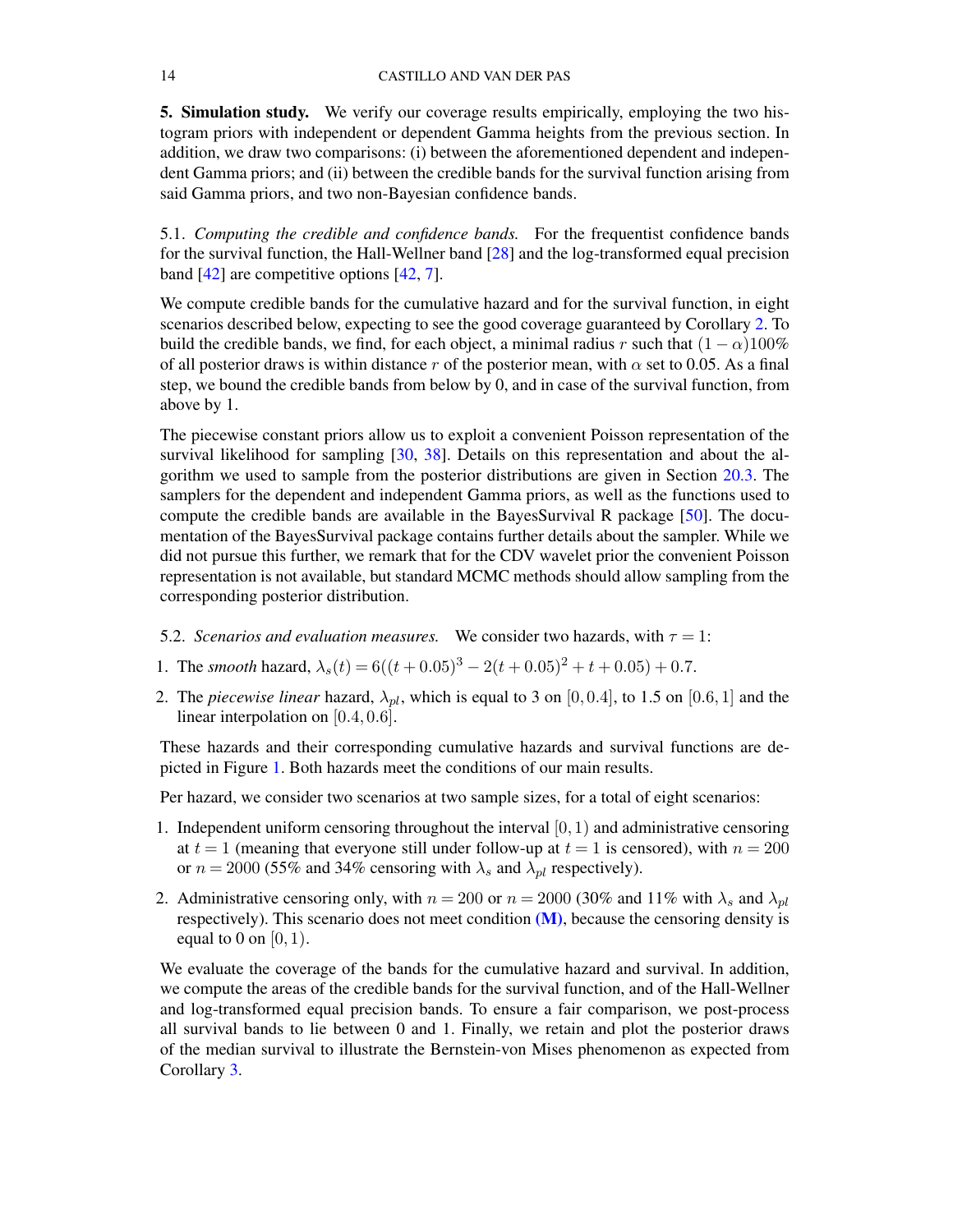

<span id="page-14-2"></span>FIGURE 1*. Illustration of the two hazards used in the simulation study, Section [5.](#page-13-0)*

We create  $N = 1000$  synthetic data sets for each setting, and set the confidence level to 95%. The parameters for the dependent Gamma prior are  $\alpha = \beta_0 = 1, \alpha_0 = 1.5$ , and for the independent Gamma prior  $\alpha = 1.5$ ,  $\beta = 1$ .

As in our theoretical results, we work with a number of intervals  $K \triangleq (n/\log n)^{\frac{1}{1+2\gamma}}$  as in [\(10\)](#page-7-7). We consider both  $\gamma = 1/2$ , which can be viewed as the recommended default value (as the Donsker BvM theorem for  $\Lambda$  and  $S$  then holds regardless of the smoothness value  $\beta > 0$ of the hazard, see below Theorem [5\)](#page-12-0), and  $\gamma = 1$ , exploiting that in our scenarios, the true hazards are smooth.

<span id="page-14-0"></span>5.3. *Results.* The coverage and size results for the survival bands are given in Table [1.](#page-15-1) Plots of the posterior draws of the median survival, for both  $\lambda_{pl}$  and  $\lambda_s$  in the scenario with administrative censoring only,  $n = 2000$ ,  $\gamma = 1/2$  and the dependent Gamma prior are given in Figure [2.](#page-15-0) The coverage results for the credible bands for the cumulative hazard are reported in Section [20.1.](#page-66-1)

Figure [2](#page-15-0) shows a normal shape of the posterior distribution of the median survival, as expected by Corollary [3.](#page-10-3) For comparison, the Gaussian density centered at the posterior median of the median survival and with variance as in [\(14\)](#page-10-5) (approximated by numerical integration) is shown, as well as the Gaussian centered at the mean of the draws with variance equal to the empirical variance of the draws.

<span id="page-14-1"></span>5.4. *Discussion on simulations.* Comparing the results for the dependent and independent Gamma priors, the differences between the two are minor. Both priors achieve (close to) the nominal level of the band, as expected from Corollary [2.](#page-10-2) This even holds in the scenarios with only administrative censoring, despite the partial violation of condition [\(M\)](#page-4-0) in this case. Decreasing the number of intervals from  $K = \lfloor (n/\log n)^{1/2} \rfloor$  to  $K = \lfloor (n/\log n)^{1/3} \rfloor$  leads to smaller bands in some cases, and somewhat higher coverage. The differences are small,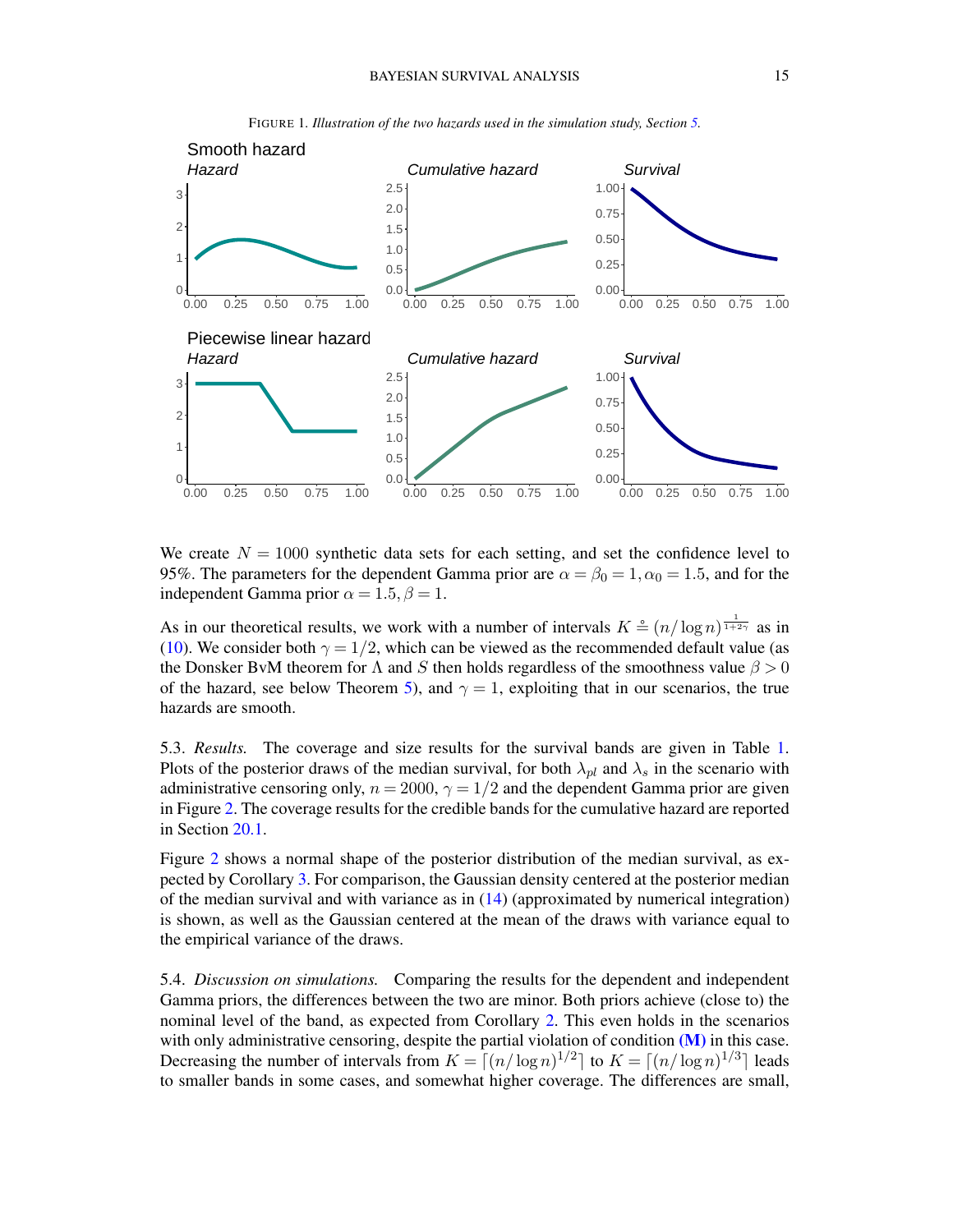#### TABLE 1

<span id="page-15-1"></span>*Coverage and area of the credible bands for the survival function using the dependent and independent Gamma priors, and of the Hall-Wellner (H-W) and log-transformed equal precision (log-EP) bands. The parameter* γ *is that of* [\(10\)](#page-7-7), so  $\gamma = 1/2$  *corresponds to*  $K = \left[ (n/\log n)^{1/2} \right]$  *intervals and*  $\gamma = 1$  *to*  $K = \left[ (n/\log n)^{1/3} \right]$ 

| <i>intervals.</i>         |                |        |            |        |       |           |
|---------------------------|----------------|--------|------------|--------|-------|-----------|
|                           | $\gamma = 1/2$ |        | $\gamma=1$ |        |       |           |
|                           | dep.           | indep. | dep.       | indep. | $H-W$ | $log$ -EP |
| <b>Smooth hazard</b>      |                |        |            |        |       |           |
| $n = 200$ , adm. + unif.  | 0.95           | 0.97   | 0.94       | 0.96   | 0.94  | 0.93      |
| area                      | 0.22           | 0.21   | 0.22       | 0.21   | 0.26  | 0.25      |
| $n = 2000$ , adm. + unif. | 0.95           | 0.95   | 0.96       | 0.96   | 0.96  | 0.96      |
| area                      | 0.08           | 0.08   | 0.08       | 0.08   | 0.08  | 0.08      |
| $n = 200$ , adm.          | 0.95           | 0.95   | 0.97       | 0.96   | 0.97  | 0.91      |
| area                      | 0.16           | 0.15   | 0.15       | 0.15   | 0.18  | 0.19      |
| $n = 2000$ , adm.         | 0.94           | 0.94   | 0.96       | 0.96   | 0.97  | 0.95      |
| area                      | 0.05           | 0.05   | 0.05       | 0.05   | 0.06  | 0.06      |
| Piecewise linear hazard   |                |        |            |        |       |           |
| $n = 200$ , adm. + unif.  | 0.94           | 0.95   | 0.95       | 0.95   | 0.95  | 0.94      |
| area                      | 0.18           | 0.17   | 0.16       | 0.16   | 0.27  | 0.22      |
| $n = 2000$ , adm. + unif. | 0.94           | 0.95   | 0.94       | 0.95   | 0.95  | 0.95      |
| area                      | 0.07           | 0.06   | 0.06       | 0.06   | 0.10  | 0.07      |
| $n = 200$ , adm.          | 0.94           | 0.93   | 0.95       | 0.95   | 0.96  | 0.96      |
| area                      | 0.15           | 0.15   | 0.14       | 0.14   | 0.19  | 0.18      |
| $n = 2000$ , adm.         | 0.95           | 0.94   | 0.95       | 0.95   | 0.96  | 0.97      |
| area                      | 0.05           | 0.05   | 0.05       | 0.05   | 0.06  | 0.06      |

<span id="page-15-0"></span>FIGURE 2. Histograms of the  $N = 1000$  posterior draws of the median survival using the dependent Gamma *prior, in the scenario with administrative censoring only,*  $n = 2000$  *and*  $K = \lceil (n/\log n)^{1/2} \rceil$ , with normal *distributions centered at the mean of the draws with variance equal to the empirical variance of the draws (in gray) and the Gaussian expected from Corollary [3,](#page-10-3) centered at the posterior median (in black). The histograms illustrate the Bernstein-von Mises result for the median survival of Corollary [3.](#page-10-3)*



and the number of intervals  $K = \lfloor (n/\log n)^{1/2} \rfloor$  seems like a good choice when nothing is known about smoothness of the true hazard.

Comparing the coverage and areas of the credible bands for the survival to those of the Hall-Wellner and log-transformed equal precision bands (Table [1\)](#page-15-1), we find the highest coverage in most scenarios by the Hall-Wellner band, but at the cost of an area that is up to roughly 70% larger than that of the Bayesian version. The largest absolute differences in area are observed for the  $n = 200$  sample size. The log-transformed equal precision band is closer in size to the credible bands, although still up to 30% larger than the Bayesian credible bands, but comes with a decrease in coverage. Subtle differences matter, as is shown for example in the scenario with the piecewise linear hazard,  $n = 200$  and administrative as well as uniform censoring.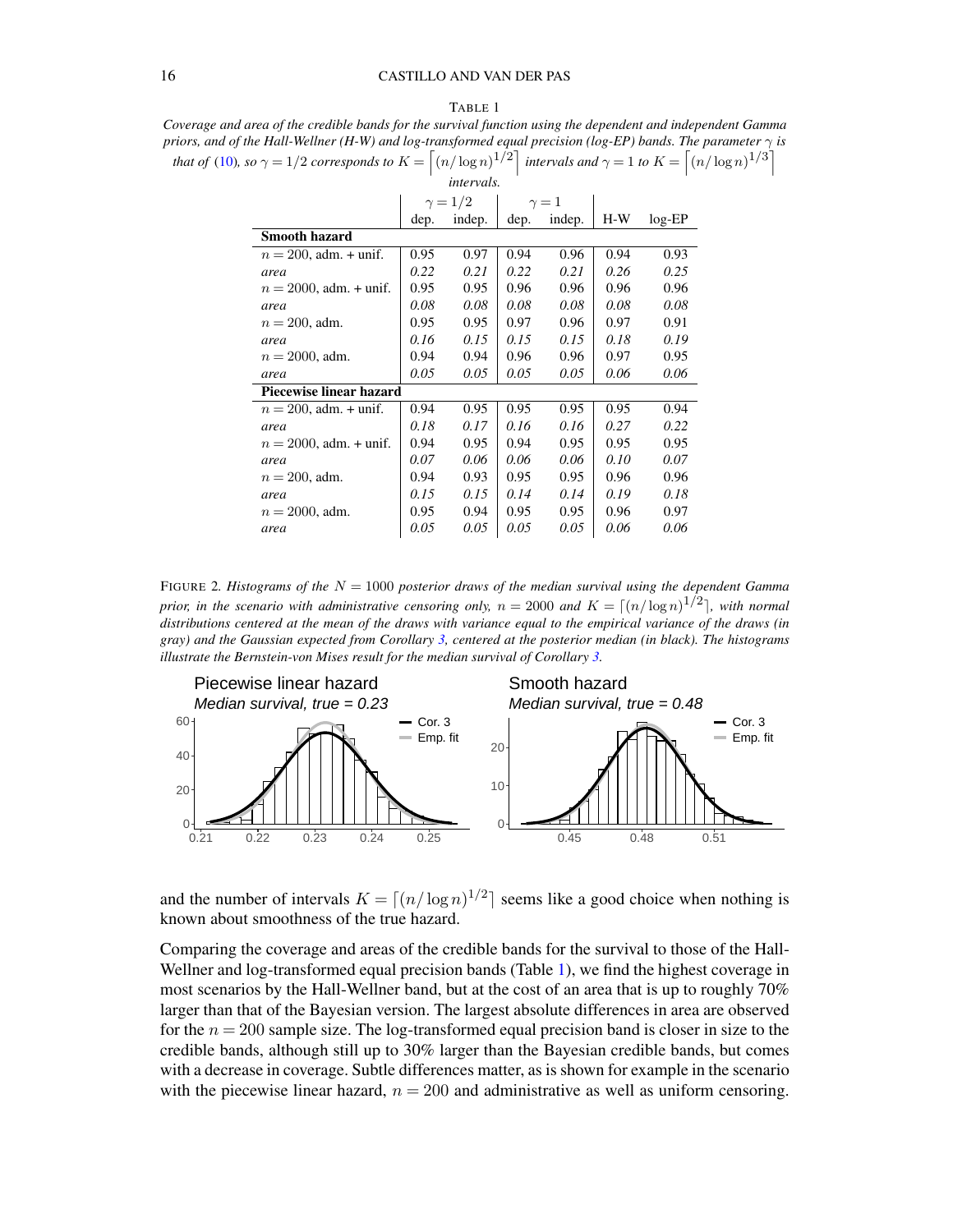The Hall-Wellner band has 95% coverage at an area of 0.27, the smaller log-transformed equal precision band has coverage 94% at an area of 0.22, while a further decrease to an area of 0.16 to 0.18 (depending on the choice of K) for the Bayesian bands still results in 94-95% coverage.

For context, the bands formed by the pointwise confidence intervals typically calculated around the Kaplan-Meier and Nelson-Aalen estimators offer no guarantee of coverage of the survival or cumulative hazard. Indeed, in the scenario with the smooth hazard,  $n = 200$ observations and both uniform and administrative censoring, if the pointwise confidence intervals are collated into a band, we observed coverage of 43% for the survival, and of 43% for the cumulative hazard.

In conclusion, the Bayesian survival bands are an attractive option, providing high coverage despite their small size compared to the popular Hall-Wellner and log-transformed equal precision bands, and their use seems especially promising for small and moderate sample sizes. We note that we have considered here only a certain type of credible sets for simplicity: bands with radii determined by a posterior quantile. This simple choice already works remarkably well. One could also consider more elaborate constructions of credible bands with varying radius: this is left for future work.

<span id="page-16-0"></span>6. Data application. We visually illustrate how the Bayesian procedures compare to other existing popular methods. We do so on the North Central Cancer Treatment Group lung cancer data set [\[40\]](#page-70-12), which contains 228 observations of which 63 are censored.

For the prior, we take the dependent Gamma prior, with the same parameter settings as in Section [5.](#page-13-0) As we have no knowledge of the true smoothness of the hazard, we take as number of intervals  $K = \lfloor (n/\log n)^{1/2} \rfloor$  the default choice corresponding to  $\gamma = 1/2$  in [\(10\)](#page-7-7).

We compare the credible band and posterior mean for the survival function to three frequentist methods to quantify uncertainty: the Hall-Wellner band, the log-transformed equal precision band, and the Kaplan-Meier estimator with its pointwise intervals, in Figure [3.](#page-17-0) We also report on results for the hazard (posterior mean only) and cumulative hazard in Section [20.2.](#page-66-2)

We see that the posterior means for all three survival objects are close to their frequentist counterparts. The credible bands for the survival function reveal an interesting pattern, matching what was observed in Section [5.](#page-13-0) The area of the credible band is noticably smaller than that of the two non-Bayesian bands. Interestingly, the credible band is quite similar in size to the Kaplan-Meier pointwise confidence intervals, despite the much stronger guarantees now available for the credible band. This illustrates the conclusions from Section [5,](#page-13-0) that the Bayesian credible band for the survival function is at an attractive point on the spectrum that trades off size and coverage.

<span id="page-16-1"></span>7. Discussion. This work derives inference results for Bayesian procedures in the nonparametric right-censoring model. Our results in particular provide theoretical back-up of practically used histogram priors on the hazard. We see that Bayesian methods are competitive with the standard frequentist options, providing natural uncertainty quantification, with credible sets reaching exact asymptotic coverage while having an optimal size in terms of efficiency. Our methods could also be used to evaluate other classes of priors, not considered here, such as (truncated) Gaussian processes on log-hazards. More generalized frameworks like the generalized transformation model [\[53\]](#page-70-13) could also be studied with a similar approach, where one would first need to investigate the LAN properties of this generalization and then employ a Laplace transform approach similar to the one presented here.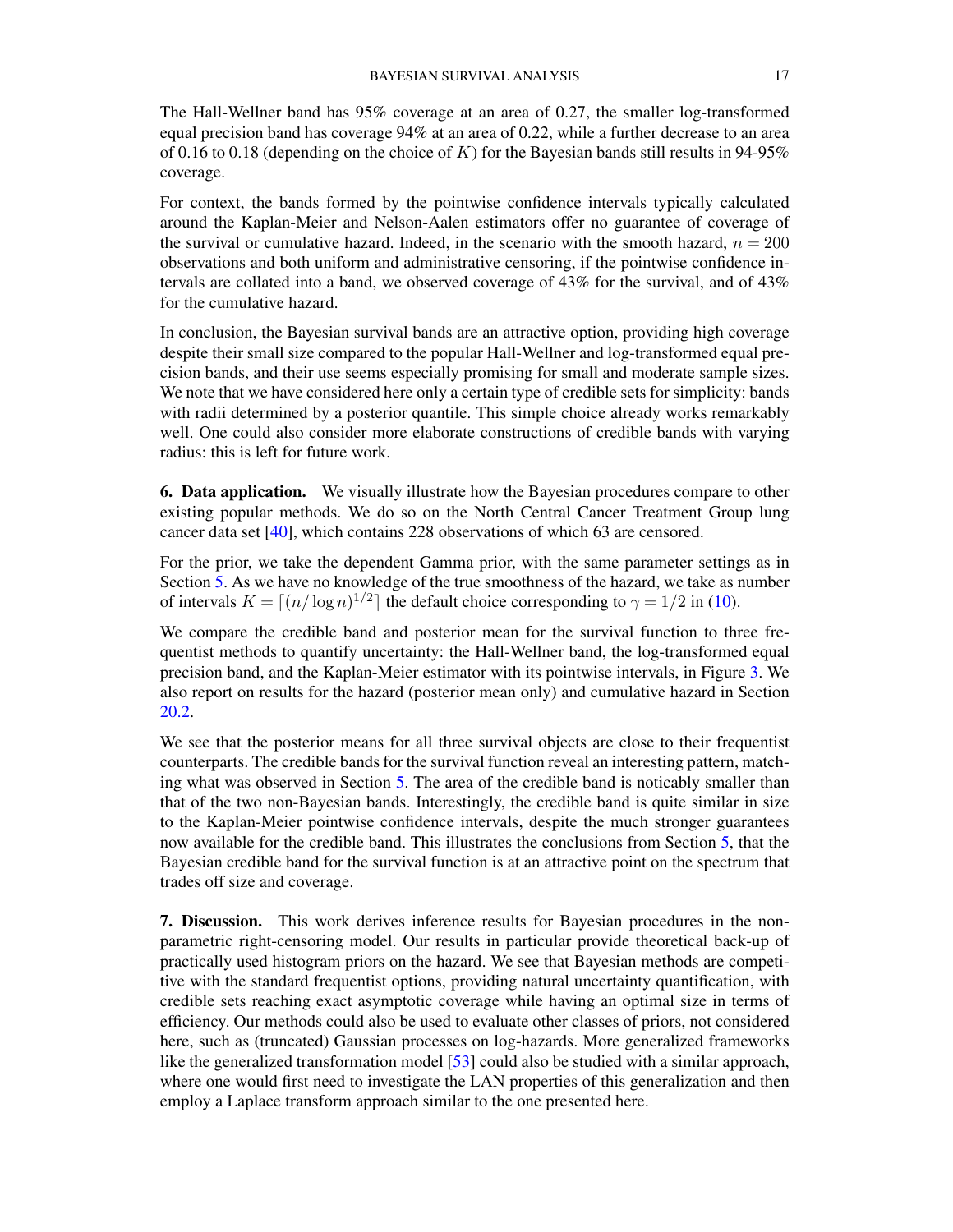<span id="page-17-0"></span>FIGURE 3*. Real data experiment* (n = 228)*. Posterior mean of the survival (solid) with credible band (shaded area), compared to (dashed, from left to right, top to bottom): the Hall-Wellner band; the log-transformed equal precision (log-EP) band; Kaplan-Meier with pointwise confidence intervals. The plots illustrate the differences in sizes between the bands.*



While the Kaplan-Meier estimator with pointwise confidence intervals is a highly popular method to quantify uncertainty in survival analysis (with non-guaranteed coverage for the 'band' that arises visually by combining the pointwise intervals), our results show that the Bayesian paradigm offers an attractive alternative option, with automatic reliable uncertainty quantification. The credible bands are easily computed and turn out to be quite narrow compared to common frequentist methods for obtaining confidence bands. Any of the priors studied in this paper is guaranteed to yield good results, with the most crucial choice to be made being the number of intervals. We recommend taking the number [\(10\)](#page-7-7) as a guideline, with  $\gamma = 1/2$  as a default choice in the absence of information on the smoothness of the underlying hazard.

The results also extend several recently obtained results in the Bayesian nonparametrics literature, in terms of rates for hazards, but also in terms of required regularity conditions. We briefly discuss expected consequences for two models: density estimation and the Cox model.

In terms of density estimation, one can formulate results similar to the ones presented here. One main simplification in terms of proofs in density estimation is that LAN remainder terms are less complex, and thus easier to handle. A main novelty here for the density estimation framework with respect to  $[11]$ – $[13]$  is in terms of regularity conditions. Using the scheme of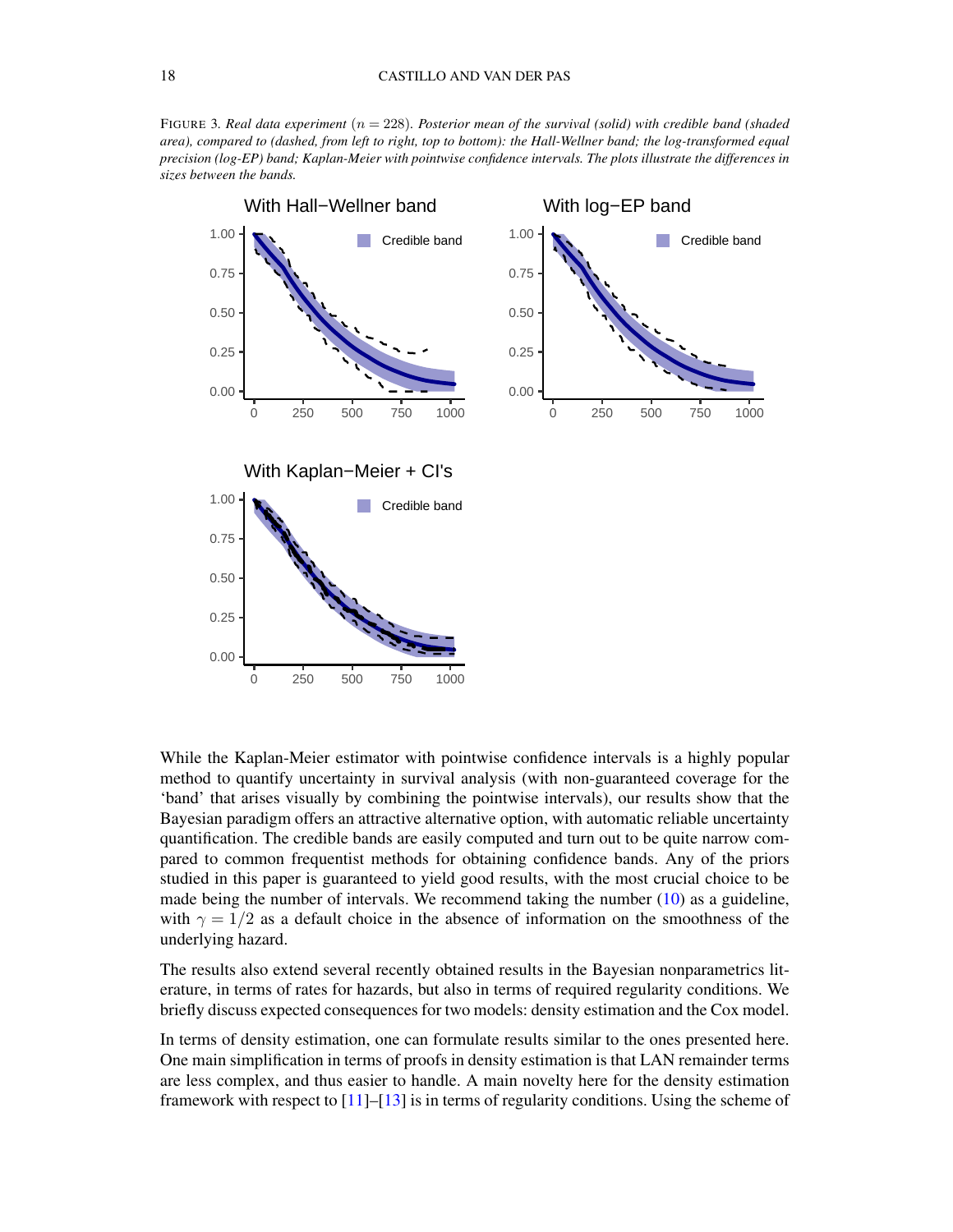proof of Theorem [4,](#page-11-1) parts (a) and (b), one can extend the corresponding results in  $[11]-[13]$  $[11]-[13]$  $[11]-[13]$  in density estimation on [0, 1], improving upon minimal required regularities by at least  $1/2$  (i.e. the cited works require  $\beta > 1/2$  for wavelet histogram priors, this condition is removed here; also,  $\beta > 1$  was required for smooth wavelet priors, here the condition becomes just  $\beta > 1/2$ and is even completely removed for projected posteriors). Some of these refinements are similar in spirit to the idea of getting improved rates successively by an iterative argument, as was used recently by Richard Nickl and co–authors in inverse problems or diffusion settings in [\[44\]](#page-70-7), [\[46\]](#page-70-14), [\[45\]](#page-70-8) (note that the argument in these papers is not aiming at decreasing minimal regularity requirements though, which in inverse problems contexts are typically higher due to the 'inverse problem' operator involved) – a less sharp version of this idea also featured in [\[11\]](#page-68-4) p. 2083, to get consistency rates in the  $\|\cdot\|_{\infty}$  norm for  $\beta \in (1/2, 1]$  in density estimation, but those rates, unlike here, were not yet the optimal ones.

Regarding the Cox model, the paper [\[10\]](#page-68-5) derived Hellinger posterior rates, as well as consistency rates in terms of the LAN norm (for a slightly different presentation, see also Chapter 12 of the book [\[26\]](#page-69-15), where the results of that paper are also presented). Those were enough for obtaining a BvM for  $\theta$  in the Cox model (a somewhat related result in the present pa-per is Theorem [2\)](#page-7-2). The required Hölder–regularity condition on the hazard was  $\beta > 3/2$ . Here we are able to go down to at least to  $\beta > 1/2$  for  $L^1$ , LAN–norm and supremum norm rates (getting optimal rates for those, up to logarithmic terms for the first two norms), and to just  $\beta > 0$  for histograms or truncated posteriors. For Hellinger and LAN norm rates, new arguments in Section [13](#page-40-1) enable this improvement. Note that pushing down the regularity constraint enables us to deal with histograms priors, which were ruled out in the treatment of [\[10,](#page-68-5) [26\]](#page-69-15) (where a fast enough rate is needed for preliminary concentration in the LAN norm, and where supremum–norm rates are not discussed). Applying the present arguments in the Cox model is expected to enable lowering regularity requirements there. Another important novelty in the present setting, already only in the setting of Theorem [2,](#page-7-2) is dealing with functionals  $\langle f, \psi_{lk} \rangle$  for unbounded l, k, which in particular requires substantially more general bounds of remainder terms in the LAN expansion compared to [\[10\]](#page-68-5), see Lemmas [22–](#page-64-1)[23.](#page-64-2)

Here we studied conditions under which both BvM and supremum–norm rates can be achieved simultaneously, and under which such rates are optimal. If one is interested only in a BvM result for  $\Lambda$ , or satisfied with a BvM statement and supremum–norm consistency only, the class of priors with which this can be achieved grows larger and one may not need the techniques developed here. It would be interesting to develop theory for more classes of priors, possibly allowing for non-conjugate ones (as we do here).

The present work only addresses a certain set of questions. There are many other interesting ones to consider and the present contribution is intended as a platform in the simplest nonparametric survival analysis model from which to derive other results. Future interesting directions within the survival analysis field include the use of covariates [\[22\]](#page-69-16), with possibly nonproportional hazards [\[38\]](#page-70-10), and dealing with other classes of priors, e.g. survival trees [\[8\]](#page-68-8).

*Acknowledgements.* I. C. would like to thank Richard Nickl for insightful discussions, in particular pertaining to low regularities treatment. S. P. would like to thank Leonhard Held for drawing our attention to the median survival as a quantity of interest, and Judith Rousseau for a question on lower smoothness levels. The authors would also like to thank the Associate Editor and referees, as well as Bo Ning, for insightful comments.

<span id="page-18-0"></span>**8. Proofs.** Let us write  $r = \log \lambda$  and  $r_0 = \log \lambda_0$  for two hazards  $\lambda, \lambda_0$ , and  $a =$  $\sqrt{n}(r-r_0)$ for the scaled difference.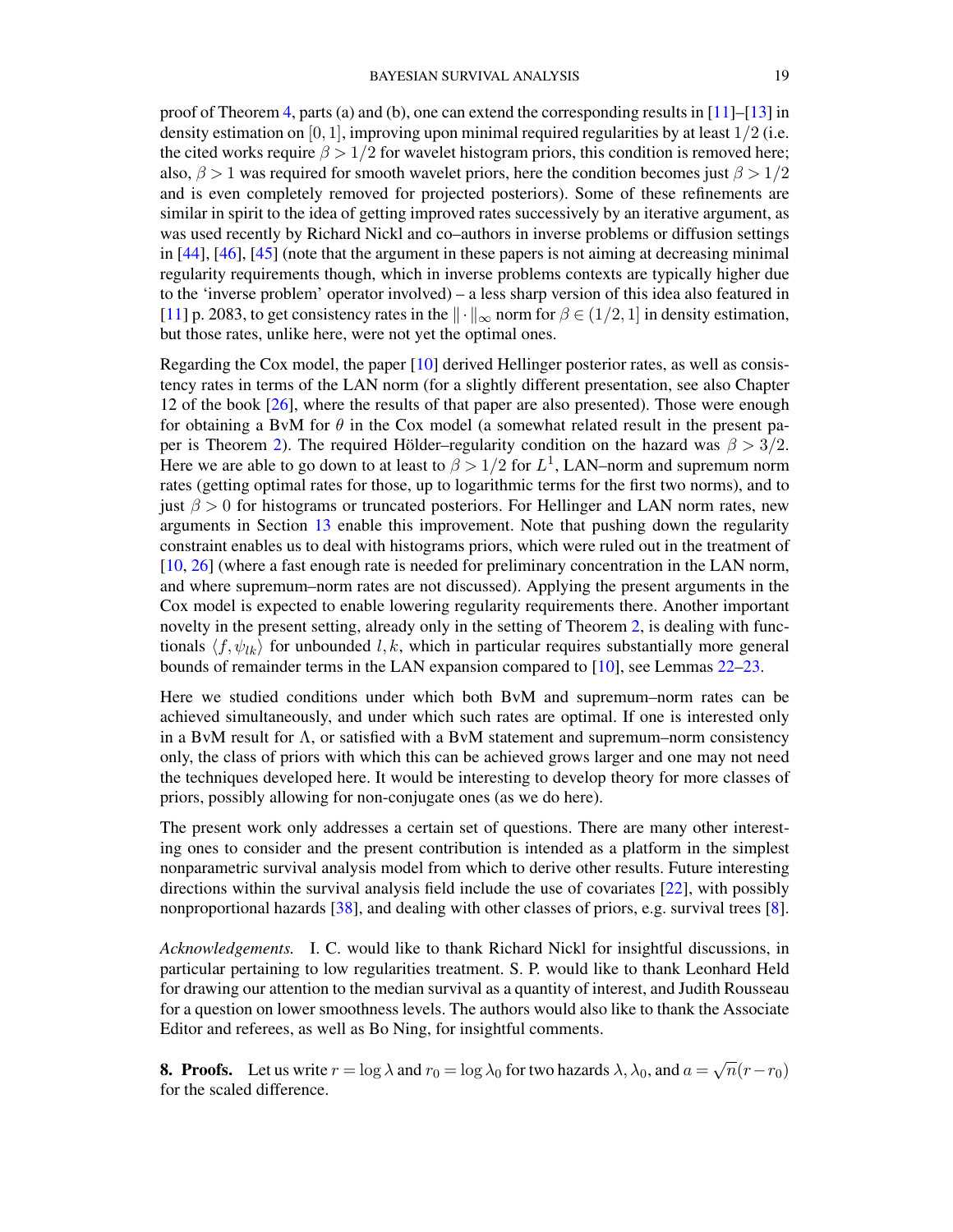Let us recall the notation  $M_0(u) = E_{\lambda_0} 1 \{u \le Y\} = (1 - G(u))e^{-\Lambda_0(u)}$ , and, with  $P_{L_n}$  the orthogonal projection onto Vect $\{\psi_{lk}, 0 \leq k < 2^l, l \leq L_n\},$ 

$$
\psi_{b,L_n} = P_{L_n}(b/M_0).
$$

The density of the pair  $(Y, \delta) = (T \wedge C, \delta)$  (with respect to Leb $[0, \tau] + \delta_0$ ) is

$$
p_{\lambda}^{(Y,\delta)}(y,d) = \underbrace{\{g(y)S(y)\}^{1-d}}_{\text{Censored before time }\tau} \underbrace{\{(1-G(y-))\lambda(y)S(y)\}^d}_{\text{Event before time }\tau} 1 \{y < \tau\} + \underbrace{\{(1-G(\tau-))S(\tau)\}^d}_{\text{Censored at time }\tau} 1 \{d = 0, y = \tau\},
$$

where S is the survival function defined by the hazard  $\lambda$ . The part regarding the censoring distribution factorises in the likelihood, so needs not to be modeled with a prior distribution.

The log–likelihood ratio is given by, with  $a =$  $\sqrt{n}(r-r_0)$ ,

$$
\ell_n(r) - \ell_n(r_0) = \frac{1}{\sqrt{n}} \sum_{i=1}^n \delta_i a(Y_i) - \frac{1}{\sqrt{n}} \sum_{i=1}^n \sqrt{n} \left[ \Lambda(Y_i) - \Lambda_0(Y_i) \right].
$$

<span id="page-19-0"></span>8.1. *LAN expansion.* The log-likelihood can be rewritten to feature a limiting Gaussian experiment via a LAN expansion. For the Cox model, the LAN expansion was considered in [\[10\]](#page-68-5) and the following can be seen as the special case where the Cox model parameter is 0:

(18) 
$$
\ell_n(r) - \ell_n(r_0) = -\frac{1}{2} ||a||_L^2 + W_n(a) + R_n(r, r_0),
$$

where the LAN-norm  $\|\cdot\|_L$  stems from the inner product

<span id="page-19-4"></span><span id="page-19-3"></span>
$$
\langle a_1, a_2 \rangle_L = \Lambda_0 \{ a_1 a_2 M_0 \} = \int_0^1 a_1(u) a_2(u) M_0(u) \lambda_0(u) du
$$

that is  $||a||_L^2 = \Lambda_0 \{a^2 M_0\}$ , where

(19) 
$$
W_n(a) = \frac{1}{\sqrt{n}} \sum_{i=1}^n [\delta_i a(Y_i) - \Lambda_0 a(Y_i)]
$$

and where the remainder term can be decomposed as,  $R_n(r,r_0) = R_{n,1}(r,r_0) + R_{n,2}(r,r_0)$ , with  $\mathbb{G}_n f = \frac{1}{\sqrt{2}}$  $\frac{1}{\overline{n}}\sum_{i=1}^{n}[f(Y_i)-P_0f],$ 

$$
R_{n,1}(r,r_0) = \mathbb{G}_n((\Lambda_0 a)(\cdot) - \sqrt{n}(\Lambda - \Lambda_0)(\cdot)),
$$
  
\n
$$
R_{n,2}(r,r_0) = n\Lambda_0 \{M_0(1+r-r_0 + \frac{1}{2}(r-r_0)^2 - e^{r-r_0})\}(1).
$$

<span id="page-19-1"></span>8.2. *Proof of Theorem [1.](#page-6-2)* For the cut–off [\(8\)](#page-6-4), the results are special cases of Theorem [8](#page-38-0) (dealing with Laplace priors on coefficients). For the cut–off  $L_n = L_n^U$  in [\(7\)](#page-6-3), one proceeds following similar arguments as in the proof of Theorem [8](#page-38-0) for  $L_n = L_n(\gamma)$ .

<span id="page-19-2"></span>8.3. *Proof of Theorem 2*. In the theorem statement, we denoted  $\varphi_b(\lambda) = \int_0^1 b(u)\lambda(u)du$  to make the dependence on b explicit, which will be useful in the sequel. Since here we consider one particular b, for simplicity of notation in the next lines  $\psi(\lambda)$  will stand for  $\varphi_b(\lambda)$ , for  $b \in L^2(\Lambda)$ . First, we wish to relate the difference  $\psi(\lambda) - \psi(\lambda_0)$  to a LAN–inner product involving  $r - r_0$ . Let us recall that  $\psi_b = b/M_0$  and  $\psi_{b,L_n} = P_{L_n} \psi_b$ .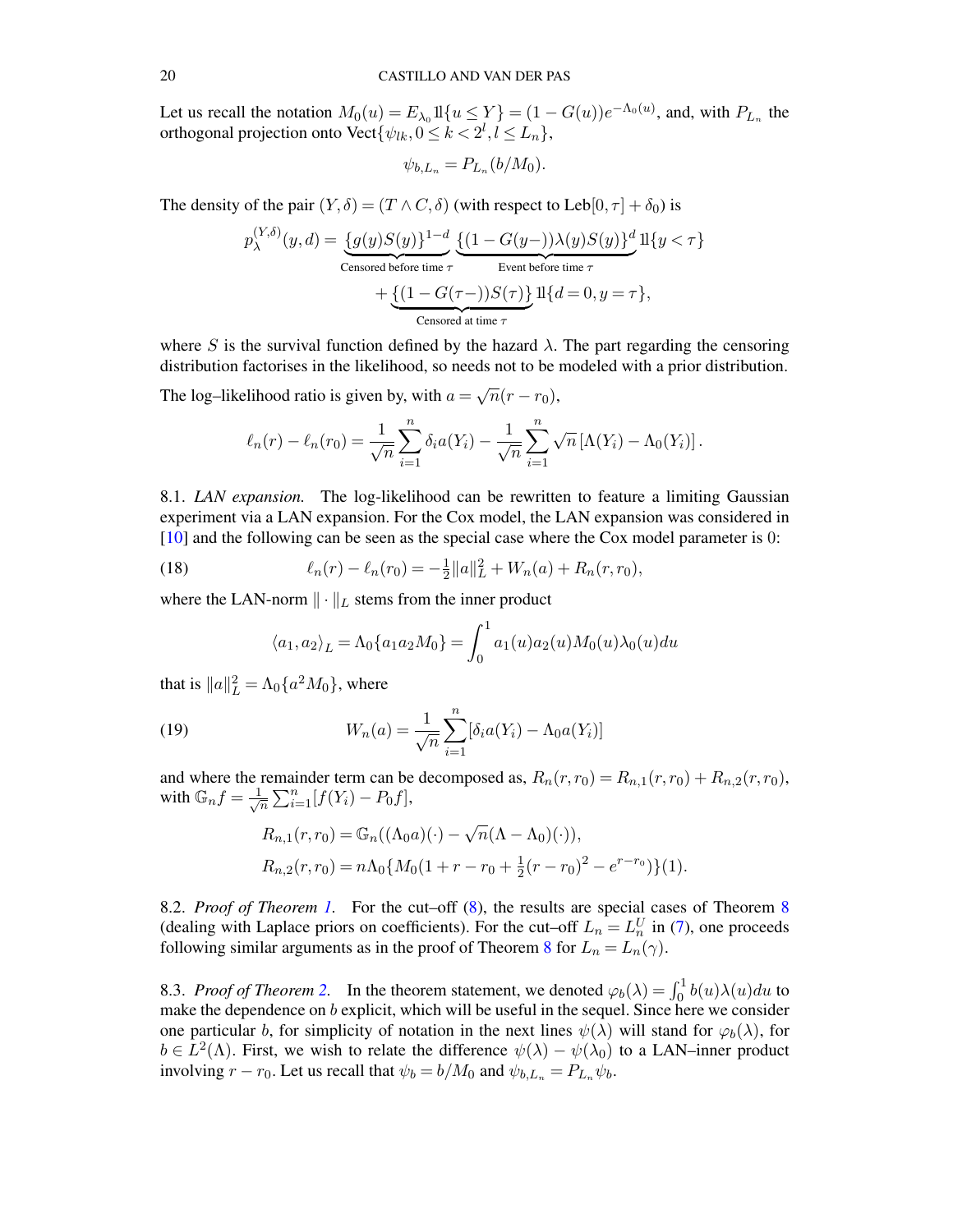Let us write

<span id="page-20-1"></span><span id="page-20-0"></span>
$$
\psi(\lambda) - \psi(\lambda_0) = \int \frac{\lambda - \lambda_0}{\lambda_0} \frac{b}{M_0} M_0 \lambda_0 = \left\langle \frac{\lambda - \lambda_0}{\lambda_0}, \psi_b \right\rangle_L.
$$

We define  $B(\lambda, \lambda_0) = \langle r - r_0 - \frac{\lambda - \lambda_0}{\lambda_0} \rangle$  $\frac{-\lambda_0}{\lambda_0}, \psi_b\rangle_L$ , so that we have

(20) 
$$
\psi(\lambda) - \psi(\lambda_0) = \langle r - r_0, \psi_b \rangle_L - B(\lambda, \lambda_0).
$$

*Bernstein-von Mises for*  $\lambda$ . We intend to show that, for any real t,

(21) 
$$
E\left[e^{t\sqrt{n}[\psi(\lambda)-\widehat{\psi}]} \mid X, A_n\right] \stackrel{P_{\lambda_0}}{\to} e^{\frac{t^2}{2} \|\psi_b\|_L^2},
$$

for some  $\psi$  yet to be defined and where  $A_n$  is as in [\(P1\)](#page-7-4). This convergence of the Laplace transforms implies that the distribution  $\Pi[\cdot | X, A_n] \circ L_{\hat{\lambda}}^{-1}$  $\psi^{-1}$  converges in terms of the bounded Lipschitz metric to a  $\mathcal{N}(0, ||\psi_b||_L^2)$  distribution (see Lemmas 1 and 2 in [\[15\]](#page-69-17) for more details). In turn, this implies the same result for  $\Pi[\cdot | X] \circ L_{\hat{\lambda}}^{-1}$  $_{\hat{\psi}}^{-1}$  by using  $\Pi[A_n | X] = o_{P_0}(1)$  and the definition of the bounded Lipschitz metric, which is the desired result, provided  $\hat{\psi}$  is an efficient estimator of  $\psi(\lambda)$ . The following uses some elements of the proof of Theorem 4.1 of  $[14]$ , but one main difference is that later, we wish to apply the results to many b's simultaneously as in  $[11]$ – $[13]$  in a (essentially) non–asymptotic fashion. In the following paragraphs, we make in passing a few useful notes in preparation of the proof of Proposition [1](#page-23-0) below.

We start by expanding the left hand side of [\(21\)](#page-20-0), with  $\psi(\lambda_0)$  instead of  $\hat{\psi}$ . Applying Bayes' formula together with  $(20)$  leads to

$$
E\left[e^{t\sqrt{n}[\psi(\lambda)-\psi(\lambda_0)]}\mid X,A_n\right] = \frac{\int_{A_n} e^{t\sqrt{n}\langle r-r_0,\psi_b\rangle_L - t\sqrt{n}B(\lambda,\lambda_0)+\ell_n(r)-\ell_n(r_0)}d\Pi(r)}{\Pi[A_n\mid X]\int e^{\ell_n(r)-\ell_n(r_0)}d\Pi(r)}.
$$

The idea is now to merge the terms appearing on the exponential on the numerator of the last display. To do so, it is helpful to introduce a term  $\ell(r_t)$ , with  $r_t = r - t n^{-1/2} a_n$  for some suitable function  $a_n$ . One natural choice is  $a_n = \psi_b$ . However, for later treatment, as  $\psi_b$  in general does not have a finite expansion onto the basis  $(\psi_{lk})$ , it is helpful to project it onto the space  $V_{L_n}$  spanned by the prior. So one rather sets  $a_n = \psi_{b,L_n} = P_{L_n} \psi_b$  and one defines  $\lambda_t(u) = \lambda(u)e^{-t\psi_{b,L_n}/\sqrt{n}}$  for  $u \in [0,1]$  (and interpolate to  $\lambda(u)$  for  $u > 1$  to ensure  $\int_0^\infty \lambda_t(u) du = \infty$ , so that  $\lambda_t$  is a proper hazard). Using the LAN expansion [\(18\)](#page-19-3), we compute

$$
\ell_n(r) - \ell_n(r_0) - [\ell_n(r_t) - \ell_n(r_0)]
$$
  
=  $\frac{t^2}{2} ||\psi_{b,L_n}||_L^2 - t\sqrt{n}\langle r - r_0, \psi_{b,L_n}\rangle_L + tW_n(\psi_{b,L_n}) + R_n(r,r_0) - R_n(r_t^n,r_0).$ 

Plugging this into the last but one display, one obtains

<span id="page-20-2"></span>(22) 
$$
E\left[e^{t\sqrt{n}[\psi(\lambda)-\psi(\lambda_0)]} | X, A_n\right] \cdot e^{-\frac{t^2}{2} \|\psi_{b, L_n}\|_L^2 - tW_n(\psi_{b, L_n})} \cdot \Pi[A_n | X] = \frac{\int_{A_n} e^{\ell_n(r_i^n) - \ell_n(r_0) + R_n(r, r_0) - R_n(r_i^n, r_0) + t\sqrt{n}[\langle r - r_0, \psi_b - \psi_{b, L_n} \rangle_L - B(\lambda, \lambda_0)]} d\Pi(r)}{\int e^{\ell_n(r) - \ell_n(r_0)} d\Pi(r)}.
$$

Let us split the term  $B(\lambda, \lambda_0)$  in two parts as follows

$$
\langle r - r_0 - \frac{\lambda - \lambda_0}{\lambda_0}, \psi_b - \psi_{b, L_n} \rangle_L + \langle r - r_0 - \frac{\lambda - \lambda_0}{\lambda_0}, \psi_{b, L_n} \rangle_L =: B_n^c(\lambda, \lambda_0) + B_n(\lambda, \lambda_0).
$$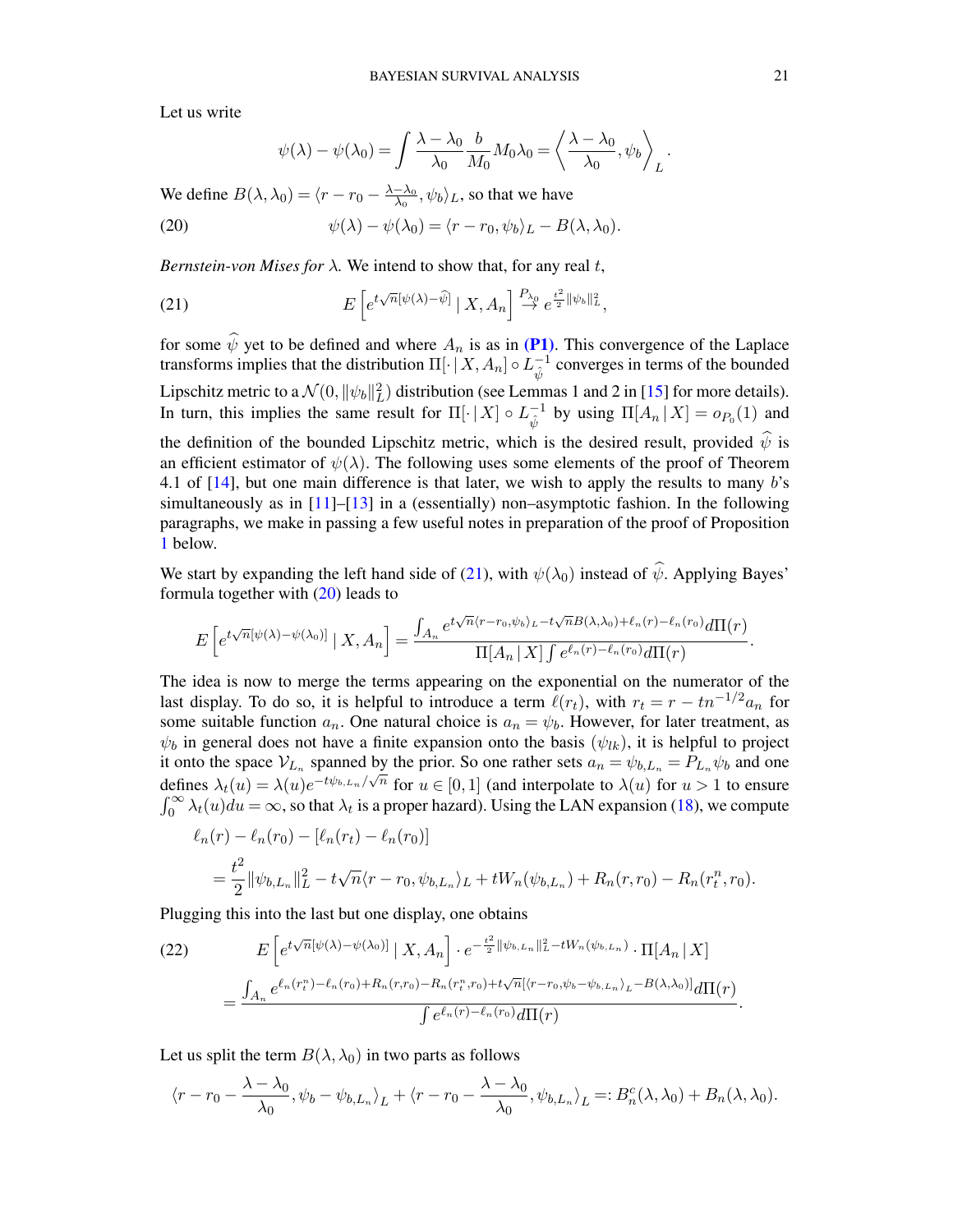Rearranging the expression, with  $B_n(\lambda, \lambda_0)$  defined in the last display,

$$
\langle r - r_0, \psi_b - \psi_{b, L_n} \rangle_L - B(\lambda, \lambda_0) = -B_n(\lambda, \lambda_0) + \langle \frac{\lambda - \lambda_0}{\lambda_0}, \psi_b - \psi_{b, L_n} \rangle_L.
$$

The last term induces a semiparametric bias  $t$  $\sqrt{n} \langle \frac{\lambda - \lambda_0}{\lambda_0} \rangle$  $\frac{-\lambda_0}{\lambda_0}$ ,  $\psi_b - \psi_{b,L_n}$  in [\(22\)](#page-20-2), because of the approximation of  $\psi_b$ . On the set  $A_n$ , this term is bounded by

$$
\begin{aligned} \left| \langle \frac{\lambda - \lambda_0}{\lambda_0}, \psi_b - \psi_{b, L_n} \rangle_L \right| &= \left| \int (\lambda - \lambda_0) (\psi_b - \psi_{b, L_n}) M_0 \right| \\ &\leq \|\lambda - \lambda_0\|_1 \|\psi_b - \psi_{b, L_n}\|_{\infty} \|M_0\|_{\infty} \leq C \varepsilon_n \|\psi_b - \psi_{b, L_n}\|_{\infty} .\end{aligned}
$$

Using (**B**), this expression is a  $o(1)$  $\overline{n}$ ), which shows that for any *fixed t*,

$$
t\sqrt{n}|\langle \frac{\lambda-\lambda_0}{\lambda_0}, \psi_b - \psi_{b,L_n}\rangle_L| = o(1).
$$

*The LAN remainder terms.* We keep in mind that the remainder terms (and/or their differences) only need to be bounded on the sets  $A_n$  as in [\(P1\)](#page-7-4). Going back to [\(22\)](#page-20-2), one notes that

$$
R_n(r,r_0) - R_n(r_t^n, r_0) + t\sqrt{n} \left[ \langle r - r_0, \psi_b - \psi_{b, L_n} \rangle_L - B(\lambda, \lambda_0) \right]
$$
  
= 
$$
R_n(r, r_0) - R_n(r_t^n, r_0) - t\sqrt{n}B_n(\lambda, \lambda_0) + t\sqrt{n}\langle \frac{\lambda - \lambda_0}{\lambda_0}, \psi_b - \psi_{b, L_n} \rangle_L,
$$

and the last bias term has been shown to be under control above.

We first look at 
$$
R_{n,1}(r,r_0) - R_{n,1}(r_t^n, r_0)
$$
. With  $\Lambda_t^n(\cdot) = \int_0^{\cdot} e^{r - \frac{t}{\sqrt{n}}\psi_{b, L_n}}$ ,  
\n
$$
R_{n,1}(r,r_0) - R_{n,1}(r_t^n, r_0) = \sqrt{n}\mathbb{G}_n\left\{\frac{t}{\sqrt{n}}\Lambda_0\psi_{b, L_n}(\cdot) - (\Lambda - \Lambda_t^n)(\cdot)\right\}
$$
\n
$$
= \mathbb{G}_n\left\{t(\Lambda_0 - \Lambda)\psi_{b, L_n}(\cdot) - \sqrt{n}\left(\Lambda\left[1 - \frac{t}{\sqrt{n}}\psi_{b, L_n}\right] - \Lambda_t^n\right)(\cdot)\right\}
$$
\n
$$
= \mathbb{G}_n\left\{t(\Lambda_0 - \Lambda)\psi_{b, L_n}(\cdot) + \sqrt{n}\int_0^{\cdot} e^r\left(e^{-\frac{t}{\sqrt{n}}\psi_{b, L_n}} - 1 + \frac{t}{\sqrt{n}}\psi_{b, L_n}\right)\right\}.
$$

This part, we can control using empirical process tools: we handle each term in the sum from the last display separately. We write  $f_n = (\Lambda_0 - \Lambda) \psi_{b,L_n}$  and  $g_n =$ √  $\overline{n} \int_0^{\cdot} e^r (e^{-\frac{t}{\sqrt{2}}}$  $\overline{n}^{\psi_{b,L_n}}$  –  $1 + \frac{t}{\sqrt{2}}$  $\frac{1}{n}\psi_{b,L_n}$ ). In order to apply Lemma [24,](#page-65-0) one first checks that  $\psi_{b,L_n}$  belongs to the set  $\mathcal{H}_n$ defined in [\(67\)](#page-64-3). This follows from Lemma [12,](#page-55-2) as here b is a fixed element in  $L^{\infty}[0, 1]$ , which implies  $\|\psi_{b,L_n}\|_\infty \lesssim L_n \|b\|_\infty \lesssim L_n$  and  $\|\psi_{b,L_n}\|_2 \lesssim \|b\|_2 \lesssim 1$ , so that one can set  $\mu_n = CL_n$ for some  $C > 0$ . Second, one notices that on  $A_n$  the hazard  $\lambda$  verifies the conditions defining the set  $\mathcal{L}_n^1$  in [\(71\)](#page-65-1) with  $\varepsilon_n$  as in [\(P1\)](#page-7-4). This shows  $f_n \in \mathcal{F}_n^1$  and  $g_n \in \mathcal{G}_n^1$ , for  $\mathcal{F}_n^1, \mathcal{G}_n^1$  as in [\(72\)](#page-65-2)–[\(73\)](#page-65-3). By Lemma [24,](#page-65-0) noting that  $|t|\mu_n/\sqrt{n}$  is bounded (even goes to zero here) for fixed t, one gets

$$
\sup_{f_n\in \mathcal{F}_n^1, \, g_n\in \mathcal{G}_n^1} \left|\mathbb{G}_n(t f_n + g_n)\right| = O_{P_{\lambda_0}}\left(|t| \varepsilon_n \mu_n + \frac{t^2}{\sqrt{n}}(1 + \varepsilon_n \mu_n^2)\right).
$$

The last bound is a  $o_{P_{\lambda_0}}(1+t^2) = o_{P_0}(1)$  using  $\mu_n \lesssim L_n$  and  $\varepsilon_n = o(L_n^{-2})$  by assumption.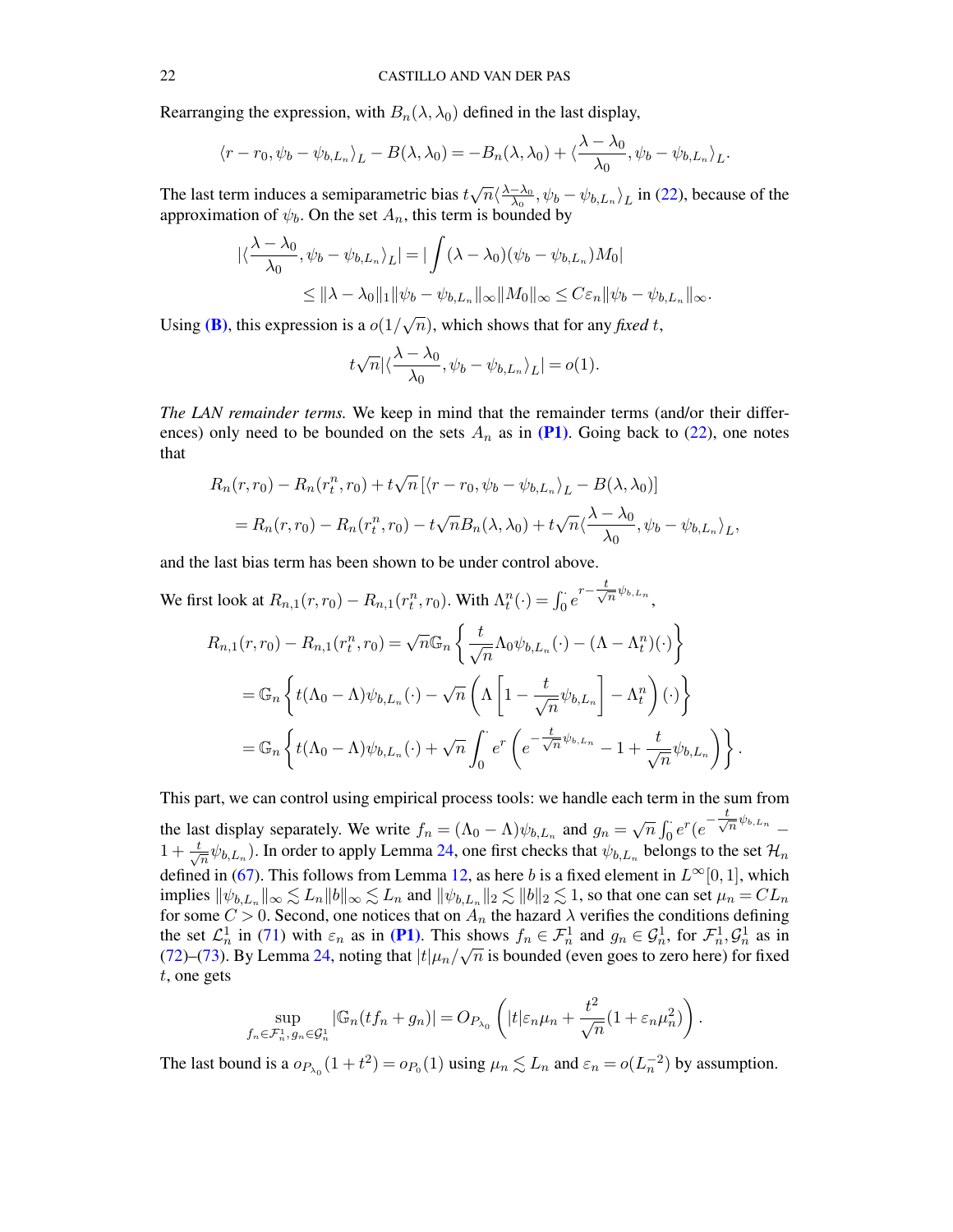We now turn to  $R_{n,2}(r,r_0) - R_{n,2}(r_t^n,r_0) - t \sqrt{\frac{r_t^n(r_0-r_0)}{r_0^2}}$  $\overline{n}B_n(\lambda, \lambda_0)$ . We write:

$$
R_{n,2}(r,r_0) - R_{n,2}(r_t^n, r_0)
$$
  
=  $n\Lambda_0 \left\{ M_0 \left( e^{r - \frac{t}{\sqrt{n}}\psi_{b,L_n} - r_0} - e^{r - r_0} - (r_t^n - r) - \frac{1}{2} [(r_t^n - r_0)^2 - (r - r_0)^2] \right) \right\}$   
=  $n\Lambda_0 \left\{ M_0 \left( e^{r - r_0} \left( e^{-\frac{t}{\sqrt{n}}\psi_{b,L_n}} - 1 \right) + \frac{t}{\sqrt{n}} \psi_{b,L_n} - \frac{1}{2} \frac{t^2}{n} \psi_{b,L_n}^2 + \frac{t}{\sqrt{n}} \psi_{b,L_n}(r - r_0) \right) \right\}$ 

The term  $t$ √  $\overline{n}B_n(\lambda, \lambda_0)$  may be rewritten in terms of r and  $r_0$  as t √  $\overline{n}B_n(\lambda,\lambda_0)=$  $n\Lambda_0\left\{M_0\left[r-r_0-(e^{r-r_0}-1)\right]\frac{t}{\sqrt{2}}\right\}$  $\left\{\frac{1}{n}\psi_{b,L_n}\right\}$ . This cancels out partly as follows

$$
R_{n,2}(r,r_0) - R_{n,2}(r_t^n, r_0) - t\sqrt{n}B_n(\lambda, \lambda_0)
$$
  
=  $n\Lambda_0 \left\{ M_0 \left( e^{r-r_0} \left( e^{-\frac{t}{\sqrt{n}}\psi_{b,L_n}} - 1 + \frac{t}{\sqrt{n}}\psi_{b,L_n} \right) - \frac{1}{2} \frac{t^2}{n} \psi_{b,L_n}^2 \right) \right\}.$ 

By the same argument as above,  $h = \psi_{b,L_n}$  verifies that  $|t| ||h||_{\infty}/\sqrt{2}$  $\overline{n}$  is bounded and one sets  $\mu_n = CL_n$ , so that  $h \in \mathcal{H}_n, \lambda \in \mathcal{L}_n^1$  as in [\(67\)](#page-64-3)–[\(71\)](#page-65-1). By Lemma [24,](#page-65-0) the previous display is  $O(t^2 \varepsilon_n \mu_n^2) = o(t^2) = o(1)$  for fixed t, using as before that  $\varepsilon_n = o(L_n^{-2})$ .

Given that the semiparametric bias is negligible on  $A_n$  (as justified above),

$$
E_{\lambda_0} \left[ e^{t\sqrt{n}[\psi(\lambda) - \psi(\lambda_0)]} \,|\, X, A_n \right] \Pi[A_n \,|\, X] e^{-\frac{t^2}{2} ||\psi_{b, L_n}||^2_L - tW_n(\psi_{b, L_n})} \\
= \frac{\int_{A_n} e^{R_n(r, r_0) - R_n(r_t^n, r_0) - t\sqrt{n}B_n(\lambda, \lambda_0) + o(1) + \ell_n(r_t^n) - \ell_n(r_0)} d\Pi(r)}{\int e^{\ell_n(r) - \ell_n(r_0)} d\Pi(r)}.
$$

From the previous computations  $|R_n(r,r_0) - R_n(r_t^n,r_0) - t\sqrt{n}B_n(\lambda, \lambda_0)|$  is a  $o_{P_0}(1)$  uniformly over  $A_n$ . On the other hand, with  $r_t^n = r - t\psi_{b,L_n}/\sqrt{n}$ ,

(23) 
$$
\frac{\int_{A_n} e^{\ell_n(r_t^n) - \ell_n(r_0)} d\Pi(r)}{\int e^{\ell_n(r) - \ell_n(r_0)} d\Pi(r)}
$$

goes to 1 in probability as  $n \to \infty$  by [\(Q\)](#page-7-5). Also, Lemma [12](#page-55-2) implies  $\|\psi_{b,L_n}\|_L \to \|\psi_b\|_L$  and  $W_n(\psi_{b,L_n} - \psi_b) = o_{P_0}(1)$ . From this one concludes that

$$
E_{\lambda_0}\left[e^{t\sqrt{n}[\psi(\lambda)-\psi(\lambda_0)-W_n(\psi_b)/\sqrt{n}]} \mid X, A_n\right] \to e^{t^2\|\psi_b\|_L^2/2}
$$

under  $P_{\lambda_0}$ , which coincides with [\(21\)](#page-20-0) if one sets  $\hat{\psi} = \psi(\lambda_0) + W_n(\psi_b)/\sqrt{2}$  $\overline{n}$ . The latter expression is the first–order expansion of any efficient estimator of  $\psi(\lambda)$  (see Section [17](#page-57-0) for some background on efficiency), which concludes the proof of Theorem [2.](#page-7-2)

<span id="page-22-0"></span>8.4. *A key proposition.* We defer the proofs of Theorems [3,](#page-9-0) [4](#page-11-1) and [5](#page-12-0) to later, but would like to present here a key technical tool underpinning both of them, namely a version of (the 'tightness part' of) the proof of Theorem [2,](#page-7-2) which allows the norm  $||b||_{\infty}$  to increase with  $n$  and is essential for dealing with many  $b$ 's simultaneously, such as wavelet basis functions with  $l \to \infty$ . Later we use it for  $b = \psi_{LK}$  and  $L \leq L_n$ . Recall condition [\(T\)](#page-9-1) from Section [4.2](#page-8-0) and let us denote by  $D_n$  the sets

<span id="page-22-1"></span>(24) 
$$
D_n = \{ \lambda : ||\lambda - \lambda_0||_1 \leq \varepsilon_n, ||\lambda - \lambda_0||_{\infty} \leq \zeta_n \}.
$$

Under [\(P1\)](#page-7-4)–[\(P2\)](#page-9-2), we have  $\Pi[D_n | X] = 1 + o_{P_0}(1)$ .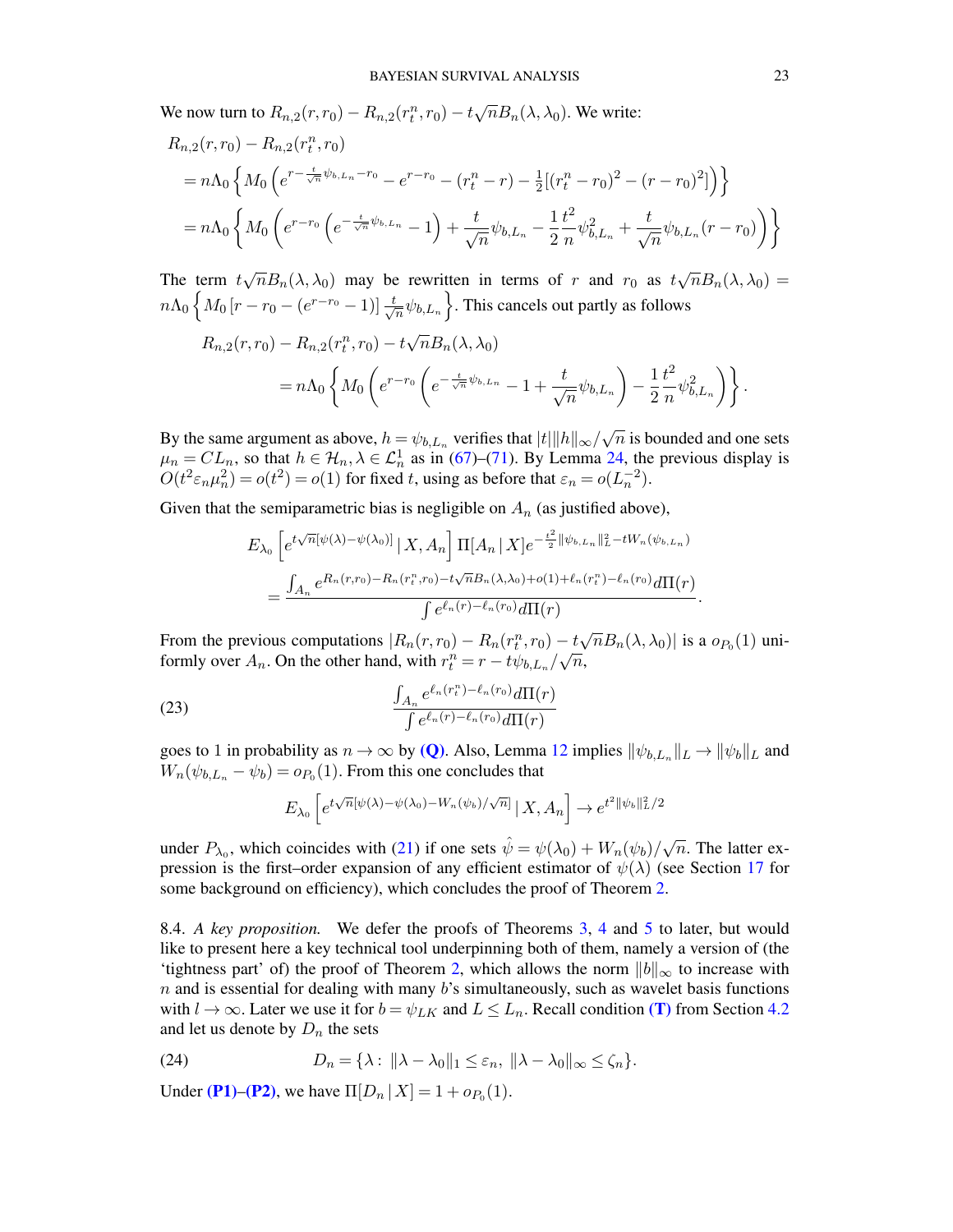<span id="page-23-0"></span>PROPOSITION 1 (Laplace transform control for linear functionals). Let  $b \in L^2(\Lambda)$  be a *possibly* n*–dependent functional representer that together with* Π *satisfies [\(T\)](#page-9-1). Suppose that for some constants*  $c_1, c_2 > 0$ *,* 

$$
||b||_2 \le c_1, \qquad ||b||_{\infty} \le c_2 2^{L_n/2}.
$$

*Then, for*  $\varepsilon_n$  *as in* [\(P1\)](#page-7-4), we have for a constant  $C > 0$ , for all  $|t| \leq \log n$ ,

$$
\log E\left[e^{t\sqrt{n}\langle\lambda-\lambda_0,b\rangle} \mid X, D_n\right]
$$
  

$$
\leq tW_n(\psi_b) + C(1+t^2+|t|\sqrt{n}\varepsilon_n||\psi_b - \psi_{b,L_n}||_{\infty}) + |t|o_{P_0}(1),
$$

*where*  $\psi_b = b/M_0$ , with  $D_n$  the event in [\(24\)](#page-22-1),  $W_n$  is defined in [\(12\)](#page-8-1), and  $o_{P_0}(1)$  is uniform *with respect to* t, b *verifying the above conditions.*

PROOF OF PROPOSITION [1.](#page-23-0) The proof follows in spirit that of Theorem [2,](#page-7-2) but this time one keeps track of the dependence in  $t$  as well as allows for possibly  $n$ –dependent  $b$ .

As before, one controls the Laplace transform  $E\left[e^{t\sqrt{n}\langle\lambda-\lambda_0,b\rangle} \mid X,D_n\right]$ . Using the bound on semiparametric bias derived in the proof of Theorem [2,](#page-7-2)

$$
|\langle \frac{\lambda - \lambda_0}{\lambda_0}, \psi_b - \psi_{b, L_n} \rangle_L| \leq C \varepsilon_n ||\psi_b - \psi_{b, L_n}||_{\infty}.
$$

To control remainder terms  $R_{n,1}, R_{n,2}$ , one now argues in a similar way as in the proof of Theorem [2](#page-7-2) (below we freely refer to functions  $f_n, g_n$  appearing in  $R_{n,1}$  and defined in that proof), but now with b verifying the growth conditions of the Proposition. First, using Lemma [12,](#page-55-2) we have  $\|\psi_{b,L_n}\|_{\infty} \lesssim L_n \|\bar{b}\|_{\infty} \lesssim L_n 2^{L_n/2}$  as well as  $\|\psi_{b,L_n}\|_2 \lesssim \|b\|_2 \lesssim 1$ , so that one can set  $\mu_n := CL_n 2^{L_n/2}$  for some  $C>0.$  Second,  $\lambda$  belongs on  $D_n$  to the set  $\mathcal{L}_n$  in [\(68\)](#page-64-4) once setting  $v_n = \zeta_n$ . This shows  $f_n \in \mathcal{F}_n$  and  $g_n \in \mathcal{G}_n$ , for  $\mathcal{F}_n, \mathcal{G}_n$  as in [\(69\)](#page-64-5)–[\(70\)](#page-64-6). By Lemma [22,](#page-64-1) noting that  $|t|\mu_n/\sqrt{n}$  is bounded if  $|t| \leq \log n$ ,

$$
\sup_{f_n \in \mathcal{F}_n, g_n \in \mathcal{G}_n} |\mathbb{G}_n(tf_n + g_n)| = O_{P_{\lambda_0}}\left(|t|\zeta_n + \frac{t^2}{\sqrt{n}}(1 + \zeta_n)\right).
$$

The last bound is a  $o_{P_{\lambda_0}}(|t|)$  using that  $\zeta_n = o(1)$  and  $|t| \le \log n$ . By applying Lemma [23](#page-64-2) with  $v_n = \zeta_n$ , the term  $\tilde{R}_{n,2}$  is bounded by

$$
|R_{n,2}(r,r_0) - R_{n,2}(r_t^n,r_0) - t\sqrt{n}B_n(\lambda,\lambda_0)| = O\left(t^2 \left\{\zeta_n + |t|\frac{1+\zeta_n}{\sqrt{n}}\right\}\right).
$$

As  $|t|/\sqrt{n}$  is bounded, one deduces, uniformly over the set  $D_n$ , the bound  $|R_n(r,r_0) R_n(r_t^n,r_0)-t\sqrt{n}B(\lambda,\lambda_0)| \lesssim t^2\zeta_n+O_P(|t|\{1+\zeta_n\}).$ 

Using the Laplace transform control from the proof of Theorem [2,](#page-7-2)

$$
E_{\lambda_0} \left[ e^{t\sqrt{n}[\psi(\lambda) - \psi(\lambda_0)]} \,|\, X, D_n \right] \Pi[D_n \,|\, X] e^{|t|O(\sqrt{n}\varepsilon_n || \psi_b - \psi_{b, L_n} ||_\infty)}
$$
\n
$$
= e^{\frac{t^2}{2} || \psi_b ||_L^2 + tW_n(\psi_b) + |t| \cdot o_{P_0}(1) + t^2 O(1) + O(|t|)} \frac{\int_{D_n} e^{\ell_n(r_t^n) - \ell_n(r_0)} d\Pi(r)}{\int e^{\ell_n(r) - \ell_n(r_0)} d\Pi(r)}
$$

Note that [\(T\)](#page-9-1) provides an upper bound of the ratio in the last display, as by definition  $D_n \subset$  $A_n$  and the integrand is positive. Now combining this with  $\Pi[D_n | X] = 1 + o_{P_0}(1)$  leads to

$$
E_{\lambda_0} \left[ e^{t\sqrt{n}[\psi(\lambda) - \psi(\lambda_0) - W_n(\psi_b)/\sqrt{n}]} \mid X, D_n \right]
$$
  

$$
\leq (1 + o_{P_0}(1)) e^{C(1+t^2) + |t| \{\sqrt{n} \varepsilon_n \| \psi_b - \psi_{b, L_n} \|_{\infty} + o_{P_0}(1) \}},
$$

as announced, which concludes the proof of Proposition [1.](#page-23-0)

 $\Box$ 

.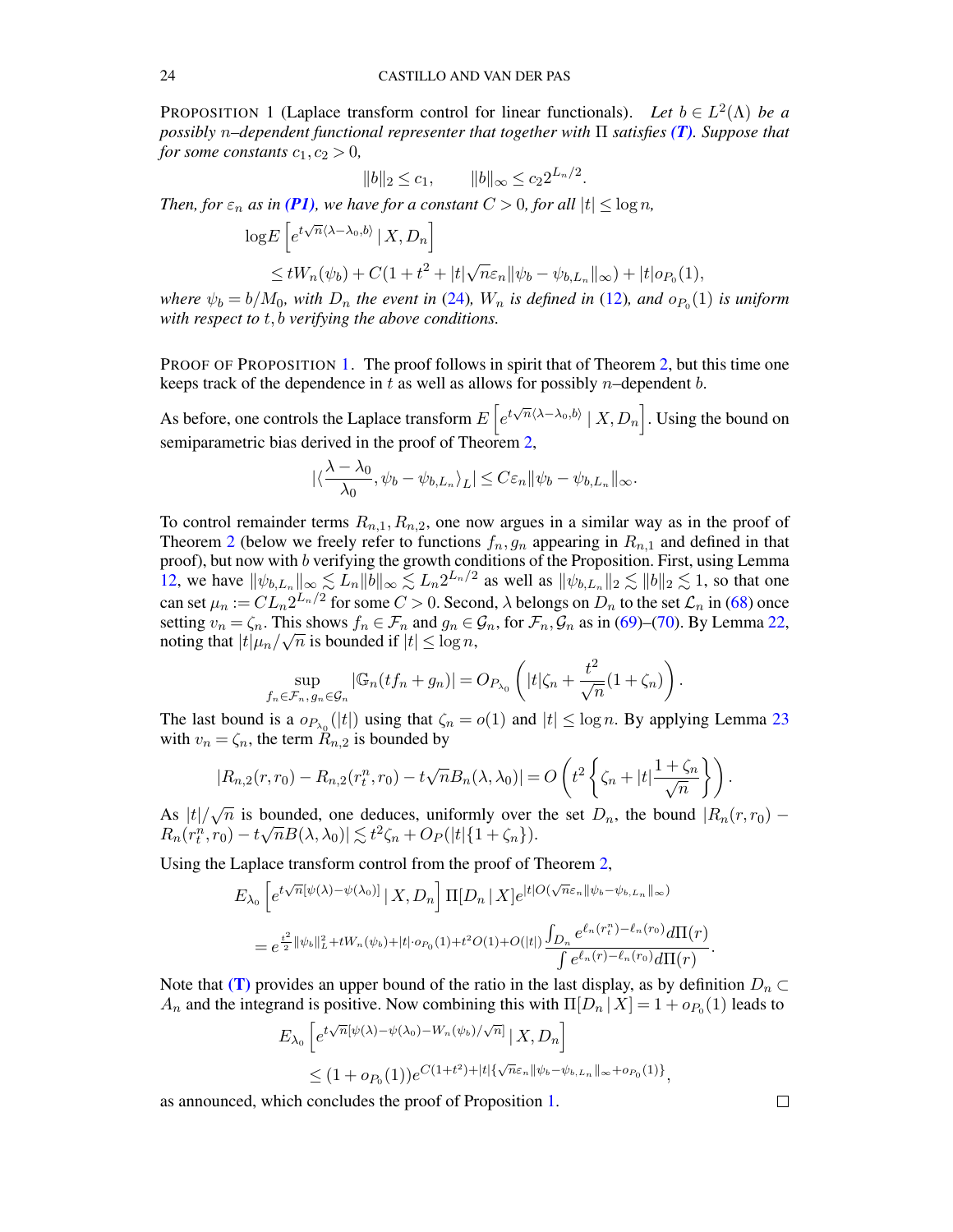<span id="page-24-0"></span>8.5. *Proofs of Corollaries [1,](#page-10-1) [2,](#page-10-2) [3.](#page-10-3)* Recall that the statements are formulated in the space  $\mathcal{D}[0,1]$  of càdlàg functions on  $[0,1]$  equipped with the supremum norm and the  $\sigma$ -algebra generated by open balls (see e.g.  $[2]$ , Section II.8). To see that Corollary [1](#page-10-1) follows from Theorem [3:](#page-9-0) for the statement on  $\Lambda$ , it is enough to check that  $\sqrt{n} ||\mathbb{T}_n - \hat{\Lambda}_n||_{\infty} = o_{P_0}(1)$ under the conditions of Corollary [1.](#page-10-1) This is verified below. The statement on  $S$  follows by Hadamard–differentiability of the negative exponential map  $\Lambda \to e^{-\Lambda}$  from  $\mathcal{D}[0,1]$  to  $\mathcal{D}[0,1]$ . Corollary [2](#page-10-2) follows by the continuous mapping theorem, as the map  $g \to ||g||_{\infty}$  is continuous from  $\mathcal{D}[0,1]$  to  $\mathbb{R}^+$ , for  $\mathcal{D}[0,1]$  equipped with the supremum norm. Finally, the result for the median functional in Corollary  $\overline{3}$  $\overline{3}$  $\overline{3}$  is obtained using Hadamard–differentiability of the quantile transformation (on  $\mathcal{D}[0, 1]$  tangentially to the set of continuous functions at the considered point) as established in Lemma 21.3 of [\[51\]](#page-70-15).

It now remains to check that  $\sqrt{n} \|\mathbb{T}_n - \hat{\Lambda}_n\|_{\infty} = o_{P_0}(1)$ . One first notes that Nelson–Aalen's estimator  $\hat{\Lambda}_n$  is an 'efficient' estimator of  $\Lambda$  in that it is asymptotically linear in the efficient influence function. Namely, one has, see e.g. [\[2\]](#page-68-6), p. 626, recalling the definition of  $W_n$  in [\(19\)](#page-19-4),

$$
\sup_{t\in[0,1]}\left|\sqrt{n}(\hat{\Lambda}_n-\Lambda_0)(t)-W_n\left(\frac{1}{M_0(\cdot)}\right)\right|=o_{P_0}(1),
$$

where we rewrite the integral with respect to the martingale process in [\[2\]](#page-68-6), p. 626 in terms where we rewrite the integral with respect to the martingale process in [2], p. 626 in terms of  $W_n$ . It is thus enough to check that  $\sqrt{n}||\mathbb{T}_n - \Lambda^*||_{\infty} = o_{P_0}(1)$ , where we have set  $\Lambda^*(t) = \Lambda_0(t) + n^{-1/2} \tilde{W}_n(\mathbb{1}_{\leq t}/M_0(\cdot)).$  This follows from Lemma [15,](#page-58-0) which concludes the verifications for Corollary  $\overline{1}$ .

## <span id="page-24-1"></span>9. Details on histogram and wavelet bases.

<span id="page-24-2"></span>9.1. *Wavelets.* The following applies for  $(\psi_{lk})$  either the Haar or the CDV wavelet basis. Although some properties of the Haar basis are lost when using CDV (e.g. simple explicit expression or the fact that for a given l, the supports of  $\psi_{lk}$ 's are disjoint for Haar), most convenient localisation properties and characterisation of spaces are maintained. Recall that the CDV basis is still denoted  $(\psi_{lk})$ , with indexes  $l \geq 0$ ,  $0 \leq k \leq 2^l - 1$  (with respect to the original construction in [\[17\]](#page-69-10), one starts at a sufficiently large level  $l \geq J$ , with J fixed large enough; for simplicity, up to renumbering, one can start the indexing at  $l = 0$ ). Let  $\alpha > 0$  be fixed. Then the following properties and notation are used for both bases.

- (W1)  $(\psi_{lk})$  forms an orthonormal basis of  $L^2[0,1]$
- (W2)  $\psi_{lk}$  have support  $S_{lk}$ , with diameter at most a constant (independent of  $l, k$ ) times  $2^{-l}$ , and  $\|\psi_{lk}\|_{\infty} \lesssim 2^{l/2}$ . The  $\psi_{lk}$ 's are in the Hölder class  $\mathcal{H}(S, D)$ , for some  $S \geq \alpha, D > 0$ .
- (W3) At fixed level l, given a fixed  $\psi_{lk}$  with support  $S_{lk}$ ,
	- $\Diamond$  the number of wavelets of the level  $l' \leq l$  with support intersecting  $S_{lk}$  is bounded by a universal constant (independent of  $l', l, k$ )
	- $\Diamond$  the number of wavelets of the level  $l' > l$  with support intersecting  $S_{lk}$  is bounded by  $2^{l'-l}$  times a universal constant.

The following localisation property holds:  $\sum_{k=0}^{2^l-1} ||\psi_{lk}||_{\infty} \lesssim 2^{l/2}$ , where the inequality is up to a fixed universal constant.

The basis  $(\psi_{lk})$  characterises Besov spaces  $B_{\infty,\infty}^s[0,1]$ , any  $s \leq \alpha$ , in terms of wavelet coefficients. That is,  $g \in B^s_{\infty,\infty}[0,1]$  if and only if

<span id="page-24-3"></span>(25) 
$$
||g||_{\infty,\infty,s} := \sup_{l\geq 0, 0\leq k\leq 2^l-1} 2^{l(\frac{1}{2}+s)}|\langle g,\psi_{lk}\rangle_2| < \infty.
$$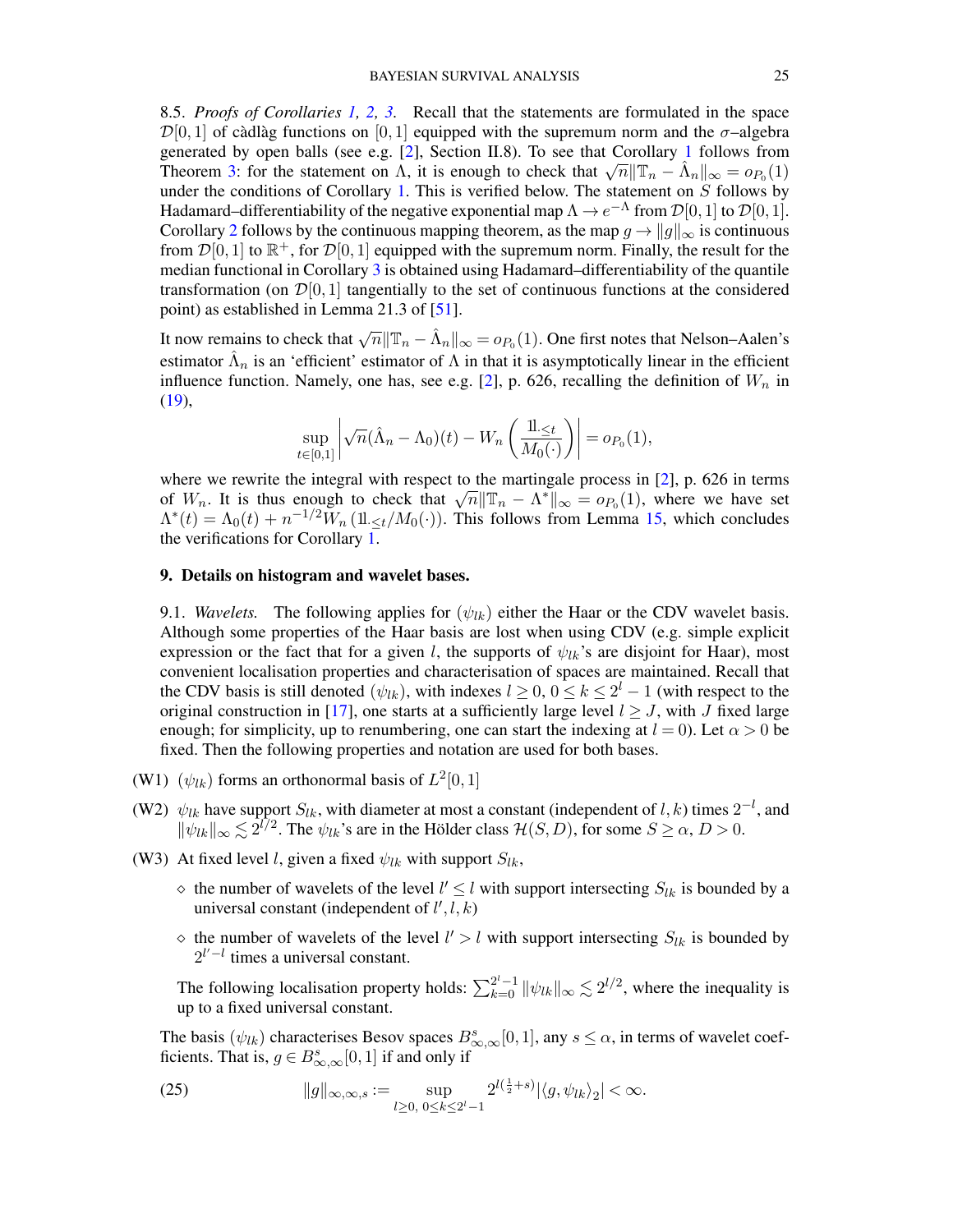Also, recall that  $B_{\infty,\infty}^s$  coincides with the Hölder space  $\mathcal{C}^s$  when s is not an integer, and that when s is an integer the inclusion  $\mathcal{C}^s \subset B^s_{\infty,\infty}$  holds. If the Haar-wavelet is considered, the fact that  $f_0$  is in  $\mathcal{H}(s, L)$ ,  $0 < s \le 1$ ,  $L > 0$ , implies that the supremum in [\(25\)](#page-24-3) with  $\psi_{lk} = \psi_{lk}^H$  is finite. Also by definition the Hölder class  $\mathcal{H}(s, L)$  introduced below [\(2\)](#page-4-2) is a subset of  $B^s_{\infty,\infty}$ .

<span id="page-25-0"></span>9.2. *Histograms.* The priors of classes  $(H_1)$  and  $(H_2)$  are defined through the step heights of dyadic histograms, while the priors of class  $(H_3)$  are defined on the wavelet coefficients. In the sequel, proofs for classes  $(H_1)$  and  $(H_2)$  (e.g. in Section [15\)](#page-48-0) can be simplified by relating the step heights of the histograms to the wavelet coefficients through the Haar transform. Specifically, we may write  $r_W = Wr_H$ , where  $r_W = (r_{-1}, r_{00}, r_{10}, r_{11}, \ldots, r_{L(2^L-1)})'$  is a vector of the wavelet coefficients for the wavelets up to level L,  $r_H = (r_1, \ldots, r_{2^{L+1}})'$  contains the step heights of the histogram, and the entries of W are given by  $W_{-1,j} = 2^{-(L+1)}$ and

$$
W_{lk,j} = 2^{-(L+1)+l/2} \left[ \mathrm{1\hspace{-0.90ex}l}_{I^{L+1}_{j-1} \subset I^{l+1}_{2k}} - \mathrm{1\hspace{-0.90ex}l}_{I^{L+1}_{j-1} \subset I^{l+1}_{2k+1}} \right],
$$

where  $W_{lk}$ , is the row corresponding to the wavelet coefficient  $r_{lk}$ . We remark that  $2^{\frac{L+1}{2}}W$ is an orthogonal matrix.

# <span id="page-25-1"></span>10. Nonparametric BvM theorem for the hazard rate and Donsker's theorem.

<span id="page-25-2"></span>10.1. *Background and theorem statement.* In this Section we derive a nonparametric BvM theorem for the hazard rate  $\lambda$ , Theorem [6,](#page-26-0) following the approach of [\[12\]](#page-69-3)–[\[13\]](#page-69-4). Since  $\lambda$  is a nonparametric quantity and, unlike the cumulative hazard  $\Lambda$ , is typically estimable only at rates much slower than the parametric rate  $1/\sqrt{n}$  in the usual loss functions (such as  $L^2$  or  $L^{\infty}$ –losses), the formulation of such a result needs some care. In order for the rate to be of order  $1/\sqrt{n}$ , one weakens the loss function, which we take as a norm on multiscale spaces  $M$  as defined below. The use of such spaces is also motivated by properties of the mapping  $\lambda \to \Lambda(\cdot) = \int_0^{\cdot} \lambda$ , which will be continuous from M to the space of continuous functions and will therefore allow a transfer from the nonparametric BvM result for  $\lambda$  to a Donsker–BvM result on  $\Lambda$ , using the continuous mapping theorem.

We introduce such *multiscale spaces* now, and refer to [\[12\]](#page-69-3)–[\[13\]](#page-69-4) for more details and background. √

Let  $(w_l)$  be a sequence such that  $w_l/$  $l \uparrow \infty$ . Call this an *admissible* sequence. Define the *multiscale* space  $M$  of  $\lambda$ 's identified from their sequence of wavelet coefficients as

$$
\mathcal{M} := \mathcal{M}(w) = \left\{\lambda = \{ \langle \lambda, \psi_{lk} \rangle \}, \ \sup_{l} \max_{k} \frac{|\langle \lambda, \psi_{lk} \rangle|}{w_l} < \infty \right\},\
$$

equipped with the norm  $\|\lambda\|_{\mathcal{M}} = \sup_l \max_k |\langle \lambda, \psi_{lk} \rangle|/w_l$  and consider the following separable subspace of M

(26) 
$$
\mathcal{M}_0 := \mathcal{M}_0(w) = \left\{ \lambda = \{ \langle \lambda, \psi_{lk} \rangle \}, \lim_{l \to \infty} \max_k \frac{|\langle \lambda, \psi_{lk} \rangle|}{w_l} = 0 \right\}.
$$

*Limiting distribution.* Recalling  $M_0(\cdot) = P_{\lambda_0}[Y \ge \cdot]$ , let us define  $Q_0$ , probability measure on [0, 1] with density  $u_0 := \lambda_0/M_0$  with respect to Lebesgue's measure, that is  $dQ_0(x) =$  $u_0(x)dx$ , and define the zero-mean Gaussian process  $\mathbb{Z}_{Q_0}$  (call it  $Q_0$ -white noise process) indexed by the Hilbert space  $L^2(Q_0) = \{f : \int_0^1 f^2 dQ_0 < \infty\}$ , with covariance function

<span id="page-25-3"></span>(27) 
$$
E[\mathbb{Z}_{Q_0}(g)\mathbb{Z}_{Q_0}(h)] = \int_0^1 g h dQ_0.
$$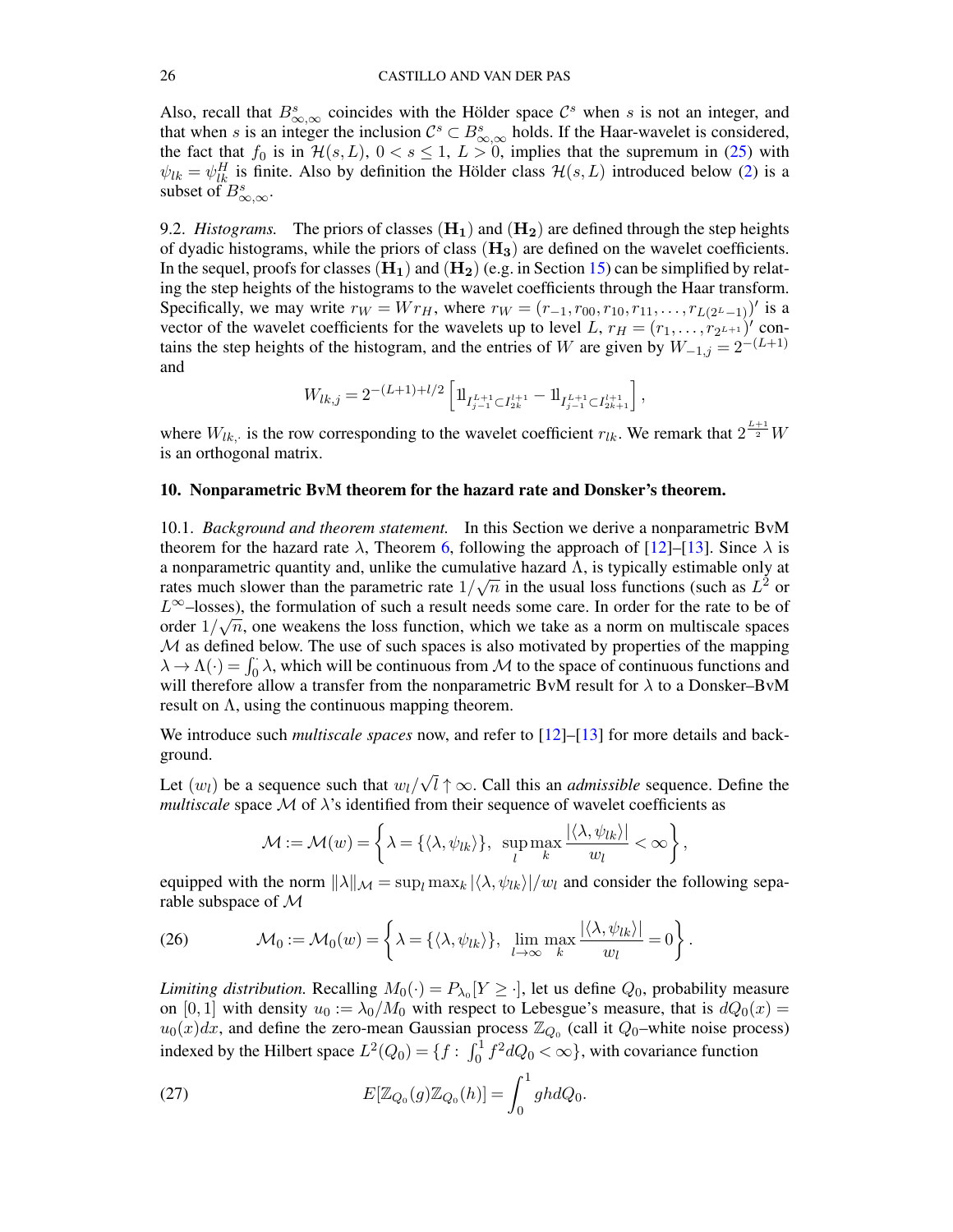*Centering*  $T_n$ . The centering  $T_n$  was defined in [\(13\)](#page-9-3) in the main paper, as

(28) 
$$
\langle T_n, \psi_{lk} \rangle = \begin{cases} \langle \lambda_0, \psi_{lk} \rangle + W_n \left( \psi_{lk} / M_0 \right) / \sqrt{n} & \text{if } l \leq L_n \\ 0 & \text{if } l > L_n. \end{cases}
$$

with  $W_n$  as in [\(12\)](#page-8-1), that is, for a bounded function g on [0, 1],

(29) 
$$
W_n(g) = W_n(X; g) = \frac{1}{\sqrt{n}} \sum_{i=1}^n [\delta_i g(Y_i) - \Lambda_0 g(Y_i)].
$$

For  $z \in \mathcal{M}_0$ , the map  $\tau_z : \lambda \mapsto \sqrt{n}(\lambda - z)$  maps  $\mathcal{M}_0 \to \mathcal{M}_0$ , and below we consider the shifted posterior  $\Pi[\cdot | X] \circ \tau_{T}^{-1}$  $T_n^{-1}$ , with centering  $T_n$ .

Let us recall condition [\(T\)](#page-9-1): for suitable directions b, and  $A_n$  as in [\(P1\)](#page-7-4),

(T) with  $r = \log \lambda$ ,  $r_0 = \log \lambda_0$ ,  $r_t^n = r - \frac{t}{\sqrt{\lambda}}$  $\frac{1}{n}\psi_{b,L_n}$  and  $C_1 > 0$ , suppose

$$
\log \frac{\int_{A_n} e^{\ell_n(r_t^n) - \ell_n(r_0)} d\Pi(r)}{\int e^{\ell_n(r) - \ell_n(r_0)} d\Pi(r)} \le C_1 (1 + t^2)
$$

holds for any  $|t| < \log n$ .

In the next statement,  $\Pi_{L_n}[\cdot | X]$  denotes the posterior distribution on  $\lambda$  projected onto the first  $L_n$  levels of wavelet coefficients. Let us also recall the definition of  $V_L$  in [\(2\)](#page-4-2).

<span id="page-26-0"></span>THEOREM 6. Let  $X = (X_1, \ldots, X_n)$  be a sample of law  $P_0$  with hazard rate  $\lambda_0$  under con*ditions* (*M*)*. Let*  $M_0 = M_0(w)$  *for some*  $w_l \uparrow \infty$  *with*  $w_l \geq l$ *. Let*  $T_n$  *be as in* [\(13\)](#page-9-3)*. Suppose the prior*  $\Pi$  *is such that [\(P1\)](#page-7-4)–[\(P2\)](#page-9-2) are satisfied with cut–off*  $L_n$  *and rate*  $\varepsilon_n$  *verifying* 

<span id="page-26-1"></span>
$$
\sqrt{n}\varepsilon_n 2^{-L_n} = o\left(\min_{l\leq L_n} \left\{l^{-1/4} 2^{-l/2} w_l\right\}\right).
$$

*Suppose* (*Q*) *is satisfied for any*  $b \in V_C$  *and any fixed*  $\mathcal{L} \geq 0$ *, and that* (*T*) *holds uniformly for*  $b = \psi_{LK}$  with  $L \le L_n$ ,  $0 \le K < 2^L$ .

(Case 1)*. If*  $\lambda_{lk} = \langle \lambda, \psi_{lk} \rangle = 0$  *for*  $l > L_n$  *under*  $\Pi[\cdot | X]$ *, then* 

(30) 
$$
\mathcal{B}_{\mathcal{M}_0}(\Pi[\cdot | X] \circ \tau_{T_n}^{-1}, \mathbb{Z}_{Q_0}) \to^{P_0} 0,
$$

where  $\mathbb{Z}_{Q_0}$  is as in [\(27\)](#page-25-3) and  $\mathcal{B}_{\mathcal{M}_0}$  is the bounded–Lipschitz metric on  $\mathcal{M}_0$ .

(Case 2). If the posterior distribution does not set all  $\lambda_{lk}$  to 0, then [\(30\)](#page-26-1) continues to hold for *the projected posterior*  $\Pi_{L_n}[\cdot | X]$ *. It also holds for the original posterior*  $\Pi[\cdot | X]$  *provided*  $w_L^{-1}$  $\sum_{L_n}^{-1} \zeta_n 2^{-L_n/2} + ||\lambda_0^{L_n^c}||_{\mathcal{M}(w)} = O(1/\sqrt{\frac{L_n}{\sqrt{\frac{L_n^c}{c^2}}}})$  $\overline{n}$ ), where  $\lambda_0^{L_n^c} = \lambda_0 - P_{L_n}\lambda_0$ .

The conditions on rates in Theorem [6](#page-26-0) are satisfied for typical prior choices as seen in Theorems [5](#page-12-0) and [8,](#page-38-0) which shows that it is enough for the prior to 'undersmooth', a condition that can even be further weakened by taking  $(w_l)$  increasing significantly faster to infinity than l.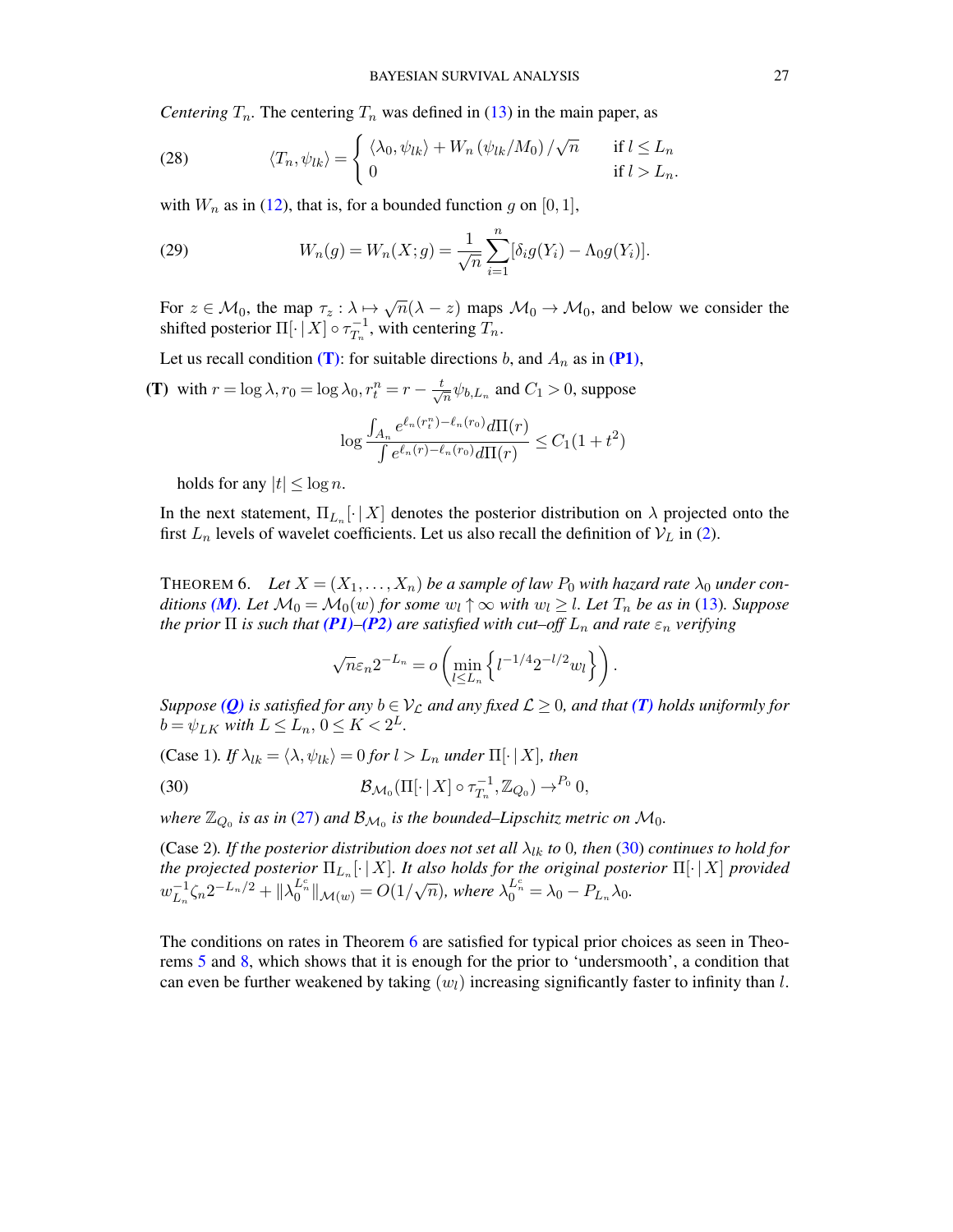<span id="page-27-0"></span>10.2. *Proof of Theorem 6*. Let us set  $\bar{w}_l = \frac{w_l}{l^{1/4}}$ . The sequence  $(\bar{w}_l)$  verifies  $\frac{w_l}{\bar{w}_l} \uparrow \infty$ and  $\bar{w}_l \ge \sqrt{l}$ . One first notes that the assumption on  $(w_l)$  implies

(31) 
$$
\sqrt{n}\varepsilon_n 2^{-L_n} \lesssim \bar{w}_l 2^{-l/2}.
$$

We follow the approach of the proof of Theorem 3 in [\[13\]](#page-69-4): by Proposition 6 in [13], it is enough to prove tightness in  $\mathcal{M}_0(\bar{w})$  (with  $\bar{w} = (\bar{w}_l)$  such that  $w_l/\bar{w}_l \uparrow \infty$  and  $\bar{w}_l \ge \sqrt{l}$ , which is the case for our choice of  $\bar{w}$  above) as well as convergence of finite–dimensional distributions. We first deal with Case 1, that is we assume that all  $\lambda_{lk} = \langle \lambda, \psi_{lk} \rangle$  for  $l > L_n$ are zero under the posterior distribution. Let us note that by definition of  $T_n$  in [\(13\)](#page-9-3),

<span id="page-27-1"></span>
$$
T_n = \lambda_{0,L_n} + \frac{1}{\sqrt{n}} \sum_{L \le L_n} \sum_{0 \le K < 2^L} W_n(\psi_{LK}/M_0) \psi_{LK}.
$$

Let us start with tightness, proceeding similarly as in 5.4 (ii) of  $[13]$ , taking  $T_n$  as the centering, and denoting by  $E_X, P_X$  expectation and probability under  $\Pi[\cdot | X, D_n]$ , for  $D_n$  as in [\(24\)](#page-22-1). In Case 1, only frequencies for  $l \leq L_n$  are relevant and for  $M > 0$  and  $z_l := \bar{w}_l / \sqrt{l}$ ,

$$
\sqrt{n}E_X[\|\lambda - T_n\|_{\mathcal{M}_0(\bar{w})}] \leq M + \int_M^{\infty} P_X(\sqrt{n} \|\lambda - T_n\|_{\mathcal{M}_0(\bar{w})} > u) du
$$
  
\n
$$
= M + \int_M^{\infty} P_X \left( \max_{l \leq L_n} \bar{w}_l^{-1} \sqrt{n} \max_k |\langle \lambda - T_n, \psi_{lk} \rangle_2| > u \right) du
$$
  
\n
$$
\leq M + \sum_{l \leq L_n} \sum_{k < 2^l} \int_M^{\infty} P_X \left( z_l^{-1} \sqrt{n} |\langle \lambda - T_n, \psi_{lk} \rangle_2| > \sqrt{l} u \right) du
$$
  
\n
$$
\leq M + \sum_{l \leq L_n} \sum_{k < 2^l} \int_M^{\infty} e^{-\sqrt{l} \cdot \sqrt{l} u} E_X \left[ e^{\sqrt{l} \cdot z_l^{-1} \sqrt{n} |\langle \lambda - T_n, \psi_{lk} \rangle_2|} \right] du,
$$

where the last line follows from Markov's inequality. We now wish to apply Proposition [1](#page-23-0) with  $b = \psi_{lk}$  and  $t = \sqrt{l}/z_l$ . By Lemma [13,](#page-55-3) we have  $\|\psi_b - \psi_{b,L_n}\|_{\infty} \lesssim 2^{\overline{l}/2 - L_n}$  so that, for  $l \leq L_n$ 

$$
|t|\sqrt{n}\varepsilon_n\|\psi_b-\psi_{b,L_n}\|_{\infty}\lesssim |t|\sqrt{n}\varepsilon_n2^{-L_n}2^{l/2}.
$$

By using  $t =$  $\sqrt{l}/z_l$  and  $\sqrt{n}\varepsilon_n 2^{-L_n} \leq \overline{w}_l 2^{-l/2} = z_l \sqrt{n}$  $\overline{l}2^{-l/2}$ , which follows by combining [\(31\)](#page-27-1) and the definition of  $z_l$ , one obtains that the last display is bounded by Cl. Note that this bound holds for  $b = \psi_{lk}$ , uniformly for  $l \leq L_n$  and  $0 \leq k < 2^l$ . Proposition [1](#page-23-0) implies that for  $c_1, c_2$  independent of l, k, for t as above,

$$
E_X\left[e^{t\sqrt{n}\langle\lambda-T_n,\psi_{LK}\rangle}\right] \le c_1 e^{c_2l}(1+o_{P_0}(1)),
$$

where the  $o_{P_0}(1)$  is uniform in l, k. This results in

$$
\sqrt{n}E_X[\|\lambda - T_n\|_{\mathcal{M}_0(\bar{w})}] \lesssim M + \sum_{l \le L_n} \sum_{k < 2^l} 2e^{2c_2l} \int_M^\infty e^{-lu} \, du(1 + o_{P_0}(1))
$$
\n
$$
\lesssim M + \sum_{l \le L_n} 2^l 2e^{2c_2l} \int_M^\infty e^{-lu} \, du(1 + o_{P_0}(1)),
$$

where the sum is bounded by a constant for  $M$  large enough. So we conclude:

$$
E_X[\|\lambda - T_n\|_{\mathcal{M}_0(\bar{w})}] = O_{P_0}(n^{-1/2}).
$$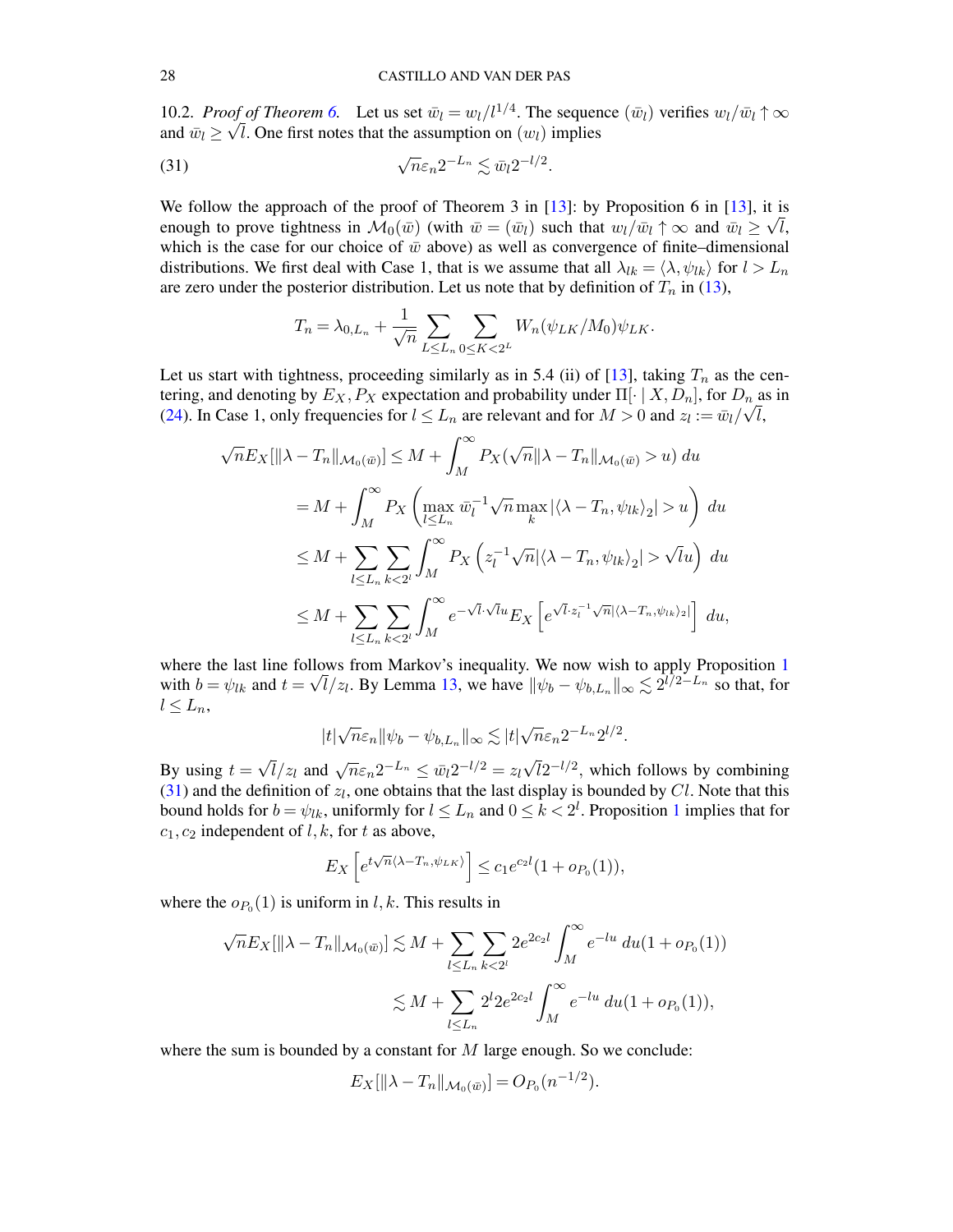Now that tightness is established, one now wishes to check that BvM holds for finite– dimensional projections. By Cramér–Wold, it is enough to do so for  $\langle \lambda, \psi_T \rangle_2$  with  $\psi_T :=$  $\sum_{(l,k)\in T} t_{lk}\psi_{lk}$ , for any finite set of indices T and  $t_{lk}$  any values in  $\mathbb{R}$ .

It is enough to check that one can apply Theorem [2](#page-7-2) for the functional representer  $b = \psi_T$ , as this guarantees the BvM theorem holds for the linear functional  $\langle b, \lambda \rangle$ . By assumption, [\(P1\)](#page-7-4)–[\(P2\)](#page-9-2) are satisfied, and also [\(Q\)](#page-7-5) for any  $b = \psi_T$ , as  $\psi_T \in V_c$  for large enough  $\mathcal{L} \geq 0$ , so it remains to check that [\(B\)](#page-7-6) is verified for  $b = \psi_T$ . This holds by invoking Lemma [13](#page-55-3) with It remains to check that **(b)** is verified for  $b = \psi_T$ . This holds by invoking Lemma 15 with  $L = \mathcal{L}$  bounded, which gives  $\|\psi_b - \psi_{b,L_n}\|_{\infty} \lesssim 2^{-L_n}$ . As  $\sqrt{n}\varepsilon_n 2^{-L_n} = o(1)$  follows from the assumption on  $\varepsilon_n$  (by bounding the minimum in the condition from above by the first term  $l = 1$ ), this concludes the proof in the case  $\lambda_{lk} = 0$  for  $l > L_n$  under the posterior.

We now deal with Case 2. The argument for finite-dimensional distributions is unchanged. For the tightness argument, one notes

$$
\sup_{l>L_n} \max_{0 \le k < 2^l} w_l^{-1} |\langle \lambda - T_n, \psi_{lk} \rangle| = \sup_{l > L_n} \max_{0 \le k < 2^l} w_l^{-1} |\langle \lambda, \psi_{lk} \rangle|
$$
\n
$$
\le w_{L_n}^{-1} \sup_{l > L_n} \max_{0 \le k < 2^l} \|\lambda - \lambda_0\|_{\infty} \|\psi_{lk}\|_1 + \|\lambda_0^{L_n^c}\|_{\mathcal{M}(w)},
$$

 $L_n^{-1}2^{-L_n/2}\zeta_n+\|\lambda_0^{L_n^c}\|_{\mathcal{M}(w)}$  on  $D_n$ . Noting that the  $\mathcal{M}(w)$ –norm is the which is bounded by  $w_{L_n}^{-1}$ maximum of the last display and of the corresponding quantity with  $l \leq L_n$ , for which the arguments for Case 1 apply, concludes the proof of Theorem [6.](#page-26-0)  $\Box$ 

<span id="page-28-0"></span>10.3. *Donsker's theorem for general priors.* We now state a generalisation of Theorem [3](#page-9-0) presented in the main paper. As its statement suggests, its proof quite directly follows from the nonparametric BvM Theorem [6.](#page-26-0)

Define, for a given centering  $T_n \in L^2$ , its primitive  $\mathbb{T}_n(t) = \int_0^t T_n(u) du$ .

<span id="page-28-1"></span>THEOREM 7. Let  $\Pi$  be a prior on hazards as in [\(6\)](#page-5-2) supported in  $L^2$  and suppose the non- $\emph{parametric Bernstein–von Mises (30) holds true in $\mathcal{M}_0(w)$ for some sequence $(w_l)$ such that}$  $\emph{parametric Bernstein–von Mises (30) holds true in $\mathcal{M}_0(w)$ for some sequence $(w_l)$ such that}$  $\emph{parametric Bernstein–von Mises (30) holds true in $\mathcal{M}_0(w)$ for some sequence $(w_l)$ such that}$  $\sum_{l} w_l 2^{-l/2} < \infty$ , and centering  $T_n \in L^2$ .

*Let*  $\mathcal{L}(\Lambda \in \cdot | X)$  *denote the distribution induced on the cumulative hazard*  $\Lambda$  *when*  $\lambda \sim$  $\Pi[\cdot | X]$ .

Let  $G_{\Lambda_0}(t) = W(U_0(t))$  with  $W$  *Brownian motion and*  $U_0(t) = \int_0^t (\lambda_0/M_0)(u) du$ *. Then, with*  $\mathbb{T}_n(t) = \int_0^t T_n$ , as  $n \to \infty$ ,

(32) 
$$
\mathcal{B}_{\mathcal{C}[0,1]}\left(\mathcal{L}(\sqrt{n}(\Lambda-\mathbb{T}_n)|X),\mathcal{L}(G_{\Lambda_0})\right)\to^{P_0} 0.
$$

Theorem [7](#page-28-1) on the cumulative hazard is obtained by combining the nonparametric BvM theorem for the hazard, Theorem [6,](#page-26-0) with the fact that 'integration' is a continuous mapping, as we see in the next subsection.

<span id="page-28-2"></span>10.4. *Proof of Theorem [7.](#page-28-1)* One proceeds as in [\[13\]](#page-69-4), proof of Theorem 4, by considering the 'integration' map

<span id="page-28-3"></span>(33) 
$$
L: \{h_{lk}\}\mapsto L_t(\{h_{lk}\}):=\sum_{l,k}h_{lk}\int_0^t\psi_{lk}(x)dx, \ t\in[0,1],
$$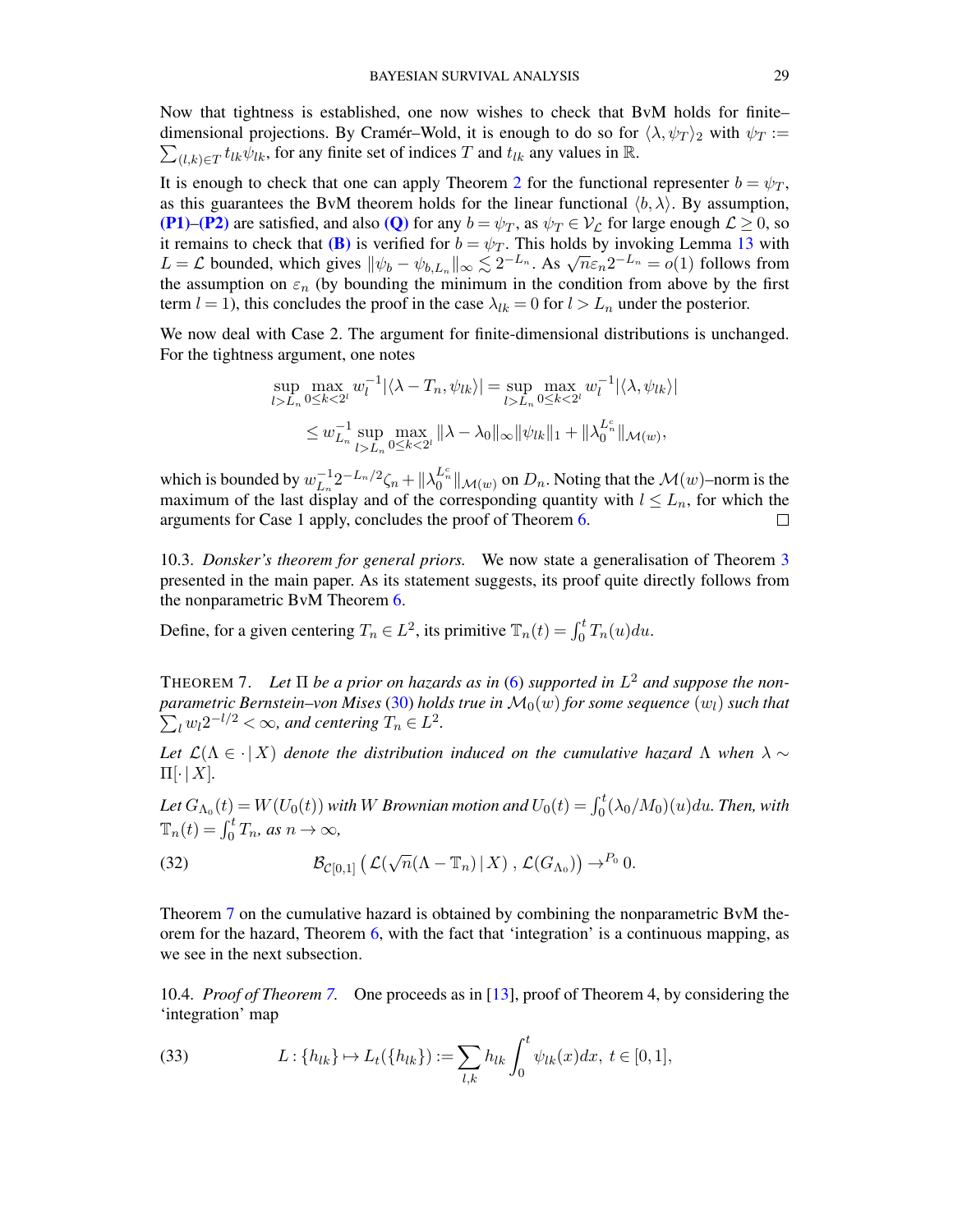which is shown in [\[13\]](#page-69-4), p. 1955 to be linear and continuous from  $\mathcal{M}_0(w)$  to  $L^{\infty}([0, 1])$  (and also  $\mathcal{C}[0,1]$ ). The continuous mapping theorem applied to L and  $\|\cdot\|_{\infty} \circ L$  implies the two claimed convergences in distribution, upon checking that the limiting distribution under the map L, that is  $\mathbb{Z}_{P_0} \circ L^{-1}$ , coincides with  $G_{\Lambda_0}$ , which follows from Lemma [1.](#page-29-3)  $\Box$ 

<span id="page-29-3"></span>LEMMA 1. *The Gaussian processes*  $[0,1] \ni t \to G_{\Lambda_0}(t) = W(U_0(t))$  and  $[0,1] \ni t \to \mathbb{Z}_{P_0}$  $L_t^{-1}$  coincide, where  $L_t$  is the integration map [\(33\)](#page-28-3).

PROOF. As both are centered Gaussian processes, the result follows by checking that their respective RKHS coincide.  $\Box$ 

<span id="page-29-0"></span>10.5. *Proof of Theorem [3.](#page-9-0)* Let us note that Theorem [3](#page-9-0) is in fact (almost) a special case of Theorem [7.](#page-28-1) Indeed, under the conditions of Theorem [3,](#page-9-0) the condition on rates in the statement of the BvM Theorem [6](#page-26-0) is satisfied if one takes  $w_l = 2^{l/2}/(1 + l^2)$  since that condition asks, for this choice of  $(w_l)$ ,

$$
\sqrt{n}\varepsilon_n 2^{-L_n} = o(L_n^{-9/4}),
$$

which is certainly satisfied if  $\sqrt{n}\epsilon_n 2^{-L_n} = O(L_n^{-3})$  as assumed. By Theorem [6](#page-26-0) and since one considers histogram priors (Case 1 of Theorem [6\)](#page-26-0), we deduce that the nonparametric BvM Theorem [\(30\)](#page-26-1) holds, with  $\sum_l w_l 2^{-l/2} < \infty$  by construction. Hence Theorem [3](#page-9-0) follows by applying Theorem [7.](#page-28-1)

#### <span id="page-29-1"></span>11. Supremum norm results.

<span id="page-29-2"></span>11.1. *Generic*  $\|\cdot\|_{\infty}$ *–bound.* Let us denote, for  $L_n$  the prior's cut–off, the rate  $\varepsilon_n$  as in Condition [\(P1\)](#page-7-4), and  $\beta > 0$ ,

(34) 
$$
\Lambda_n = 2^{L_n} \varepsilon_n + 2^{-\beta L_n}.
$$

Let us define the  $\ell_{\infty}$ –metric between bounded functions f, g as

(35) 
$$
\ell_{\infty}(f,g):=\sum_{l} 2^{l/2}\max_{0\leq k
$$

The following standard bound follows from the localisation property (W3) of the wavelet basis, for bounded functions  $f, g$ ,

<span id="page-29-6"></span><span id="page-29-4"></span>
$$
||f - g||_{\infty} \lesssim \sum_{l} 2^{l/2} \max_{k} |\langle f - g, \psi_{lk} \rangle| = \ell_{\infty}(f, g).
$$

<span id="page-29-5"></span>LEMMA 2. *Suppose*  $\lambda_0 \in \mathcal{H}(\beta, D)$  *for some*  $\beta, D > 0$  *and that* [\(P1\)](#page-7-4) *holds with rate*  $\varepsilon_n$ *. Then for*  $\Lambda_n$  *as in* [\(34\)](#page-29-4)*,* 

$$
\Pi[\|\lambda - \lambda_0\|_{\infty} > \Lambda_n | X] = o_{P_0}(1).
$$

*The same results also holds for the*  $\ell_{\infty}$ *–metric.* 

PROOF. Let us recall the notation  $g_{L_n} = P_{L_n} g$ , the  $L^2$ -projection of a given function g onto the subspace  $V_{L_n}$  generated by the first  $L_n$  levels of wavelet coefficients. For any  $x \in [0,1]$ ,

$$
(\lambda - \lambda_0)(x) = \sum_{l \le L_n} \sum_{k=0}^{2^l - 1} (\lambda_{lk} - \lambda_{0,lk}) \psi_{lk}(x) - \sum_{l > L_n} \sum_{k=0}^{2^l - 1} \lambda_{0,lk} \psi_{lk}(x)
$$
  
=  $(\lambda_{L_n} - \lambda_{0,L_n})(x) + R(x),$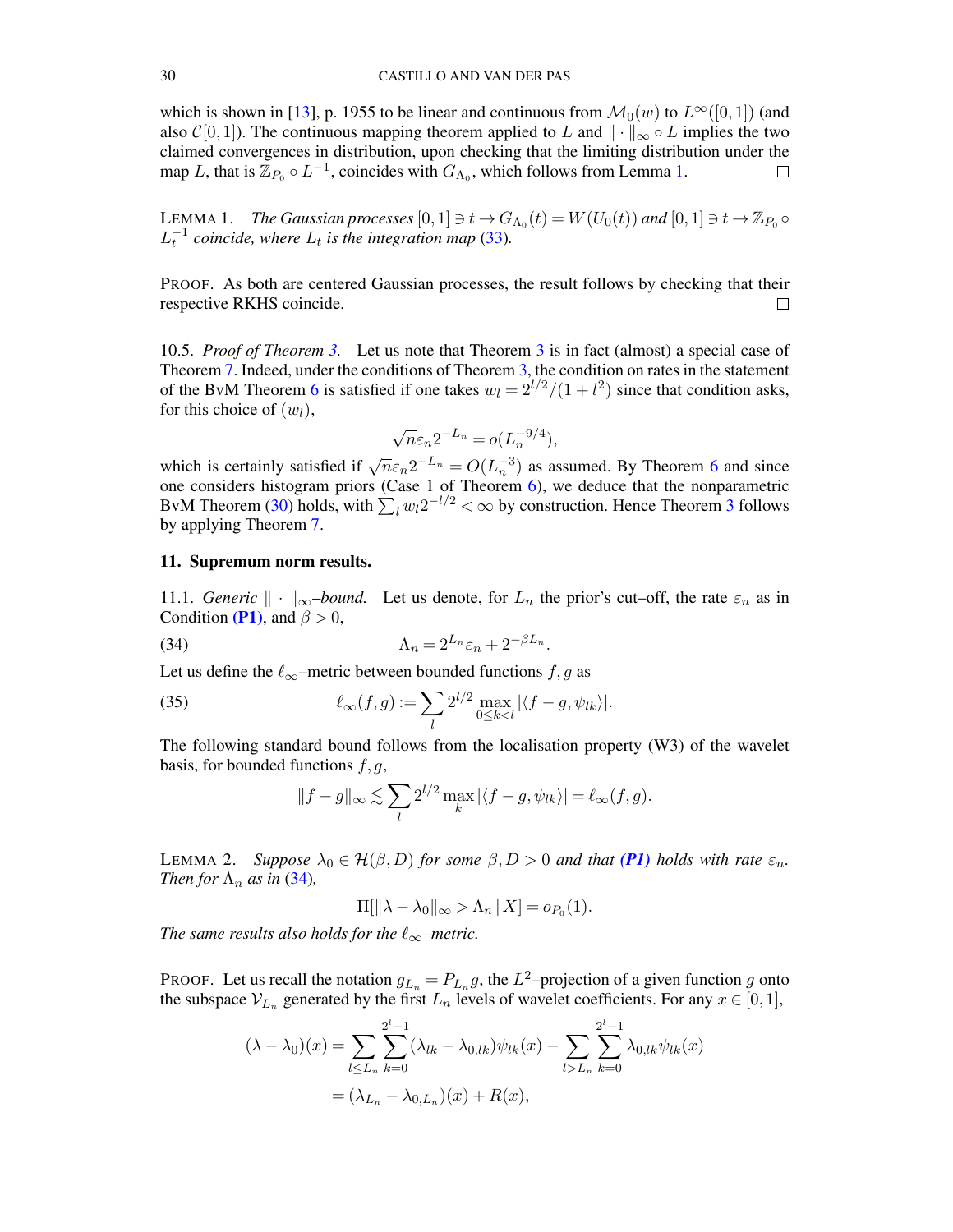where  $|R(x)| \le \sum_{l>L_n} 2^{l/2} \max_k |\lambda_{0,lk}| \le \sum_{l>L_n} 2^{-l\beta} \lesssim 2^{-L_n\beta}$  using the Hölder condition on  $\lambda_0$  and with  $g_{lk} = \langle g, \psi_{lk} \rangle$  for a given  $g \in L^2[0, 1]$ . Also,

$$
|\lambda_{L_n}(x) - \lambda_{0,L_n}(x)| \le C\ell_\infty(\lambda_{L_n}, \lambda_{0,L_n}) = C \sum_{l \le L_n} \max_k |\lambda_{lk} - \lambda_{0,lk}| 2^{l/2}
$$
  

$$
\lesssim ||\lambda_{L_n} - \lambda_{0,L_n}||_2 \sqrt{\sum_{l \le L_n} 2^l} \lesssim ||\lambda - \lambda_0||_2 2^{L_n/2}
$$
  

$$
\lesssim ||\lambda - \lambda_0||_{\infty}^{1/2} ||\lambda - \lambda_0||_1^{1/2} 2^{L_n/2}.
$$

Reinserting this in the first identity on  $(\lambda - \lambda_0)(x)$  above and taking the supremum in x one gets, invoking the  $\|\cdot\|_1$  concentration of the posterior,

$$
\|\lambda - \lambda_0\|_{\infty} \lesssim \sqrt{\|\lambda - \lambda_0\|_{\infty}} \sqrt{\varepsilon_n} 2^{L_n/2} + 2^{-L_n\beta}.
$$

To bound the first term on the right-hand side, one uses the inequality  $2ab \le a^2/c + cb^2$ , for any  $a, b, c > 0$ , to obtain, for suitably large c,

$$
\|\lambda-\lambda_0\|_{\infty} \lesssim \varepsilon_n 2^{L_n} + 2^{-L_n\beta},
$$

as required.

We note that the previous bounds also hold for the related  $\ell_{\infty}$ –norm. Indeed, one can reproduce the previous bounds starting directly from  $\ell_{\infty}(\lambda, \lambda_0)$  instead of  $(\lambda - \lambda_0)(x)$ , leading to  $\ell_{\infty}(\lambda, \lambda_0) \lesssim \Lambda_n$ .  $\Box$ 

<span id="page-30-0"></span>11.2. *Proof of Theorem [4,](#page-11-1) part (a).* As [\(P1\)](#page-7-4) holds, one can invoke Lemma [2](#page-29-5) to obtain a first supremum norm bound  $\Lambda_n$  under the posterior (note that, except for high regularities  $\beta$ , this does not yet entail posterior consistency, i.e.  $\Lambda_n$  may go to  $\infty$  with n).

Recall that  $P_{L_n}\lambda_0 = \lambda_{0,L_n}$  denotes the  $L_2$ -projection of  $\lambda_0$  onto  $V_{L_n}$ , and for any l, k, let  $\psi_{lk,n} = P_{L_n}(\psi_{lk}/M_0)$  and define a function  $\lambda^* = \lambda^*(L_n)$  by the sequence of its wavelet coefficients

<span id="page-30-1"></span>(36) 
$$
\langle \lambda^*, \psi_{lk} \rangle = \begin{cases} \langle \lambda_0, \psi_{lk} \rangle + W_n(\psi_{lk,n}) / \sqrt{n} & \text{if } l \le L_n \\ 0 & \text{if } l > L_n, \end{cases}
$$

for any k and where  $W_n$  is defined in [\(12\)](#page-8-1). We show in Section [17,](#page-57-0) Lemma [14,](#page-57-1) that  $T_n$  and  $\lambda^*$  are very close, so that one can indifferently consider a centering  $T_n$  or  $\lambda^*$ .

As part (a) is about the projected posterior, it is enough to consider  $\lambda_{L_n} = P_{L_n}\lambda$ . More precisely, by definition of  $\Pi_{L_n}[\cdot | X]$ , for any given rate  $r_n$ ,

$$
\Pi_{L_n}[\|\lambda - \lambda_0\|_{\infty} > r_n | X] = \Pi_{L_n}[\|\lambda_{L_n} - \lambda_0\|_{\infty} > r_n | X]
$$

$$
= \Pi[\|\lambda_{L_n} - \lambda_0\|_{\infty} > r_n | X],
$$

as indeed the distribution of  $\lambda_{L_n}$  is the same under  $\Pi_{L_n}[\cdot | X]$  and  $\Pi[\cdot | X]$ . Once this is noted, it is enough to work with the original posterior, but considering only the first  $L_n$  wavelet levels.

We bound:

$$
\|\lambda_{L_n} - \lambda_0\|_{\infty} \le \underbrace{\|\lambda_0 - \lambda_{0,L_n}\|_{\infty}}_{=(i)} + \underbrace{\|\lambda_{0,L_n} - \lambda_{L_n}^*\|_{\infty}}_{=(ii)} + \underbrace{\|\lambda_{L_n}^* - \lambda_{L_n}\|_{\infty}}_{=(iii)}
$$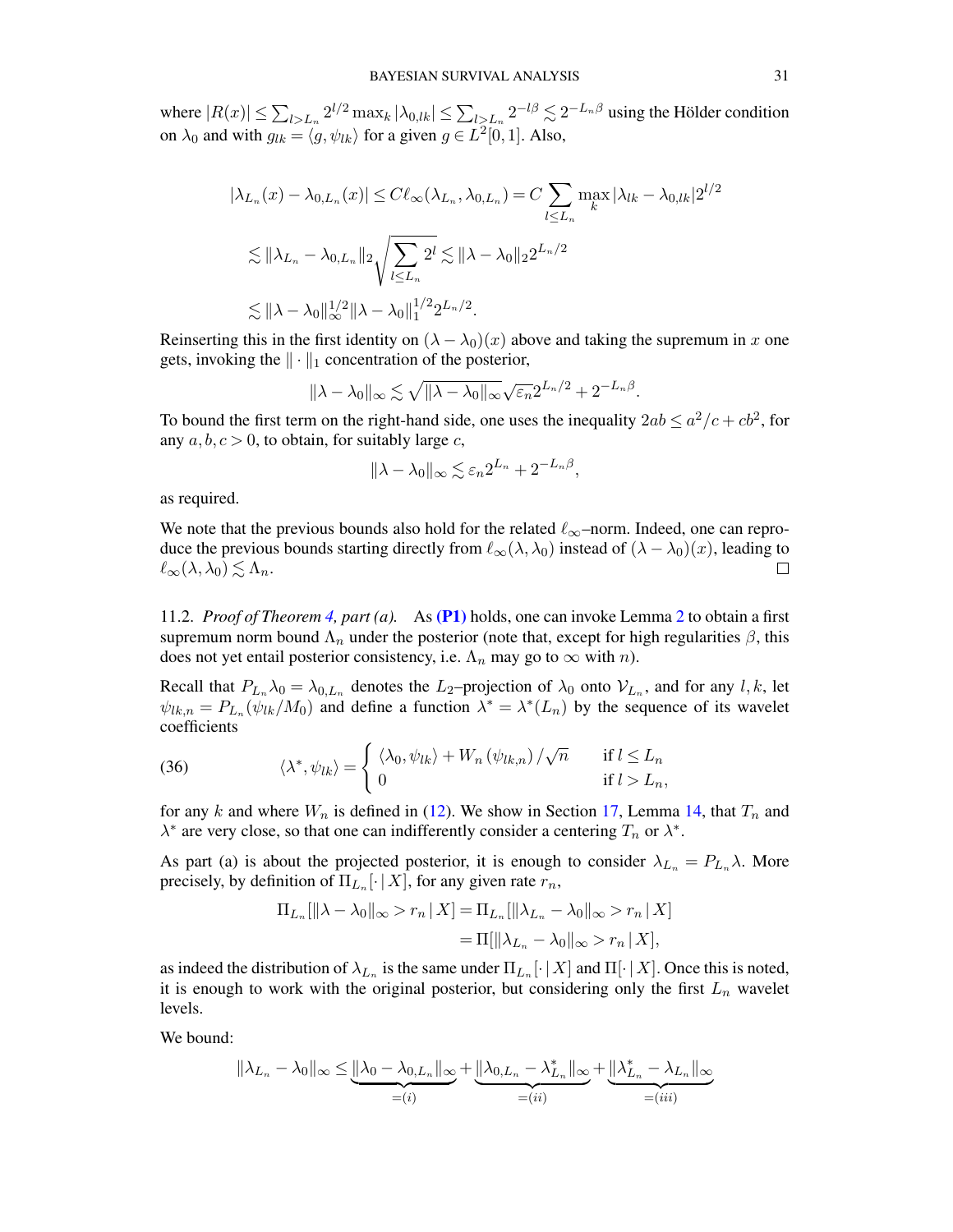and study the expectation under  $\lambda_0$  of the posterior expectation of each component separately. We start by terms (i) and (ii), that do not depend on the posterior and are shown to go to zero at the required rate.

*Part (i).* This part is deterministic. Recalling the notation  $\lambda_{0,lk} = \langle \lambda_0, \psi_{lk} \rangle_2$ ,

$$
\|\lambda_0 - \lambda_{0,L_n}\|_{\infty} \le \sum_{l=L_n+1}^{\infty} \max_{0 \le k < 2^l-1} |\lambda_{0,lk}| \left\| \sum_{k=0}^{2^l-1} |\psi_{lk}| \right\|_{\infty}
$$
  

$$
\lesssim \sum_{l=L_n+1}^{\infty} 2^{-l(1/2+\beta)} 2^{l/2} = \sum_{l=L_n+1}^{\infty} 2^{-l\beta} \lesssim 2^{-L_n\beta},
$$

where we have used that  $\lambda_0 \in \mathcal{H}(\beta, D)$  for some  $D > 0$ .

*Part (ii).* By Lemma [21,](#page-63-0) the expectation  $E_{\lambda_0} || \lambda_{L_n}^* - \lambda_{0,L_n} ||_{\infty}$  is bounded above by a constant multiple of  $(L_n 2^{L_n}/n)^{1/2}$ . This implies that the sum  $(i) + (ii)$  is a  $O_{P_0}(\varepsilon_n^{\beta, L_n})$ .

*Part (iii)*. For any  $\lambda \in V_{L_n}$ , one bounds  $\lambda - \lambda_{L_n}^*$  from above as follows

$$
\|\lambda - \lambda_{L_n}^*\|_{\infty} \le \Big|\sum_{l=0}^{L_n} \sum_{0 \le k < 2^l} \langle \lambda - \lambda^*, \psi_{lk} \rangle \psi_{lk} \Big|
$$
  

$$
\le \sum_{l=0}^{L_n} \max_{0 \le k < 2^l} |\langle \lambda - \lambda^*, \psi_{lk} \rangle| \Big\| \sum_{0 \le k < 2^l} |\psi_{lk}| \Big\|_{\infty}
$$
  

$$
\le \frac{1}{\sqrt{n}} \sum_{l=0}^{L_n} 2^{l/2} \sqrt{n} \max_{0 \le k < 2^l} |\langle \lambda - \lambda^*, \psi_{lk} \rangle|.
$$

Let us define the sets  $E_n$  as, with  $A_n$  as in [\(P1\)](#page-7-4) and  $\Lambda_n$  as in [\(34\)](#page-29-4),

(37) 
$$
E_n = A_n \cap \{\lambda : ||\lambda - \lambda_0||_{\infty} \leq \Lambda_n\}.
$$

Let  $\Pi_n = \Pi[\cdot | X, E_n]$  be a shorthand for the posterior distribution conditioned on  $E_n$ , and let  $E^{\Pi_n}$  be the expectation under  $\Pi_n$ . Bounding the expected maximum by Laplace transforms following the approach of  $[11]$ – $[13]$ , we find for any  $t > 0$ :

<span id="page-31-1"></span>
$$
E^{\Pi_n} \max_{0 \le k < 2^l} \sqrt{n} |\langle \lambda - \lambda^*, \psi_{lk} \rangle|
$$
  
\$\le \frac{1}{t} \log \left( \sum\_{k=0}^{2^l-1} E^{\Pi\_n} \left[ e^{t\sqrt{n}\langle \lambda - \lambda^\*, \psi\_{lk} \rangle} + e^{-t\sqrt{n}\langle \lambda - \lambda^\*, \psi\_{lk} \rangle} \right] \right).

We now follow the steps of the proof of Theorem [2,](#page-7-2) but in place of  $A_n$  we work instead on  $E_n$ . Similar to [\(22\)](#page-20-2), we have, in terms of the sets  $E_n$ , and setting  $b = \psi_{LK}$  as a shorthand, recalling  $\psi_b = b/M_0$  and that  $\psi_{b,L_n}$  is its projection onto  $\mathcal{V}_{L_n}$ ,

<span id="page-31-0"></span>(38) 
$$
E\left[e^{t\sqrt{n}\langle\lambda-\lambda^*,\psi_{LK}\rangle} \,|\, X,E_n\right] \cdot e^{-\frac{t^2}{2}\|\psi_{b,L_n}\|_L^2} \Pi[E_n \,|\, X] = \frac{\int_{E_n} e^{\ell_n(r_t^n) - \ell_n(r_0) + R_n(r,r_0) - R_n(r_t^n,r_0) + t\sqrt{n}[\langle r-r_0,\psi_b-\psi_{b,L_n}\rangle_L - B(\lambda,\lambda_0)]} d\Pi(r)}{\int e^{\ell_n(r) - \ell_n(r_0)} d\Pi(r)}.
$$

Now we rearrange the term in brackets similarly as in the proof of Theorem [2](#page-7-2) by introducing the term  $B_n(\lambda, \lambda_0)$  as below [\(22\)](#page-20-2).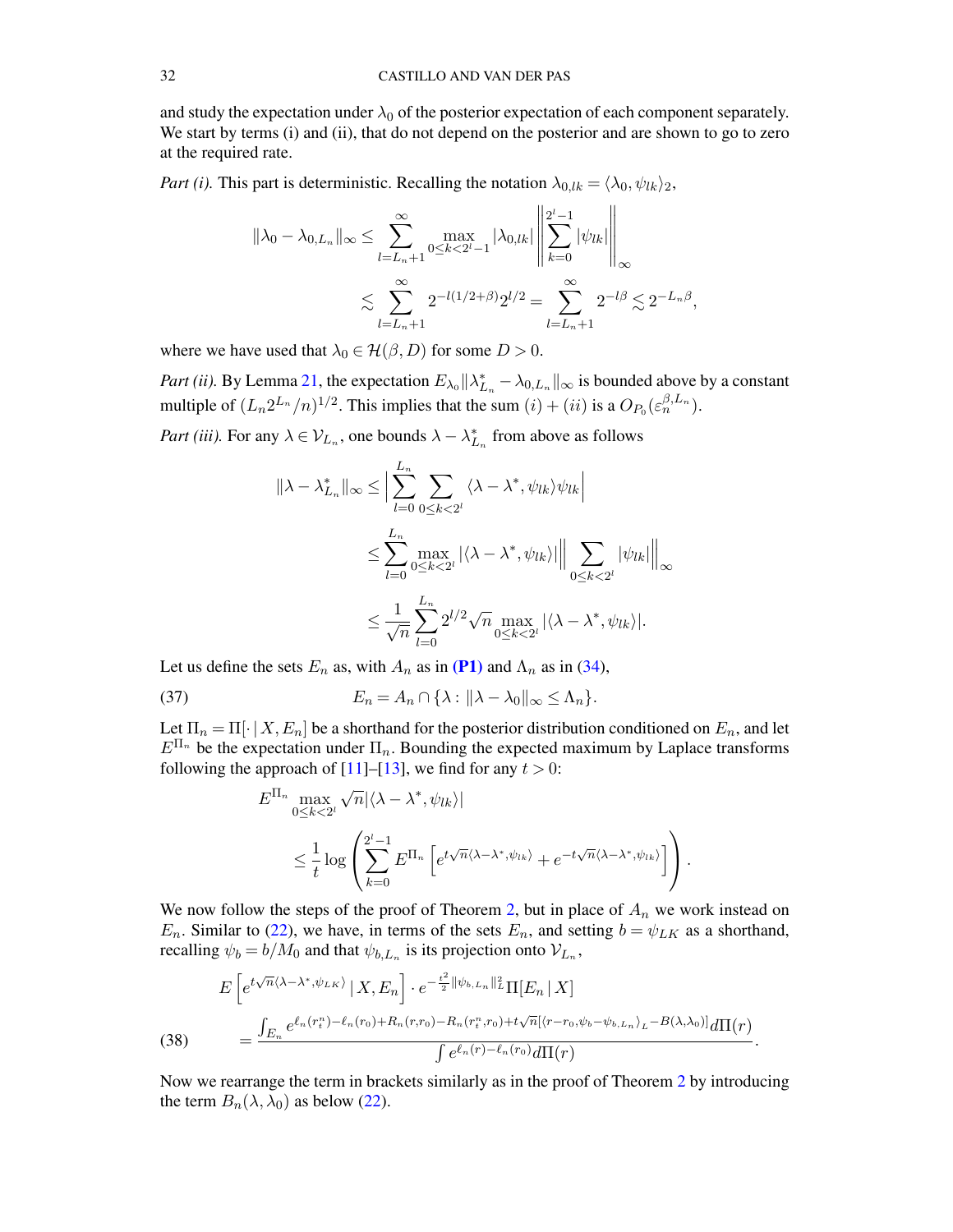On the set  $A_n$ , we have

$$
|\langle \frac{\lambda - \lambda_0}{\lambda_0}, \psi_b - \psi_{b, L_n} \rangle_L| \lesssim \varepsilon_n ||\psi_b - \psi_{b, L_n}||_{\infty} \lesssim \varepsilon_n 2^{L/2 - L_n},
$$

where one uses Lemma [12.](#page-55-2) This shows that the last term in the last display is bounded from above by  $\varepsilon_n 2^{-L_n/2}$  uniformly over  $L \leq L_n$  and K. As  $\varepsilon_n \lesssim \varepsilon_n^{\beta, L_n}$  by assumption, one deduces

$$
t\sqrt{n}|\langle\frac{\lambda-\lambda_0}{\lambda_0},\psi_b-\psi_{b,L_n}\rangle_L|\lesssim t\sqrt{n}2^{-L_n/2}\varepsilon_n^{\beta,L_n}.
$$

We now focus on bounding  $|R_n(r,r_0) - R_n(r_t^n,r_0) - t\sqrt{n}B_n(\lambda,\lambda_0)|$  from above. The control of this term is similar in spirit to that in the proof of Proposition [1.](#page-23-0) We include it for completeness. Note that both bounds on the  $R_{n,1}$  and  $R_{n,2}$  parts as obtained there do not use supremum–norm consistency of the posterior, but only an upper-bound on  $\|\lambda - \lambda_0\|_{\infty}$ , so one may reuse these bounds here replacing  $\zeta_n$  by the generic 'rate' (or rather, bound, as it does not go to 0 in general)  $\Lambda_n$  obtained in Lemma [2](#page-29-5) (or for future use in further iterations by any such bound on  $\|\lambda - \lambda_0\|_{\infty}$ ).

Let us first deal with the terms  $R_{n,1}$ , recalling the notation

$$
R_{n,1}(r,r_0) - R_{n,1}(r_t^n, r_0)
$$
  
=  $\mathbb{G}_n \left\{ t(\Lambda_0 - \Lambda) \psi_{b,L_n}(\cdot) + \sqrt{n} \int_0^{\cdot} e^r \left( e^{-\frac{t}{\sqrt{n}} \psi_{b,L_n}} - 1 + \frac{t}{\sqrt{n}} \psi_{b,L_n} \right) \right\},$ 

which we write  $t\mathbb{G}_n f_n + \mathbb{G}_n g_n$ , setting  $f_n = (\Lambda_0 - \Lambda)\psi_{b,L_n}$  as well as  $g_n =$ √  $\overline{n} \int_0^{\cdot} e^r (e^{-\frac{t}{\sqrt{2}}}$  $\frac{1}{n}$  $\psi_{b, L_n}$  $-1+\frac{t}{4}$  $\frac{1}{n}\psi_{b,L_n}).$ 

First, using Lemma [13,](#page-55-3) we have  $\|\psi_{b,L_n}\|_{\infty} \lesssim L_n \|b\|_{\infty} \lesssim L_n 2^{L_n/2}$  as well as  $\|\psi_{b,L_n}\|_2 \lesssim$  $||b||_2 \lesssim 1$ , so that one can set  $\mu_n = CL_n 2^{L_n/2}$  for some  $C > 0$ . Second, the hazard  $\lambda$  belongs to the set  $\mathcal{L}_n$  in [\(68\)](#page-64-4) once setting  $v_n = \Lambda_n$ . This shows  $f_n \in \mathcal{F}_n$  and  $g_n \in \mathcal{G}_n$ , for  $\mathcal{F}_n, \mathcal{G}_n$  as in [\(69\)](#page-64-5)–[\(70\)](#page-64-6). By Lemma [22,](#page-64-1) noting that  $|t|\mu_n/\sqrt{n}$  is bounded if  $|t| \leq \log n$ ,

$$
\sup_{f_n \in \mathcal{F}_n, g_n \in \mathcal{G}_n} |\mathbb{G}_n(t f_n + g_n)| = O_{P_{\lambda_0}}\left(|t|\Lambda_n + \frac{t^2}{\sqrt{n}}(1 + \Lambda_n)\right).
$$

One now has to bound  $R_{n,2}(r,r_0) - R_{n,2}(r_t^n,r_0) - t \sqrt{\frac{r_t^n}{r_0}}$  $\overline{n}B_n(\lambda, \lambda_0)$ , which using Lemma [23](#page-64-2) is bounded by

$$
|R_{n,2}(r,r_0)-R_{n,2}(r_t^n,r_0)-t\sqrt{n}B_n(\lambda,\lambda_0)|=O\left(t^2\left\{\Lambda_n+|t|\frac{1+\Lambda_n}{\sqrt{n}}\right\}\right).
$$

As by assumption  $|t|/\sqrt{n}$  is bounded (in fact goes to 0 fast), one concludes that  $|R_n(r, r_0) R_n(r_t^n, r_0) - t\sqrt{n}B(\lambda, \lambda_0)| \lesssim t^2 \Lambda_n + O_P(|t|\{1 + \Lambda_n\})$ . Reinserting these bounds into the Laplace transform expression [\(38\)](#page-31-0) and using that  $\|\psi_{b,L_n}\|_L$  is bounded by Lemma [12](#page-55-2) and that  $\Pi[E_n | X] = o_{P_0}(1)$  leads to, with  $y_n = := \sqrt{n} 2^{-L_n/2} \epsilon_n^{\beta, L_n}$ ,

$$
E\left[e^{t\sqrt{n}\langle\lambda-\lambda^*,\psi_{LK}\rangle} | X, E_n\right]
$$
  
=  $(1+o_{P_0}(1))e^{C[(1+\Lambda_n)t^2+(\sqrt{L_n}+y_n)t]+O_{P_0}(t\{1+\Lambda_n\})}\frac{\int_{E_n}e^{\ell_n(r^n_t)-\ell_n(r_0)}d\Pi(r)}{\int e^{\ell_n(r)-\ell_n(r_0)}d\Pi(r)}$   
 $\lesssim (1+o_{P_0}(1))Ce^{C[(1+\Lambda_n)t^2+(\sqrt{L_n}+y_n)t]+O_{P_0}(t\{1+\Lambda_n\})},$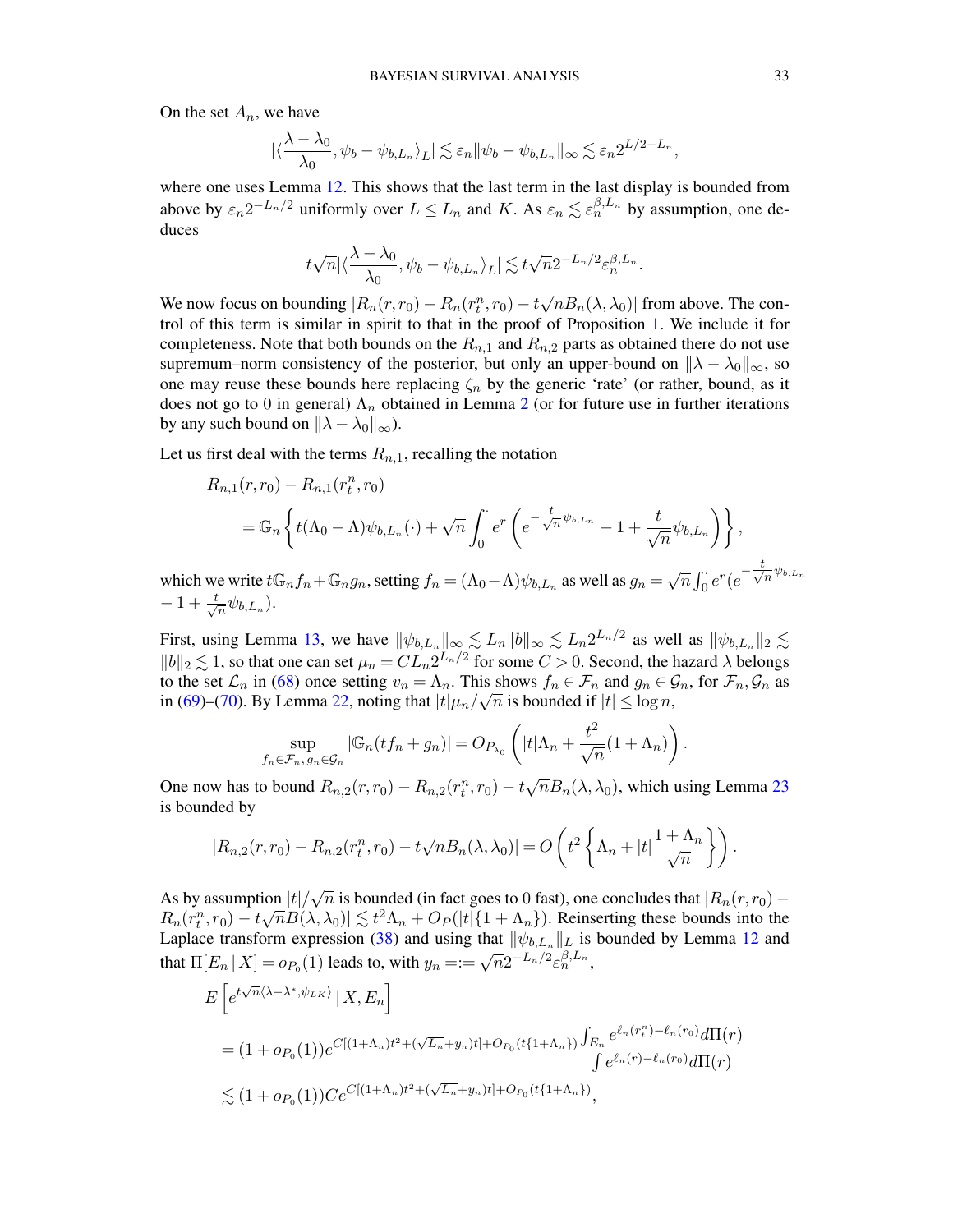where one uses assumption  $(T)$  noting that the numerator in that assumption bounds from above the numerator in the last display, as  $E_n \subset A_n$ .

Now inserting these bounds on remainders within the Laplace transform argument one gets, with  $t = t_l = \sqrt{l}$  as before, and  $\Pi_n = \Pi[\cdot | X, E_n]$  the conditioned posterior as before,

$$
\int ||\lambda - \lambda^*||_{\infty} d\Pi_n(\lambda)
$$
\n
$$
\leq \frac{1}{\sqrt{n}} \sum_{l=0}^{L_n} 2^{l/2} \frac{1}{t_l} \log \left\{ \sum_{k=0}^{2^l-1} 2(1 + o_{P_0}(1)) Ce^{C[(1+\Lambda_n)t^2 + (\sqrt{L_n} + y_n)t] + O_{P_0}(t\{1+\Lambda_n\})} \right\}
$$
\n
$$
\lesssim \frac{1}{\sqrt{n}} \sum_{l=0}^{L_n} 2^{l/2} \frac{1}{t_l} \left[ O_{P_0}(1) + l + (1 + \Lambda_n)t_l^2 + (\sqrt{L_n} + y_n)t_l + O_{P_0}(t_l\{1+\Lambda_n\}) \right]
$$
\n
$$
\lesssim O_{P_0}(1) \sum_{l=0}^{L_n} \frac{2^{l/2}}{\sqrt{n}} (1 + \Lambda_n) + \sum_{l=0}^{L_n} \frac{2^{l/2}}{\sqrt{n}} (1 + \Lambda_n)t_l + \frac{2^{L_n/2}}{\sqrt{n}} (\sqrt{L_n} + y_n)
$$
\n
$$
\lesssim O_{P_0}(1) \sqrt{\frac{2^{L_n}}{n}} (1 + \Lambda_n) + \sqrt{L_n \frac{2^{L_n}}{n}} (1 + \Lambda_n) + \varepsilon_n^{\beta, L_n}
$$
\n
$$
\lesssim O_{P_0}(1) \frac{\varepsilon_n^{\beta, L_n}}{\sqrt{L_n}} (1 + \Lambda_n) + \varepsilon_n^{\beta, L_n} (1 + \Lambda_n).
$$

From this one deduces using Markov's inequality that for  $M_n \to \infty$  arbitrary,

 $\Pi_{L_n}[\|\lambda - \lambda^*\|_{\infty} > M_n \Lambda_n^{(1)} | X] = o_{P_0}(1),$ 

where we have set

$$
\Lambda_n^{(1)} := \varepsilon_n^{\beta, L_n} (1 + \Lambda_n).
$$

Combining this with steps (i)–(ii), and using Markov's inequality to get  $P_0(||\lambda^* - \lambda_0||_{\infty} >$  $M_n \varepsilon_n^{\beta,L} = o(1)$ , for any  $M_n \to \infty$ , one obtains that the projected posterior contracts at rate  $\Lambda_n^{(1)}$  around  $\lambda_0$ , for arbitrary  $M_n \to \infty$ ,

$$
\Pi_{L_n}[\|\lambda - \lambda_0\|_{\infty} > M_n \Lambda_n^{(1)} | X] = o_{P_0}(1).
$$

As  $\varepsilon_n^{\beta,L_n} = o(1)$ , one observes that

$$
\varepsilon_n^{\beta, L_n} \lesssim \Lambda_n^{(1)} = o(\Lambda_n),
$$

and the new obtained rate is faster than  $\zeta_n$ .

We can now reproduce identically the argument of this subsection, but now using the improved rate  $\Lambda_n^1 := M_n \Lambda_n \varepsilon_n^{\beta, L_n}$  for  $\|\lambda - \lambda^*\|_{\infty}$  in [\(37\)](#page-31-1) (with given arbitrary diverging  $M_n \to \infty$ ), which once we apply the Laplace transform argument again leads to, for arbitrary  $M_n \to \infty$ ,

$$
\Pi_{L_n}[\|\lambda - \lambda_0\|_{\infty} > M_n \Lambda_n^{(2)} | X] = o_{P_0}(1),
$$

where we have set  $\Lambda_n^{(2)} := \varepsilon_n^{\beta, L_n} (1 + \varepsilon_n^{\beta, L_n} \Lambda_n)$ . Further iterating the argument, one obtains the rate, for fixed given  $p \geq 1$ ,

$$
\Lambda_n^{(p+1)} := (1 + (\varepsilon_n^{\beta, L_n})^p \Lambda_n) \varepsilon_n^{\beta, L_n}.
$$

Noting that  $\Lambda_n$  from [\(34\)](#page-29-4) verifies  $\Lambda_n \leq 2^{L_n}$ , one sees, as  $2^{L_n}$  is a given power of n, that for an integer p large enough, we have  $(\epsilon_n^{\beta,L_n})^p \Lambda_n = O(1)$ , so that the overall obtained rate at that iteration is  $\varepsilon_n^{\beta, L_n}$  as requested, which concludes the proof of Theorem [4,](#page-11-1) part (a).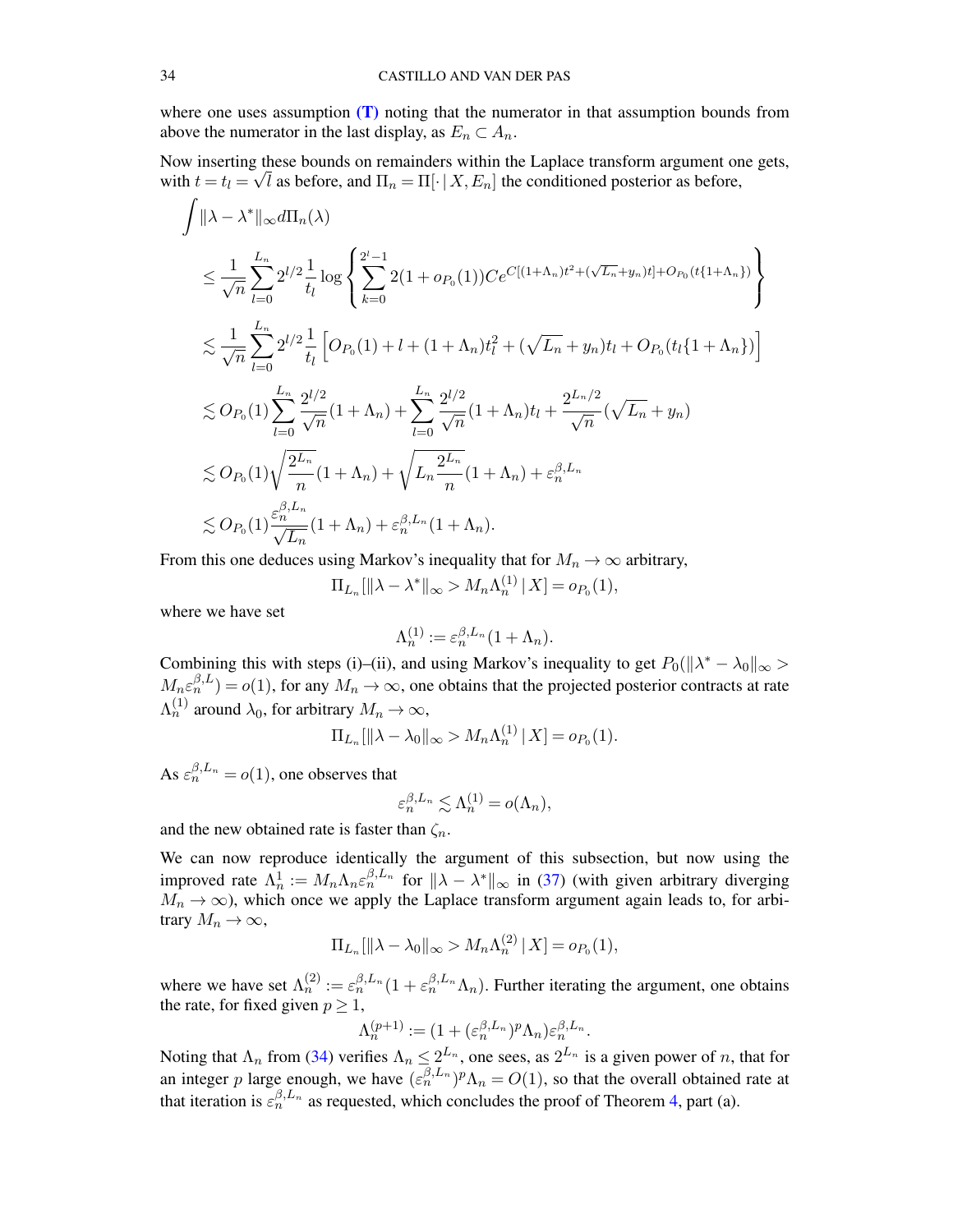<span id="page-34-0"></span>11.3. *Proof of Theorem [4,](#page-11-1) part (b).* Note that

$$
r - r_0 = \log(\lambda/\lambda_0) = \log\left[1 + \frac{\lambda - \lambda_0}{\lambda_0}\right]
$$

.

Therefore a rate  $||r - r_0||_{\infty} = o(1)$  automatically translates into the same rate for  $||\lambda - \lambda_0||_{\infty}$ and vice-versa. Within this proof, we set

$$
\zeta_n := 2^{L_n/2} \varepsilon_n + 2^{-L_n\beta}.
$$

As  $\varepsilon_n \lesssim \varepsilon_{n,\beta}$  and  $\beta \wedge \gamma > 1/2$  by assumption, we have, using the explicit expressions of  $\varepsilon_{n,\beta}$ and  $L_n$ , that  $\zeta_n \approx 2^{L_n/2} \varepsilon_n$  and  $\zeta_n = o(n^{-\rho})$  for some  $\rho > 0$ .

Combining this with Lemma [7,](#page-43-0) we have, on the set  $A_n$ ,

<span id="page-34-1"></span>
$$
||r - r_0||_{\infty} \lesssim \zeta_n
$$

under the posterior distribution and in particular  $||r - r_0||_{\infty}$  is bounded. Now define a centering function as, with  $r_{0,L_n} = P_{L_n} r_0$ ,

(39) 
$$
\tilde{r}_n = \tilde{r}_{L_n} := r_{0,L_n} + \frac{1}{\sqrt{n}} \sum_{l \le L_n, k} W_n(\psi_{lk}),
$$

and proceeding similarly as in Lemma [21,](#page-63-0) one checks that

(40) 
$$
\|\tilde{r}_n-r_{0,L_n}\|_{\infty}\lesssim \ell_{\infty}(\tilde{r}_n,r_{0,L_n})=O_{P_0}(\varepsilon_n^{\beta,L_n}).
$$

Next one writes, recalling the expression of the LAN–norm  $\|\cdot\|_L$  in [\(18\)](#page-19-3),

<span id="page-34-2"></span>
$$
||r-\tilde{r}_n||_{\infty} \le ||(r-\tilde{r}_n)M_0\lambda_0 \frac{1}{M_0\lambda_0}||_{\infty} \le ||(r-\tilde{r}_n)M_0\lambda_0||_{\infty}||\frac{1}{M_0\lambda_0}||_{\infty}
$$
  

$$
\lesssim \sum_{l\geq 0} 2^{l/2} \max_{k} |\langle (r-\tilde{r}_n)M_0\lambda_0, \psi_{lk} \rangle_2|
$$
  

$$
\lesssim \sum_{l\leq L_n} 2^{l/2} \max_{k} |\langle r-\tilde{r}_n, \psi_{lk} \rangle_L| + \sum_{l>L_n} 2^{l/2} \max_{k} |\langle (r-\tilde{r}_n)M_0\lambda_0, \psi_{lk} \rangle_2|
$$
  

$$
=: (I) + (II).
$$

Combining Lemma [7](#page-43-0) with Lemma [3,](#page-36-0) one obtains, on the set  $A_n$ ,

$$
(II) \lesssim 2^{-L_n \delta} \ell_{\infty}(r, \tilde{r}_n) \lesssim 2^{-L_n \delta} (\ell_{\infty}(r, r_0) + \ell_{\infty}(r_0, \tilde{r}_n))
$$
  

$$
\lesssim 2^{-L_n \delta} \zeta_n + 2^{-L_n \delta} O_{P_0}(\varepsilon_n^{\beta, L_n}),
$$

where  $\delta = 1 \wedge \beta$ . This shows that  $(II) = O_{P_0}(\varepsilon_n^{\beta, L_n})$ , since  $\beta \ge 1/2$ .

We now control the term (I) corresponding to levels  $l \leq L_n$ . Let us recall that, setting  $r_t =$  $r - t\psi_{lk}/\sqrt{n}$ , one can expand the log-likelihood as follows

(41)  
\n
$$
\ell_n(r) - \ell_n(r_0) - [\ell_n(r_t) - \ell_n(r_0)]
$$
\n
$$
= \frac{t^2}{2} ||\psi_{lk}||_L^2 - t\sqrt{n}\langle r - r_0, \psi_{lk} \rangle_L + tW_n(\psi_{lk}) + R_n(r, r_0) - R_n(r_t, r_0)
$$
\n
$$
= \frac{t^2}{2} ||\psi_{lk}||_L^2 - t\sqrt{n}\langle r - \tilde{r}_n, \psi_{lk} \rangle_L + R_n(r, r_0) - R_n(r_t, r_0).
$$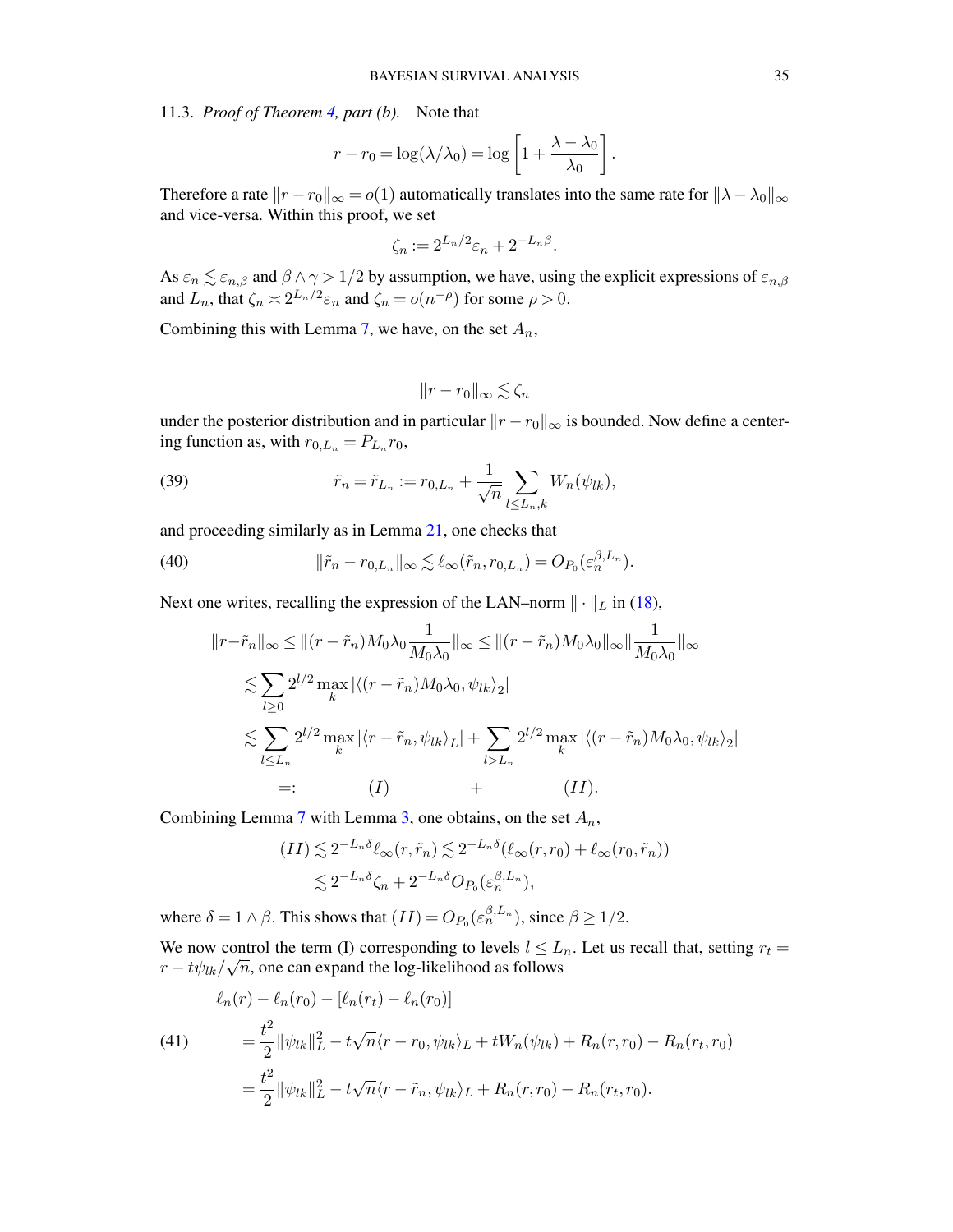We now control uniformly the Laplace transforms, for  $\tilde{r}_n$  given by [\(39\)](#page-34-1),  $E[\exp\{t\sqrt{n}(\langle r - \rangle)\}]$  $\left\vert \tilde{r}_{n},\psi_{lk}\right\rangle _{L}\}\,|\,X].$ 

This is quite similar as for part (a). There are a few differences. The bracket at stake is with  $\psi_{lk}$  in terms of the LAN inner product, instead of the Euclidean inner product: we do not start with  $\langle \lambda - \lambda_0, \psi_{lk} \rangle_2$ , but with  $\langle r - r_0, \psi_{lk} \rangle_L$ , so the term  $B(\lambda, \lambda_0)$  in particular does not cancel out when studying the remainder term. On the other hand, the semiparametric bias coming from the approximation of  $\psi_{lk}/M_0$  is not present this time.

We have the following analog of [\(38\)](#page-31-0) (this time analysing r rather than  $\lambda$ ), for  $l \leq L_n$  and any admissible k, for  $\tilde{r}_n$  as in [\(39\)](#page-34-1),

(42)  

$$
E\left[e^{t\sqrt{n}\langle r-\tilde{r}_n,\psi_{lk}\rangle_L} \mid X, A_n\right] \cdot e^{-\frac{t^2}{2} \|\psi_{lk}\|_L^2} \cdot \Pi[A_n \mid X] \\
= \frac{\int_{A_n} e^{\ell_n(r_t) - \ell_n(r_0) + R_n(r,r_0) - R_n(r_t,r_0)} d\Pi(r)}{\int e^{\ell_n(r) - \ell_n(r_0)} d\Pi(r)}.
$$

Note that here there is no need to further project  $\psi_{lk}$  for  $l \leq L_n$ , as the latter already belongs to  $V_{L_n}$ . We now study the difference  $R_n(r,r_0) - R_n(r_t,r_0)$ . Recalling  $R_n(r,r_0) =$  $R_{n,1}(r,r_0) + R_{n,2}(r,r_0)$ , let us start with the term  $R_{n,2}$ 

$$
R_{n,2}(r,r_0) - R_{n,2}(r_t,r_0)
$$
  
=  $t\sqrt{n}B(\lambda, \lambda_0) + n\Lambda_0 \left\{ M_0 \left( e^{r-r_0} \left( e^{-\frac{t}{\sqrt{n}}\psi_{lk}} - 1 + \frac{t}{\sqrt{n}}\psi_{lk} \right) - \frac{1}{2} \frac{t^2}{n} \psi_{lk}^2 \right) \right\},$ 

where this time the term  $B(\lambda, \lambda_0)$  has to be studied separately

$$
t\sqrt{n}B(\lambda,\lambda_0) = t\sqrt{n}\left\langle r - r_0 - \frac{\lambda - \lambda_0}{\lambda_0}, \psi_{lk} \right\rangle_L = t\sqrt{n}\left\langle r - r_0 - (e^{r - r_0} - 1), \psi_{lk} \right\rangle_L
$$

$$
= n\Lambda_0 \left\{ M_0 \left[ r - r_0 - (e^{r - r_0} - 1) \right] \frac{t}{\sqrt{n}} \psi_{lk} \right\}.
$$

Combining the posterior supremum–norm consistency following from Lemma [7](#page-43-0) as noted above and the inequality  $|e^u - 1 - u| \leq Cu^2$  for bounded u,

$$
|t\sqrt{n}B(\lambda,\lambda_0)| \lesssim \sqrt{n}t \int \|r - r_0\|_{\infty}^2 |\psi_{lk}| \lesssim \sqrt{n}t\zeta_n^2 2^{-l/2}
$$

.

One now deals with  $R_{n,1}(r_t, r_0) - R_{n,1}(r, r_0)$  and  $R_{n,2}(r_t, r_0) - R_{n,2}(r, r_0) - t \sqrt{r}$  $\overline{n}B(\lambda,\lambda_0)$ in a similar way as we did for part (a) (and in the proof of Theorem [2\)](#page-7-2). The difference here is that we work with  $h = \psi_{lk}$  which satisfies similar bounds as  $\psi_{b,L_n}$ , namely  $\|\psi_{lk}\|_{\infty} \lesssim 2^{l/2} \lesssim$  $2^{L_n/2}$  for  $l \leq L_n$  and  $\|\psi_{lk}\|_2 \lesssim 1$ , so that for  $t \geq 0$ ,

$$
|R_n(r,r_0) - R_n(r_t^n,r_0) - t\sqrt{n}B(\lambda,\lambda_0)| \lesssim t^2\zeta_n + O_{P_0}(t\{1+\zeta_n\}),
$$

which combining with the bound on  $B(\lambda, \lambda_0)$  above leads to, with  $\zeta_n = o(1)$ ,

$$
|R_n(r,r_0) - R_n(r_t^n,r_0)| \lesssim (\sqrt{n}2^{-l/2}\zeta_n^2)t + t^2\zeta_n + O_{P_0}(t).
$$

Following similar steps as for part (a) above, the Laplace transform method gives us, using [\(T\)](#page-9-1), that

$$
E\left[e^{t\sqrt{n}\langle r-\tilde{r}_n,\psi_{LK}\rangle_L} \mid X, A_n\right]
$$
  
=  $e^{C[(1+\zeta_n)t^2+(\sqrt{n}2^{-l/2}\zeta_n^2)t]+\mathcal{O}_{P_0}(t)}\frac{\int_{A_n}e^{\ell_n(r_t^n)-\ell_n(r_0)}d\Pi(r)}{\int e^{\ell_n(r)-\ell_n(r_0)}d\Pi(r)}$   
 $\lesssim e^{C[(1+\zeta_n)t^2+(\sqrt{n}2^{-l/2}\zeta_n^2)t]+\mathcal{O}_{P_0}(t)}.$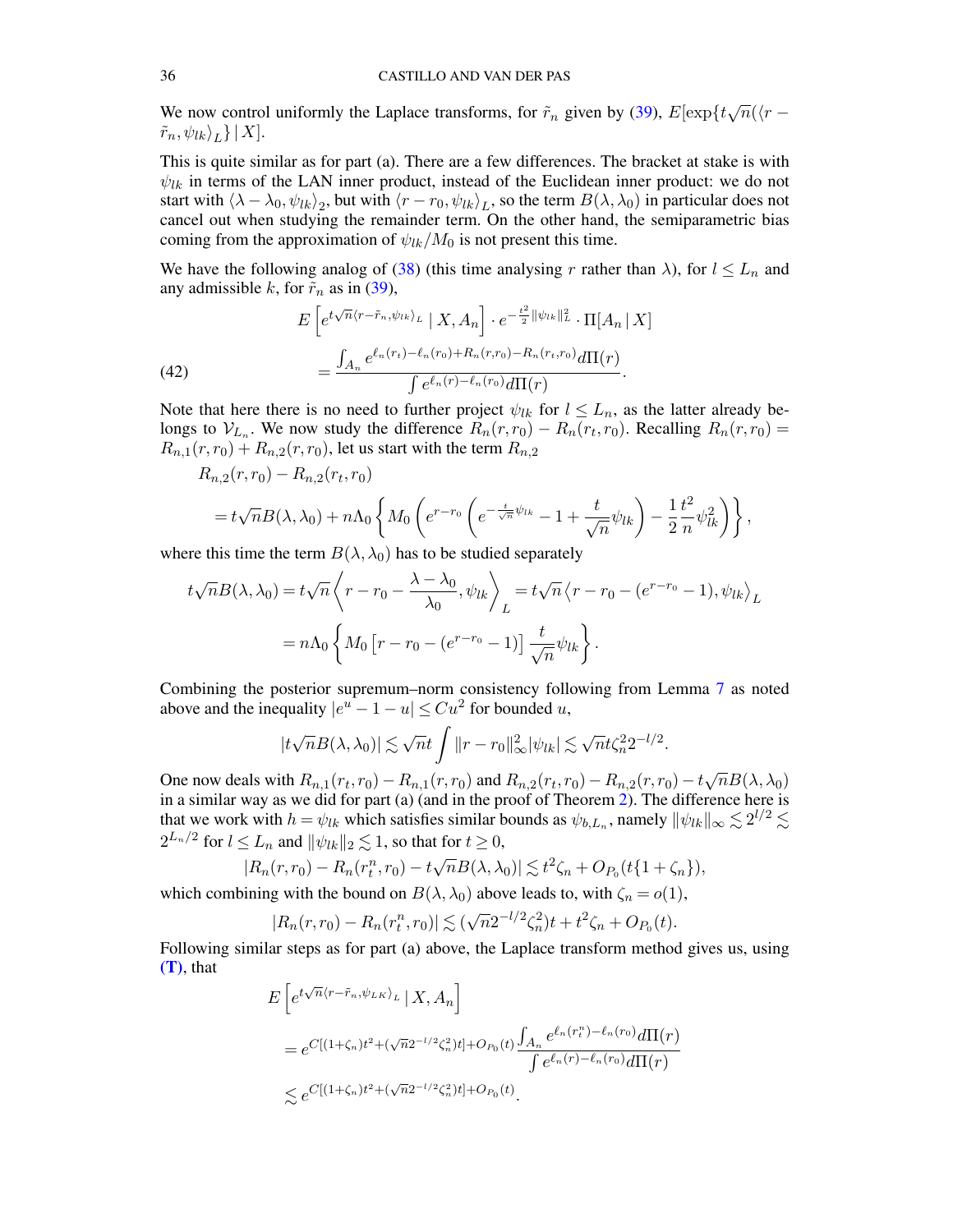Now for  $\Pi_n[\cdot | X] = \Pi[\cdot | X, A_n]$  the conditioned posterior and  $t = t_l =$ √ l,

$$
\int ||r - \tilde{r}_n||_{\infty} d\Pi_n(r|X)
$$
\n
$$
\leq \frac{1}{\sqrt{n}} \sum_{l=0}^{L_n} 2^{l/2} \frac{1}{t_l} \log \left\{ \sum_{k=0}^{2^{l}-1} 2e^{C[(1+\zeta_n)t^2 + (\sqrt{n}2^{-l/2}\zeta_n^2)t_l] + O_{P_0}(t)} \right\}
$$
\n
$$
\leq \frac{1}{\sqrt{n}} \sum_{l=0}^{L_n} 2^{l/2} \frac{1}{t_l} \left[ l + (1+\zeta_n)t_l^2 + (\sqrt{n}2^{-l/2}\zeta_n^2)t_l + O_{P_0}(t_l) \right]
$$
\n
$$
\leq O_{P_0}(1) \frac{1}{\sqrt{n}} \sum_{l=0}^{L_n} 2^{l/2} + \frac{1}{\sqrt{n}} \sum_{l=0}^{L_n} 2^{l/2} \left[ (1+\zeta_n)\sqrt{l} + \sqrt{n}2^{-l/2}\zeta_n^2 \right]
$$
\n
$$
\leq O_{P_0}(1) \sqrt{\frac{2^{L_n}}{n}} + \sqrt{L_n \frac{2^{L_n}}{n}} (1+\zeta_n) + L_n \zeta_n^2
$$
\n
$$
\leq O_{P_0}(1) \frac{\varepsilon_n^{\beta, L_n}}{\sqrt{L_n}} + \varepsilon_n^{\beta, L_n} (1+\zeta_n) + (L_n \zeta_n) \zeta_n.
$$

From this one deduces using Markov's inequality, proceeding as for part (a) above, that for  $M_n \to \infty$  arbitrary,

$$
\Pi[\|r - \tilde{r}_n\|_{\infty} > M_n \zeta_n^{(1)} | X] = o_{P_0}(1),
$$

where we have set

$$
\zeta_n^{(1)} := \varepsilon_n^{\beta, L_n} + (L_n \zeta_n) \zeta_n.
$$

Combining this with [\(40\)](#page-34-2), one obtains that the posterior contracts at rate  $\Lambda_n^{(1)}$  around  $r_0$ . By using the remark at the beginning of the proof, one obtains the same for the posterior of  $\lambda$ around  $\lambda_0$ : for arbitrary  $M_n \to \infty$ ,

$$
\Pi[\|\lambda - \lambda_0\|_{\infty} > M_n \zeta_n^{(1)} | X] = o_{P_0}(1).
$$

Since, as noted earlier,  $\zeta_n = o(n^{-\rho})$  for some  $\rho > 0$ , we have  $L_n \zeta_n = o(1)$ , so that the new rate improves upon  $\zeta_n$ . Let us now set

$$
E_n = A_n \cap \{ \lambda : ||\lambda - \lambda_0||_{\infty} \le M_n \zeta_n^{(1)} \},
$$

where  $M_n$  is a given (arbitrary) sequence going to  $\infty$ . By iterating the argument using  $E_n$ instead of  $A_n$  (and invoking  $E_n \subset A_n$  just before using [\(T\)](#page-9-1)), one obtains the posterior rate, for  $p \geq 1$ ,

$$
\zeta_n^{(p)} := \varepsilon_n^{\beta, L_n} \vee (L_n \zeta_n)^p \zeta_n.
$$

As  $\zeta_n$  decreases polynomially with n, for an integer p large enough, the first term dominates in the maximum on the last display, so the overall obtained rate is  $\varepsilon_n^{\beta,L_n}$  as requested, which concludes the proof of Theorem [4,](#page-11-1) part (b).

<span id="page-36-0"></span>LEMMA 3. *Suppose*  $r_0 \in \mathcal{H}(\beta, D)$  *for some*  $\beta, D > 0$ *. For*  $\tilde{r}_n$  *as in* [\(39\)](#page-34-1) *and*  $\delta = 1 \wedge \beta$ *,* 

$$
\sum_{l>L_n} 2^{l/2} \max_k |\langle (r - \tilde{r}_n) M_0 \lambda_0, \psi_{lk} \rangle_2| \lesssim 2^{-L_n \delta} \ell_\infty(r, \tilde{r}_n).
$$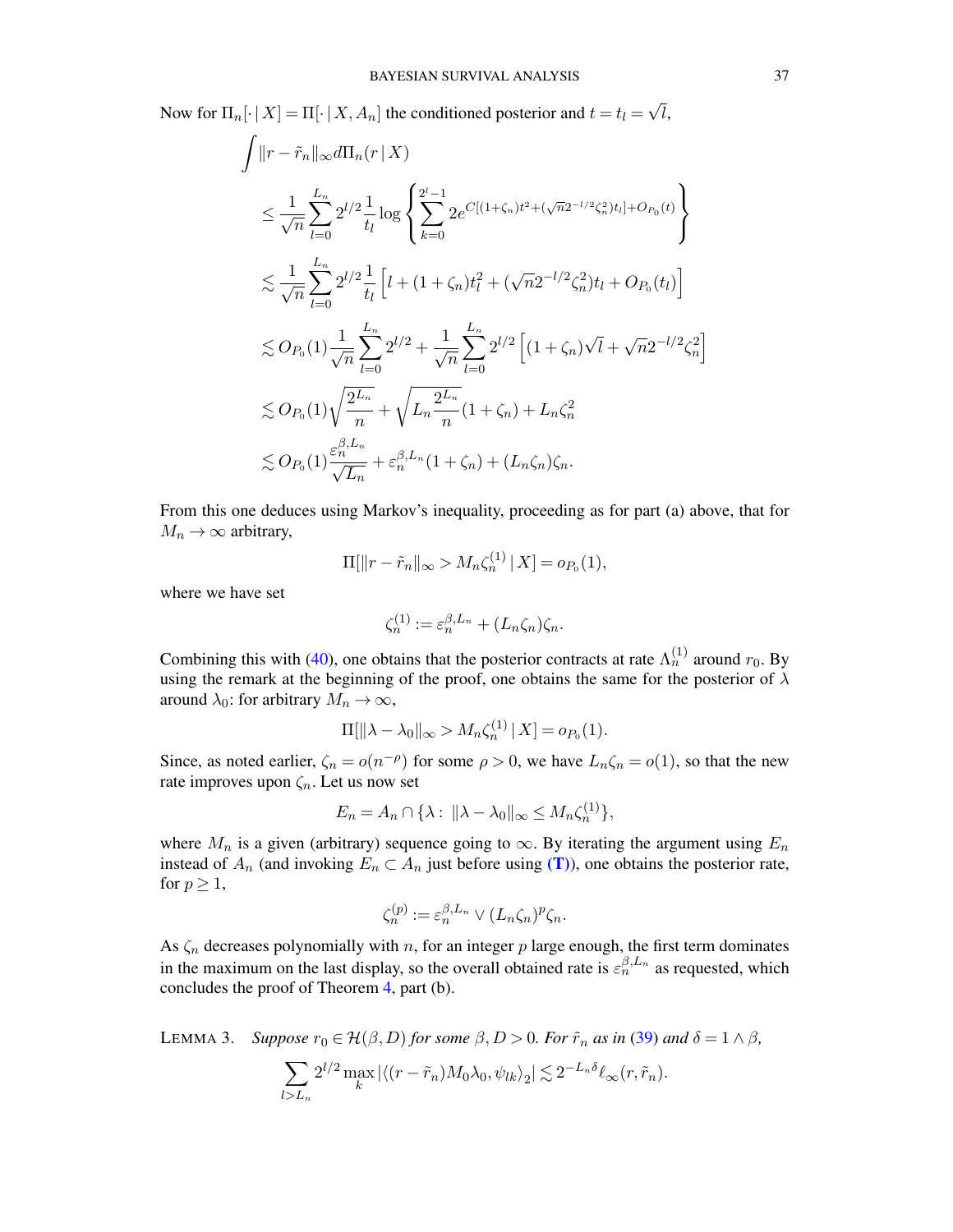PROOF. For any  $l > L_n$  and admissible k, by expanding  $r - \tilde{r}_n$  onto the wavelet basis, and recalling that both  $r_{LK} = 0$  and  $\tilde{r}_{n,LK} = 0$  for levels  $L > L_n$  by the definitions of the prior and of  $\tilde{r}_n$ ,

$$
\langle (r - \tilde{r}_n) M_0 \lambda_0, \psi_{lk} \rangle_2 = \sum_{L \le L_n, K} (r_{LK} - \tilde{r}_{n, LK}) \langle \psi_{LK} M_0 \lambda_0, \psi_{lk} \rangle_2.
$$

Let us denote by  $\overline{M_0 \lambda_0}^{lk}$  the mean value of the function  $M_0 \lambda_0$  over the support  $S_{lk}$  of  $\psi_{lk}$ . By Lemma [17,](#page-61-2) the function  $M_0$  is a Lipschitz function, so  $M_0\lambda_0$  belongs to  $\mathcal{H}(\delta, d)$  for some large enough d, if one sets  $\delta := 1 \wedge \beta$ . One now bounds the inner products in the last display for  $l > L_n$ ,  $L \leq L_n$  and admissible k, K as follows, noting that  $\langle \psi_{LK}, \psi_{lk} \rangle = 0$ ,

$$
\begin{aligned} |\langle \psi_{LK} M_0 \lambda_0, \psi_{lk} \rangle_2| &= |\langle \psi_{LK} \{ M_0 \lambda_0 - \overline{M_0 \lambda_0}^{lk} \}, \psi_{lk} \rangle_2| \\ &\lesssim |S_{lk}|^{\delta} 2^{L/2} 2^{-l/2}, \end{aligned}
$$

where we use  $\|\psi_{LK}\|_{\infty} \lesssim 2^{L/2}$  and  $\|\psi_{lk}\|_{1} \leq 2^{-l/2}$  and that  $M_0\lambda_0$  is  $\delta$ -Hölder. Deduce, using that for a given  $L \le L_n$  the support of  $\psi_{LK}$  intersects that of  $\psi_{lk}$  at most a constant number of times, that the quantity  $\langle (r - \tilde{r}_n) M_0 \lambda_0, \psi_{lk} \rangle_2$  is bounded in absolute value by a constant times

$$
|S_{lk}|^{\gamma} 2^{-l/2} \sum_{L \le L_n} 2^{L/2} \max_K |r_{LK} - \tilde{r}_{n,LK}| \le 2^{-(1/2 + \delta)l} \ell_{\infty}(r, \tilde{r}_n),
$$

which gives the result by inserting this bound in the sum of the statement.

 $\Box$ 

<span id="page-37-0"></span>12. Examples of priors, proof of Theorems [5](#page-12-0) and [8.](#page-38-0) We first provide examples of priors meeting the conditions required for our main results in Section [12.1.](#page-37-1) The results for the dependent and independent Gamma priors were already stated as Theorem [5](#page-12-0) in the main paper. In Section [12.2](#page-38-1) we state a result covering all four classes of priors considered in the paper, as Theorem [8,](#page-38-0) of which Theorem [5](#page-12-0) is a special case. The proof of Theorem [8](#page-38-0) is subsequently given first for the independent Laplace prior in Section [12.3.](#page-39-0) The modifications required for the remaining priors are described in [12.4.](#page-40-0)

<span id="page-37-1"></span>12.1. *Specification of priors.* For classes  $(H_3)$  and  $(S)$ , referred to as 'wavelet priors', the prior on the log–hazard  $r = \log \lambda$  is given as in [\(6\)](#page-5-2),

$$
r = \sum_{l \le L_n, k} \sigma_l Z_{lk} \psi_{lk},
$$

with cut–off  $L_n$  as in [\(10\)](#page-7-7),  $\sigma_l > 0$  and  $Z_{lk}$  independent random variables. We consider two common distributions for  $Z_{lk}$ : either a standard Laplace, or Gaussian  $\mathcal{N}(0, 1)$ , assuming,

<span id="page-37-2"></span>(43) 
$$
\sigma_l = 2^{-l/2} \ (0 \le l \le L_n)
$$
 or  $\sigma_l = 1 \ (0 \le l \le L_n)$ .

The choices of  $\sigma_l$  above are for simplicity of presentation, and either diverging or slightly larger or smaller scaling factors could be considered as well. Class  $(H_3)$  arises by selecting  $\psi_{lk}$  to be Haar, while class (S) arises by selecting the smoother CDV wavelet basis.

In classes  $(\mathbf{H}_1)$  and  $(\mathbf{H}_2)$ , the prior is a random histogram, with either dependent or independent heights. These priors may be viewed as versions of Haar wavelet priors, but are more conveniently expressed in terms of histogram heights for the hazard itself as

(44) 
$$
\lambda = \sum_{k=0}^{2^{L_n+1}-1} \lambda_k 1_{I_k^{L_n+1}},
$$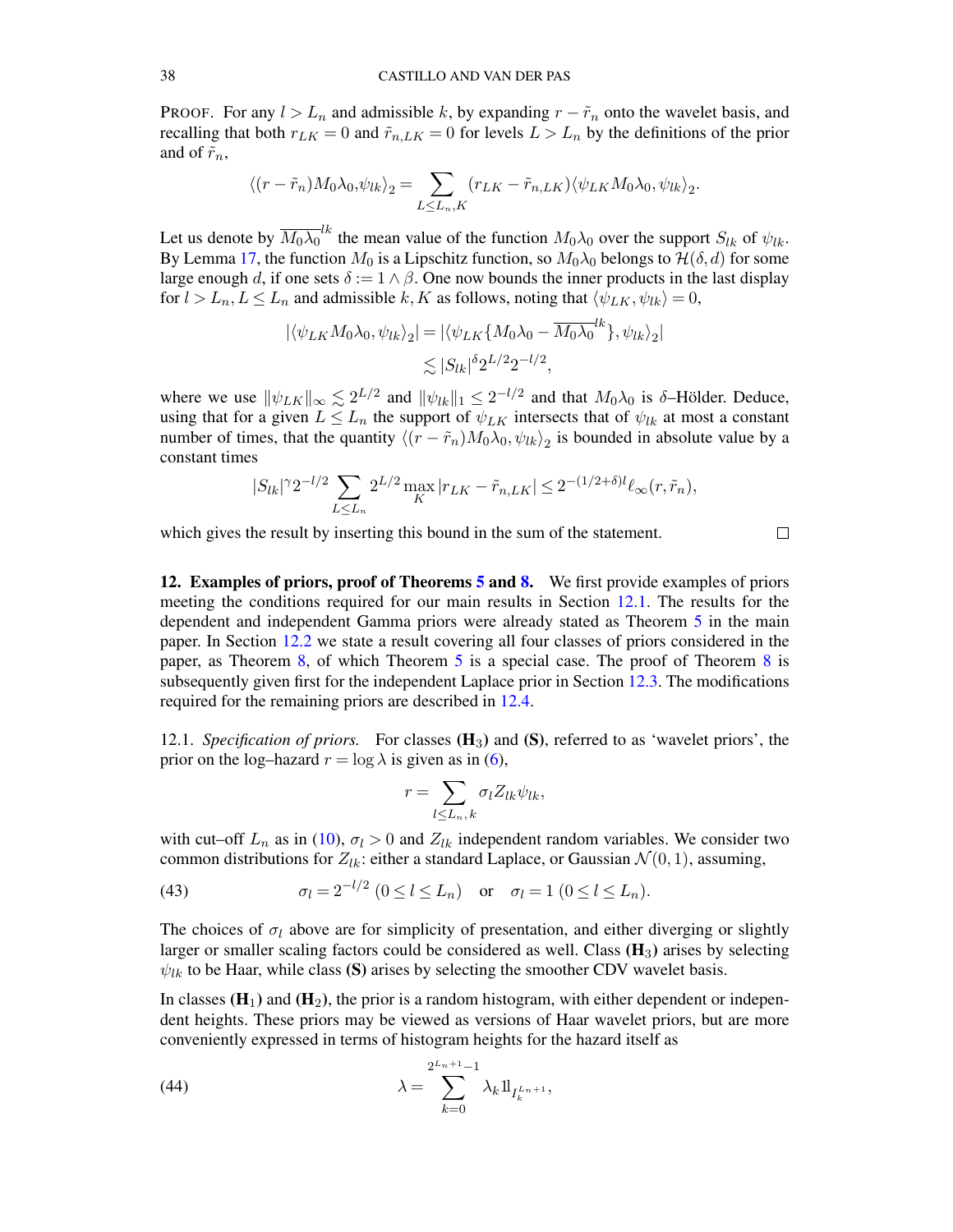where  $\lambda_k$  are random heights whose distribution is specified below.

We consider three prior distributions for  $\lambda_k$ 's: a Gamma, log-normal and log-Laplace prior. For each distribution, we verify our conditions for independent (leading to class  $(\mathbf{H}_1)$ ) and dependent (leading to class  $(\mathbf{H}_2)$ )  $\lambda_k$ 's.

We provide details for the dependent class  $(\mathbf{H}_2)$  formulations, which follow the autoregressive idea in [\[4\]](#page-68-1). The priors are constructed so that the prior mean and variance on the  $\lambda$ -scale satisfy, for  $k = 1, ..., 2^{L_n+1} - 1$ :

<span id="page-38-2"></span>(45)  

$$
E[\lambda_k | \lambda_{k-1}, \dots, \lambda_0] = \lambda_{k-1}
$$

$$
Var(\lambda_k | \lambda_{k-1}, \dots, \lambda_0) = \sigma^2(\lambda_{k-1})^2,
$$

for some constant  $\sigma^2 > 0$  to be specified.

The specification for the Gamma priors was already given in Section [4.4.](#page-11-0) We now list the parameter specifications for the dependent versions of the log-normal and log-Laplace priors. In the independent ( $\mathbf{H}_1$ ) case, under the prior each  $\lambda_k$  is i.i.d. with common distribution the same as that of  $\lambda_0$  as specified below.

1. The dependent log-normal prior. With  $X \sim \text{LN}(\mu, \sigma^2)$  we refer to the distribution of  $X = e^{\overline{Y}}$ , where Y follows a normal distribution with mean  $\mu$  and variance  $\sigma^2$ . For some  $\mu_0, \sigma_0, \sigma > 0$  to be freely chosen, the structure [\(45\)](#page-38-2) is obtained by choosing:

$$
\lambda_0 \sim \text{LN}(\mu_0, \sigma_0^2)
$$

$$
\lambda_k | \lambda_0, \dots, \lambda_{k-1} \sim \text{LN}\left(\log\left(\frac{\lambda_{k-1}}{\sqrt{1+\sigma^2}}\right), \log(1+\sigma^2)\right),
$$

for  $k = 1, \ldots, 2^{L_n+1} - 1$ .

2. The dependent log-Laplace prior. With  $X \sim LL(\mu, \theta)$  we refer to the distribution of  $X =$  $e<sup>Y</sup>$ , where Y is Laplace distributed with location  $\mu$  and rate θ. For some  $\mu_0 > 0, \theta_0 > 2$ and  $\sigma > 0$  to be freely chosen, the structure [\(45\)](#page-38-2) is obtained by choosing:

$$
\lambda_0 \sim \text{LL}(\mu_0, \theta_0)
$$

$$
\lambda_k | \lambda_0, \dots, \lambda_{k-1} \sim \text{LL} \left( \log \left( \lambda_{k-1} \frac{g(\sigma) - \sigma^2}{g(\sigma)} \right), \sqrt{\frac{g(\sigma)}{\sigma^2}} \right),
$$
for  $k = 1, \dots, 2^{L_n + 1} - 1$ , where  $g(\sigma) = 2\sigma^2 + 1 + \sqrt{4\sigma^4 + 5\sigma^2 + 1}$ .

<span id="page-38-1"></span>12.2. *Full theorem statement.* We now state the more general theorem, of which Theorem [5](#page-12-0) is a special case. Theorem [8](#page-38-0) below provides details on all four classes of priors considered in this paper.

<span id="page-38-0"></span>THEOREM 8. Let  $X = (X_1, \ldots, X_n)$  be a sample of law  $P_0$  with hazard rate  $\lambda_0$  under *conditions* (*M*)*. For*  $\beta$ ,  $L > 0$ *, suppose*  $\log \lambda_0 \in \mathcal{H}(\beta, L)$ *.* 

*Suppose the prior*  $\Pi$  *is of the type* [\(6\)](#page-5-2) *with*  $L_n$  *chosen as in* [\(10\)](#page-7-7) *with*  $\gamma = \beta$  *and parameters specified as above. Then, for histogram priors (of types*  $(H_1)$ ,  $(H_2)$  *or*  $(H_3)$ ) and any  $0 < \beta \le$ 1 *(except for a few examples listed at the end of this statement for which we require*  $\beta > 1/2$ ), *the posterior distribution satisfies the nonparametric BvM theorem* [\(30\)](#page-26-1) *in*  $\mathcal{M}_0(w)$  *with the choices*  $w_l = l$  *or*  $w_l = 2^{l/2}/(l+2)^2$  *and centering*  $T_n$  *as in* [\(13\)](#page-9-3)*. Also,* 

$$
\beta_{\mathcal{D}[0,1]}\left(\left.\mathcal{L}(\sqrt{n}(\Lambda-\hat{\Lambda}_n)\,|\,X)\right.,\mathcal{L}(G_{\Lambda_0})\right)\to^{P_0} 0,
$$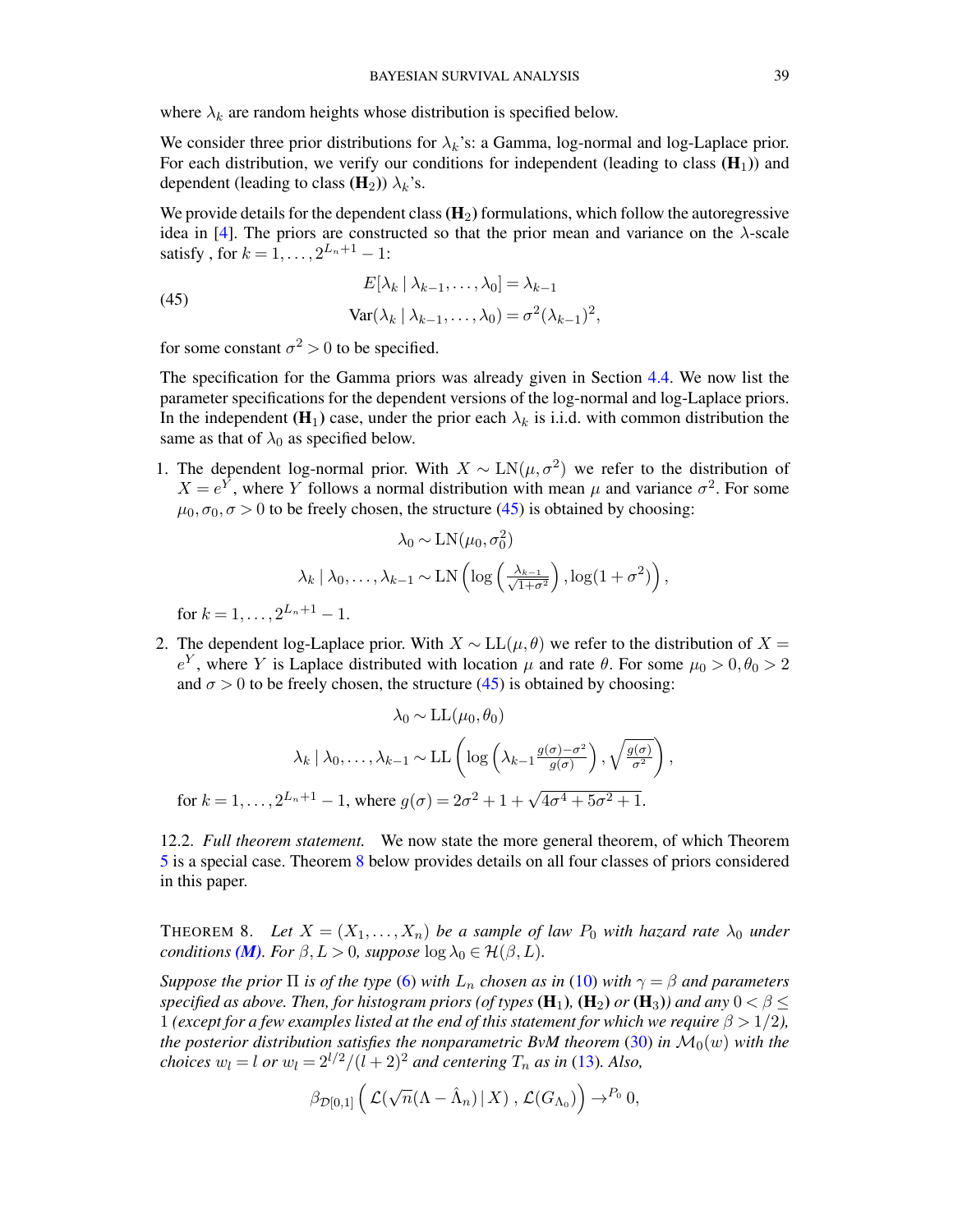for  $\hat{\Lambda}_n$  Nelson Aalen's estimator, as well as, for  $\varepsilon_{n,\beta}^*$  as in [\(5\)](#page-5-3),

$$
\Pi\left[\|\lambda-\lambda_0\|_{\infty} > M_n \varepsilon_{n,\beta}^* \,|\, X\right] = o_{P_0}(1).
$$

*For smooth wavelet priors* (S), *for any given*  $\beta > 0$ *, the previous results hold for the projected* posterior  $\Pi_{L_n}[\cdot\,|\,X]$ , provided the wavelet basis is regular enough. If  $\beta$   $>$   $1/2$ , the results also *hold for the original posterior distribution* Π[· | X] *under the same assumptions.*

*For the following examples of priors we require* β > 1/2*: Gaussian, Gamma and independent* log–Laplace histograms. For all wavelet priors (except Gaussian wavelets in case  $\sigma_l = 2^{-l/2})$ *as well as for dependent log–Laplace histograms, the results hold for any*  $\beta > 0$  *(with*  $\beta \leq 1$ *in the histogram case).*

For simplicity, we have stated Theorems [5](#page-12-0) and Theorem [8](#page-38-0) in the case of matched regularity  $\gamma = \beta$ . It extends to the case of arbitrary  $\gamma$  as follows, say first in the case of Haar wavelets: the supremum–norm rate becomes  $\varepsilon_n^{\beta,L_n}$  as in Theorem [4.](#page-11-1) The nonparametric BvM theorem holds in the undersmoothing case  $\gamma < \beta$  when  $w_l = l$  and under the weaker condition  $\gamma <$  $\beta + 1/2$  for  $w_l = 2^{l/2}/(l+2)^2$ . Also, the Donsker BvM theorem holds if one sets  $\gamma = 1/2$ , regardless of  $\beta > 0$  (and more generally as soon as  $\gamma < \beta + 1/2$ ). This is verified along the proof of Theorem [5](#page-12-0) in Section [12.](#page-37-0) The case of CDV wavelets is similar, under the further condition  $\gamma > 1/2$  if one works with the un-projected posterior distribution.

REMARK 2. The condition  $\beta > 1/2$  assumed for some examples of priors in Theorems [5](#page-12-0) and [8](#page-38-0) can be seen to arise from checking the change of variables conditions  $(T)$  and  $(Q)$ . In many examples, it can be removed if one allows for individual prior variances (either on histogram heights or wavelet coefficients) that go to infinity fast enough with  $n$ . For dependent Gaussian histogram priors for instance, by replacing  $\log(1+\sigma^2)$  by  $2^{L_n} \log(1+\sigma^2)$ , one can check that the condition  $\beta > 1/2$  can be removed.

<span id="page-39-0"></span>12.3. *Proof for independent Laplace coefficients.* Let us consider the case of independent Laplace priors on coefficients  $Z_{lk}$  in [\(6\)](#page-5-2), with ( $\psi_{lk}$ ) either the Haar basis (in which case we use  $\beta \leq 1$ ), or the CDV wavelet basis.

First, the rate condition [\(P1\)](#page-7-4) is verified in Section [14](#page-44-0) with  $\varepsilon_n \lesssim \varepsilon_{n,\beta}^{L_n}$ . Also, the change of variables condition [\(T\)](#page-9-1) for  $b = \psi_{LK}$  is verified thanks to the bounds obtained in Section [15.2,](#page-50-0) where it is shown that it suffices to control, for  $0 \le t \le \log n$ ,

$$
t\sum_{l\leq L_n,k}\frac{|\psi_{n,lk}|}{\sqrt{n}\sigma_l}\lesssim \frac{t}{\sqrt{n}}\sum_{l\leq L_n}\frac{1}{\sigma_l}2^{-|l-L|/2}\lesssim \frac{t}{\sqrt{n}}(2^{L/2}+L_n2^{L/2}),
$$

using the first bound of Lemma [9.](#page-48-2) The last bound is at most  $tL_n 2^{L_n/2}/\sqrt{n}$ , which goes to 0 if  $0 \le t \le \log n$ . One can now apply Theorem [4,](#page-11-1) which yields the supremum norm contraction rate of  $\zeta_n = M_n \varepsilon_n^{\beta, L_n}$ , for arbitrary  $M_n \to \infty$ , under no further assumptions for the Haar basis, and, for the CDV basis, either for the projected posterior, or for the full posterior with the additional condition  $2(\beta \wedge \gamma) > 1$ , that is if  $\beta > 1/2$ ,  $\gamma > 1/2$ . This shows that [\(P2\)](#page-9-2) holds under these conditions.

We now verify the nonparametric BvM Theorem [6](#page-26-0) with the choices  $w_l = l$  and  $\gamma \leq \beta$ . First, [\(P1\)](#page-7-4)–[\(P2\)](#page-9-2) hold as verified above. Then, since  $\varepsilon_n \lesssim \varepsilon_{n,\beta}^{L_n} \lesssim (L_n 2^{L_n}/n)^{1/2}$  for  $\gamma \leq \beta$  (see above), we have  $\sqrt{n}\varepsilon_n 2^{-L_n/2} \le \sqrt{L_n} = o(w_{L_n})$ .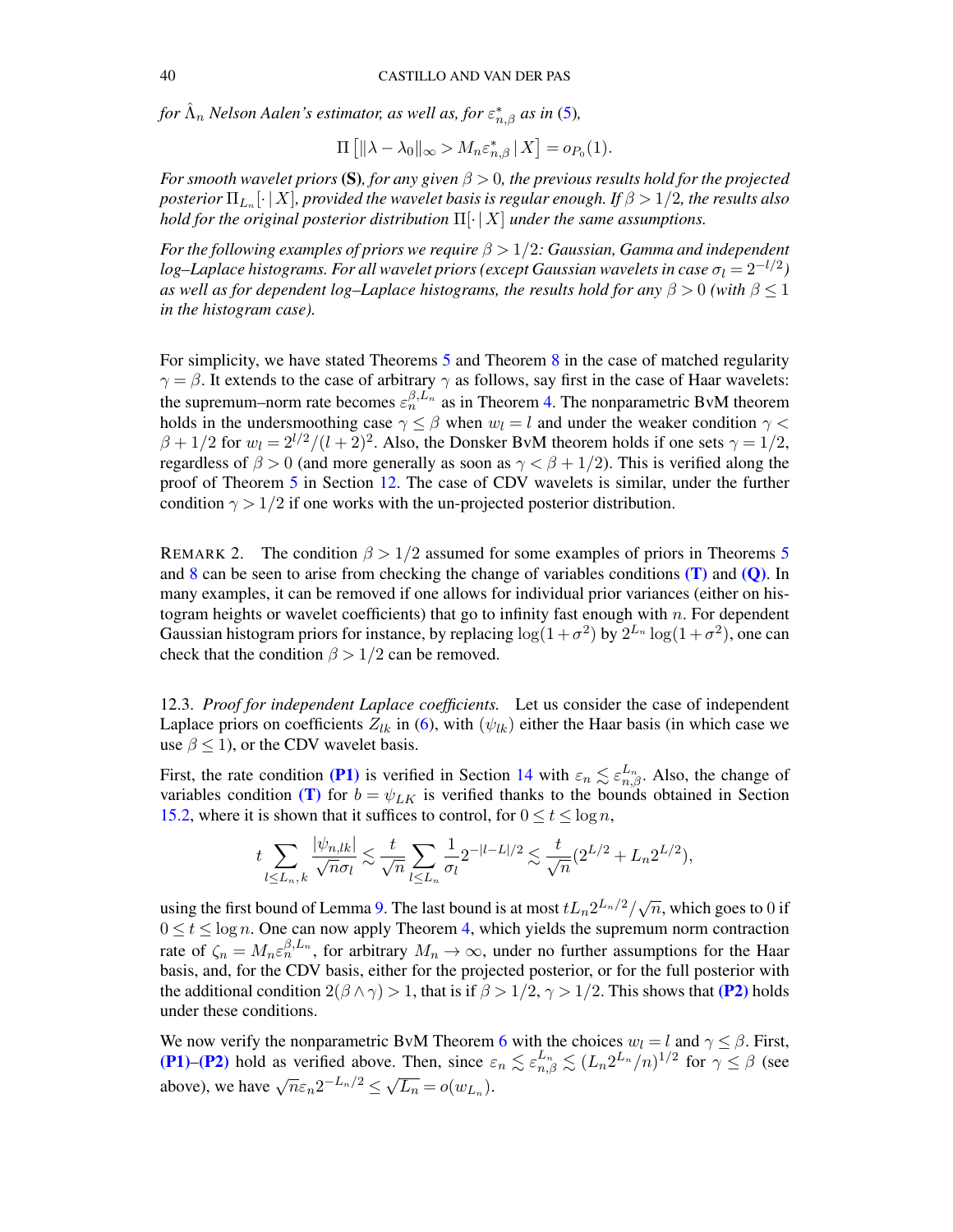Now for  $w_l = l$ , we have

$$
m_n := \min_{l \le L_n} \left\{ w_l 2^{-l/2} l^{-1/4} \right\} = w_{L_n} 2^{-L_n/2} L_n^{-1/4},
$$

so the condition  $\sqrt{n}\epsilon_n 2^{-L_n} = o(m_n)$  is satisfied. By the same reasoning, now using that  $\zeta_n \lesssim M_n \varepsilon_{n,\beta}$  for arbitrary  $M_n \to \infty$  and that  $\|\lambda_0^{L_n^c}\|_{\mathcal{M}(w)} \lesssim 2^{-(1/2+\beta)L_n}/w_{L_n}$ , one sees that the condition required for controlling the full CDV posterior in Case 2 is also fulfilled in the case  $\gamma \leq \beta$ . Finally, condition [\(Q\)](#page-7-5) is verified in a similar way as for [\(T\)](#page-9-1) above: now  $b = \sum_{i=1}^{N} b_i \psi_{l_i k_i}$ , for some  $l_i \leq L, k_i \leq 2^{l_i}$  and  $N \geq 1$  fixed. So the previous bounds and the triangle inequality imply that the bound obtained in last display two paragraphs above is bounded from above by the same quantity up to a different multiplicative constant, from which  $(Q)$  is obtained. This shows that one can apply Theorem [6](#page-26-0) when working on the full posterior (i.e. with Haar or CDV with  $\beta > 1/2$ ).

If one chooses instead  $w_l = 2^{l/2}/l^2$ , one only needs the condition  $\gamma < \beta + 1/2$  to be met. Indeed, in this case  $m_n := \min_{l \le L_n} w_l 2^{-l/2} l^{-1/4} = L_n^{-9/4}$ , and

$$
\sqrt{n}\varepsilon_n = \sqrt{L_n 2^{L_n}} + \sqrt{n} 2^{-L_n\beta} \lesssim \sqrt{L_n} 2^{L_n/2} + (\log n)^{\delta} n^{(1/2 + \gamma - \beta)/(1 + 2\gamma)},
$$

for some  $\delta > 0$ , and this is  $o(2^{L_n}/L_n^{9/4})$  as soon as  $\gamma < \beta + 1/2$ . The condition on  $\zeta_n$  in Case 2 leads to the same condition, using that one can take  $\zeta_n \leq M_n \varepsilon_{n,\beta}$  for arbitrarily slow  $M_n \to \infty$ .

Let us now check that the Donsker–BvM theorem holds for the posterior on  $\Lambda$  as soon as  $\gamma < \beta + 1/2$ . This follows by applying Theorem [7](#page-28-1) with the sequence  $w_l = 2^{l/2}/l^2$ , which verifies the required summability condition as well as the nonparametric BvM in  $\mathcal{M}_0(w)$ , as checked above. This gives a limiting result with centering at  $\mathbb{T}_n$ , and the Donsker–BvM with centering at  $\hat{\Lambda}_n$  (respectively  $\hat{S}_n$  for  $\mathcal{L}(S | X)$ ) by Corollary [1.](#page-10-1)

Finally, we justify the result stated in Remark [1.](#page-12-1) When the cut-off is  $L_n^U$ , one first uses The-orem [4](#page-11-1) to obtain the rate  $\varepsilon_n^{\beta,L_n^U}$ . Indeed, Condition [\(P1\)](#page-7-4) with  $\varepsilon_n \lesssim \varepsilon_n^{\beta,L_n^U}$  is obtained as in Section [14,](#page-44-0) using that  $L_n^U 2^{L_n^U} \leq \varepsilon_n^{\beta, L_n^U}$  and  $2^{-L_n\beta} \leq \varepsilon_n^{\beta, L_n^U}$  by definition. Verification of (**T**) is as before, which means that one can indeed apply Theorem [4.](#page-11-1) Similarly, one checks that Theorems [6](#page-26-0) and Theorem [7](#page-28-1) can be applied under the same conditions on  $\beta$  and the same choices of  $w_l$  as for the cut-off  $L_n = L_n(\gamma)$  in [\(10\)](#page-7-7) as above.

<span id="page-40-0"></span>12.4. *Proof for other priors.* The proof for the other priors is essentially the same, after verifying Hellinger concentration and the change of variable conditions. The Hellinger rates for all priors with independent coefficients are verified in Section [14.1,](#page-45-0) and for the dependent histogram priors verification takes place in Section [14.2.](#page-46-0)

The change of variable conditions, specifically [\(T\)](#page-9-1) for  $b = \psi_{LK}$  and [\(Q\)](#page-7-5) are verified in Section [15.](#page-48-0) For the dependent and independent log-Laplace histogram priors, the conditions are verified in Section [15.3.](#page-51-0) The conditions are verified for all priors with Gaussian coefficients in [15.4](#page-53-0) and finally for the dependent and independent Gamma histogram priors in [15.5.](#page-54-0)

<span id="page-40-1"></span>13. Intermediate rate results. In this Section, we show how to derive posterior contraction rates for the hazard rate in terms of  $\|\cdot\|_1, \|\cdot\|_2$  and  $\|\cdot\|_{\infty}$  losses (for  $\|\cdot\|_{\infty}$  the rate is only intermediate, i.e. non–optimal), starting from a Hellinger contraction rate  $\varepsilon_n = o(1)$  for the densities in the model (in slight abuse of notation we denote this rate by  $\varepsilon_n$ , which is used in the main paper for the  $L^1$ -rate, but one shows below that the Hellinger rate on densities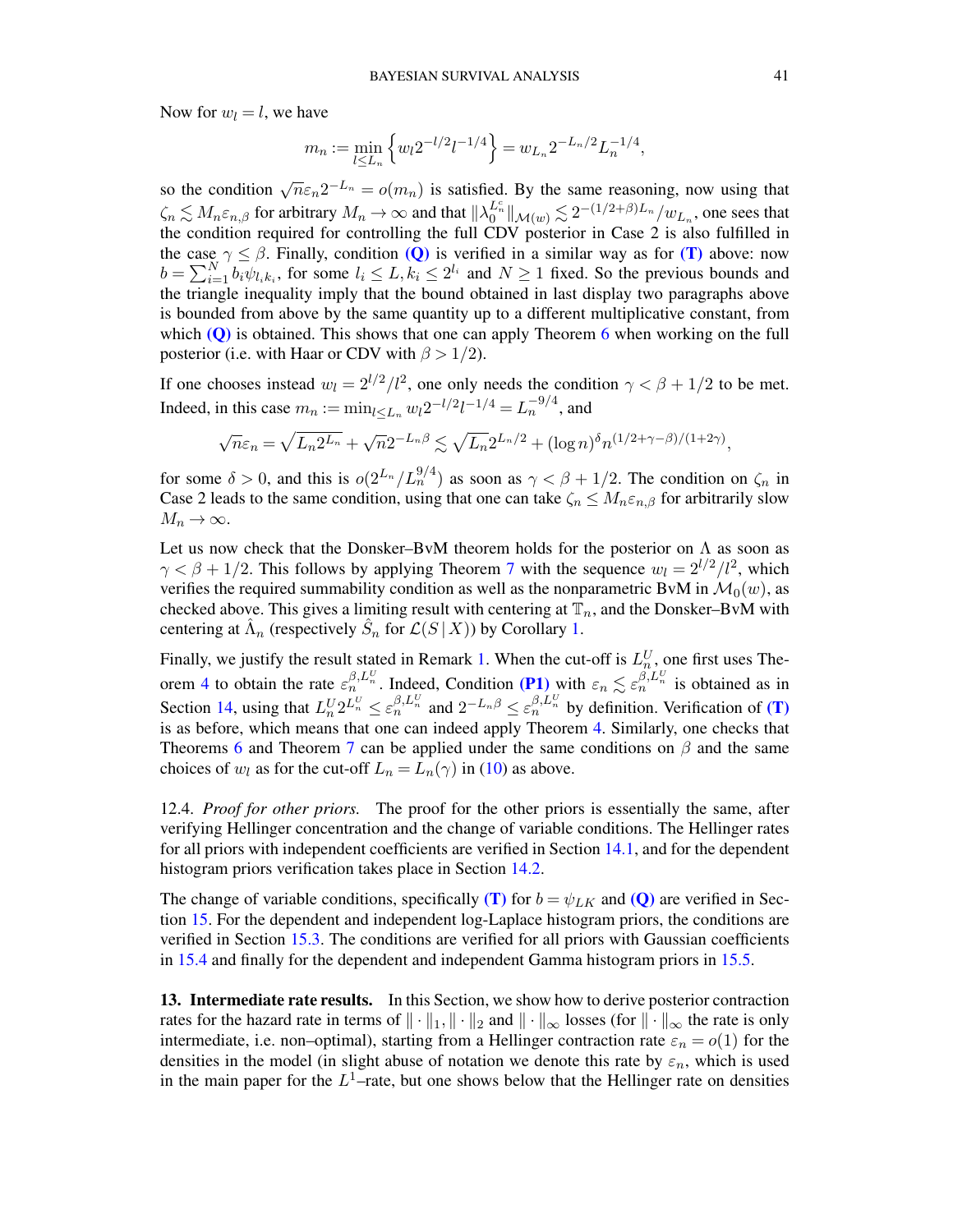gives an  $L^1$ -rate on the hazard of the same order). The derivation of the Hellinger rate is done following the general rate theory of [\[24\]](#page-69-11), see Section [14](#page-44-0) below.

Recall that  $h^2(P,Q) = \int (\sqrt{p} - \sqrt{q})^2 d\mu =: h^2(p,q)$  is the square–Hellinger distance between two probability distributions  $P, Q$  with densities  $p, q$  with respect to a common dominating measure  $\mu$ . For two positive integrable functions  $\lambda_1, \lambda_2$ , let us denote

<span id="page-41-2"></span>(46) 
$$
H^2(\lambda_1, \lambda_2) = \int_0^1 (\sqrt{\lambda_1} - \sqrt{\lambda_2})^2.
$$

the squared 'pseudo-Hellinger' (as we do not assume  $\lambda_1, \lambda_2$  to be densities) distance between  $\lambda_1$  and  $\lambda_2$ . For a given hazard  $\lambda$ , we write  $\bar{\lambda}$  for  $\lambda/\int_0^1 \lambda$ , the normalised density defined from λ.

<span id="page-41-0"></span>13.1.  $\|\cdot\|_1$ –rates from Hellinger rates. For  $p_{\lambda} = p_{\lambda,q}$  the density of the observations under the survival model with hazard  $\lambda$  and censoring density g, and  $P_{\lambda} = P_{\lambda,g}$  the corresponding distribution. Suppose one knows that

(47) 
$$
\Pi[\{\lambda : h^{2}(P_{\lambda}, P_{\lambda_{0}}) \leq r_{n}\} | X] = 1 + o_{P_{0}}(1).
$$

We now show that this implies a contraction rate  $\varepsilon_n = Mr_n$  in  $L^1$ -distance for the hazard, up to a large enough multiplicative constant  $M > 0$ .

The Hellinger distance  $h^2(p_\lambda, p_{\lambda_0}) = h^2(p_{\lambda,g}, p_{\lambda_0,g})$  can be written as

<span id="page-41-1"></span>(48) 
$$
h^{2}(p_{\lambda}, p_{\lambda_{0}}) = \underbrace{\int_{0}^{1} \left[ \sqrt{gS} - \sqrt{gS_{0}} \right]^{2}(y) dy}_{=(i)} + \underbrace{\int_{0}^{1} \bar{G}(y) \left[ \sqrt{\lambda S} - \sqrt{\lambda_{0} S_{0}} \right]^{2}(y) dy}_{=(ii)} + \underbrace{\bar{G}(1) \left[ \sqrt{S} - \sqrt{S_{0}} \right]^{2}(1)}_{=(iii)},
$$

with the notation  $\overline{G}(y) = 1 - G(y)$  as noted below [\(M\)](#page-4-0).

<span id="page-41-3"></span>LEMMA 4. *Under assumptions* (*M*), there exist constants  $c, c' > 0$  (depending only on the *universal constants*  $c_i$  *in*  $(M)$ *)* such that if  $h^2(p_\lambda, p_{\lambda_0}) \lesssim \varepsilon_n^2 = o(1)$ *, then*  $c' \le \Lambda(1) \le c$ *.* 

PROOF. Since  $\bar{G}(1)$  is by [\(M\)](#page-4-0) a constant bounded away from zero, the upper bound  $\bar{G}(1)\left[\sqrt{S}-\right]$ √  $\overline{S_0}$   $\Big|^2$  (1)  $\lesssim \varepsilon_n^2$  from part (iii) in [\(48\)](#page-41-1) yields the inequality  $|e^{-\Lambda(1)/2}$  $e^{-\Lambda_0(1)/2} \leq \varepsilon_n$ . Since it follows from [\(M\)](#page-4-0) that  $\Lambda_0(1)$  is bounded away from 0 and infinity, the previous inequality implies the same for  $\Lambda(1)$ .  $\Box$ 

<span id="page-41-5"></span>LEMMA 5. *Under* (*M*), on a set where  $h^2(p_\lambda, p_{\lambda_0}) \lesssim \varepsilon_n^2$ , we have, for H as in [\(46\)](#page-41-2), that  $H^2(\lambda, \lambda_0) \lesssim \varepsilon_n^2$ .

PROOF. By Lemma [4,](#page-41-3) the quantity  $S(1)$  is bounded from below, so using the inequality  $(a+b)^2 \leq 2(a^2+b^2),$ 

<span id="page-41-4"></span>(49)  

$$
H^{2}(\lambda, \lambda_{0}) \leq \frac{1}{S(1)} \int_{0}^{1} (\sqrt{\lambda S} - \sqrt{\lambda_{0} S})^{2} \lesssim \int_{0}^{1} (\sqrt{\lambda S} - \sqrt{\lambda_{0} S})^{2}
$$

$$
\leq 2 \int_{0}^{1} (\sqrt{\lambda S} - \sqrt{\lambda_{0} S_{0}})^{2} + 2 \int_{0}^{1} (\sqrt{\lambda_{0} S_{0}} - \sqrt{\lambda_{0} S})^{2}.
$$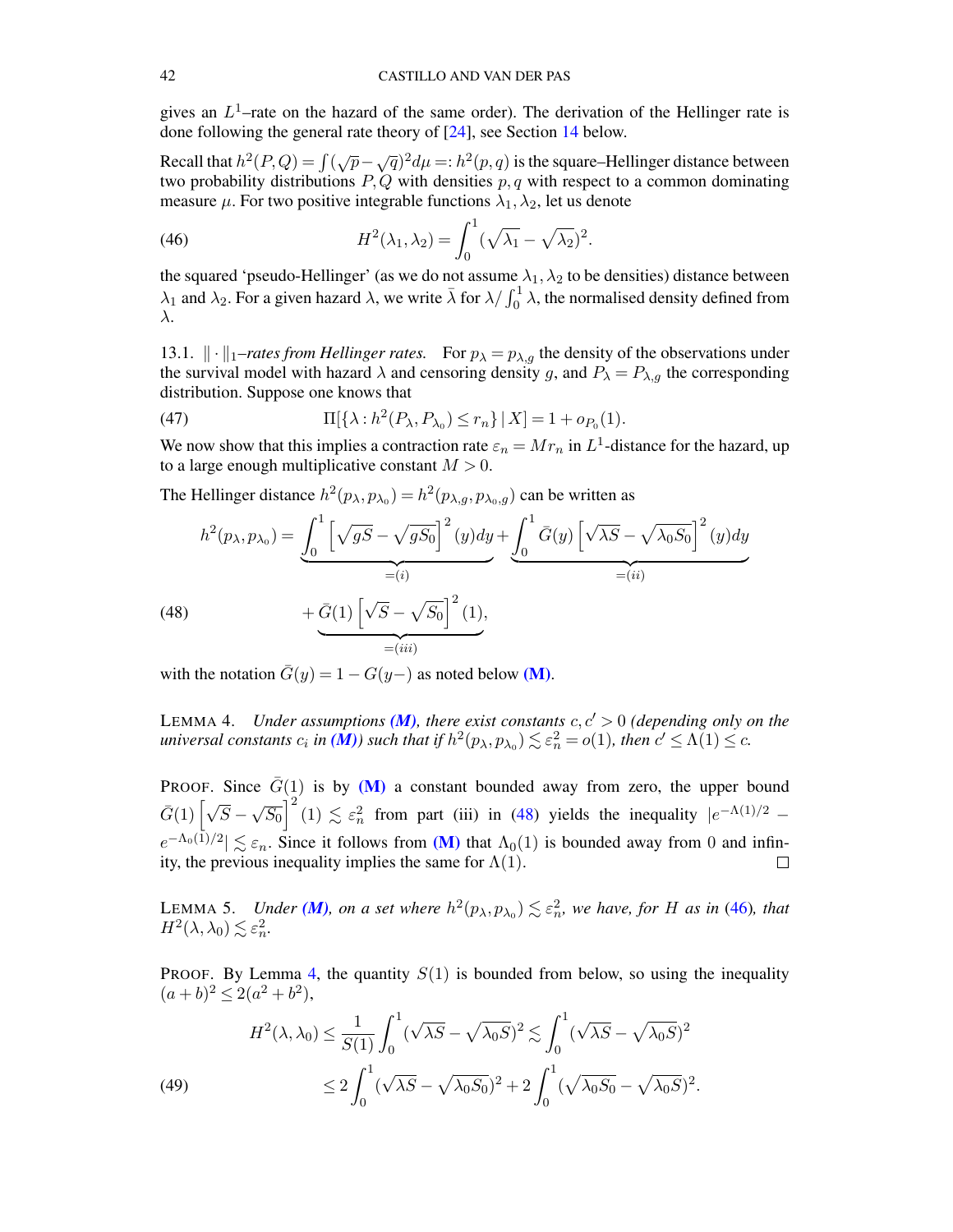Since G is a cdf, the term (ii) in  $(48)$  is bounded from below by

$$
(ii) \ge \bar{G}(1) \int_0^1 \left[ \sqrt{\lambda S} - \sqrt{\lambda_0 S_0} \right]^2 (y) dy.
$$

By assumption [\(M\)](#page-4-0) on  $\bar{G}(1)$ , and because  $(ii) \lesssim \varepsilon_n^2$  by assumption, we obtain that the first term of [\(49\)](#page-41-4) is bounded above by a constant multiple of  $\varepsilon_n^2$ . By assumption [\(M\)](#page-4-0) on g, one gets, again referring to [\(48\)](#page-41-1):

$$
(i) = \int_0^1 \left[ \sqrt{gS} - \sqrt{gS_0} \right]^2 (y) dy \ge c_4 \int_0^1 \left[ \sqrt{S} - \sqrt{S_0} \right]^2.
$$

Using that  $(i) \leq \varepsilon_n^2$  by assumption, and noticing that the second term of [\(49\)](#page-41-4) is bounded by  $2\|\lambda_0\|_{\infty}\int_0^1(\sqrt{S}-\sqrt{S_0})^2$  one gets by assumption [\(M\)](#page-4-0) on  $\|\lambda_0\|_{\infty}$  that the second term of [\(49\)](#page-41-4) is also less than  $C \varepsilon_n^2$ .  $\Box$ 

## <span id="page-42-1"></span>LEMMA 6. *Suppose [\(M\)](#page-4-0) holds.*

Then, on a set where 
$$
h^2(p_\lambda, p_{\lambda_0}) \lesssim \varepsilon_n^2
$$
, we have that  $H^2(\bar{\lambda}, \bar{\lambda_0}) \lesssim \varepsilon_n^2$  and  $\|\lambda - \lambda_0\|_1^2 \lesssim \varepsilon_n^2$ .

PROOF. By using the inequality  $(a+b)^2 \le 2(a^2+b^2)$ ,

$$
H^2(\bar{\lambda}, \bar{\lambda}_0) \le 2 \int_0^1 \left( \sqrt{\frac{\lambda}{\Lambda(1)}} - \sqrt{\frac{\lambda_0}{\Lambda(1)}} \right)^2 + 2 \int_0^1 \left( \sqrt{\frac{\lambda_0}{\Lambda(1)}} - \sqrt{\frac{\lambda_0}{\Lambda_0(1)}} \right)^2
$$
  
=  $2\Lambda(1)^{-1}H^2(\lambda, \lambda_0) + 2\Lambda_0(1) \left( \Lambda(1)^{-1/2} - \Lambda_0(1)^{-1/2} \right)^2$ .

By Lemmas [4](#page-41-3) and [5,](#page-41-5) we have  $2\Lambda(1)^{-1}H^2(\lambda,\lambda_0) \lesssim \varepsilon_n^2$ . Continuing with the second term of the above display, again using Lemma [4,](#page-41-3)  $(a + b)^2 \leq 2(a^2 + b^2)$  and the Cauchy-Schwarz inequality,

$$
\Lambda_0(1) \left( \Lambda(1)^{-1/2} - \Lambda_0(1)^{-1/2} \right)^2 = \Lambda(1)^{-1} \left( \frac{\Lambda_0(1) - \Lambda(1)}{\sqrt{\Lambda_0(1)} + \sqrt{\Lambda(1)}} \right)^2
$$
  
\$\leq (\Lambda\_0(1) - \Lambda(1))^2 \lesssim \left( \int\_0^1 (\lambda\_0 - \lambda) \right)^2\$  
\$\leq \int\_0^1 (\sqrt{\lambda} - \sqrt{\lambda\_0})^2 \cdot \int\_0^1 (\sqrt{\lambda} + \sqrt{\lambda\_0})^2 \leq 2[\Lambda(1) + \Lambda\_0(1)] H^2(\lambda, \lambda\_0),

which is also bounded above by a constant multiple of  $\varepsilon_n^2$  by Lemmas [4](#page-41-3) and [5.](#page-41-5) By noting  $\|\lambda-\lambda_0\|_1^2 = (\int_0^1 |(\sqrt{\lambda} \sqrt{\lambda_0}$ )( $\sqrt{\lambda}$  + √  $\overline{\lambda_0}$ )|)<sup>2</sup> and applying Cauchy-Schwarz as above, we find that  $\|\lambda - \lambda_0\|_1^2$  is bounded by a constant multiple of  $\varepsilon_n^2$  as well.

<span id="page-42-0"></span>13.2. *Log–hazard*  $r: \| \cdot \|_2$ –rate and intermediate  $\| \cdot \|_{\infty}$ –rate. We now show how to derive results for stronger losses than  $\|\cdot\|_1$  for the log–hazard r. We focus on the  $\|\cdot\|_2$ –norm, or equivalently, as  $\lambda_0 M_0$  is bounded away from 0 and  $\infty$  by [\(M\)](#page-4-0), on the LAN  $\|\cdot\|_L$ –norm defined below [\(18\)](#page-19-3).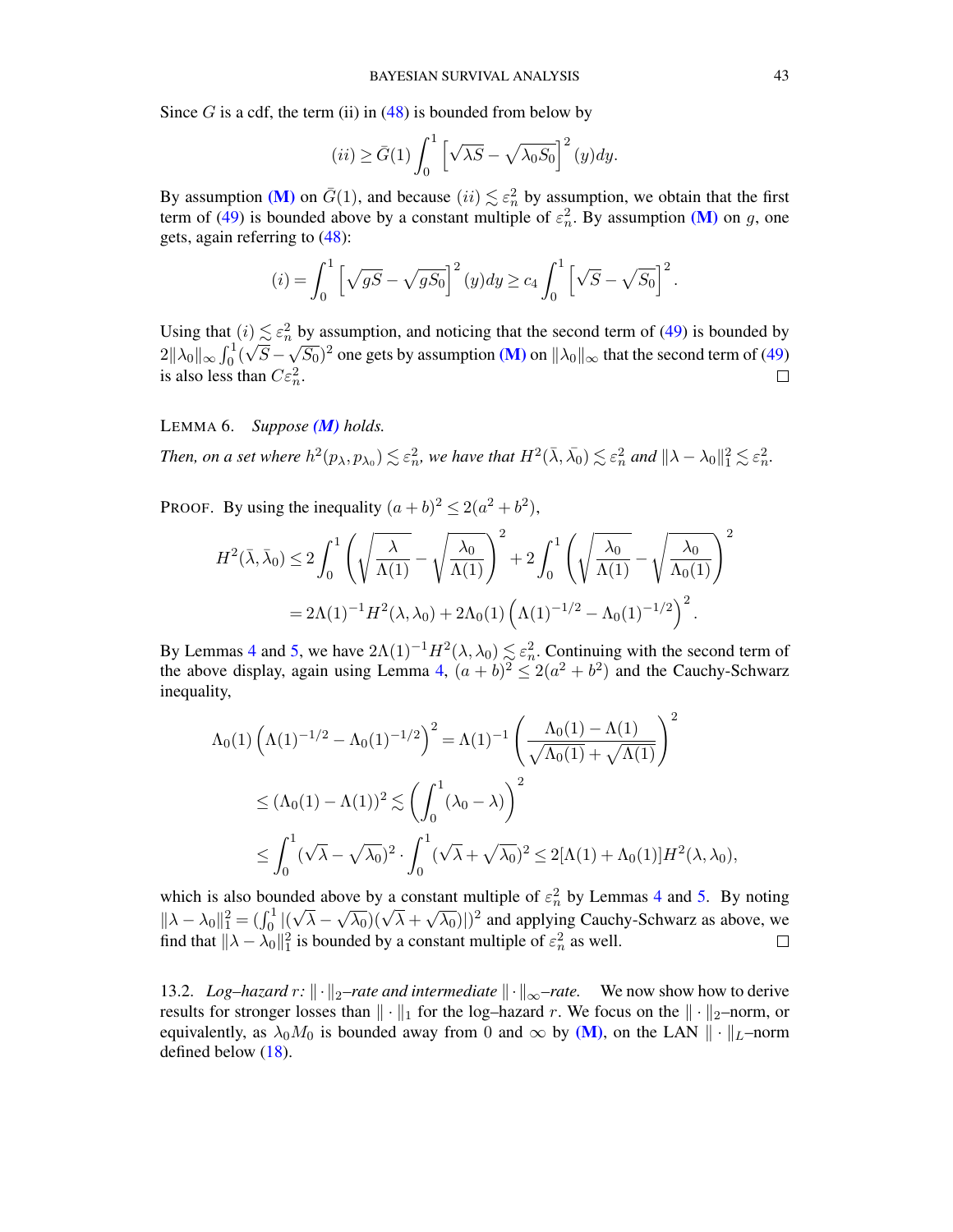<span id="page-43-0"></span>LEMMA 7. *Suppose*  $r_0 = \log \lambda_0 \in \mathcal{H}(\beta, D)$  *with*  $\beta > 1/2$ ,  $D > 0$ *. Assume, for*  $\varepsilon_n$  *the rate* in [\(P1\)](#page-7-4), that the cut–off  $L_n$  verifies  $2^{L_n/2} \varepsilon_n = o(1)$ . Then

$$
||r - r_0||_2^2 \lesssim ||r - r_0||_L^2 \lesssim \varepsilon_n^2,
$$
  

$$
||r - r_0||_{\infty} \lesssim \ell_\infty(r, r_0) \lesssim 2^{L_n/2} \varepsilon_n + 2^{-\beta L_n}.
$$

PROOF. To bound  $||r - r_0||_L^2$  from above, it is enough to bound, as  $M_0 \le 1$ , the quantity  $\int_0^1 (r - r_0)^2 \lambda_0 = \int_0^1 \lambda_0 \log^2(\lambda/\lambda_0),$ 

$$
\begin{aligned} \int_0^1 \lambda_0 \log^2(\lambda/\lambda_0) &= \Lambda_0(1) \int_0^1 \bar{\lambda}_0 \log^2\left(\frac{\bar{\lambda}}{\bar{\lambda}_0} \frac{\Lambda(1)}{\Lambda_0(1)}\right) \\ &\leq 2\Lambda_0(1) \int_0^1 \bar{\lambda}_0 \log^2\frac{\bar{\lambda}_0}{\bar{\lambda}} + 2\Lambda_0(1) \log^2\left(\frac{\Lambda(1)}{\Lambda_0(1)}\right). \end{aligned}
$$

Further, using the bound on  $\|\cdot\|_1$  from Lemma [6,](#page-42-1)

$$
\left|\frac{\Lambda(1)}{\Lambda_0(1)}-1\right|\leq (\Lambda(1)-\Lambda_0(1))/\Lambda_0(1)\lesssim \|\Lambda-\Lambda_0\|_{\infty}\lesssim \|\lambda-\lambda_0\|_1\lesssim \varepsilon_n,
$$

so that expanding the logarithm in the last but one display one gets

$$
\int_0^1 \lambda_0 \log^2(\lambda/\lambda_0) \lesssim \int_0^1 \bar{\lambda}_0 \log^2 \frac{\bar{\lambda}_0}{\bar{\lambda}} + \varepsilon_n^2.
$$

Now, under  $(M)$ , for  $c_1 > 0$  a universal constant,

$$
||r - r_0||_2^2 \le c_1^{-1} \int_0^1 \lambda_0 \log^2(\lambda/\lambda_0) \lesssim \int_0^1 \bar{\lambda}_0 \log^2 \frac{\bar{\lambda}_0}{\bar{\lambda}} + \varepsilon_n^2.
$$

From Lemma 8 in [\[25\]](#page-69-18) applied with the densities  $p = \bar{\lambda}_0$  and  $q = \bar{\lambda}$ ,

$$
\int_0^1 \bar{\lambda}_0 \log^2 \frac{\bar{\lambda}_0}{\bar{\lambda}} \lesssim h^2(\bar{\lambda}, \bar{\lambda}_0) \left(1 + \log \left\| \frac{\bar{\lambda}_0}{\bar{\lambda}} \right\|_{\infty} \right)^2.
$$

Proceeding as in the previous bounds,

$$
\frac{\bar{\lambda}_0}{\bar{\lambda}} = \frac{\Lambda(1)}{\Lambda_0(1)} e^{r_0 - r} \le (1 + C\varepsilon_n) e^{\|r - r_0\|_{\infty}},
$$

so that

$$
\left(1 + \log \left\|\frac{\bar{\lambda}_0}{\bar{\lambda}}\right\|_{\infty}\right)^2 \lesssim 1 + \|r - r_0\|_{\infty}^2.
$$

Deduce, using the bound on  $H^2(\bar\lambda, \bar{\lambda_0}) = h^2(\bar\lambda, \bar{\lambda_0})$  from Lemma [6,](#page-42-1) that

$$
||r - r_0||_2^2 \lesssim \varepsilon_n^2 (1 + ||r - r_0||_{\infty}^2).
$$

For  $M_n = 2^{m_n}$  to be chosen, since  $r_0 \in \mathcal{H}(\beta, D)$ , and for any  $\gamma \leq \beta$  and  $x \in [0, 1]$ , recalling that the end of study is at  $\tau = 1$ ,

$$
|(r-r_0)(x)| \lesssim \sum_{l \leq m_n} \sum_k |r_{lk} - r_{0,lk}| |\psi_{lk}(x)| + \sum_{l > m_n} 2^{l/2} \max_k (|r_{0,lk}| + |r_{lk}|)
$$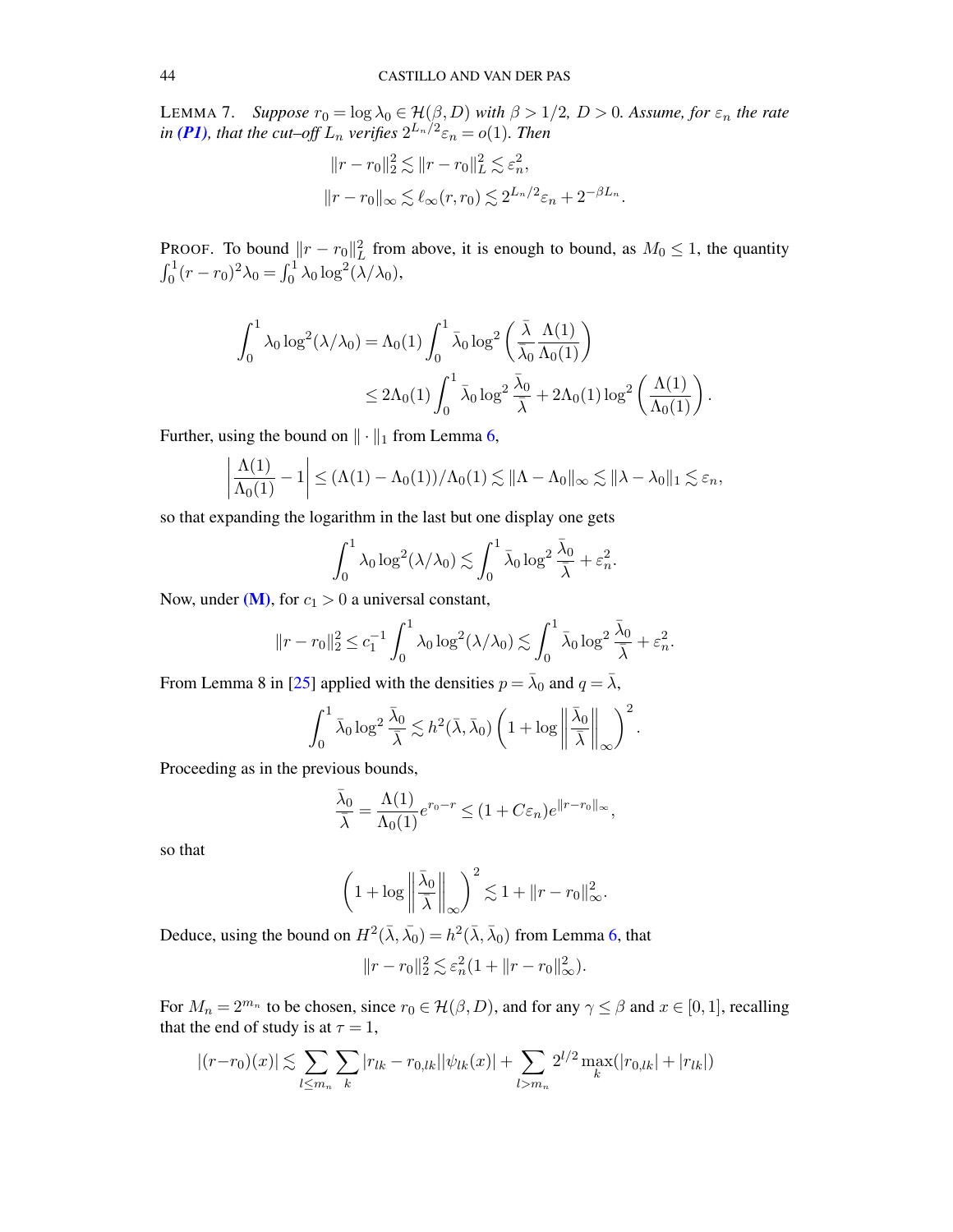$$
\lesssim ||r - r_0||_2 \Big[ \sum_{l \le m_n} \sum_k \psi_{lk}^2(x) \Big]^{1/2} + M_n^{-\beta} + \sum_{l > m_n} 2^{-l\gamma} \max_k \Big[ 2^{(1/2 + \gamma)l} |r_{lk}| \Big] \lesssim \sqrt{M_n} ||r - r_0||_2 + M_n^{-\beta} + \sum_{l > m_n} 2^{-l\gamma} \max_k \Big[ 2^{(1/2 + \gamma)l} |r_{lk}| \Big].
$$

Let us choose  $M_n = 2^{L_n}$  the prior cut-off. Then for any prior truncated at  $2^{L_n}$ , the last term in the previous display is zero and one gets the bound

$$
||r - r_0||_{\infty} \le 2^{L_n/2} ||r - r_0||_2 + 2^{-\beta L_n}.
$$

Putting this bound back into the former inequalities leads to

$$
||r - r_0||_2^2 \lesssim \varepsilon_n^2 2^{L_n} ||r - r_0||_2^2 + \varepsilon_n^2.
$$

Since the cut–off is such that  $\varepsilon_n^2 2^{L_n} = o(1)$  by assumption, one deduces

$$
||r - r_0||_2^2 \lesssim \varepsilon_n^2,
$$

as well as, using the previously obtained bounds, the  $\|\cdot\|_{\infty}$ –consistency

$$
||r - r_0||_{\infty} \lesssim 2^{L_n/2} \varepsilon_n + 2^{-\beta L_n} = o(1),
$$

under the previous assumptions. For the  $\ell_{\infty}$ –statement, one notes that

$$
\ell_{\infty}(r, r_0) = \sum_{l \le L_n} 2^{l/2} \max_{k} |r_{lk} - r_{0,lk}| + \sum_{l > L_n} 2^{l/2} \max_{k} |r_{0,lk}|
$$
  
\n
$$
\le \left[ \sum_{l \le L_n} 2^l \right]^{1/2} \left[ \sum_{l \le L_n} (r_{lk} - r_{0,lk})^2 \right]^{1/2} + 2^{-\beta L_n}
$$
  
\n
$$
\lesssim 2^{L_n/2} \|r - r_0\|_2 + 2^{-\beta L_n} \lesssim 2^{L_n/2} \varepsilon_n + 2^{-\beta L_n},
$$

using the previously obtained  $L^2$ –rate on r.

<span id="page-44-0"></span>14. Hellinger rates. We obtain Hellinger-rates for all considered priors. We recall that by  $h^2(p_\lambda, p_{\lambda_0})$  we mean  $h^2(p_{\lambda,g}, p_{\lambda_0,g})$ , that is, we vary the hazard while we keep the censoring distribution the same. Our goal is to obtain a Hellinger rate  $\varepsilon_n \lesssim \varepsilon_n^{\beta,L_n}$ . In this Section we use  $\varepsilon_{n,\beta}$  as a shorthand for  $\varepsilon_n^{\beta,L_n}$ . That is,

$$
\varepsilon_{n,\beta} = \sqrt{L_n 2^{L_n}/n} + 2^{-\beta L_n}
$$

.

Following [\[24\]](#page-69-11), suitable tests exist for the Hellinger distance and it suffices to verify, as  $n \to \infty$ , the conditions of Theorem 1 in [\[24\]](#page-69-11),

<span id="page-44-2"></span>(50) 
$$
\log N(C_1\varepsilon_n, \mathcal{A}_n, h) \le C_2 n \varepsilon_n^2,
$$

<span id="page-44-1"></span>(51) 
$$
\Pi(L^2[0,1]\setminus\mathcal{A}_n) \leq e^{-n\epsilon_n^2(C_3 + 4C_4^2)},
$$

<span id="page-44-3"></span>(52)  $\Pi(B_{KL}(r_0, C_4\varepsilon_n)) \geq e^{-n\varepsilon_n^2 C_3},$ 

for  $\mathcal{A}_n$  a sequence of measurable sets, where  $K(p, p_0) = -P_0 \log(p/p_0)$  and  $V(p, p_0) =$  $P_0 \log^2(p/p_0)$ , and one denotes

$$
B_{KL}(p_0,\varepsilon) = \{r: K(p_\lambda, p_{\lambda_0}) \leq \varepsilon^2, V(p_\lambda, p_{\lambda_0}) \leq \varepsilon^2\}.
$$

Let us set, with  $r_{lk} = \langle r, \psi_{lk} \rangle$  the wavelet coefficients of r,

$$
\mathcal{A}_n = \{r : r_{lk} = 0 \ (\forall l > L_n, k), \quad |r_{lk}| \le n \ (\forall l \le L_n, k)\}.
$$

 $\Box$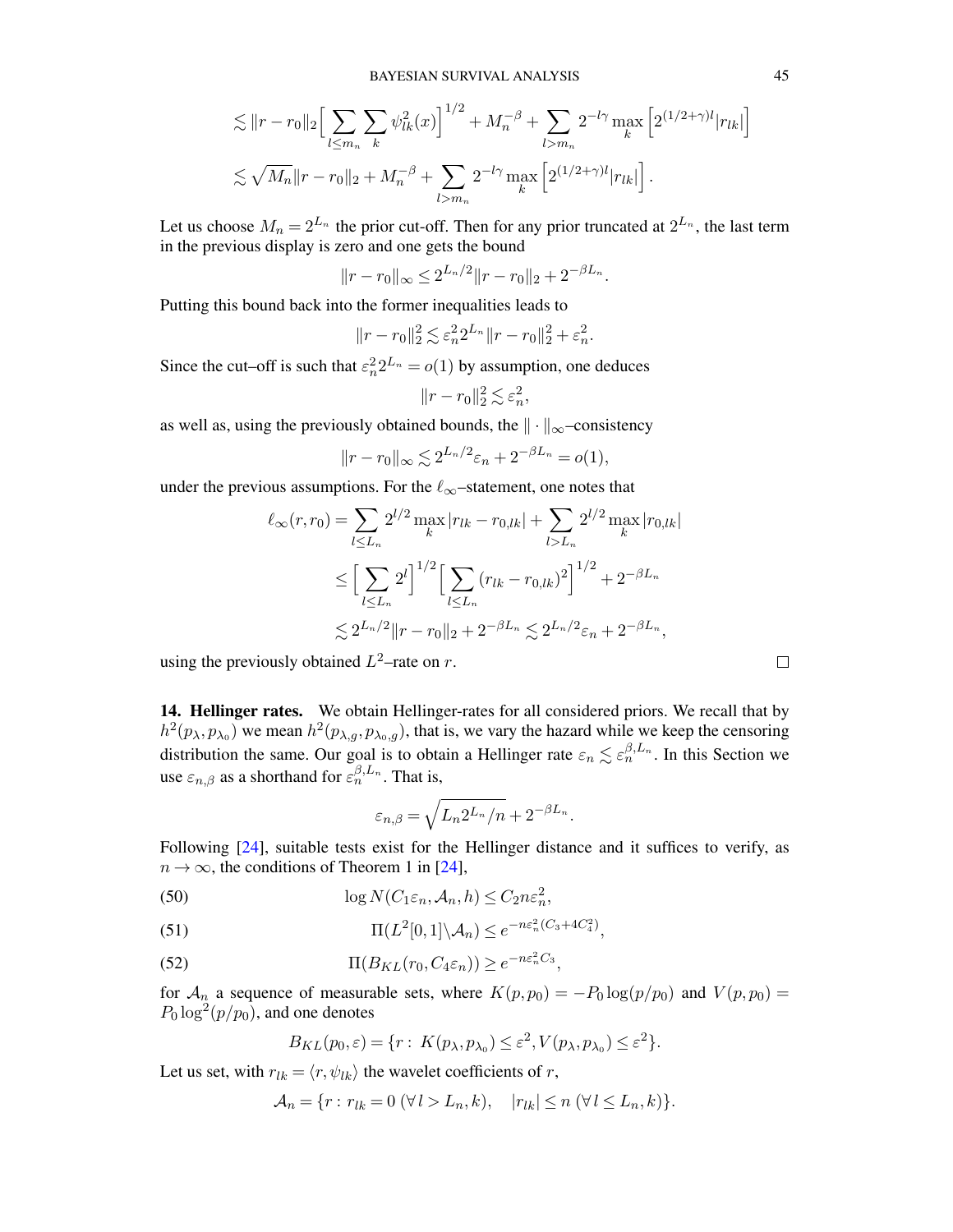By the same arguments as used in the Cox model in [\[10\]](#page-68-5), one can relate the Hellinger distance between the data distributions and the supremum norm distance between log–hazards, as well as the set  $B_{KL}$  to a supremum norm ball: by Lemmas 7 and 8 of [\[10\]](#page-68-5) (setting the parameter of the Cox model to zero), we have

<span id="page-45-1"></span>(53) 
$$
h^{2}(p_{\lambda_{1}}, p_{\lambda_{2}}) \lesssim ||r_{1} - r_{2}||_{\infty}^{2} e^{||r_{1} - r_{2}||_{\infty}} \quad (||r_{1} - r_{2}|| < 1/4)
$$

<span id="page-45-2"></span>(54) 
$$
\{r: ||r - r_0||_{\infty} \leq \varepsilon\} \subset \{r: K(p_{\lambda_0}, p_{\lambda}) \lesssim \varepsilon^2, V(p_{\lambda_0}, p_{\lambda}) \lesssim \varepsilon^2\},\
$$

for any  $\varepsilon > 0$  small enough.

<span id="page-45-0"></span>14.1. *Independent priors on log–hazard Haar coefficients.* We consider either independent Gaussian  $r_{lk} \sim \mathcal{N}(0, \sigma_l^2)$  or Laplace  $\mathcal{L}(0, \sigma_l)$  coefficients. We denote  $\mathcal{L}(0, \sigma_l)$  the Laplace distribution with scale  $\sigma_l$ , that is the distribution of  $\sigma_l Y$  where  $Y \sim \mathcal{L}(0, 1)$ .

Condition [\(51\)](#page-44-1) follows from a union bound by noticing that the marginal probabilities  $\Pi[|r_{lk}| > n] \lesssim e^{-n}$  by using  $\sigma_l \leq 1$  and the Gaussian or Laplace tail bound, so that the prior probability in [\(51\)](#page-44-1) is bounded from above by  $C2^{L_n}e^{-n}$  which goes much faster to 0 than  $e^{-Cn\epsilon_{n,\beta}^2}$ .

To verify the entropy condition [\(50\)](#page-44-2), one notes that thanks to the bound [\(53\)](#page-45-1), one can replace the Hellinger metric by the supremum norm on r's. By identifying  $r \in A_n$  with the vector of size  $\sum_{l \le L_n} 2^l$  of its wavelet coefficients, we have, for any  $r_1, r_2$  in  $\mathcal{A}_n$ ,

$$
||r_1 - r_2||_{\infty} \lesssim \ell_{\infty}(r_1, r_2) = \sum_{l \le L_n} 2^{l/2} \max_{k} |r_{1,lk} - r_{2,lk}|
$$
  

$$
\lesssim 2^{L_n/2} \max_{l \le L_n, k} |r_{1,lk} - r_{2,lk}| \lesssim 2^{L_n/2} ||r_1 - r_2||_{\ell^2},
$$

where  $\|\cdot\|_{\ell^2}$  is the Euclidean norm of a vector. From this deduce that

$$
\log N(\varepsilon, \mathcal{A}_n, h) \lesssim \log N(c_1 \varepsilon 2^{-L_n/2}, B_{\ell^2}(0, c_2 2^{L_n/2} n), \|\cdot\|_{\ell^2})
$$
  

$$
\lesssim C 2^{L_n} \log \left( \frac{c_3 2^{L_n/2} n}{\varepsilon 2^{-L_n/2}} \right) \lesssim 2^{L_n} \log(n/\varepsilon),
$$

using that the  $\varepsilon$ -entropy of a Euclidean ball of radius R in dimension  $C2^{L_n}$  is bounded from above by  $C2^{L_n}\log(\overline{C'}R/\varepsilon)$ . The last display is bounded from above by a constant times  $L_n 2^{L_n} \lesssim n \varepsilon_{n,\beta}^2 \text{ for } \varepsilon \asymp \varepsilon_{n,\beta}.$ 

Finally, the prior mass condition is obtained by first using the inclusion [\(54\)](#page-45-2) and then noting that, since  $||r_0 - r_{0,L_n}||_{\infty} \lesssim 2^{-L_n\beta} \lesssim \varepsilon_{n,\beta}$  (recall  $r_{0,L_n} = P_{L_n}r_0$ ) using that  $r_0$  is  $\beta$ -Hölder, if one chooses  $\varepsilon_n \asymp \varepsilon_{n,\beta}$ ,

$$
\Pi[B_{KL}(r_0, C\varepsilon_n)] \gtrsim \Pi[\|r - r_0\|_{\infty} \lesssim \varepsilon_n] \gtrsim \Pi[\ell_{\infty}(r, r_{0, L_n}) \lesssim \varepsilon_n]
$$
  

$$
\gtrsim \Pi[|r_{lk} - r_{0, lk}| \lesssim 2^{-l/2} \varepsilon_n/L_n, \ \forall l \le L_n, k]
$$
  

$$
\gtrsim \prod_{l \le L_n, k} \Pi[|r_{lk}/\sigma_l - r_{0, lk}/\sigma_l| \lesssim 2^{-l/2} \sigma_l^{-1} \varepsilon_n/L_n]
$$

by using independence of the coordinates  $r_{lk}$  in this case. Further, each marginal prior probability in the last display can be bounded from below using the minimum of the density on the corresponding interval. As  $\sigma_l \geq 2^{-l/2}$  by [\(43\)](#page-37-2), the term  $r_{0,lk}/\sigma_l$  is bounded, so the density at stake is bounded from below by a constant  $c_0 > 0$ . One deduces that

$$
\Pi[B_{KL}(r_0, C\varepsilon_n)] \gtrsim \prod_{l \le L_n, k} c_0 \left( 22^{-L_n/2} \frac{\varepsilon_n}{L_n} \right) \gtrsim e^{-C' 2^{L_n} \log \left( 22^{L_n/2} \frac{L_n}{\varepsilon_n} \right)},
$$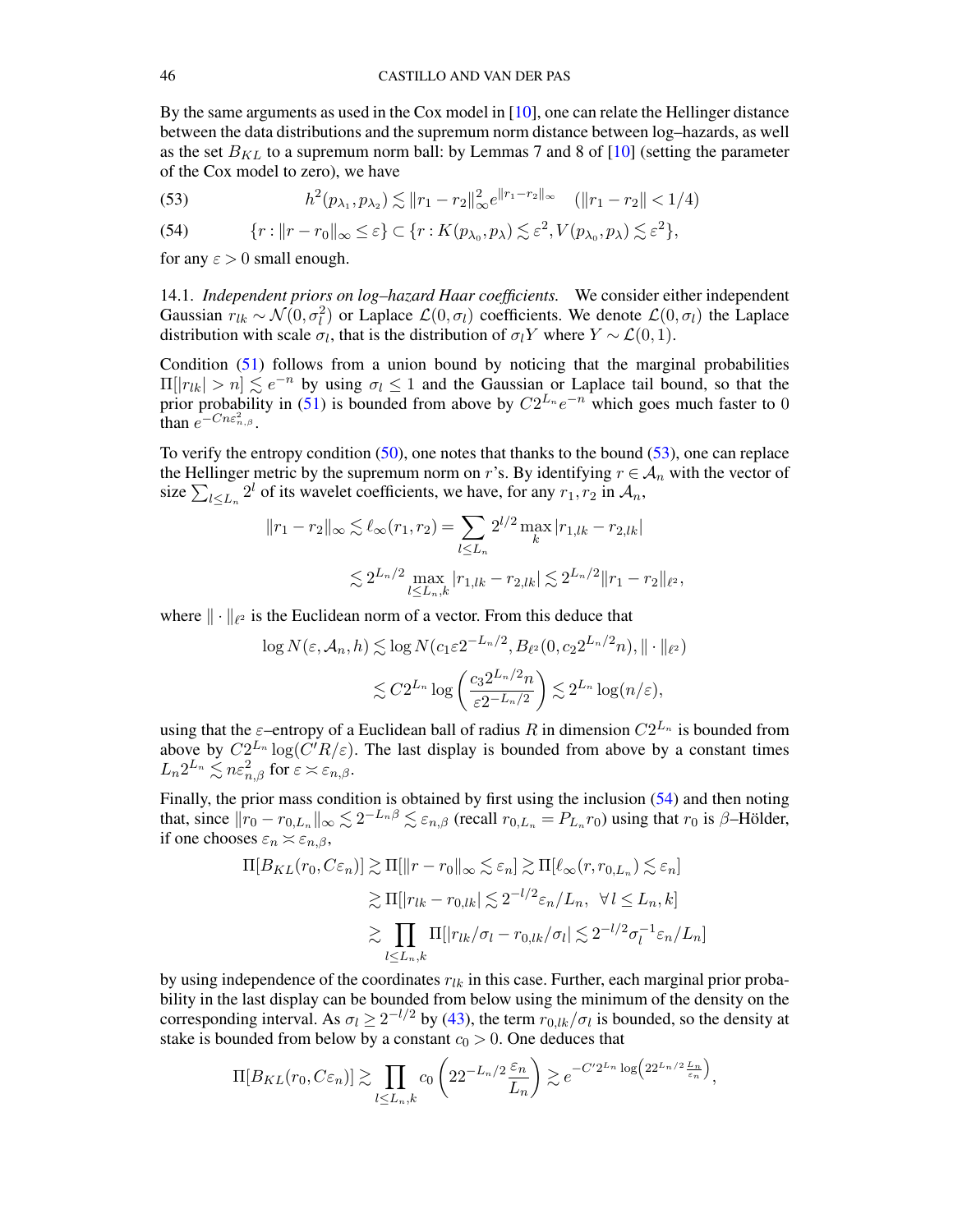which is bounded from below by  $e^{-C2^{L_n} \log(L_n)} \geq e^{-C'n \varepsilon_{n,\beta}^2}$  as requested.

<span id="page-46-0"></span>14.2. *Priors defined on histogram heights.* The priors on histogram heights from Section [4.4](#page-11-0) either draw heights independently, or in a dependent way specified in [\(45\)](#page-38-2). Below we give the argument for dependent heights in detail, the case of independent heights being similar and easier (independence can be used to bound the prior mass directly, as for wavelet priors above).

In the next lines and in the sequel we freely use the following bounds, that follow from the definition of conditional probabilities: for measurable  $A, B$ ,

<span id="page-46-1"></span>(55) 
$$
\inf_{x \in A} \Pi[r_k \in B \mid r_{k-1} = x] \le \Pi[r_k \in B \mid r_{k-1} \in A] \le \sup_{x \in A} \Pi[r_k \in B \mid r_{k-1} = x].
$$

We begin by verifying  $(52)$ , for which we use the inclusion  $(54)$ . We start with a computation valid for all three dependent priors. Let  $r_{0,k} = |I_k^{L_n+1}|^{-1} \int_{I_k^{L_n+1}} r_0$  and  $r_{0,L_n} =$  $\sum_{k=0}^{2^{L_n+1}-1} r_{0,k} 1\!I_{I_n^{L_n+1}}$ , the L<sub>2</sub>-projection of  $r_0$  onto the space of histograms with  $2^{L_n+1}$  equispaced bins. For *n* large enough, we have  $||r_0 - r_{0,L_n}||_{\infty} \le \varepsilon_n/2$  (as  $||r_0 - r_{0,L_n}||_{\infty} \lesssim 2^{-L_n\beta}$ for  $\beta \leq 1$  if  $r_0 \in \mathcal{H}(\beta, D)$  and taking  $\varepsilon_n \asymp \varepsilon_{n,\beta}$ ). First using the triangle inequality,

$$
\Pi[\|r - r_0\|_{\infty} < \varepsilon_n] \ge \Pi[\|r - r_{0,L_n}\|_{\infty} < \varepsilon_n/2]
$$
\n
$$
= \Pi[\forall k \in \{0, \dots, 2^{L_n + 1} - 1\} : |r_k - r_{0,k}| < \varepsilon_n/2]
$$
\n
$$
= \Pi[|r_0 - r_{0,0}| < \varepsilon_n/2] \prod_{k=0}^{2^{L_n + 1}} \Pi[|r_{k+1} - r_{0,k+1}| < \varepsilon_n/2 \mid |r_k - r_{0,k}| < \varepsilon_n/2],
$$

using the Markov structure of the prior. Since  $r_0 \in \mathcal{H}(\beta, D)$ , we further obtain  $|r_{0,k}$  –  $|r_{0,k+1}| \le D|I_1^{L_n+1}|^{\beta}$  for all k. Using the so obtained inequalities, we verify [\(52\)](#page-44-3) for each of the three dependent histogram priors.

## *Prior mass: dependent log-normal prior*

We study  $\Pi[|r_{k+1}-r_{0,k+1}|<\varepsilon_n/2|$   $|r_k-r_{0,k}|<\varepsilon_n/2]$ . We recall the prior structure  $r_{k+1}$  |  $r_k \sim \mathcal{N}(r_k - s^2/2, s^2)$ , where for clarity of exposition we abbreviate  $s^2 = \log(1 + \sigma^2)$  and we use the first inequality in [\(55\)](#page-46-1).

For a normally distributed random variable, the probability of being realized in an interval of size  $\varepsilon_n/2$  is smallest farthest out in the tails. The most extreme interval is achieved if  $|r_k - r_{0,k}| = \varepsilon_n/2$  and  $|r_{0,k} - r_{0,k+1}| = D2^{-(L_n+1)\beta}$ . Thus the probability of interest is at least the probability that Z is in  $[s^2/2 + D2^{-(L_n+1)\beta}, s^2/2 + \varepsilon_n + D2^{-(L_n+1)\beta}],$  where  $Z \sim \mathcal{N}(0, s^2)$ .

We use: 
$$
\int_{a}^{b} \frac{1}{\sqrt{2\pi}} e^{-x^{2}/2} dx \ge (b-a)/\sqrt{2\pi} e^{-\max\{|a|,|b|\}^{2}/2}, \text{ and find:}
$$

$$
\Pi[|r_{k+1} - r_{0,k+1}| < \varepsilon_{n}/2 | |r_{k} - r_{0,k}| < \varepsilon_{n}/2]
$$

$$
\ge \varepsilon_{n} \frac{1}{\sqrt{2\pi s^{2}}} e^{-\frac{1}{2s^{2}}(\max\{|s^{2}/2 + D2^{-(L_{n}+1)\beta}|, s^{2}/2 + \varepsilon_{n} + D2^{-(L_{n}+1)\beta}\})^{2}}
$$

As  $s^2$  is fixed while  $L_n \to \infty, \varepsilon_n \to 0$ , we find that the bound is of the order  $\varepsilon_n e^{-1}/$ √  $2\pi s^2$ . Therefore,  $\Pi[\|r-r_0\|_\infty<\varepsilon_n]$  is, up to constants, bounded below by  $e^{2^{L_n+1}\log \varepsilon_n}\geq e^{-C'n\varepsilon^2_{n,\beta}}$ as required.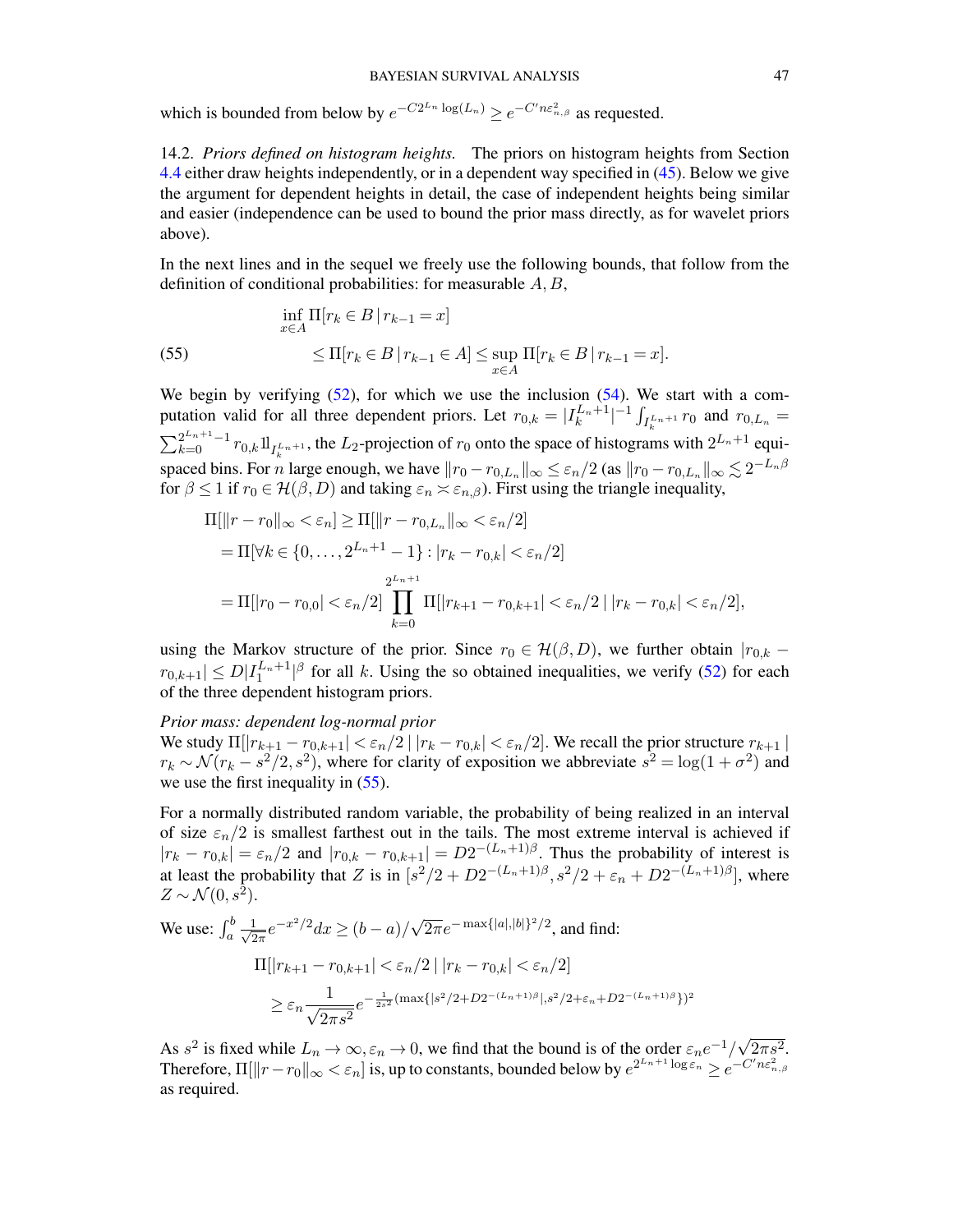## *Prior mass: dependent log-Laplace prior*

Using the same argument as for the log-normal prior, we find we can lower bound the probability of interest by the probability of a  $\mathcal{L}(0, \theta)$  random variable being in either  $\left[-\log(1-\theta^{-2}) - \varepsilon - D2^{-(L_n+1)\beta}, -\log(1-\theta^{-2}) - D2^{-(L_n+1)\beta}\right]$  or in  $\left[-\log(1-\theta^{-2}) + \varepsilon\right]$  $D2^{-(L_n+1)\beta}, -\log(1-\theta^{-2})+\varepsilon_n+D2^{-(L_n+1)\beta}$ , whichever leads to the lowest probability. This leads to the lower bound:

$$
\pi[|r_{k+1} - r_{0,k+1}| < \varepsilon_n/2 \mid |r_k - r_{0,k}| < \varepsilon_n/2]
$$
\n
$$
\geq \min \left\{ \varepsilon_n \frac{\theta}{2} e^{-\theta \max\{|-\log(1-\theta^{-2}) - \varepsilon_n - D2^{-(L_n+1)\beta}|, |-\log(1-\theta^{-2}) - D2^{-(L_n+1)\beta}| \}} \right\},
$$
\n
$$
\varepsilon_n \frac{\theta}{2} e^{-\theta (\max\{|-\log(1-\theta^{-2}) + D2^{-(L_n+1)\beta}|, -\log(1-\theta^{-2}) + \varepsilon_n + D2^{-(L_n+1)\beta}\})^2} \right\}.
$$

Assuming  $\theta$  is fixed while  $L_n \to \infty, \varepsilon_n \to 0$ , we find that the bound is of order  $\varepsilon_n \theta e^{\theta \log(1-\theta^{-2})}/2$ , after which the argument is finished as for the dependent log-normal prior.

#### *Prior mass: dependent Gamma prior*

The pdf on the r-scale is given by  $f_r(r|r_k) = \frac{\alpha^{\alpha}e^{-\alpha r_k}}{\Gamma(\alpha)}$  $\frac{\sum_{e}^{k}e^{-\alpha r_{k}}}{\Gamma(\alpha)}e^{\alpha[r-e^{r-r_{k}}]}.$  This density is not symmetric around  $r_k$  but does attain its maximum at  $r_k$ . The tail is most heavy on the side where  $r >$  $r_k$ . Thus, arguing as for the dependent log-normal prior, the probability of interest is lower bounded by the probability that  $r_{k+1}$  is in  $[r_k + D2^{-(L_n+1)\beta}, r_k + D2^{-(L_n+1)\beta} + \varepsilon_n]$ , which is bounded from below by  $\varepsilon_n \frac{\alpha^{\alpha}}{\Gamma(\alpha)}$  $\frac{\alpha^{\alpha}}{\Gamma(\alpha)}e^{\alpha[D2^{-(L_n+1)\beta}+\varepsilon_n-e^{D2^{-(L_n+1)\beta}+\varepsilon_n}]}$ . As  $L_n \to \infty, \varepsilon_n \to 0$  as  $\alpha$ remains fixed, this bound is approximately  $\varepsilon_n \alpha^{\alpha}/\Gamma(\alpha) e^{-\alpha}$ , and again we finish the argument as for the dependent log-normal prior.

## *Entropy and prior mass on sieve*

Conditions [\(50\)](#page-44-2) and [\(51\)](#page-44-1) are similarly checked as for the independent wavelet priors in Sec-tion [14.1,](#page-45-0) albeit with a different sieve. Denoting the histogram heights of r by  $r_k = \log \lambda_k$ , we set:

$$
\mathcal{A}_n = \{r : |r_k| \le n^2, \ \forall k\},\
$$

whose entropy is bounded in a similar way as in Section  $14.1$ . The verification of  $(51)$  requires an extra argument, because of the Markov structure of the priors. A union bound gives

$$
\Pi[\exists k \in \{0, 1, 2, \dots, 2^{L_n+1} - 1\} : |r_k| > n^2] \le \sum_{k=0}^{2^{L_n+1}-1} \Pi[|r_k| > n^2],
$$

and we have

$$
\Pi[|r_k| > n^2] = \Pi[|r_k| > n^2, |r_{k-1}| > n^2 - 2^{L_n}] + \Pi[|r_k| > n^2, |r_{k-1}| \le n^2 - 2^{L_n}]
$$
  

$$
\le \Pi[|r_{k-1}| > n^2 - 2^{L_n}] + \Pi[|r_k| > n^2 | |r_{k-1}| \le n^2 - 2^{L_n}].
$$

Denoting  $\delta_{x,y} = \Pi[|r_x| > n^2 - y2^{L_n}]$  and  $\psi_{x,y}^{v,w} = \Pi[|r_x| > n^2 - y2^{L_n} | |r_v| \leq n^2 - w2^{L_n}]$ , we just derived the following relationship.

$$
\delta_{k,0} \le \delta_{k-1,1} + \psi_{k,0}^{k-1,1},
$$

By induction, one deduces that

$$
\delta_{k,0} \le \delta_{0,k} + \psi_{0,k}^{1,k-1} + \ldots + \psi_{k,0}^{k-1,1},
$$

and we can further bound  $\delta_{0,k} \le \delta_{0,2^{L_n+1}} = \prod |r_0| > n^2 - 2^{L_n+1} 2^{L_n}$ . Since the priors considered here have exponential tails on the  $r$ -scale, this latter term is exponentially small as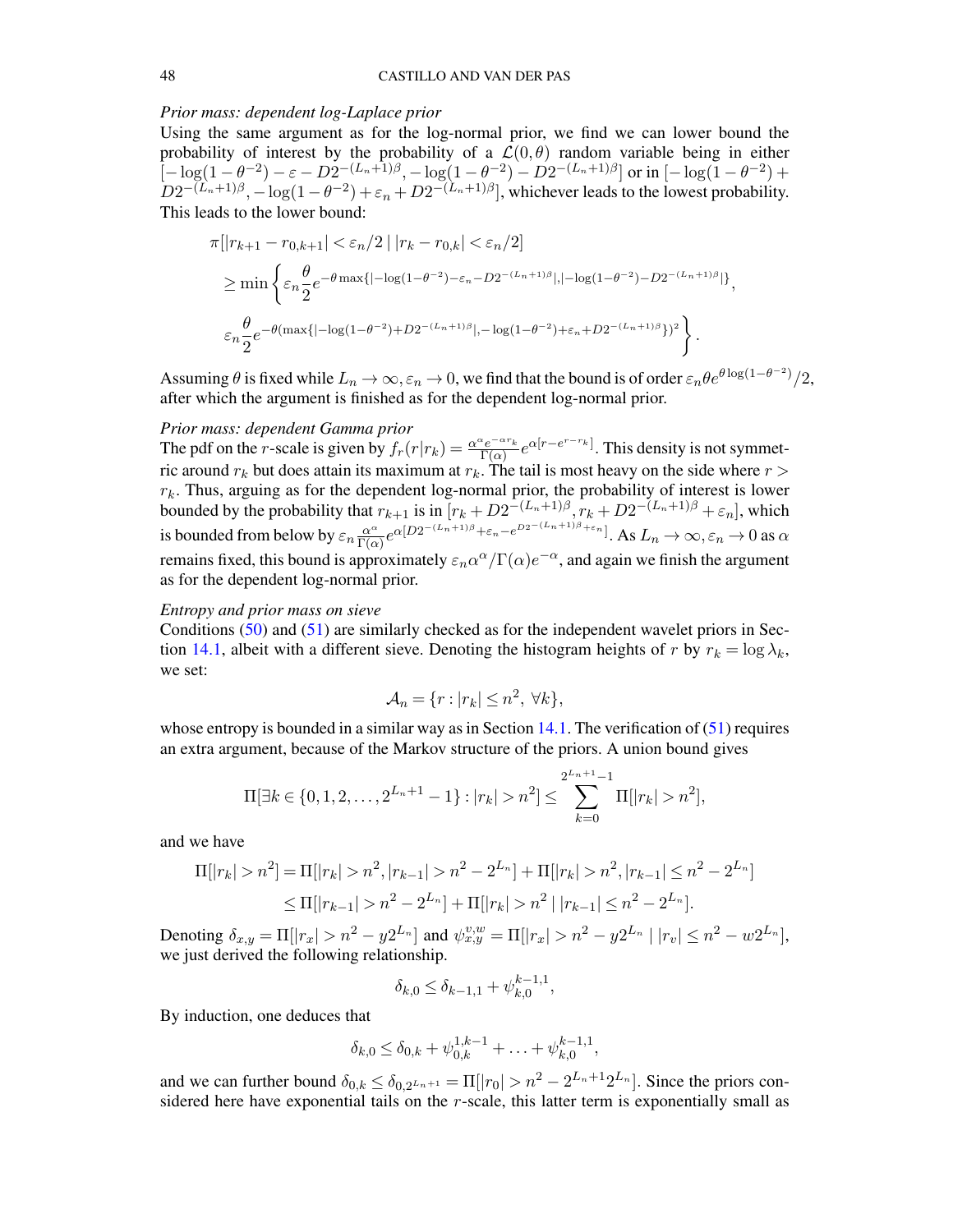long as  $2^{2L_n} = o(n^2)$ , which is the case for any  $\beta > 0$ . Similarly, the  $\psi$  terms are all of order at most  $\exp(-2^{L_n})$ , using the upper-bound in [\(55\)](#page-46-1) and a bound similar to the one for prior masses above.

Putting it all together, since the summation over  $k$  induces a multiplicative factor of at most  $2^{L_n+1}$  (so that the tail probabilities just considered still dominate) we again find that [\(51\)](#page-44-1) is met.

<span id="page-48-0"></span>15. Change of variables condition. In this Section we proceed to verifying conditions [\(T\)](#page-9-1) and  $(Q)$  for the priors we consider. To do so, we need some preliminary lemmas on decrease of wavelet coefficients of  $\psi_{LK}/M_0$  (respectively, histogram heights).

## <span id="page-48-1"></span>15.1. *Approximation lemmata for wavelets and histograms.*

<span id="page-48-3"></span>LEMMA 8 (Wavelet approximation  $\psi_n$ ). *With*  $(\psi_{lk})$  *the considered wavelet basis (Haar or CDV*), let  $b = \psi_{LK}$  and set  $\psi_{b,L_n} = P_{L_n}(b/M_0)$  and  $\psi_{n,lk} = \langle b/M_0, \psi_{lk} \rangle$ . Denoting by  $S_{lk}$ *the support of*  $\psi_{lk}$ *, and supposing*  $L \le L_n$ *,*  $(\mathbf{r}-\mathbf{r})/\alpha$ 

$$
\begin{aligned}\n|\psi_{n,lk}| &\lesssim 2^{-(L-l)/2} & \text{if } l \le L \\
|\psi_{n,lk}| &\lesssim 2^{L/2-3l/2} & \text{if } S_{lk} \cap S_{LK} \neq \emptyset, (l,k) \neq (L,K), \\
|\psi_{n,lk}| &= 0 & \text{if } S_{lk} \cap S_{LK} = \emptyset.\n\end{aligned}
$$

PROOF. Below we use properties  $(W1)-(W2)-(W3)$  of the wavelet basis, see section [9.](#page-24-1) We denote by  $S_{lk}$  the support of  $\psi_{lk}$ . By taking absolute values and using  $\|\psi_{lk}\|_{\infty} \lesssim 2^{l/2}$  uniformly in  $l, k$ ,

$$
|\langle \psi_{LK}/M_0, \psi_{lk} \rangle| \lesssim 2^{l/2} \int_{S_{LK}} \frac{2^{L/2}}{M_0} \lesssim 2^{(l-L)/2},
$$

which gives the first bound. For the second bound, one notes that if  $(l, k) \neq (L, K)$ , then  $\langle \psi_{lk}, \psi_{LK} \rangle = 0$  by orthogonality of the basis, and writing  $\bar{g}$  for the average of a function g on  $S_{lk}$ ,

$$
|\langle \psi_{LK} M_0^{-1}, \psi_{lk} \rangle| = |\langle \psi_{LK} (M_0^{-1} - \overline{M_0^{-1}}), \psi_{lk} \rangle|
$$
  

$$
\lesssim ||\psi_{LK}||_{\infty} ||\psi_{lk}||_1 2^{-l} \lesssim 2^{L/2 - 3l/2},
$$

where we use that  $M_0^{-1}$  is Lipschitz by Lemma [17.](#page-61-2) The third bound is immediate as supports are assumed to be disjoint.  $\Box$ 

<span id="page-48-2"></span>LEMMA 9. *For*  $b \in L^{\infty}[0,1]$ , let us recall the notation  $\psi_{b,L_n} = P_{L_n}(b/M_0)$ , and let us *denote*  $\psi_{n,lk} = \langle b/M_0, \psi_{lk} \rangle$ *. For*  $l \leq L_n$  *an integer, we have* 

*1. if*  $b = \psi_{LK}$ *, for any*  $L \le L_n$  *and* K*,* 

$$
\sum_{0 \le k < 2^l} |\psi_{n,lk}| \lesssim 2^{-|l-L|/2};
$$

2. *if*  $b \in \mathcal{H}(\mu, D)$  *for some*  $\mu, D > 0$ *, setting*  $\mu' = 1 \wedge \mu$ *,* 

$$
\sum_{0 \le k < 2^l} |\psi_{n,lk}| \lesssim 2^{-(1/2 - \mu')l}.
$$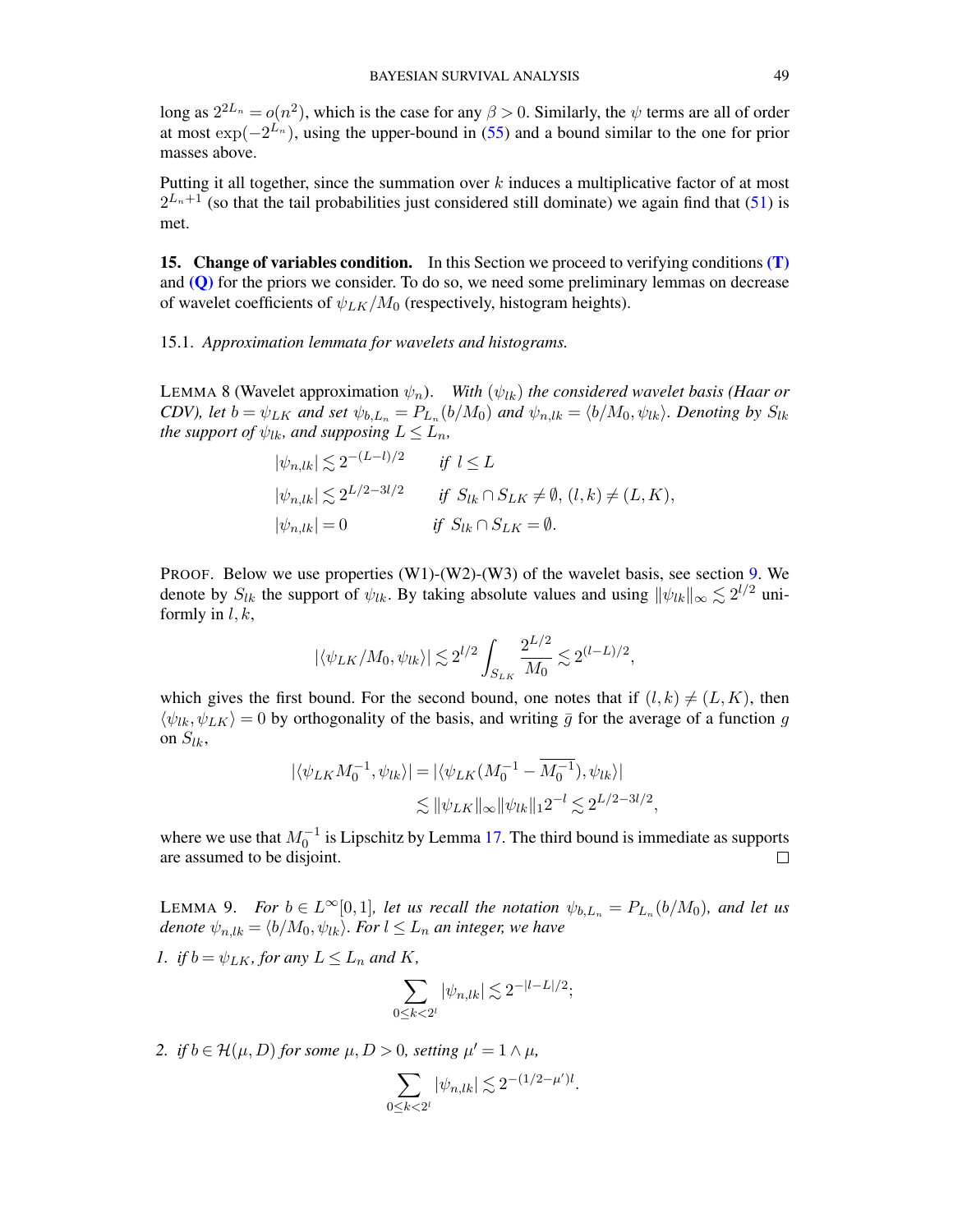PROOF. For the first inequality, one considers the two cases  $l \leq L$  and  $l > L$ , and use the properties (W3) of the wavelet basis. In case  $l \leq L$ , one notes that the support  $S_{LK}$  of the wavelet  $\psi_{LK}$  only intersects at most a constant number (independent of l) of the supports  $S_{lk}$ for  $1 \leq k \leq l$ . For any l such that the support intersect, one uses the first bound of Lemma [8,](#page-48-3) which gives the desired bound. In the case  $l > L$ , the supports  $S_{lk}$  for  $0 \le k < 2^l$  intersect  $S_{LK}$  at most a number  $C2^{l-L}$  of times. By using the second bound of Lemma [8,](#page-48-3) one obtains

$$
\sum_{0\le k < 2^l} |\psi_{n,lk}| \lesssim \sum_{0\le k < 2^l} 2^{L/2 - 3l/2} 2^{l-L} \lesssim 2^{-(l-L)/2}
$$

which gives the first inequality of the lemma. For the second inequality, one notes that  $b/M_0$ is a product of a Hölder- $\mu$  with a Lipschitz function (as  $M_0^{-1}$  is Lipschitz by Lemma [17\)](#page-61-2), so is a Hölder- $\mu'$  function with  $\mu' = 1 \wedge \mu$ .  $\Box$ 

<span id="page-49-0"></span>LEMMA 10. *In this Lemma,*  $(\psi_{lk})$  *is the Haar basis. Let*  $\psi_n = \psi_{b,L_n} = P_{L_n}(b/M_0)$  for  $b = \psi_{LK}$  for some L, K, and set  $H = W^{-1}\psi_n$ , with W the matrix described in Section [9.2.](#page-25-0) *Then for*  $L \le L_n$  *and*  $1 \le j < 2^{L_n+1}$ *,* 

$$
|H_j| \leq C2^{L/2} \quad \text{if } I_j^{L_n+1} \cap S_{LK} \neq \emptyset,
$$
  

$$
H_j = 0 \quad \text{if } I_j^{L_n+1} \cap S_{LK} = \emptyset.
$$

PROOF. The quantity  $H_j$  is the value of the function  $\psi_{b,L_n}$  on interval  $I_j^{L_n+1}$ , that is,  $\psi_{b,L_n} =$  $\sum_{j=1}^{2^{L_n+1}-1} H_j 1\!\!1_{I_j^{L_n+1}}$ . By definition,  $\psi_{b,L_n}$  equals the wavelet expansion of  $\psi_{LK}/M_0$  up to level  $l = L_n$ . For any j as above, denoting by  $k_j := \lfloor \frac{j-1}{2} \rfloor$  $\frac{-1}{2}$  ] (so that  $I_j^{L_n+1} \cap S_{L_n k_j} \neq \emptyset$ ) and  $\psi_{n,lk} = \langle b/M_0, \psi_{lk} \rangle,$ 

$$
H_j=\sum_{l\leq L_n}2^{l/2}\psi_{n,lk_j}.
$$

It now follows from Lemma [8](#page-48-3) that  $\psi_{n,lk_j} = 0$  if  $S_{lk_j} \cap S_{LK} = \emptyset$  while, if  $S_{lk_j} \cap S_{LK} \neq \emptyset$ ,

$$
\psi_{n,lk_j} \leq \begin{cases}\n C2^{-(L-l)} & \text{if } l \leq L, \\
 2^{L/2}2^{-3l/2} & \text{if } l > L.\n\end{cases}
$$

From this one deduces that if  $\mathcal{I}_j \cap S_{LK} = \emptyset$ , then  $H_j = 0$ , while if  $I_j^{L_n+1} \cap S_{LK} \neq \emptyset$ , one gets

$$
|H_j| \le \sum_{l \le L} 2^{l/2} C 2^{-(L-l)} + \sum_{l=L+1}^{L_n} 2^{l/2} 2^{L/2 - 3l/2} \lesssim 2^{L/2}.
$$

<span id="page-49-1"></span>LEMMA 11. *Under the same notation as in Lemma [10,](#page-49-0) we have*

$$
\sum_{j=1}^{2^{L_n+1}} |H_j - H_{j-1}| \le C2^{L/2}.
$$

PROOF. By definition the  $H_i$ 's are the heights of the histogram  $\psi_n = P_{L_n}(\psi_{LK}/M_0)$ . Let us denote the two halves of the support  $S_{LK}$  of  $\psi_{LK}$  by  $S_{LK}^-$  and  $S_{LK}^+$  respectively. By definition of  $\psi_{LK}$  and linearity,

$$
\psi_n = 2^{L/2} P_{L_n} (\mathbb{1}_{S^-_{LK}} M_0^{-1}) - 2^{L/2} P_{L_n} (\mathbb{1}_{S^+_{LK}} M_0^{-1}).
$$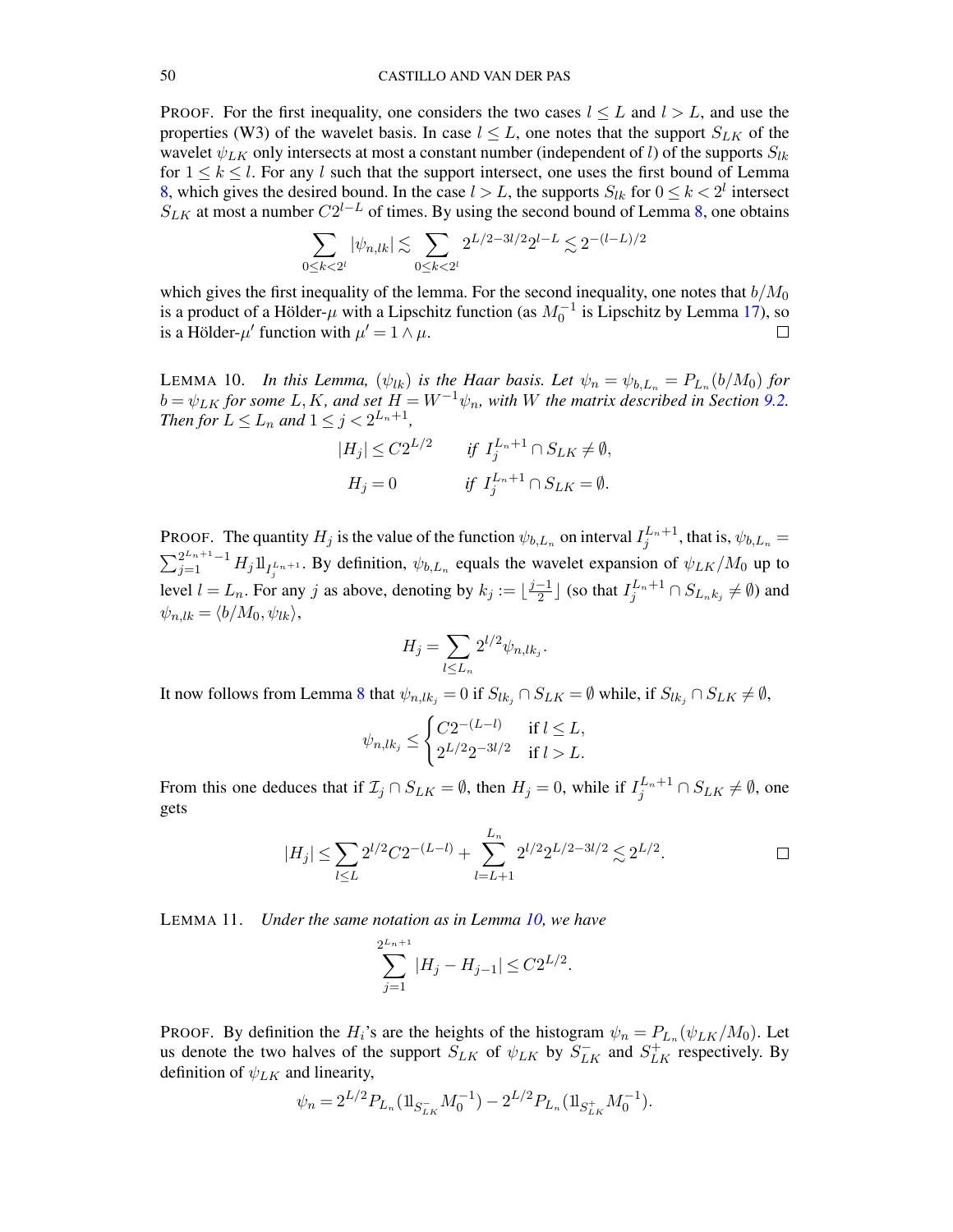Note that  $P_{L_n}(\mathbb{1}_{S^-_{LK}}M_0^{-1}) = \mathbb{1}_{S^-_{LK}}P_{L_n}(M_0^{-1})$  and similarly for  $S^+_{LK}$  (indeed,  $M_0^{-1} =$  $\ln \frac{1}{\sum_{LK} M_0^{-1}} + \ln \frac{1}{\sum_{LK} M_0^{-1}}$  and the  $P_{L_n}$ -projection of the second part has support outside  $S_{LK}^{-}$ ). That is

$$
\psi_n = 2^{L/2} \mathbb{1}_{S^-_{LK}}(P_{L_n} M_0^{-1}) - 2^{L/2} \mathbb{1}_{S^+_{LK}}(P_{L_n} M_0^{-1})
$$

(equivalently we have just shown that  $\psi_n = \psi_{LK_1} P_{L_n}(M_0^{-1})$  holds for the Haar basis). Denoting by  $\eta_j$  the heights of the histogram  $P_{L_n}(M_0^{-1})$ , one obtains the following sharper version of the result of Lemma [10](#page-49-0)

$$
H_j=\left\{\begin{array}{cl}2^{L/2}\eta_j&\text{if }I_j^{L_n+1}\subset S^-_{LK},\\-2^{L/2}\eta_j&\text{if }I_j^{L_n+1}\subset S^+_{LK},\\0&\text{if }I_j^{L_n+1}\cap S_{LK}=\emptyset.\end{array}\right.
$$

First,  $\eta_j$  are bounded by a constant  $D > 0$  (as  $M_0^{-1}$  is bounded); second, as  $M_0^{-1}$  is Lipschitz by Lemma [17,](#page-61-2) we have  $|\eta_j - \eta_{j-1}| \lesssim 2^{-L_n}$ . Deduce

$$
\sum_{j=1}^{2^{L_n+1}} |H_j - H_{j-1}| \le D2^{L/2} + 2^{L/2} \sum_{j: I_j^{L_n+1} \subset S_{LK}^-} |\eta_j - \eta_{j-1}|
$$
  
+ 
$$
2^{L/2}(2D) + 2^{L/2} \sum_{j: I_j^{L_n+1} \subset S_{LK}^+} |\eta_j - \eta_{j-1}| + D2^{L/2},
$$

where the far left and right terms on the right hand side of the last display account for the first and last jumps of the histogram, and the middle term  $2^{L/2}(2D)$  for the jump at the passing from  $S_{LK}^-$  to  $S_{LK}^+$ . Finally, the sums involving  $|\eta_j - \eta_{j-1}|$  in the last display are bounded by a constant times  $2^{L_n-L}2^{-L_n} \lesssim 2^{-L}$ . Deduce that the last display is bounded by a constant times  $2^{L/2}$ , which concludes the proof.  $\Box$ 

<span id="page-50-0"></span>15.2. *Laplace wavelet prior.* Here we consider the case of a wavelet prior with independent Laplace coefficients with rescaling  $\sigma_l$ . The argument below in fact only assumes a log-Lipschitz prior density with rescaling  $\sigma_l$  (of which the Laplace prior just mentioned is a particular case). Denoting  $\psi_n = \psi_{b,L_n}$  as a shorthand,

(56) 
$$
\frac{N_n}{\Delta_n} := \frac{\int_{A_n} \exp(\ell_n(r_t^n) - \ell_n(r_0))d\Pi(r)}{\int \exp(\ell_n(r) - \ell_n(r_0))d\Pi(r)}.
$$

Plugging in  $r_t^n = r - t\psi_n/\sqrt{n}$  and writing  $d\Pi(r) = \prod_{l \le L_n; k} \pi_{lk}(r_{lk}) dr_{lk}$  and subsequently taking a prior of the form  $\pi_{lk}(\cdot) = \sigma_l^{-1}$  $l_l^{-1}\phi(r_{lk}\sigma_l^{-1})$  $\binom{-1}{l}$ , we obtain

<span id="page-50-1"></span>
$$
N_n = \int_{A_n} \exp(\ell_n(r_t^n) - \ell_n(r_0)) \prod_{l \le L_n; k} \frac{1}{\sigma_l} \phi\left(\frac{r_{lk}}{\sigma_l}\right) dr_{lk},
$$

which we rewrite as

$$
N_n = \int_{A_n} \exp(\ell_n(r_t^n) - \ell_n(r_0)) \prod_{l \leq L_n; k} \frac{1}{\sigma_l} \phi \left( \frac{r_{lk} - \frac{t\psi_{n, lk}}{\sqrt{n}} + \frac{t\psi_{n, lk}}{\sqrt{n}} \right) dr_{lk}.
$$

We substitute  $\rho_{lk} = r_{lk} - \frac{t\psi_{n, lk}}{\sqrt{n}}$ . By invariance of the Lebesgue measure, we have  $dr_{lk} = d\rho_{lk}$ and thus we arrive at:

$$
N_n = \int_{A_n - \frac{t\psi_n}{\sqrt{n}}} \exp(\ell_n(\rho) - \ell_n(r_0)) \prod_{l \le L_n; k} \frac{1}{\sigma_l} \phi \left( \frac{\rho_{lk} + \frac{t\psi_{n, lk}}{\sqrt{n}}}{\sigma_l} \right) d\rho_{lk}.
$$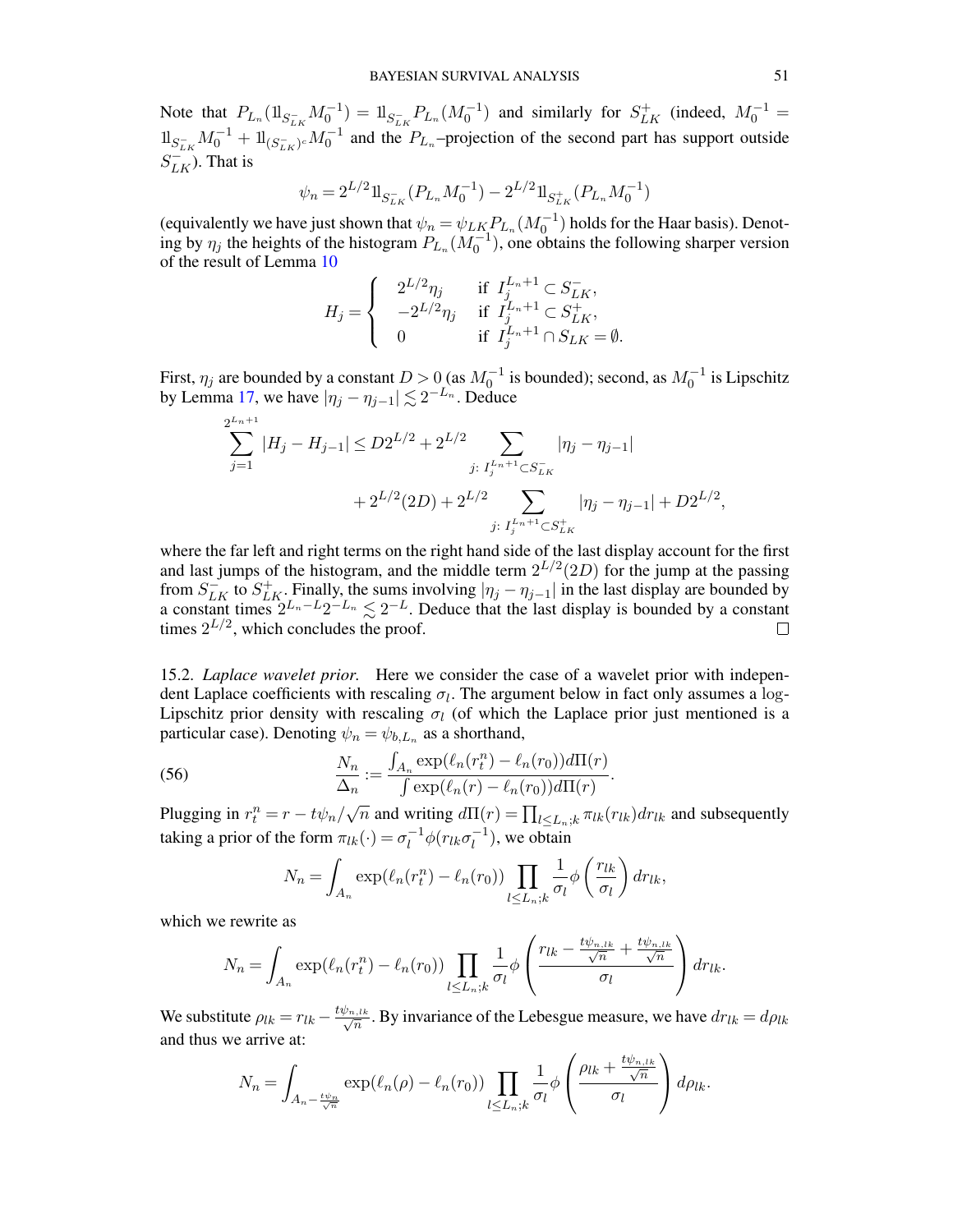In comparison, we can write

$$
\Delta_n = \int \exp(\ell_n(\rho) - \ell_n(r_0)) \prod_{l \le L_n, k} \frac{1}{\sigma_l} \phi\left(\frac{\rho_{lk}}{\sigma_l}\right) d\rho_{lk}.
$$

If in  $N_n$  we didn't have the extra term  $\frac{t\psi_{n,l,k}}{\sqrt{n}}$ , the fraction  $N_n/\Delta_n$  would be equal to the posterior of  $A_n - \frac{t\psi_{n,l,k}}{\sqrt{n}}$  and this is what we will compare our current expression to.

By the Lipschitz-property of  $\phi$ , we can bound from above (and similarly from below, if we want to):

$$
\phi \left( \frac{\rho_{lk} + \frac{t\psi_{n, lk}}{\sigma_l}}{\sigma_l} \right) = \phi \left( \frac{\rho_{lk}}{\sigma_l} \right) \cdot \exp \left( \log \phi \left( \frac{\rho_{lk} + \frac{t\psi_{n, lk}}{\sigma_l}}{\sigma_l} \right) - \log \phi \left( \frac{\rho_{lk}}{\sigma_l} \right) \right)
$$

$$
\leq \phi \left( \frac{\rho_{lk}}{\sigma_l} \right) \cdot \exp \left( D \frac{t|\psi_{n, lk}|}{\sigma_l \sqrt{n}} \right).
$$

Proceeding similarly for the lower bound, one obtains

$$
\exp\left(-\sum_{l\leq L_n;k}D\frac{t|\psi_{n,lk}|}{\sigma_l\sqrt{n}}\right)\leq \frac{N_n}{\Delta_n}\Pi\left(A_n-\frac{t\psi_n}{\sqrt{n}}\mid X\right)^{-1}\leq \exp\left(\sum_{l\leq L_n;k}D\frac{t|\psi_{n,lk}|}{\sigma_l\sqrt{n}}\right).
$$

From this one sees that to verify  $(T)$ , it is enough to consider the upper–bound: one first bounds the posterior probability in the last display from above by 1, and next uses Lemma [9](#page-48-2) to bound the exponential term from above. For  $\sigma_l$  bounded from below or decreasing to 0 not too fast with  $l$ , the quantity in the exponential is bounded (in fact goes to 0 for fixed or not too large t's) by  $C|t| \leq C(1+t^2)$  as requested.

To verify  $(Q)$ , let us first note that for that statement the real t is fixed and the functional b is a fixed uniformly bounded function. Then, it is enough to show, first, that the sum in the exponential above goes to 0, which for fixed t follows for any sequence ( $\sigma_l$ ) that does not go too fast to 0. Second, one wishes to show that

<span id="page-51-1"></span>(57) 
$$
\Pi\left(A_n - \frac{t\psi_n}{\sqrt{n}} \mid X\right) = 1 + o_{P_0}(1).
$$

As the posterior probability is at most 1, it is enough to bound the last display from below by  $1 + o_{P_0}(1)$ . To do so, one notes that  $\|\psi_n\|_{\infty} \lesssim L_n \|b\|_{\infty} \lesssim L_n$  by Lemma [12,](#page-55-2) so that  $t \|\psi_n\|_{\infty} / \sqrt{n} \lesssim L_n / \sqrt{n}$  $\overline{n}$ . This is a  $o(\varepsilon_n)$ , as  $\varepsilon_n$  is a nonparametric rate (in particular, for all priors and under the Hölder conditions we consider, it is always strictly slower than  $\log n/\sqrt{n}$ ). This means that  $A'_n \subset A_n - \frac{t\psi_n}{\sqrt{n}}$ , where  $A'_n$  is as  $A_n$  but with  $\varepsilon_n$  replaced by  $\varepsilon_n/2$ . Conclude that up to choosing  $\varepsilon_n$  equal to twice its original value, we have  $\Pi(A'_n | X) = 1 + o_{P_0}(1).$ 

<span id="page-51-0"></span>15.3. *Log–Laplace dependent and independent histogram priors.* We again study the ratio [\(56\)](#page-50-1), first for the dependent log-Laplace histogram prior. We note that the prior on the  $\{\lambda_k\}$ implies a prior on the Haar wavelet coefficients. We can relate the vector of Haar wavelet coefficients r to the vector of histogram heights on the log-scale h (i.e.  $h_k = \log \lambda_k$ ) through the relationship  $r = Wh$ , with W the matrix described in Section [9.2.](#page-25-0) Carrying out this transformation, then perturbing again by an additive factor  $-\frac{t}{\sqrt{2}}$  $\frac{1}{n}\psi_n$ , and finally substituting  $\rho = r - \frac{t}{\sqrt{t}}$  $\frac{1}{n}\psi_n$  in the numerator, we arrive at the ratio

(58) 
$$
\frac{N'_n}{\Delta'_n} := \frac{\int_{A_n - \frac{t}{\sqrt{n}} \psi_n} \exp(\ell_n(\rho) - \ell_n(r_0)) |\det W|^{-1} \frac{F(W^{-1} \rho + z)}{F(W^{-1} \rho)} F(W^{-1} \rho) d\rho}{\int \exp(\ell_n(\rho) - \ell_n(r_0)) |\det W|^{-1} F(W^{-1} \rho) d\rho},
$$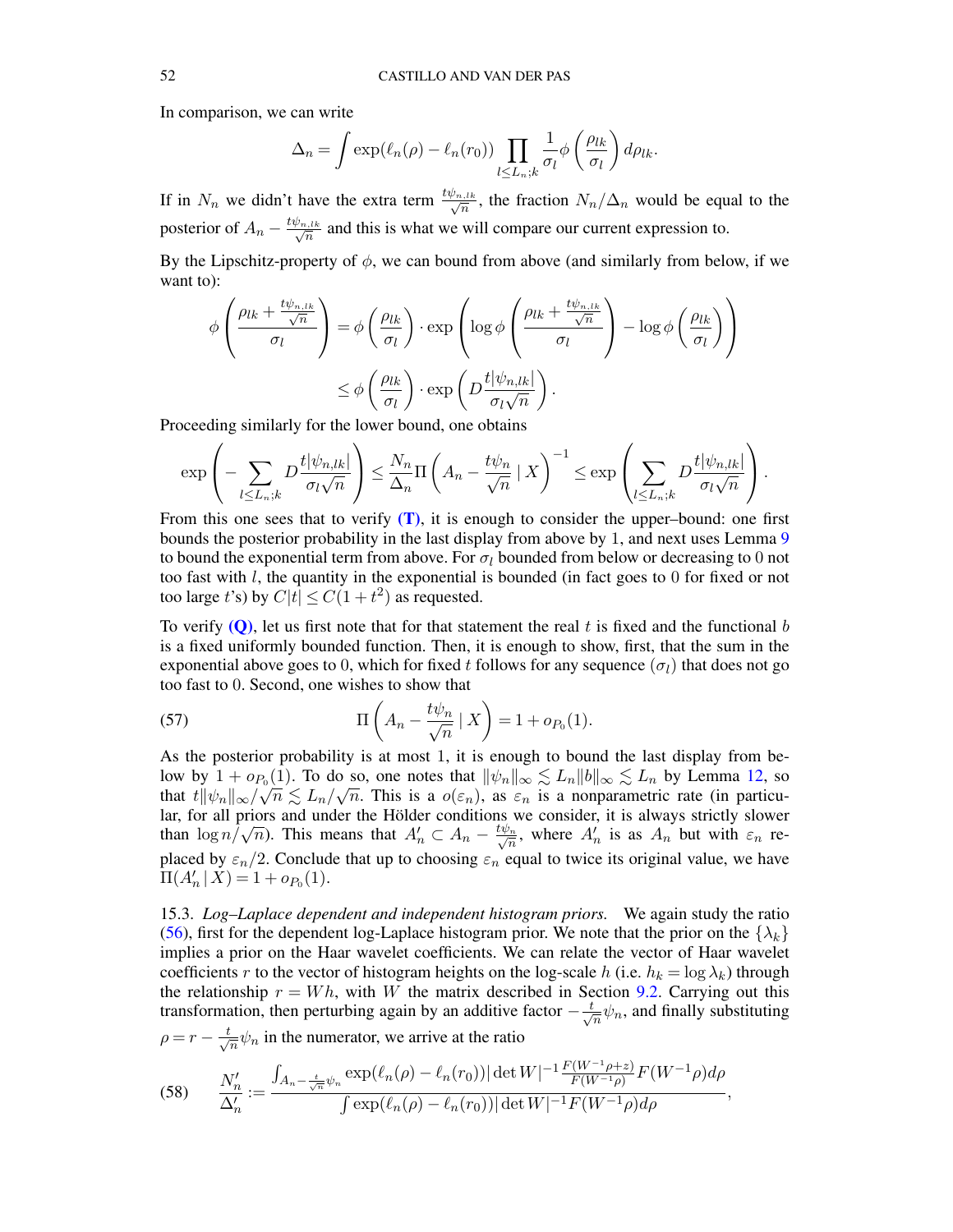where  $z = \frac{t}{\sqrt{n}} W^{-1} \psi_n$  and  $F(h) = f_{\theta_0}(h_0 \mid \mu_0) \prod_{j=1}^{2^{L_n+1}-1} f_{\theta}(h_j \mid \mu(h_{j-1}))$ , with  $f_{\theta}(u \mid \mu) =$ 1  $\frac{1}{2}\theta e^{-\theta|u-\mu|}$ . As specified in Section [4.4,](#page-11-0) we have  $\mu(h_{j-1}) = h_{j-1} - c_{\sigma}$ , with  $c_{\sigma} > 0$  a constant only depending on  $\sigma$ . Since

$$
\log \left( \frac{F(W^{-1}\rho + z)}{F(W^{-1}\rho)} \right) = \sum_{j=2}^{2^{L_n+1}-1} \left[ \log f_{\theta}((W^{-1}\rho)_j + z_j \mid \mu((W^{-1}\rho)_{j-1} + z_{j-1})) \right. \\ \left. - \log f_{\theta}((W^{-1}\rho)_j \mid \mu((W^{-1}\rho)_{j-1})) \right] \\ \left. + \log f_{\theta}((W^{-1}\rho)_1 + z_1 \mid \mu_0) - \log f_{\theta}((W^{-1}\rho)_1 \mid \mu_0) .
$$

and

$$
\begin{aligned} \left| \log f_{\theta}((W^{-1}\rho)_j + z_j \mid \mu((W^{-1}\rho)_{j-1} + z_{j-1})) - \log f_{\theta}((W^{-1}\rho)_j \mid \mu((W^{-1}\rho)_{j-1}) \right| \\ &= \theta \left| \left[ |(W^{-1}\rho)_j - (W^{-1}\rho)_{j-1} + c_{\sigma} + z_j - z_{j-1} \right| - |(W^{-1}\rho)_j - (W^{-1}\rho)_{j-1} + c_{\sigma} \right| \right] \right| \\ &\le \theta |z_j - z_{j-1}|, \end{aligned}
$$

we find, writing  $z_0 = 0$ , and arguing similarly for the lower bound:

<span id="page-52-0"></span>
$$
(59) \quad \exp\left(-\theta \sum_{j=1}^{2^{L_n+1}-1} |z_j - z_{j-1}|\right) \le \frac{F(W^{-1}\rho + z)}{F(W^{-1}\rho)} \le \exp\left(\theta \sum_{j=1}^{2^{L_n+1}-1} |z_j - z_{j-1}|\right).
$$

For [\(T\)](#page-9-1), we bound further from above by  $\exp\left(2\theta \sum_{j=1}^{2^{L_n+1}-1} |z_j|\right)$ . Recalling the notation  $z = \frac{t}{\sqrt{n}} W^{-1} \psi_n$ , with  $\psi_n = \psi_{b,L_n}$  the projection of  $b/M_0$  on the Haar system up to level  $L_n$ . For Theorem [5,](#page-12-0) it suffices to consider the case where  $b = \psi_{LK}$  for some L, K. By Lemma [11,](#page-49-1) the quantity in the exponential in [\(59\)](#page-52-0) is, in the notation of that Lemma, bounded by

$$
\frac{|t|}{\sqrt{n}} \theta \sum_{j=1}^{2^{L_n+1}-1} |H_j - H_{j-1}| \lesssim |t| \frac{2^{L/2}}{\sqrt{n}}.
$$

This bound is a  $o(1)$  uniformly in  $|t| \leq \log n$  and  $L \leq L_n$ , and is also bounded uniformly in  $L \le L_n$ , by  $C|t| \le C(1+t^2)$  for some  $C > 0$  and thus [\(T\)](#page-9-1) is verified for the dependent Laplace prior, for any  $\beta > 0$ .

For the independent log–Laplace prior, the right hand side of [\(59\)](#page-52-0) is replaced by  $\exp\left(\theta \sum_{j=1}^{2^{L_n+1}-1} |z_j|\right)$ . We apply Lemma [10](#page-49-0) and obtain, for some  $C > 0$ ,

$$
\sum_{j} |z_j| \leq \sum_{j: I_j^{L_n+1} \cap S_{LK} \neq \emptyset} C \frac{|t|}{\sqrt{n}} 2^{L/2} \leq |\{j: I_j^{L_n+1} \cap S_{LK} \neq \emptyset\}| C \frac{|t|}{\sqrt{n}} 2^{L/2}
$$
  

$$
\leq 2^{L_n+1-L} C \frac{|t|}{\sqrt{n}} 2^{L/2} \lesssim C \frac{|t|}{\sqrt{n}} 2^{L_n+1-L/2}.
$$

This is bounded uniformly in  $L \le L_n$  by  $C2^{L_n}|t|/\sqrt{n} = o(|t|)$  for  $\beta > 1/2$ .

To verify  $(0)$ , we can argue similarly as for the log-Lipschitz wavelet prior in Section [15.2:](#page-50-0) first one notes that for fixed  $L = \mathcal{L}$ , the exponential terms above go to 1 as can be seen from the obtained upper bounds and recalling  $|t| \leq \log n$ . Second, verification of [\(57\)](#page-51-1) is as before, the rate  $\varepsilon_n$  being the same as before.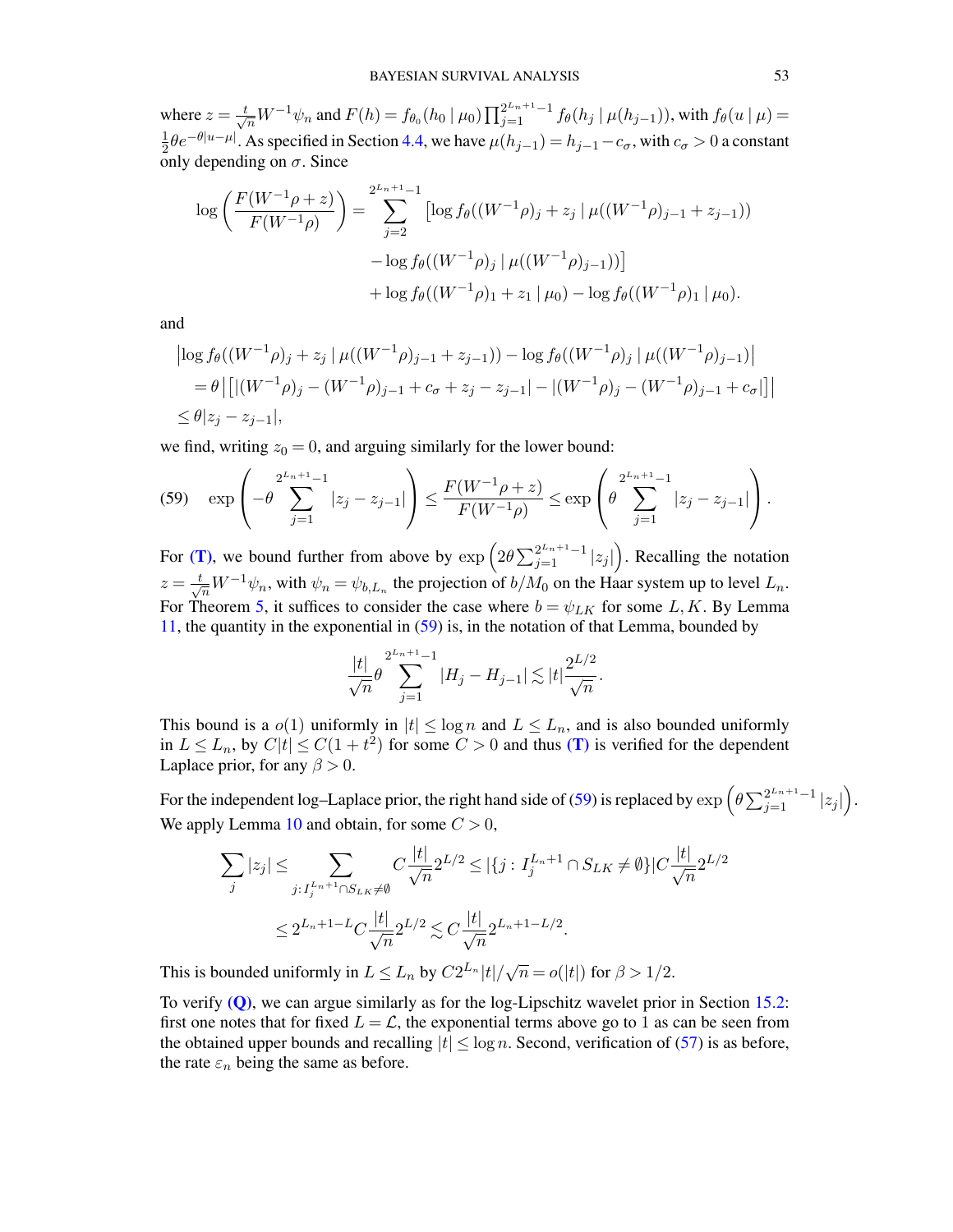<span id="page-53-0"></span>15.4. *Gaussian wavelet prior and dependent and independent histogram priors.* For this class of priors, we write the main arguments, leaving a few details to the reader (we refer to [\[10\]](#page-68-5) and [\[14\]](#page-69-5), where similar arguments are used for different Gaussian priors, and for more context on the notion of RKHS). Let H be the RKHS associated to the Gaussian prior and  $\|\cdot\|_{\mathbb{H}}$  its associated norm. It can be checked that for independent Gaussian wavelet priors on r, we have  $||g||_{\mathbb{H}}^2 = \sum_{l,k} \sigma_l^{-2}$  $\int_l^{-2} g_{lk}^2$ . For histogram priors, a multivariate normal prior  $\mathcal{N}(\mu, V)$  on the histogram heights implies a prior  $\mathcal{N}(\mu_r, V_r)$  on the Haar wavelet coefficients, where  $\mu_r = W\mu$ ,  $V_r = WVW^T$  and W is the matrix described in Section [9.2.](#page-25-0) In case of independent heights, we have  $\mu = 0$  and  $V = I$ . For the prior with dependent heights, we have  $V_{ij} = \log(1+\sigma^2) \min\{i, j\}$ . In that case  $||v||_{\mathbb{H}}^2 := v^T V_r^{-1} v$ . Also, below we use  $\zeta := t \psi_n /$ µa∖  $\overline{n}$ as a shorthand.

For this class of priors, we need to modify conditions  $(T)$  and  $(Q)$  slightly, replacing the set  $A_n$  by  $A'_n = A_n \cap B_n$ , where  $B_n$  is given by  $B_n = \{r : |\langle \zeta, r - \zeta \rangle_{\mathbb{H}}| \leq M \sqrt{n} \varepsilon_n ||\zeta||_{\mathbb{H}}\}$  for suitably large constant  $M > 0$ . We check below that for the priors considered here,

(60) 
$$
\|\zeta\|_{\mathbb{H}}^2 = O(t^2).
$$

Combining this with the fact that  $\langle r, \zeta \rangle_{\mathbb{H}} \sim \mathcal{N}(0, \|\zeta\|_{\mathbb{H}}^2)$ , one deduces  $\Pi[B_n^c] \leq e^{-Cn\epsilon_n^2}$  for some  $C > 0$  that can be made arbitrarily large provided the constant M above is large enough. This implies  $\Pi[B_n^c \mid X] = o_{P_0}(1)$ .

In the Gaussian counterpart of [\(56\)](#page-50-1), one can change variables by setting  $\rho = r - \zeta$ , to obtain

<span id="page-53-1"></span>
$$
\frac{\int_{A'_n}e^{\ell_n(r^n_t)-\ell_n(r_0)}d\pi(r)}{\int e^{\ell_n(r)-\ell_n(r_0)}d\pi(r)}=\frac{\int_{A''_n}e^{\ell_n(\rho)-\ell_n(r_0)}\exp\left\{\frac{-\|\zeta\|^2_{\mathbb{H}}}{2}-\langle \zeta,\rho\rangle_{\mathbb{H}}\right\}d\pi(\rho)}{\int e^{\ell_n(r)-\ell_n(r_0)}d\pi(r)},
$$

where  $A_n^{\tau} = \tau(A_n)$  with  $\tau$  the translation map  $\tau : g \to g - \zeta$ . By [\(60\)](#page-53-1) the term  $\|\zeta\|_{\mathbb{H}}^2$  is a  $O(t^2)$ . The introduction of the set  $B_n$  allows us to bound  $|\langle \zeta, \rho \rangle_{\mathbb{H}}| \leq M \sqrt{n} \varepsilon_n ||\zeta||_{\mathbb{H}} \lesssim$  $|t|\varepsilon_n||\psi_n||_{\mathbb{H}}$ . This is further bounded in the next paragraphs for the considered Gaussian priors.

For the Gaussian wavelet prior, using the bounds for  $\psi_{n,lk} = \langle \psi_{LK}/M_0, \psi_{lk} \rangle$  in Lemma [8](#page-48-3) and noting that there are  $2^{l-L}$  indices l such that  $S_{lk} \subset S_{LK}$ ,

$$
\|\psi_n\|_{\mathbb{H}}^2 \lesssim \sum_{l \leq L} \sigma_l^{-2} + \sum_{l=L+1}^{L_n} \sigma_l^{-2} 2^{l-L} 2^{L/2} 2^{-3l/2}.
$$

In case  $\sigma_l = 1$  for  $l \leq L_n$ , one obtains  $||\psi_n||_{\mathbb{H}}^2 \leq L \leq L_n$ , and  $t \varepsilon_n ||\psi_n||_{\mathbb{H}} = O(|t| \varepsilon_n L_n)$  $O(|t|)$ . For the choice  $\sigma_l = 2^{-l/2}$ , this continues to hold as long as  $\beta > 1/2$ . Combining the previous bounds, one sees that the term  $\exp\{-\|\zeta\|_{\mathbb{H}}^2/2 - \langle \zeta, \rho \rangle_{\mathbb{H}}\}$  induced by the change of variables goes to 1, so that  $(T)$  is verified.

For the Gaussian priors defined on heights directly (dependent or not), we consider the eigendecomposition  $V = P\Delta P^T$ , where  $\Delta$  is a diagonal matrix with the eigenvalues of V on the diagonal, and  $P$  is matrix with the corresponding eigenvectors of  $V$  as its columns. Setting  $R_W := 2^{\frac{L_n+1}{2}} W$  and noting that it is a rotation, we find  $V_r^{-1} = 2^{L_n+1} R_W P \Delta^{-1} P^{-1} R_W^{-1}$ . We thus have  $||v||_{\mathbb{H}}^2 = v^T V_r^{-1} v = ||V_r^{-1/2} v||_2^2$ , where  $V_r^{-1/2} = 2^{\frac{L_n+1}{2}} R_W P \Delta^{-1/2} P^{-1} R_W^{-1}$ , and we bound:

$$
\|v\|_{\mathbb{H}}^2=2^{L_n+1}\|\Delta^{-1/2}P^{-1}R_W^{-1}v\|_2^2\leq 2^{L_n+1}\max_{1\leq i\leq 2^{L_n+1}}\frac{1}{|\lambda_i(V)|}\|v\|_2^2,
$$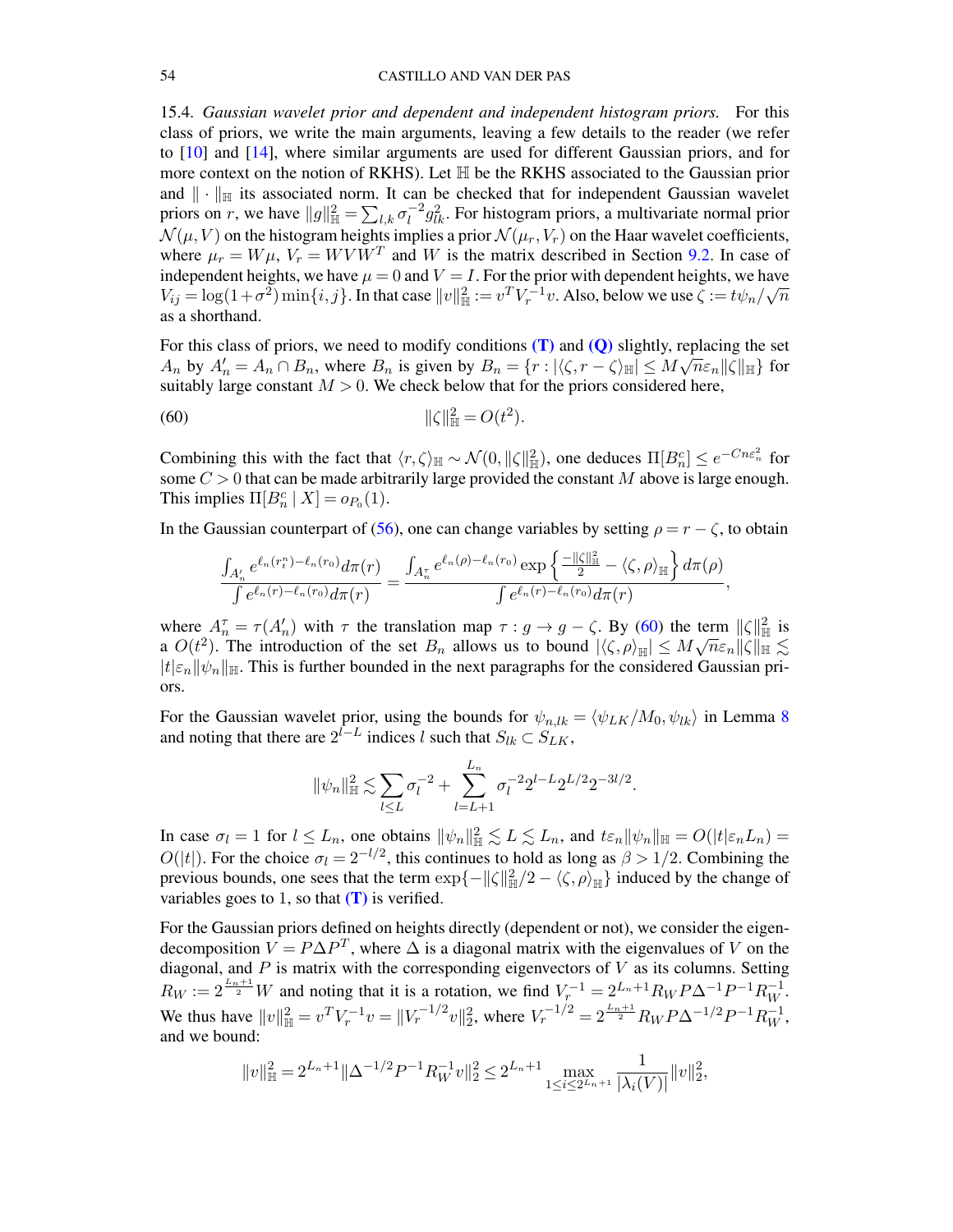with  $\lambda_i(V)$  the eigenvalues of V. We thus need a bound on the minimum eigenvalue of V. In the independent Gaussian case, this is equal to one. For the dependent prior, we find [\[3\]](#page-68-9):

$$
||v||_{\mathbb{H}}^{2} \leq 2^{L_{n}+1} \max_{1 \leq i \leq 2^{L_{n}+1}} \frac{4 \sin^{2}\left(\frac{(2i-1)\pi}{4 \cdot 2^{L_{n}+1}+2}\right)}{\log(1+\sigma^{2})} ||v||_{2}^{2} \leq \frac{2^{L_{n}+3}}{\log(1+\sigma^{2})} ||v||_{2}^{2}.
$$

From this we deduce the bound, valid for both the dependent and independent case:  $\Vert \frac{t}{\sqrt{2}}$  $\frac{1}{\sqrt{n}}\psi_n\|_{\mathbb{H}}^2\leq \frac{2^{L_n+3}}{\log(1+\sigma)}$  $log(1+\sigma^2)$  $t^2$  $\frac{t^2}{n} ||\psi_n||_2^2$ . Thus we arrive at the bound  $||\zeta||_{\mathbb{H}}^2 \le \frac{2^{L_n+4}}{\log(1+\sigma)}$  $log(1+\sigma^2)$  $t^2$  $\frac{t^2}{n}$ , valid for both the independent prior (where  $2^{L_n+4}$  can be improved to  $2^{L_n+2}$ ) and the dependent prior. This shows [\(60\)](#page-53-1), and one should also check that  $\varepsilon_n ||\psi_n||_{\mathbb{H}}$  is bounded, which follows from the previous bound for  $\beta > 1/2$ . We can now follow the same arguments as for the case where the prior is defined on the wavelet coefficients, independently.

Finally, one verifies that condition  $(Q)$  holds for Gaussian priors. This amounts to check that the intersecting set  $B_n$  still has posterior mass going to one after applying the translation  $g \to g - \zeta$ : this is verified similarly as for the log-Laplace prior and details are left to the reader (see e.g. [\[11\]](#page-68-4) for a similar argument).

<span id="page-54-0"></span>15.5. *Gamma dependent and independent histogram priors.* In the dependent case, we can use the same argument as for the dependent log-Laplace prior in Section [15.3,](#page-51-0) with minor adaptations. The density on the h-scale is given by  $f(h_{i+1} | \alpha, h_i) = \frac{\alpha^{\alpha}}{\Gamma(\alpha)}$  $\frac{\alpha^{\alpha}}{\Gamma(\alpha)}e^{\alpha[h_{i+1}-h_i-e^{h_{i+1}-h_i}]}$ . We bound a single term

(61)  
\n
$$
\log\{f(z_j + (W^{-1}\rho)_j \mid \alpha, z_j + (W^{-1}\rho)_{j-1})\}
$$
\n
$$
- \log\{f((W^{-1}\rho)_j \mid \alpha, z_j + (W^{-1}\rho)_{j-1})\}
$$
\n
$$
= \alpha(z_j - z_{j-1}) + \alpha(1 - e^{z_j - z_{j-1}})e^{(W^{-1}\rho)_j - (W^{-1}\rho)_{j-1}}.
$$

<span id="page-54-1"></span>In the log-Laplace case above, we already showed that  $\sum_j |z_j - z_{j-1}|$  is bounded by If the log Explore case above, we already showed that  $\sum_{j}$   $\frac{1}{n}$ <br> $|t|2^{L/2}/\sqrt{n}$  which is  $o(1)$  uniformly over  $|t| \le \log n$  and  $L \le L_n$ .

We now have an extra term involving  $(W^{-1}\rho)_j - (W^{-1}\rho)_{j-1}$ . Using the relationship  $\rho =$  $W(h-z)$ , we find  $(W^{-1}\rho)_j - (W^{-1}\rho)_{j-1} = h_j - h_{j-1} - (z_j - z_{j-1})$ . Now, for  $\beta > 1/2$ , one can use Lemma [7,](#page-43-0) which implies supremum–norm consistency for r on  $A_n$ : in particular, the log–hazard  $r$  and the corresponding histogram heights are bounded by a universal constant. We thus find that  $|h_j - h_{j-1}|$  is a  $O(1)$ . Deduce that [\(61\)](#page-54-1) is bounded from above by a constant times (using  $1 - e^u \le 2u$  for small u)

$$
|z_j - z_{j-1}| + |z_j - z_{j-1}| e^{O(1)}.
$$

By summing over  $i$ , one sees that the proof proceeds like the log-Laplace case otherwise for both conditions  $(T)$  and  $(Q)$ .

In the independent case, the density on the h-scale is given by  $f(h_i | \alpha_0, \beta_0) = \beta_0^{\alpha_0} e^{\alpha_0 h_i - \beta_0 e^{h_i}} / \Gamma(\alpha_0)$ for all  $i$ . The difference corresponding to  $(61)$  then becomes

$$
\alpha_0 z_j + \beta_0 (1 - e^{z_j}) e^{(W^{-1}\rho)_j},
$$

and the argument proceeds similarly, using this time that, as proved for the independent log– Laplace prior, we have  $\sum_j |z_j| \lesssim |t| 2^{\frac{L_n}{\sqrt{n}}} = o(1)$  uniformly in  $|t| \leq \log n$  for  $\beta > 1/2$ , as well as  $|W^{-1}\rho_i| \leq |h_i| + |z_i|$ , for which we can use the supremum–norm consistency as above to argue that  $|h_i|$ s are uniformly bounded. From this one verifies [\(T\)](#page-9-1) and [\(Q\)](#page-7-5) as above, which concludes the verifications for the change of variable condition for all priors.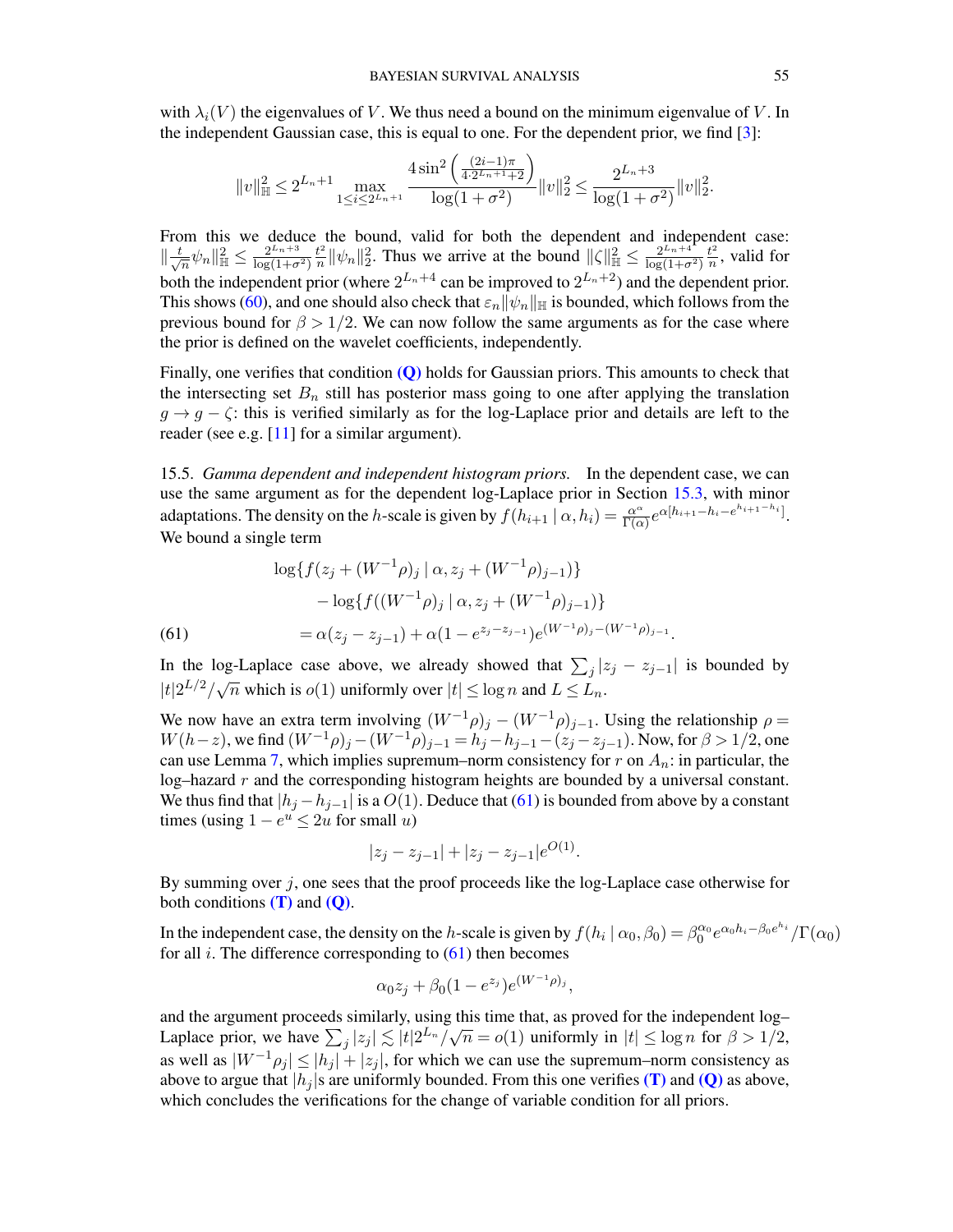## <span id="page-55-0"></span>16. Approximations of  $\psi_b = b/M_0$ .

<span id="page-55-1"></span>16.1. *Approximation Lemmas.*

<span id="page-55-2"></span>LEMMA 12. Let  $(\psi_{lk})$  be one of the considered wavelet bases (Haar or CDV). Let  $L_n$  be the prior cut–off and let  $L\le L_n$  and  $0\le K < 2^L$ . For  $b\in L^\infty$ , we recall the notation  $\psi_b=b/M_0$ and  $\psi_{b,L_n} = P_{L_n}(b/M_0)$ . For  $\|\cdot\|_L$  the LAN norm, the following holds.

*1. There exists a constant C, depending on the wavelet basis and*  $M_0$  *only, such that for any*  $b \in L^{\infty}$ *, possibly depending on n,* 

$$
\|\psi_{b,L_n}\|_{\infty} \leq CL_n \|b\|_{\infty}, \qquad \|\psi_{b,L_n}\|_{2} \leq C \|b\|_{2}.
$$

*2. For any* fixed *bounded* b, as  $n \to \infty$  *and*  $L_n \to \infty$ *,* 

$$
\|\psi_{b,L_n}\|_{L} \to \|\psi_b\|_{L},
$$
  

$$
W_n(\psi_{b,L_n} - \psi_b) = o_{P_0}(1).
$$

In particular,  $\|\psi_{b,L_n}\|_L$  and  $\|\psi_{b,L_n}\|_2$  are uniformly bounded.

PROOF. For the first point, one bounds from above

$$
\|\psi_{b,L_n}\|_\infty \leq C \sum_{l\leq L_n} 2^{l/2} \max_k |\langle \frac{b}{M_0}, \psi_{lk}\rangle| \lesssim L_n \|b\|_\infty \|M_0^{-1}\|_\infty,
$$

where we use for a bounded function h that  $|\langle h, \psi_{lk} \rangle| \le ||h||_{\infty} ||\psi_{lk}||_1 \lesssim ||h||_{\infty} 2^{-l/2}$ . Also,  $\|\psi_{b,L_n}\|_2^2 \le \|\psi_b\|_2^2 \le \|b\|^2 \|M_0^{-1}\|_{\infty}$ . This gives the result as  $1/M_0$  is bounded.

For the second point, one notices that the LAN norm is bounded from above by a constant times the  $\|\cdot\|_2$ –norm, as  $M_0\lambda_0$  is bounded by assumption, and the first convergence follows from  $\|\psi_b - \psi_{b,L_n}\|_2 \to 0$  by definition (as here b is a fixed element of  $L^{\infty} \subset L^2$ ). Similarly,  $W_n(\psi_{b,L_n} - \psi_b)$  is centered with variance under  $P_{\lambda_0}$  equal to  $\|\psi_{b,L_n} - \psi_b\|_L^2 = o(1)$ , so is a  $o_{P_0}(1).$ 

<span id="page-55-3"></span>LEMMA 13. *Under the same notation as in Lemma [12,](#page-55-2)*

*1. For*  $b = \psi_{LK}$ *, uniformly over*  $L \leq L_n$  *and*  $K$ *, for some*  $C > 0$ *,* 

$$
\|\psi_{b,L_n}\|_2 \vee \|\psi_{b,L_n}\|_L \leq C
$$
  

$$
\|\psi_{b,L_n}\|_{\infty} \leq C 2^{L/2} L_n,
$$
  

$$
\|\psi_b - \psi_{b,L_n}\|_{\infty} \leq C_2 2^{L/2} 2^{-L_n}.
$$

2. *For*  $b \in \mathcal{H}(\mu, D)$  *for some*  $\mu, D > 0$ *, with*  $\mu' = \mu \wedge 1$ *,* 

$$
\|\psi_b - \psi_{b,L_n}\|_{\infty} \lesssim 2^{-\mu' L_n}.
$$

PROOF. For the first point and first two inequalities, one applies Lemma [12](#page-55-2) with  $b = \psi_{LK}$ , for which  $\|\psi_{LK}\|_2 \vee \|\psi_{LK}\|_L \lesssim C$  and  $\|\psi_{LK}\|_{\infty} \lesssim 2^{L/2}$ .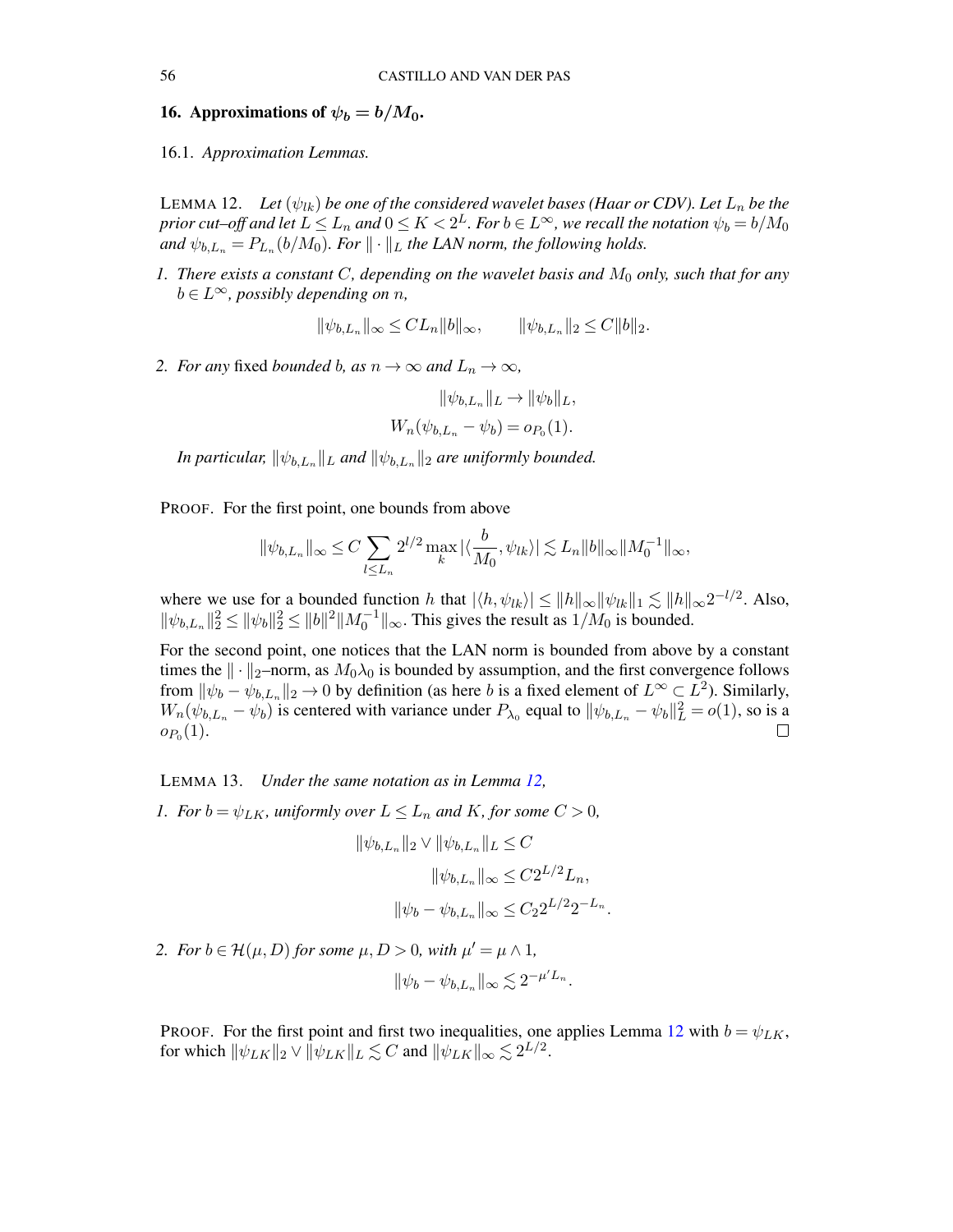For the last inequality of the first point, one can bound

$$
\|\psi_b-\psi_{b,L_n}\|_\infty \leq \sum_{l>L_n} 2^{l/2} \max_{k} \left| \langle \frac{\psi_{LK}}{M_0}, \psi_{lk} \rangle \right|.
$$

 $\mathbf{r} = \mathbf{r}$ 

One further splits, for  $h := M_0^{-1}$ , and denoting by  $\bar{h}$  the mean of h on the support of the wavelet  $\psi_{lk}$ ,

$$
\langle \frac{\psi_{LK}}{M_0}, \psi_{lk} \rangle = \langle \psi_{LK}(h - \bar{h}), \psi_{lk} \rangle + \bar{h} \langle \psi_{LK}, \psi_{lk} \rangle.
$$

As  $l > L_n \geq L$  by definition, the last bracket is zero by orthogonality of the wavelet basis. We note that  $h = M_0^{-1}$  is Lipschitz by Lemma [17.](#page-61-2) So, for all x in the support  $S_{lk}$  of  $\psi_{lk}$ , there exists c in  $S_{lk}$  such that

$$
|h(x) - \bar{h}| = |h(x) - h(c)| \le C_0 |x - c| \le C_0 2^{-l},
$$

using that  $S_{lk}$  has diameter at most  $C2^{-l}$ , so that, using  $\|\psi_{LK}\|_\infty \lesssim 2^{L/2}$  and  $\|\psi_{lk}\|_1 \lesssim 2^{-l/2}$ ,

$$
|\langle \psi_{LK}(h-\bar{h}), \psi_{lk} \rangle| \leq C2^{L/2}2^{-l}2^{-l/2} = C2^{L/2-3l/2}.
$$

Combining the previous bounds leads to

$$
\|\psi_b-\psi_{b,L_n}\|_\infty\lesssim \sum_{l>L_n}2^{L/2-l}\lesssim 2^{L/2-L_n}.
$$

For the second point, for  $b \in \mathcal{H}(\mu, D)$ ,

$$
\|\psi_b - \psi_{b,L_n}\|_{\infty} \lesssim \sum_{l>L_n} 2^{l/2} \max_k |\langle b/M_0, \psi_{lk} \rangle|
$$
  

$$
\lesssim \sum_{l>L_n} 2^{l/2} 2^{-l(1/2 + \mu')} \lesssim 2^{-L_n\mu'}.
$$

using that, since  $M_0^{-1}$  is Lipschitz by Lemma [17,](#page-61-2) we have  $b/M_0 \in \mathcal{H}(\mu', D)$ .

<span id="page-56-0"></span>16.2. *Smooth linear functional example.* Let us first check the change of variables condition [\(Q\)](#page-7-5). By the arguments in Section [15,](#page-48-0) for (Q) to hold it is enough to bound, with  $\psi_{n,l,k} =$  $\langle b/M_0, \psi_{lk} \rangle,$ 

$$
\frac{t}{\sqrt{n}}\sum_{l\leq L_n,k}\frac{|\psi_{n,lk}|}{\sigma_l}\leq \frac{t}{\sqrt{n}}\sum_{l\leq L_n}2^{l(1/2-\mu')}\sigma_l,
$$

using Lemma [9,](#page-48-2) part 2. For  $\sigma_l = 1$ , this always goes to 0 as  $2^{L_n/2} = o(\sqrt{n})$ . For  $\sigma_l = 2^{-l/2}$ , this goes to 0 when  $2^{(1-\mu')L_n} = o(\sqrt{n})$ , which happens if  $\gamma + \mu' > 1/2$ , that is also if  $\gamma + \mu >$ 1/2.

One now checks condition [\(B\)](#page-7-6). By Lemma [13,](#page-55-3) we have  $\|\psi_b - \psi_{b,L_n}\|_{\infty} \lesssim 2^{-L_n\mu'}$ , with One now checks condition (**b**). By Lemma 13, we have  $\|\psi_b - \psi_{b,L_n}\|_{\infty} \ge 2^{-m}$ , with  $\mu' = 1 \wedge \mu$ . So, it is enough to check that  $\sqrt{n} \varepsilon_n 2^{-L_n \mu'} = o(1)$ . Using the upper-bound  $\varepsilon_n$  for the rate obtained in Theorem [5,](#page-12-0) one obtains the condition  $\mu' + \beta \wedge \gamma > 1/2 + \gamma$ .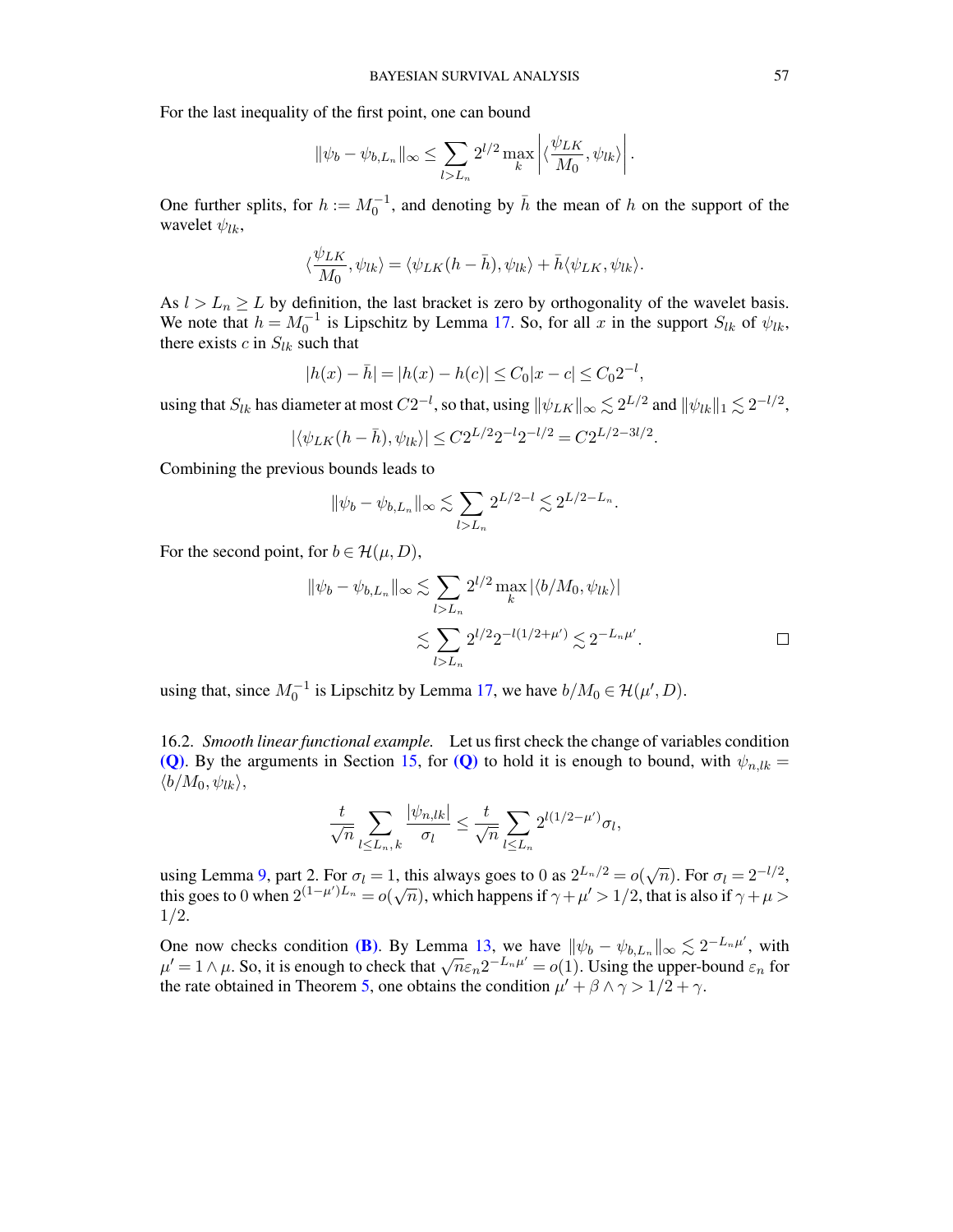<span id="page-57-0"></span>**17. Background on efficiency and centering.** For a given function  $b \in L^2(\Lambda_0)$ , consider estimating the functional  $\psi(b) = \int_0^1 b\lambda_0 = \Lambda_0 b$ . The efficient influence function for estimating  $\psi(b)$  can be seen to be (see [\[51\]](#page-70-15), Chapter 25)

$$
\tilde{\psi}_b(Y,\delta) = \delta \frac{b}{M_0}(Y) - \left[\Lambda_0\left(\frac{b}{M_0}\right)\right](Y).
$$

Note that  $W_n(b/M_0) = W_n(\psi_b) = \tilde{\psi}_b(Y,\delta)$ , for  $\psi_b = b/M_0$ . In particular, an estimator  $\hat{\psi}_b$  of  $\psi(b)$  is asymptotically efficient if, as  $n \to \infty$ ,

$$
\hat{\psi}_b = \psi(b) + \frac{1}{\sqrt{n}} W_n(\psi_b) + o_{P_0}(1).
$$

*Comparing*  $T_n$  *and*  $\lambda_{L_n}^*$ . By definition [\(36\)](#page-30-1),

$$
\lambda_{L_n}^* = \lambda_{0,L_n} + \frac{1}{\sqrt{n}} \sum_{L \le L_n} \sum_{0 \le K < 2^L} W_n(\psi_{n,LK}) \psi_{LK}.
$$

Recall that the quantity  $T_n$  is defined similarly, with  $\psi_{LK}$  in place of  $\psi_{n,LK}$ , see [\(13\)](#page-9-3). We find that in the space  $\mathcal{M}_0$ , one can use either the first or the second centering.

<span id="page-57-1"></span>LEMMA 14. Let  $T_n$  be defined by [\(13\)](#page-9-3) and  $\lambda_{L_n}^*$  by [\(36\)](#page-30-1). Then for any admissible sequence  $w = (w_l)$ ,

$$
nE_{\lambda_0}||T_n - \lambda_{L_n}^*||_{\mathcal{M}_0(w)}^2 = o(1).
$$

As a consequence,  $\mathcal{B}_{\mathcal{M}_0}\left(\Pi(\cdot \,|\, X)\circ \tau^{-1}_{T_n}\right)$  $\overline{T}_n^{-1}, \Pi(\cdot | X) \circ \tau_{\lambda^*}^{-1}$  $(\lambda^{\{-1\}}) = o_{P_0}(1).$ 

PROOF. By definition of both quantities, we have

$$
\sqrt{n}(T_n - \lambda_{L_n}^*) = \sum_{L \le L_n, K} W_n(\psi_{LK}/M_0 - \psi_{n,LK})\psi_{LK}.
$$

Using the inequality  $||f||^2_{\mathcal{M}(w)} \leq \sum_{l,k} w_l^{-2}$  $\int_l^{-2} f_{lk}^2$ , one sees that

$$
nE_{\lambda_0}||T_n - \lambda_{L_n}^*||_{\mathcal{M}(w)}^2 \le \sum_{L \le L_n, K} w_L^{-2} E_{f_0}[W_n(\psi_{LK}/M_0 - \psi_{n,LK})^2]
$$
  
= 
$$
\sum_{L \le L_n, K} w_L^{-2} ||\psi_{LK}/M_0 - \psi_{n,LK}||_L^2.
$$

Using the  $L^{\infty}$ –bound from Lemma [13,](#page-55-3) one gets

$$
\|\psi_{LK}/M_0 - \psi_{n,LK}\|_{L}^2 \lesssim \|\psi_{LK}/M_0 - \psi_{n,LK}\|_{\infty}^2 \lesssim 2^{L} 2^{-2L_n}.
$$

From this one concludes that for any admissible sequence  $(w_l)$ , that is such that  $w_l/$ √  $l$  increases to infinity,

$$
nE_{\lambda_0}||T_n - \lambda_{L_n}^*||_{\mathcal{M}(w)}^2 \le 2^{-L_n} \sum_{L \le L_n} w_L^{-2} 2^{L} 2^{L - L_n}
$$
  

$$
\le 2^{-L_n} \sum_{L \le L_n} 2^L / L = O(L_n^{-1}) = o(1).
$$

Using the definition of the bounded Lipschitz metric,

(62)  $\big| \mathcal{B}_{\mathcal{M}_0(w)} \left( \Pi(\cdot \,|\, X) \circ \tau_{T_n}^{-1} \right)$  $\overline{T}_n^{-1}, \Pi(\cdot | X) \circ \tau_{\lambda^*}^{-1}$  $\left| \frac{(-1)}{\lambda^*} \right| \leq$ √  $\overline{n}$ || $T_n - \lambda^*$ || $\mathcal{M}(w)$ and the last bound is  $o_{P_0}(1)$  by the previous computation.

 $\Box$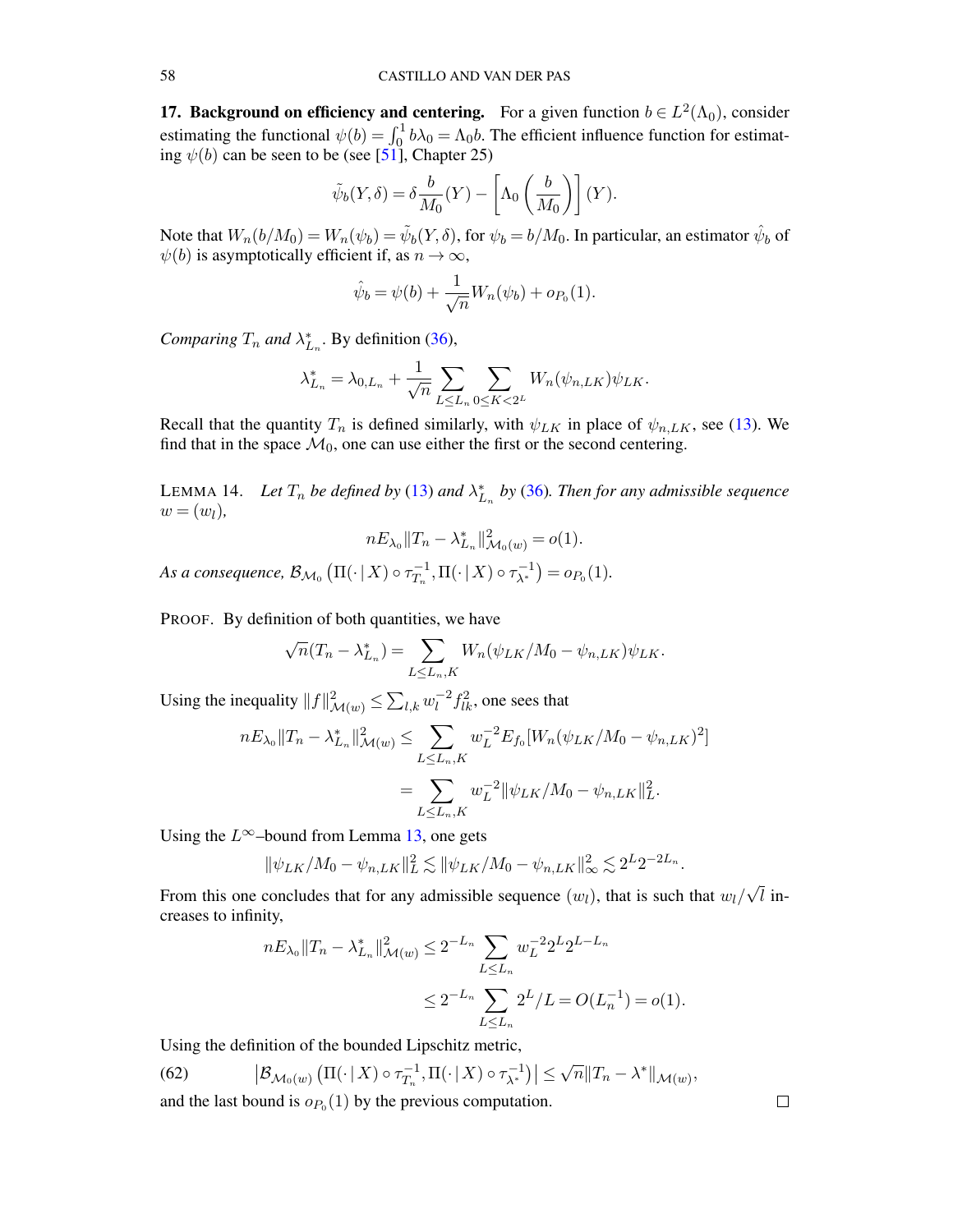<span id="page-58-0"></span>LEMMA 15. Let  $T_n$  be as in [\(13\)](#page-9-3) with cut-off  $L_n$  as in [\(10\)](#page-7-7)*, for*  $\gamma > 0$ *. Let*  $\mathbb{T}_n(t) =$  $\int_0^t T_n(u)du, t \in [0,1]$  and set

$$
\Lambda^*(t) = \Lambda_0(t) + \frac{1}{\sqrt{n}} W_n \left( \frac{1}{2} t / M_0(\cdot) \right), \quad t \in [0, 1],
$$

*where*  $W_n$  *is as in* [\(18\)](#page-19-3)*. Then, if*  $\gamma < \beta + 1/2$ *, as*  $n \to \infty$ *,* 

$$
\sqrt{n} \|\mathbb{T}_n - \Lambda^*\|_{\infty} = o_{P_0}(1).
$$

PROOF. By definition of  $T_n$  and  $\mathbb{T}_n$ , and writing  $P_{L_n} \lambda = \lambda - P_{L_n} \lambda$  the projection of  $\lambda$  onto the orthocomplement of  $\mathcal{V}_{L_n}$ ,

$$
\mathbb{T}_{n}(t) = \int_{0}^{t} (P_{L_{n}} \lambda_{0})(u) du + \frac{1}{\sqrt{n}} \sum_{L \leq L_{n}, K} W_{n}(\psi_{LK}/M_{0}) \int_{0}^{t} \psi_{LK}(u) du
$$
  
\n
$$
= \Lambda_{0}(t) - \int_{0}^{t} (P_{L_{n}^{c}} \lambda_{0})(u) du + \frac{1}{\sqrt{n}} W_{n} \left( \frac{1}{M_{0}(\cdot)} \sum_{L \leq L_{n}, K} \langle \mathbf{1}_{[0,t]}, \psi_{LK} \rangle \psi_{LK}(\cdot) \right)
$$
  
\n
$$
= \Lambda_{0}(t) - \int_{0}^{t} (P_{L_{n}^{c}} \lambda_{0})(u) du + \frac{1}{\sqrt{n}} W_{n} \left( \frac{(P_{L_{n}} \mathbf{1}_{[0,t]})}{M_{0}}(\cdot) \right).
$$

From this one deduces, using the definition of  $\Lambda^*$  above, for any  $t \in [0, 1]$ ,

$$
\sqrt{n}(\mathbb{T}_n(t) - \Lambda^*(t)) = -\sqrt{n} \int_0^1 (P_{L_n^c} \mathbb{1}_{[0,t]}) (u) (P_{L_n^c} \lambda_0) (u) du + W_n \left( \frac{(P_{L_n^c} \mathbb{1}_{[0,t]})}{M_0} (\cdot) \right),
$$

where one uses  $\int_0^t P_{L_n^c} \lambda_0 = \int 1\!{\rm l}_{[0,t]} P_{L_n^c} \lambda_0 = \int P_{L_n^c} 1\!{\rm l}_{[0,t]} P_{L_n^c} \lambda_0$  since  $P_{L_n} 1\!{\rm l}_{[0,t]}$  and  $P_{L_n^c} \lambda_0$ are orthogonal in  $L^2[0,1]$ . We deal with each term in the previous display separately. For the first, one uses the bound  $\int f g \le ||f||_{\infty} ||g||_1$ . Since  $\lambda_0$  is  $\beta$ –Hölder, we have

$$
||P_{L_n^c}\lambda_0||_{\infty} \le \sum_{l>L_n} 2^{l/2} \max_k |\lambda_{0,lk}| \lesssim 2^{-L_n\beta}.
$$

On the other hand, since  $\|\psi_{lk}\|_1 \lesssim 2^{-l/2}$ ,

$$
||P_{L_n^c} \mathbf{1}_{[0,t]}||_1 \le \sum_{l>L_n, k} |\langle \mathbf{1}_{[0,t]}, \psi_{lk} \rangle| \int_0^1 |\psi_{lk}(u)| du
$$
  

$$
\lesssim \sum_{l>L_n} 2^{-l/2} \left[ \sup_{t \in [0,1]} \sum_k |\langle \mathbf{1}_{[0,t]}, \psi_{lk} \rangle| \right] \lesssim \sum_{l>L_n} 2^{-l} \lesssim 2^{-L_n},
$$

where we use that the supremum under brackets in the last display is bounded from above by a constant time  $2^{-l/2}$ , as shown e.g. in the proof of Lemma 3 in [\[27\]](#page-69-19). We now turn to bounding the term involving  $W_n$  in the identity for  $\sqrt{n}(\mathbb{T}_n(t) - \Lambda^*(t))$  above. To do so, one notes

<span id="page-58-1"></span>
$$
W_n(a) = \mathbb{G}_n(\Psi(a;X)), \qquad \Psi(a;X) := \Psi(a;(\delta,Y)) = \delta a(Y) - (\Lambda_0 a)(Y).
$$

We wish to apply Lemma [20](#page-63-1) to the empirical process above. To bound the bracketing entropy, one first notes that for  $a, b$  bounded functions,

(63) 
$$
E_{\lambda_0}(\Psi(a;X) - \Psi(b;X))^2 \lesssim \int_0^1 (a-b)^2,
$$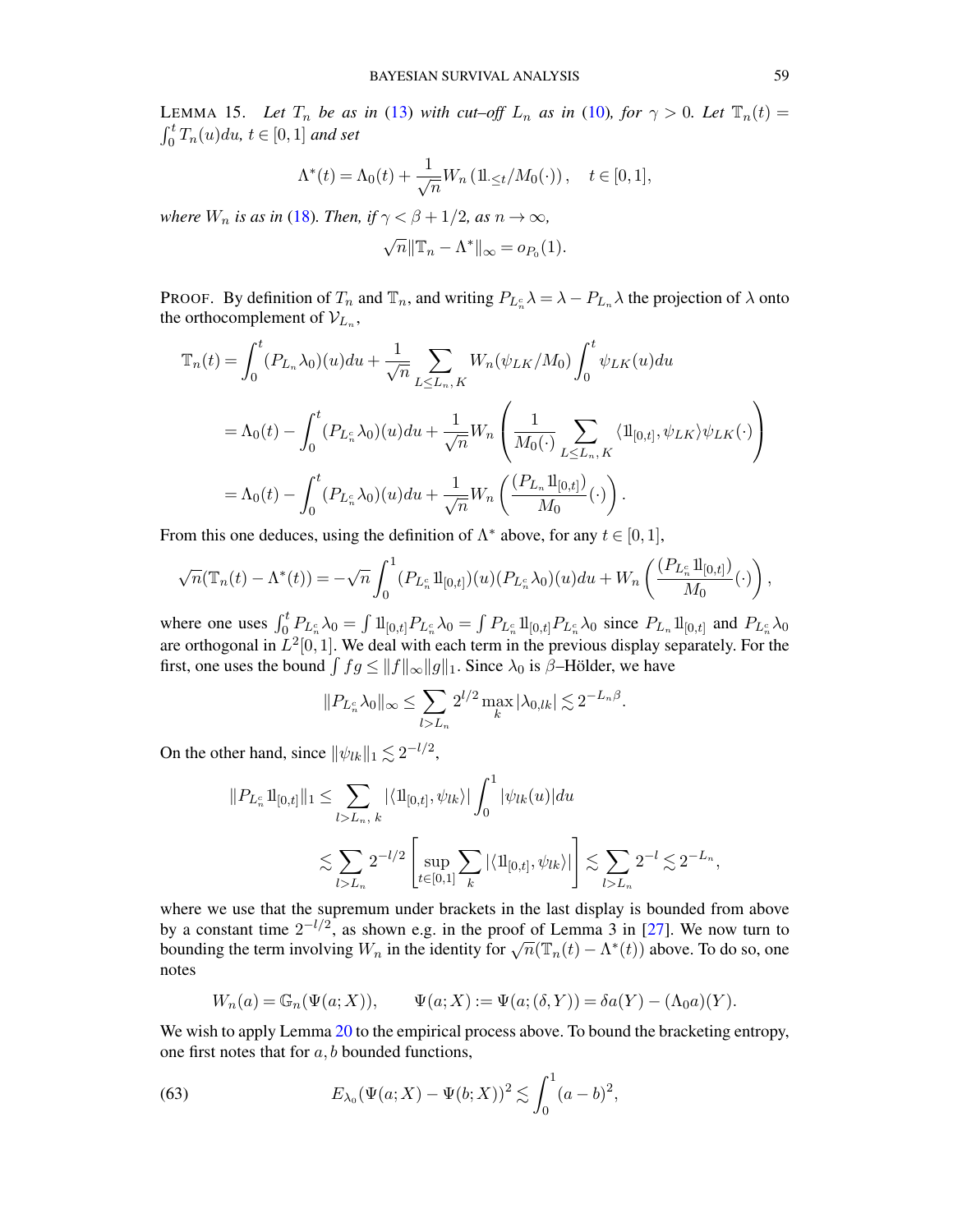where one uses  $0 \le \delta \le 1$  and, since  $(\Lambda h)(Y) = \int_0^1 1\mu \le Y h(u)\lambda_0(u) du$  for a given bounded function h, using Cauchy-Schwarz inequality,

$$
E(\Lambda h)(Y)^2 \le \int_0^1 h(u)^2 \lambda_0(u)^2 du \lesssim \int_0^1 h(u)^2 du.
$$

One wishes to bound  $||\mathbb{G}_n||_{\mathcal{F}_n} = \sup_{f \in \mathcal{F}_n} |\mathbb{G}_n(f)|$ , with

$$
\mathcal{F}_n = \{ f_t := \Psi(M_0^{-1} P_{L_n^c} \mathbf{1}_{[0,t]}), t \in [0,1] \}.
$$

For any  $f \in \mathcal{F}_n$ , we now bound  $\int f^2 dP_{\lambda_0}$ ,  $||f||_{\infty}$  and  $\mathcal{J}_{[}(\delta, \mathcal{F}_n, L^2(P_{\lambda_0}))$ . By using [\(63\)](#page-58-1) with  $b = 0$  and that  $M_0^{-1}$  is bounded, we have for  $t \in [0, 1]$ ,

$$
\int f_t^2 dP_{\lambda_0} \lesssim \int_0^1 \left( M_0^{-1} P_{L_n^c} 1\!{\rm l}_{[0,t]} \right)^2 \lesssim \| P_{L_n^c} 1\!{\rm l}_{[0,t]} \|_2^2.
$$

Now, using  $|\langle \mathbf{1}\mathbf{1}_{[0,t]}, \psi_{lk} \rangle| \leq ||\psi_{lk}||_1 \lesssim 2^{-l/2}$ , one can bound

$$
||P_{L_n^c} \mathbf{1}_{[0,t]}||_2^2 = \sum_{l>L_n, k} \langle \mathbf{1}_{[0,t]}, \psi_{lk} \rangle^2 \le \sum_{l>L_n} \sum_k 2^{-l/2} |\langle \mathbf{1}_{[0,t]}, \psi_{lk} \rangle|
$$
  

$$
\lesssim \sum_{l>L_n} 2^{-l/2} \sup_{t \in [0,1]} \sum_k |\langle \mathbf{1}_{[0,t]}, \psi_{lk} \rangle| \lesssim \sum_{l>L_n} 2^{-l} \lesssim 2^{-L_n} =: \bar{\delta},
$$

where we use as above that the supremum in the last display is bounded by  $C2^{-l/2}$ . Also, for  $f = f_t \in \mathcal{F}_n$ , we have  $||f_t||_{\infty} \lesssim ||P_{L_n^c}1||_{[0,t]}||_{\infty}$ . This last quantity is at most  $CL_n$ . Indeed, as  $1\!{\rm l}_{[0,t]} = P_{L_n} 1\!{\rm l}_{[0,t]} + P_{L_n^c} 1\!{\rm l}_{[0,t]}$  almost surely, this follows from  $||1\!{\rm l}_{[0,t]}||_{\infty} = 1$  and

$$
|P_{L_n}1\!{\rm l}_{[0,t]}|\leq \sum_{l\leq L_n}2^{l/2}\max_k|\langle 1\!{\rm l}_{[0,t]},\psi_{lk}\rangle|\lesssim \sum_{l\leq L_n}1\lesssim L_n.
$$

It remains to bound the entropy  $\mathcal{J}_{[]}(\delta, \mathcal{F}_n, L^2(P_{\lambda_0}))$ . Let  $f_s, f_t \in \mathcal{F}_n$ ,  $0 \le s \le t \le 1$ . Then proceeding similarly as for the bound on  $||P_{L_n^c}1||_{[0,t]}||_2$  above, noting that  $|\langle 1||_{[s,t]}, \psi_{lk}\rangle| \lesssim$  $|s-t|^{1/2}$  by Cauchy-Schwarz inequality, one has

$$
||f_t - f_s||_{L^2(P_{\lambda_0})}^2 \lesssim \sqrt{t - s} 2^{-L_n/2},
$$

from which one deduces  $N_{[]}(\varepsilon, \mathcal{F}_n, L^2(P_{\lambda_0})) \lesssim \varepsilon^{-4} 2^{L_n}$  and then for small  $\delta > 0$ ,

$$
\mathcal{J}_{[]}(\delta, \mathcal{F}_n, L^2(P_{\lambda_0})) \lesssim \sqrt{L_n} \delta + \delta \log(1/\delta).
$$

An application of Lemma [20](#page-63-1) now gives, with  $\overline{\delta} = 2^{-L_n}$  as above,

$$
\|\mathbb{G}_n\|_{\mathcal{F}_n} \lesssim j(\bar{\delta}) \left(1 + \frac{j(\bar{\delta})L_n}{\bar{\delta}^2 \sqrt{n}}\right) \lesssim L_n 2^{-L_n} + L_n^3/\sqrt{n} = o(1).
$$

Putting the previous bounds on the different terms together leads to

$$
\|\sqrt{n}(\mathbb{T}_n-\Lambda^*)\|_\infty\leq \sqrt{n}2^{-L_n(1+\beta)}+\|\mathbb{G}_n\|_{\mathcal{F}_n}.
$$

The last bound is a  $o(1)$  as soon as the first term goes to 0, which happens as soon as  $(1 +$  $\beta$ )/(1+2 $\gamma$ ) > 1/2, or equivalently  $\gamma < \beta + 1/2$  as announced.  $\Box$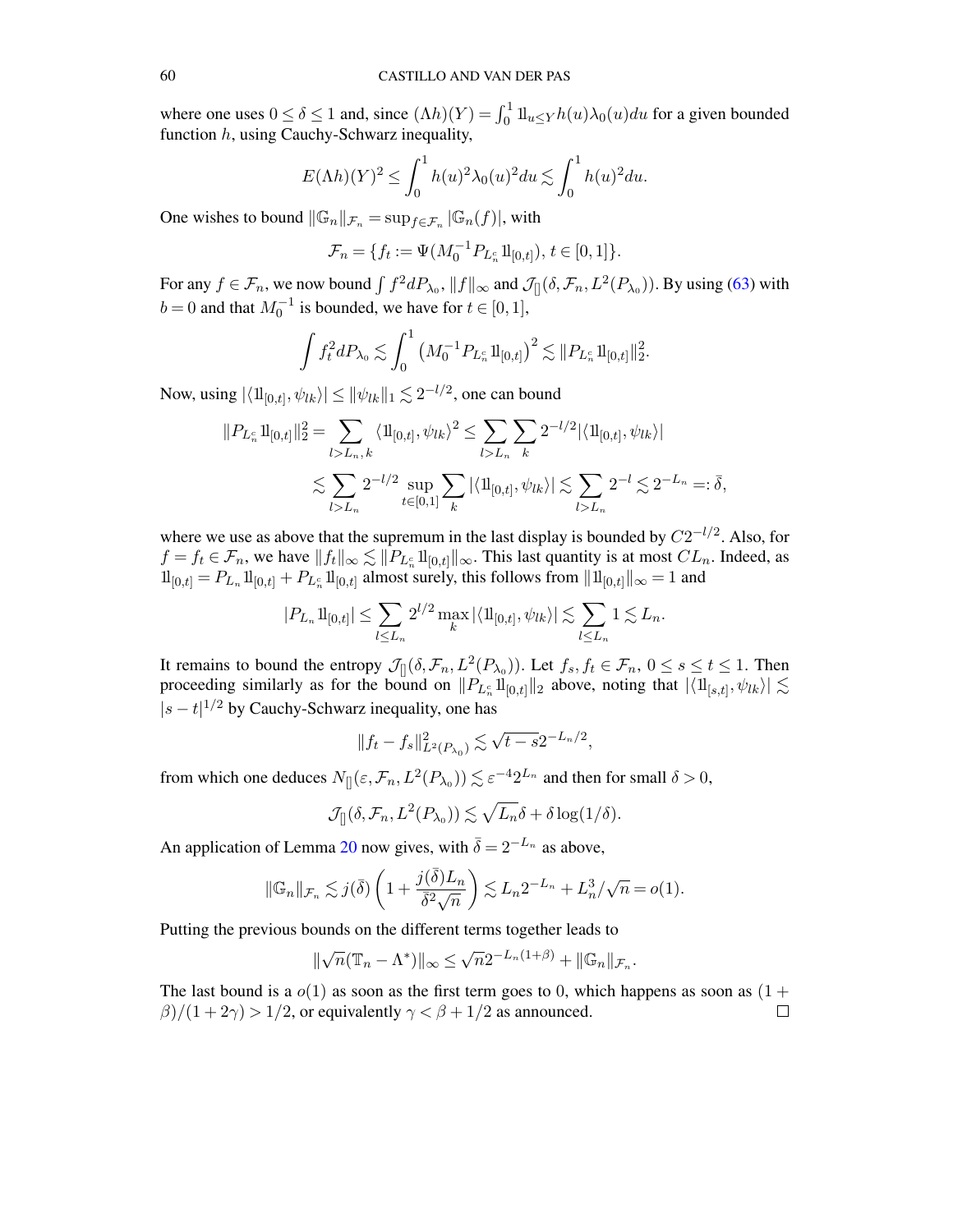<span id="page-60-0"></span>18. Lower bound for hazard rate in supremum norm. Huber and McGibbon [\[31\]](#page-69-20) proved lower bounds for hazard estimation in terms of  $L^p$ -losses,  $p < \infty$ , but not  $p = \infty$ . The following result gives the  $L^{\infty}$ –counterpart, with the rate featuring the expected additional logarithmic term.

<span id="page-60-1"></span>THEOREM 9. Let  $\beta, L > 0$ . There exists a finite constant  $M = M(\beta, L) > 0$  such that for *large enough* n*,*

$$
R_M=\inf_{T}\sup_{\lambda\in\mathcal{H}(\beta,L)}E_\lambda\|T-\lambda\|_\infty\geq M\left(\frac{\log n}{n}\right)^{\frac{\beta}{2\beta+1}}=M\varepsilon_{n,\beta}^*,
$$

*where the infimum is taken over all possible estimators*  $T = T(X)$  *of the hazard rate in the survival model and*  $E_{\lambda}$  *denotes the expectation with respect to the law of the observations in the survival model with hazard*  $\lambda$  *on* [0, 1].

REMARK 3. Theorem [4](#page-11-1) assumes slightly more than  $\lambda \in \mathcal{H}(\beta, L)$  for some  $\beta, L > 0$  and requires that  $r = \log \lambda$  belongs to  $\mathcal{H}(\beta, D)$  for some  $D > 0$ . The lower bound proof below goes through for that subclass of hazards  $\lambda$  (it suffices to note that all considered  $\lambda_j$ 's in that proof are bounded away from 0 and  $\infty$ ), thus showing the matching lower bound in the considered setting as well.

PROOF. We use the principle of lower bounds 'based on many hypotheses' as developed by Ibragimov and Has'minskii [\[32\]](#page-69-21) (see also [\[49\]](#page-70-16), Section 2.6). Suppose one can find hazards  $\lambda_0, \lambda_1, \ldots, \lambda_M$  with  $M \ge 2$  such that, for some  $\alpha \in (0, 1/8)$ ,

(64) 
$$
\|\lambda_i - \lambda_j\|_{\infty} \ge 2s > 0 \quad 0 \le i < j \le M
$$

(65) 
$$
\frac{1}{M} \sum_{j=1}^{M} K(P_{\lambda_j}, P_{\lambda_0}) \leq \alpha \log M,
$$

where  $K(P, Q)$  denotes the Kullback–Leibler divergence. Then by the lower bound principle based on many hypotheses ([\[49\]](#page-70-16), Thm. 2.7), the minimax risk as in the statement is bounded from below by

$$
R_M \geq Cs,
$$

where  $C = C(\alpha) > 0$  is a constant depending only on  $\alpha$ . We now construct the hazards  $\lambda_k$ . One sets  $\lambda_0 = 1$  a constant hazard and consider perturbations  $\lambda_k$ ,  $1 \leq k \leq M$  as follows. Let  $\psi$  be a smooth function verifying the following conditions:  $\psi$  has compact support  $[-1/2, 1/2]$ , and  $\psi \in \mathcal{H}(\beta, 1)$  and  $\psi(0) = c > 0$  a small enough constant (see [\[49\]](#page-70-16), Section 2.7 for an explicit construction). Next set

$$
\lambda_k = \lambda_0 + Lh^{\beta} \psi \left( \frac{x - x_k}{h} \right), \ x_k = \frac{k - 1/2}{M}, \ h = 1/M.
$$

By construction  $\lambda_k$  are hazard functions (for small enough h) and  $\lambda_k \in \mathcal{H}(\beta, L)$ . Further,  $\|\lambda_k - \lambda_j\|_{\infty} = c L h^{\beta}$ . One uses the expression of the Kullback-Leibler divergence  $K(P_{\lambda_1}, P_{\lambda_2})$  for two given hazard rates  $\lambda_1, \lambda_2$  bounded away from 0 (say; and with the model parameters satisfying our general assumptions) given in Lemma [16,](#page-61-3) combined with  $K(P_{\lambda}^{\otimes n})$  $\partial_{\lambda_1}^{\otimes n}, P_{\lambda_2}^{\otimes n}$  =  $nK(P_{\lambda_1}, P_{\lambda_2})$ . The computation is similar to that in [\[31\]](#page-69-20), Lemma 1, up to the fact one works with the survival model up to time  $\tau$  only (in the version of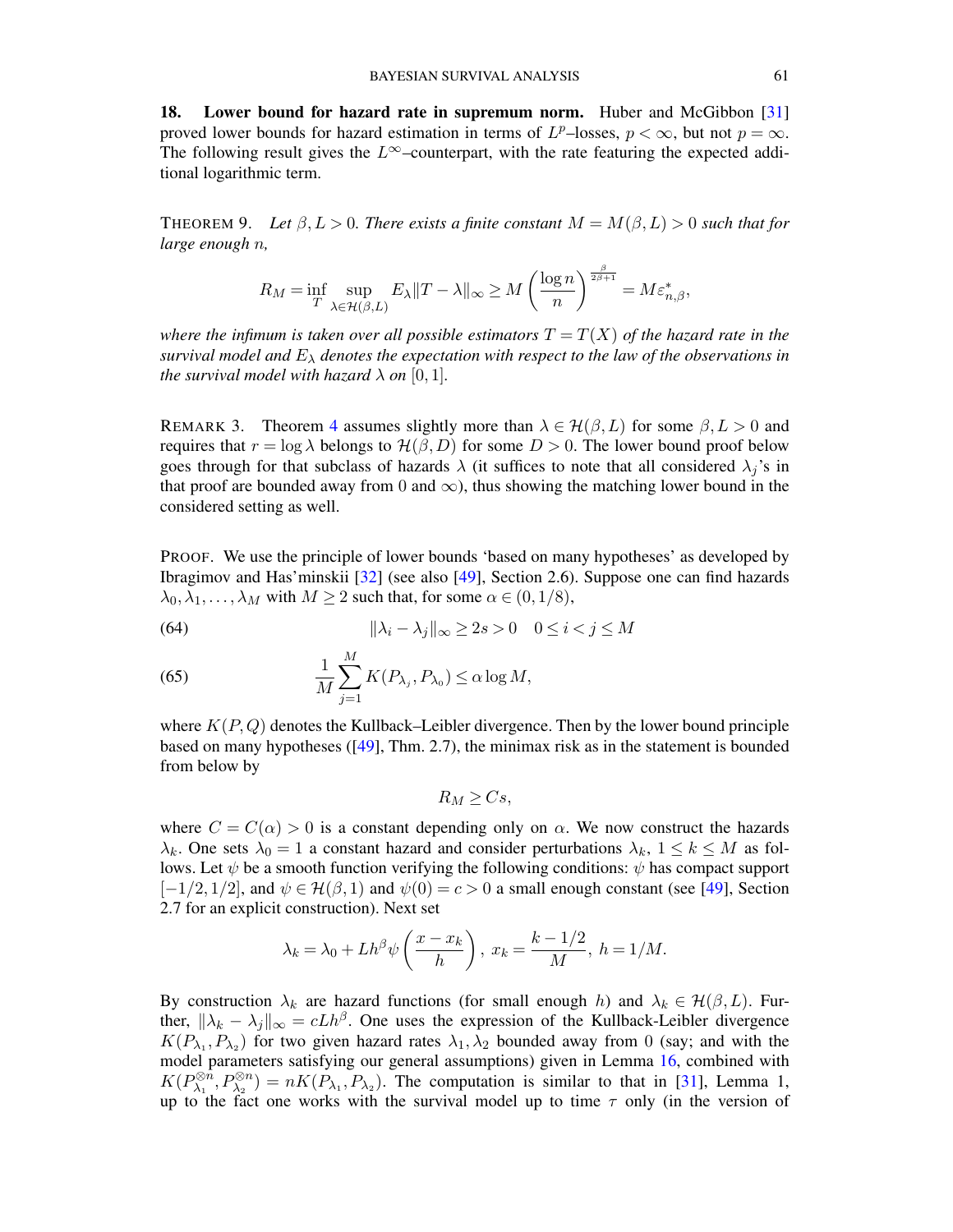[\[31\]](#page-69-20) we could consult, we note the presence of a minor sign typo in the expressions of Hellinger distance and KL divergence). Using Lemma [16,](#page-61-3) one sees that it is enough to bound  $\int (\lambda_k - \lambda_0)^2 / \lambda_0 S_{\lambda_0} \bar{G} \le C \int (\lambda_k - \lambda_0)^2$  (as the survival function for the constant hazard as well as  $\bar{G}$  are bounded). As  $\|\lambda_k - \lambda_0\|_2^2 \leq CL^2 h^{2\beta+1}$ , deduce that

$$
\frac{1}{M}\sum_{j=1}^M K(P_{\lambda_j},P_{\lambda_0}) \leq CL^2 n h^{2\beta+1}.
$$

Hence choosing  $h = (\delta \log n/n)^{1/(2\beta+1)}$ , the last bound can be made smaller than  $\alpha \log M$ , provided d is a small enough constant (depending on the chosen value of  $\alpha < 1/8$ ), which concludes the proof.  $\Box$ 

<span id="page-61-3"></span>LEMMA 16. In the survival model with respective distributions  $P_{\lambda_1}, P_{\lambda_2}$ ,

$$
K(P_{\lambda_1}, P_{\lambda_2}) = \int \left[ \log \left( \frac{\lambda_1}{\lambda_2} \right) + 1 - \frac{\lambda_2}{\lambda_1} \right] \lambda_1 S_1 \bar{G},
$$

*assuming hazards are bounded away from* 0*. If*  $\|(\lambda_1 - \lambda_2)/\lambda_1\|_{\infty} \leq 1/2$ *, there exists*  $C > 0$ *such that*

$$
K(P_{\lambda_1}, P_{\lambda_2}) \le C \int \left(\frac{\lambda_2 - \lambda_1}{\lambda_1}\right)^2 \lambda_1 S_1 \bar{G}.
$$

PROOF. From the expression of the density in the survival model it follows

$$
K(P_{\lambda_1}, P_{\lambda_2}) = \int_0^1 \log(S_1/S_2) g S_1 + \int_0^1 \log\left(\frac{\lambda_1 S_1}{\lambda_2 S_2}\right) \bar{G} \lambda_1 S_1 + \log\left(\frac{S_1(1)}{S_2(1)}\right) \bar{G}(1) S_1(1).
$$

One splits the second integral in the last display by writing  $\log\{(\lambda_1S_1)/(\lambda_2S_2)\}$  =  $\log(\lambda_1/\lambda_2) + \log(S_1/S_2)$ . By integrating by parts the integral  $\int_0^1 \log(S_1/S_2) \bar{G} \lambda_1 S_1$ , the third term in the previous display cancels (using  $S_1(0) = S_2(0) = 1$ ) and by rearranging the obtained expression for the KL divergence one obtains

$$
K(P_{\lambda_1}, P_{\lambda_2}) = \int \log \left(\frac{\lambda_1}{\lambda_2}\right) \lambda_1 S_1 \bar{G} - \int (\lambda_2 - \lambda_1) S_1 \bar{G},
$$

which gives the first part of the lemma. The second part follows by using the inequality  $|\log(1+x)-x| \leq Cx^2$  for  $|x| \leq 1/2$ .  $\Box$ 

#### <span id="page-61-0"></span>19. Supporting lemmas.

#### <span id="page-61-1"></span>19.1. *Smoothness of*  $M_0$ .

<span id="page-61-2"></span>LEMMA 17. *Recall that*  $M_0(u) = E_{\lambda_0}[\mathbb{1}_{u \le Y}]$  *for*  $u \in [0,1]$ *. Under assumption [\(M\)](#page-4-0), the maps*  $M_0(\cdot)$  *and*  $M_0^{-1}(\cdot)$  *are Lipschitz on*  $[0, 1]$ *.* 

PROOF. By definition  $Y = T \wedge C$  and  $T, C$  are independent, so  $M_0(u) = \overline{G}(u)e^{-\Lambda_0(u)}$  for  $u \in [0,1]$ . Note that  $\bar{G}(u) = 1 - \int_0^u g(v) dv$ . As g is bounded by assumption,  $\bar{G}$  is Lipschitz on [0, 1]. The same holds for  $e^{-\Lambda_0}$ , which is  $C^1$  as  $\lambda_0$  is continuous. So  $M_0$  is Lipschitz, as a product of Lipschitz maps. The same is true for  $M_0^{-1}$ , noting that  $|M_0(x)^{-1} - M_0(y)^{-1}| \lesssim$  $|M_0(x) - M_0(y)|$  for  $x, y \in [0, 1]$ , as  $M_0$  is bounded away from 0 under [\(M\)](#page-4-0).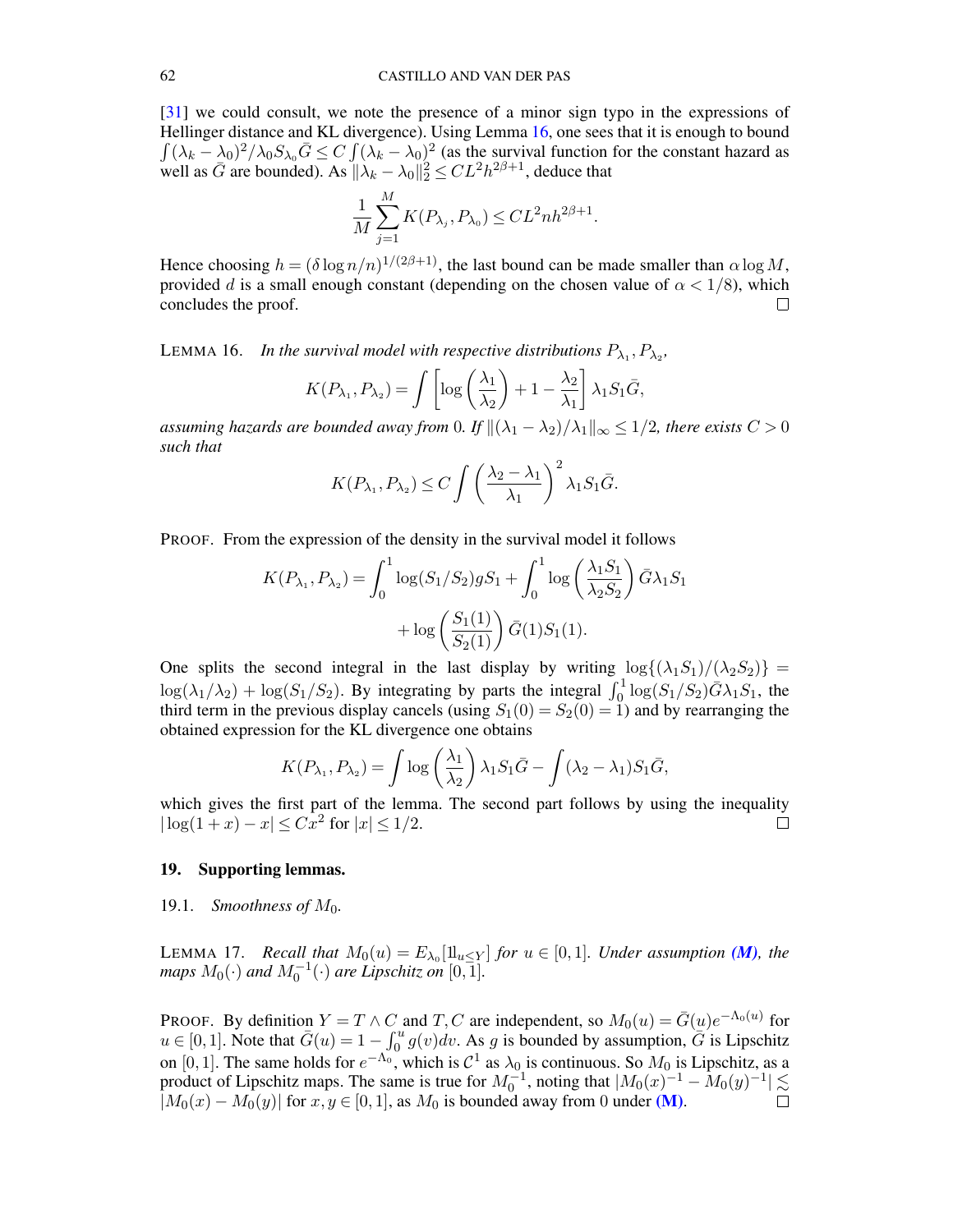<span id="page-62-0"></span>19.2. *Bounds on empirical processes.* Recall the definition of the bracketing integral of a class of functions F with respect to a norm  $\|\cdot\|$ , as in [\[52\]](#page-70-17), with  $N_{\parallel}$  denoting the usual bracketing number,

(66) 
$$
\mathcal{J}_{[]}(\delta, \mathcal{F}, \|\cdot\|) = \int_0^\delta \sqrt{1 + \log N_{[]}(\varepsilon, \mathcal{F}, \|\cdot\|)} d\varepsilon.
$$

<span id="page-62-1"></span>LEMMA 18 (variation on [\[51\]](#page-70-15), Example 19.11). Let  $\mathcal{F}(M_V)$  be the set of all functions f:  $\mathbb{R} \to \mathbb{R}$  with  $f(0) = 0$  and total variation bounded by  $M_V \geq \varepsilon$ . Then there exists a constant K such that for every distribution P and  $\varepsilon > 0$ ,

<span id="page-62-2"></span>
$$
\log N_{[}(\varepsilon, \mathcal{F}(M_V), L^2(P)) \leq K \frac{M_V}{\varepsilon}.
$$

PROOF. For a function  $f \in \mathcal{F}(M_V)$  as in the statement, we have  $f/M_V \in \mathcal{F}(1)$ , so that

$$
\log N_{[\,]}({\varepsilon}, {\mathcal F}(M_V), L^2(P)) \leq \log N_{[\,]}\left(\frac{{\varepsilon}}{M_V}, {\mathcal F}(1), L^2(P)\right)
$$

and the latter expression is at most  $KN_V/\varepsilon$  by Example 19.11 in [\[51\]](#page-70-15), which holds uniformly for bounded  $\varepsilon' = \varepsilon / M_V$ .  $\Box$ 

In the next statement,  $E_{\lambda_0}^*$  denotes the outer–expectation under  $P_{\lambda_0}$ , and one denotes  $\|\mathbb{G}_n\|_{\mathcal{F}} := \sup_{f \in \mathcal{F}} |\mathbb{G}_n f|.$ 

<span id="page-62-3"></span>LEMMA 19. Let  $\mathcal F$  be a class of functions of bounded variation on [0,1] verifying the fol*lowing for any*  $f \in \mathcal{F}$  *and some*  $\mu > 0$ *,* 

$$
f(0) = 0
$$
,  $||f||_{BV} =: \int_0^1 |f'(u)| du \le \mu$ .

*There exists*  $c_1 > 0$  *such that for*  $\mathcal{F}, \mu$  *as above,* 

$$
E_{\lambda_0}^* \|\mathbb{G}_n\|_{\mathcal{F}} \leq c_1\mu.
$$

*In particular if*  $\mu = \mu_n = o(1)$ *, we have*  $E_{\lambda_0}^* || \mathbb{G}_n ||_{\mathcal{F}} = o(1)$ *.* 

PROOF. One first notes that for any  $f \in \mathcal{F}$ , we have  $\int f^2 dP_{\lambda_0} \le ||f||_{\infty}^2$  and in turn  $||f||_{\infty} \le$  $|f(0)| + ||f||_{BV} \leq \mu$ , so that  $\int f^2 dP_{\lambda_0} \leq \mu^2$ .

Next one remarks that it is enough to prove the Lemma when  $\mu = 1$ , as otherwise one can consider the set  $G = \{g = f/\mu, f \in \mathcal{F}\}\$ and  $\|\mathbb{G}_n\|_{\mathcal{F}} = \mu \|\mathbb{G}_n\|_{\mathcal{G}}$ . Setting  $\mu = 1$  and using Lemma [20](#page-63-1) below applied with  $\delta = M = 1$ , deduce that

$$
E_{\lambda_0}^* \|\mathbb{G}_n\|_{\mathcal{F}} \leq C \mathcal{J}_{[]}(1, \mathcal{F}, L^2(P_{\lambda_0})) \left(1 + \frac{\mathcal{J}_{[]}(1, \mathcal{F}, L^2(P_{\lambda_0}))}{\sqrt{n}}\right)
$$

.

For  $\varepsilon \le 1$ , Lemma [18](#page-62-1) bounds the bracketing entropy  $\log N_{\parallel}(\varepsilon, \mathcal{F}, L^2(P_{\lambda_0}))$  from above by  $K/\varepsilon$ , so that

$$
\mathcal{J}_{[]}(1,\mathcal{F},L^2(P_{\lambda_0})) \leq \int_0^1 \sqrt{1+K/\varepsilon} d\varepsilon,
$$

which is bounded by a constant. This concludes the proof for  $\mu = 1$  and then for any  $\mu > 0$ arguing as above. $\Box$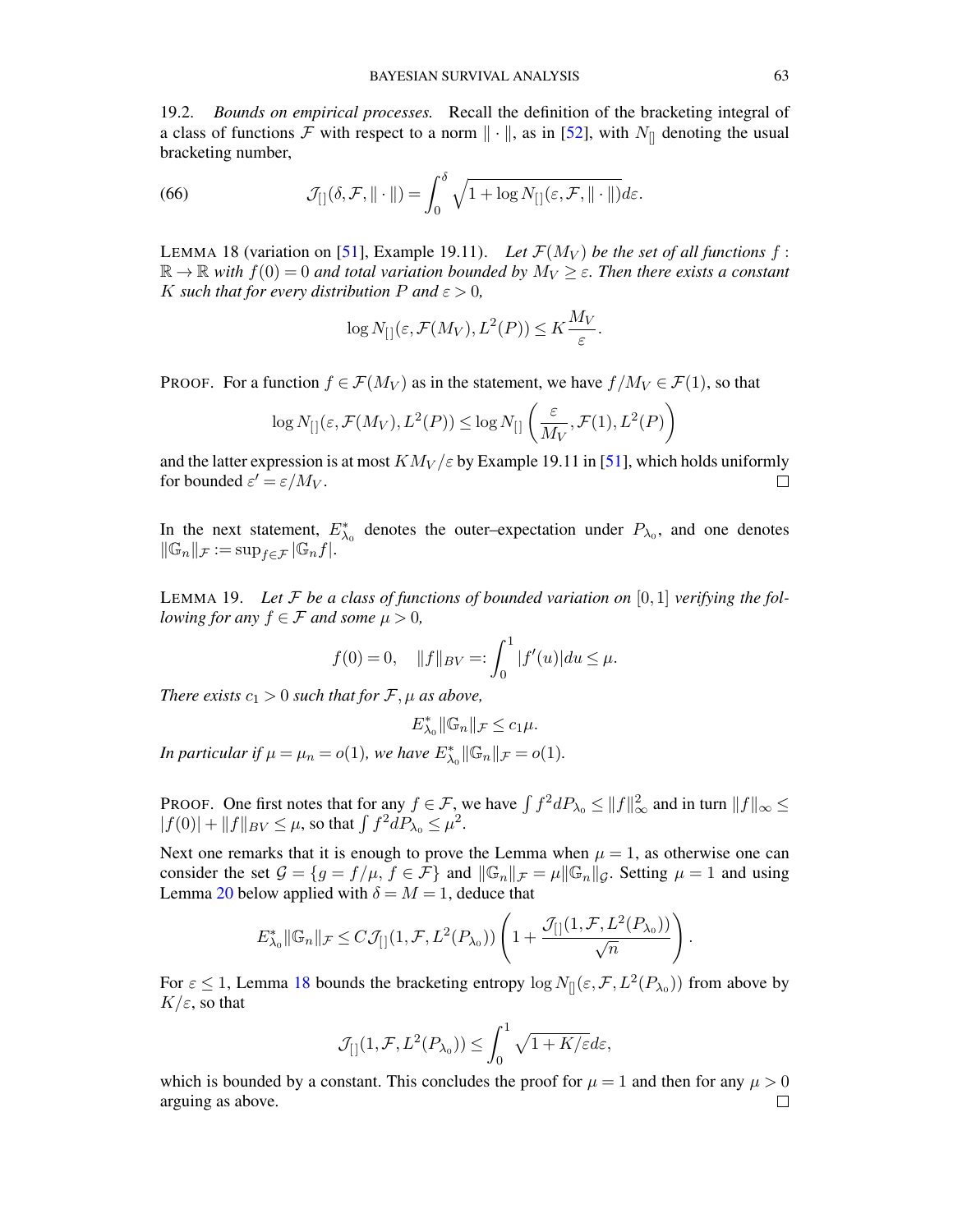<span id="page-63-1"></span>LEMMA 20 (Lemma 3.4.2 in [\[52\]](#page-70-17)). *Let* F *be a class of measurable functions such that for any*  $f \in \mathcal{F}$ ,

$$
\int f^2 dP < \delta^2, \quad ||f||_{\infty} \le M.
$$

*Then for*  $j(\delta) := \mathcal{J}_{[}(\delta, \mathcal{F}, L^2(P_{\lambda_0}))$  *as defined in* [\(66\)](#page-62-2)*,* 

$$
E_{P_{\lambda_0}}^* \|\mathbb{G}_n\|_{\mathcal{F}} \lesssim j(\delta) \left(1 + \frac{j(\delta)M}{\delta^2 \sqrt{n}}\right).
$$

<span id="page-63-0"></span>LEMMA 21. *For any*  $n \ge 2$ ,  $cut-off L_n \ge 1$ , and  $\lambda^*$  as in [\(36\)](#page-30-1), it holds

$$
E_{\lambda_0} \|\lambda_{L_n}^* - \lambda_{0,L_n}\|_{\infty} \lesssim E_{\lambda_0} \left[\ell_{\infty}(\lambda_{L_n}^*, \lambda_{0,L_n})\right] \lesssim \sqrt{\frac{L_n 2^{L_n}}{n}},
$$

*where*  $\ell_{\infty}(f, g)$  *is defined in* [\(35\)](#page-29-6).

PROOF. Arguing as in Lemma 7 of [\[11\]](#page-68-4), we find, for any  $t > 0$ :

$$
E_{\lambda_0} \| \lambda_{L_n}^* - \lambda_{0, L_n} \|_{\infty} \lesssim E_{\lambda_0} \ell_{\infty} (\lambda_{L_n}^*, \lambda_{0, L_n})
$$
  

$$
\lesssim \frac{1}{\sqrt{n}} \sum_{l \le L_n} \frac{2^{l/2}}{t} \log \sum_{k=0}^{2^{l}-1} E_{\lambda_0} \left[ e^{t W_n(\psi_{n,lk})} + e^{-t W_n(\psi_{n,lk})} \right].
$$

We now study  $E_{\lambda_0}e^{sW_n(\psi_{n,lk})}$  for any real s and some particular l, k. We introduce the notation  $H_{n,lk}(X_i) = \delta_i \psi_{n,lk}(Y_i) - \Lambda_0 \psi_{n,lk}(Y_i)$ , where  $X_i$  is short for  $(\delta_i, Y_i)$ , and remark that  $W_n(\psi_{n,lk}) = \frac{1}{\sqrt{k}}$  $\frac{1}{\sqrt{n}}\sum_{i=1}^{n}H_{n,lk}(X_i)$ . We also remark that, by construction,  $E_{\lambda_0}H_{n,lk}(X_1)=0$ . We rewrite, by independence of the  $X_i$ :

$$
E_{\lambda_0} e^{sW_n(\psi_{n,lk})} = e^{n \log \mathbb{E}[e^{\frac{s}{\sqrt{n}} H_{n,lk}(X_1)}]},
$$

and bound, using  $\mathbb{E}_{\lambda_0}H_{n,lk}(X_1)=0$ ,

$$
E\left[e^{\frac{s}{\sqrt{n}}H_{n,lk}(X_1)}\right] = E\left[\sum_{k\geq 0} \left(\frac{sH_{n,lk}(X_1)}{\sqrt{n}}\right)^k \frac{1}{k!}\right] = 1 + E\left[\sum_{k\geq 2} \left(\frac{sH_{n,lk}(X_1)}{\sqrt{n}}\right)^k \frac{1}{k!}\right]
$$
  

$$
\leq 1 + \sum_{k\geq 2} \left(\frac{|t| \|H_{n,lk}\|_{\infty}}{\sqrt{n}}\right)^{k-2} \frac{s^2 E[H_{n,lk}(X_1)^2]}{nk!}
$$
  

$$
\leq 1 + \frac{s^2}{2n} E[H_{n,lk}(X_1)^2] e^{\frac{|s| \|H_{n,lk}\|_{\infty}}{\sqrt{n}}}.
$$

Returning to the first display, we use the just obtained bound with  $t =$ √ l and  $s = t$  or  $s =$  $-t$ . Noting that  $E[H_{n,lk}(X_1)^2] = ||\psi_{n,lk}||_L^2$  which is bounded by a constant by Lemma [12,](#page-55-2) and bounding  $||H_{n,lk}||_{\infty} \leq (1 + ||\Lambda_0||_{\infty}) ||\psi_{n,lk}||_{\infty}$  combined with  $||\psi_{n,lk}||_{\infty} \lesssim L_n 2^{L_n/2}$  as follows from Lemma [12,](#page-55-2) one obtains

$$
E_{\lambda_0} \|\lambda_{L_n}^* - \lambda_{0,L_n}\|_{\infty} \leq \frac{1}{\sqrt{n}} \sum_{l \leq L_n} \frac{2^{l/2}}{t} \log \left(2^l 2e^{Ct}\right),
$$

which is bounded from above, if one chooses  $t = t_l = l$ , by a constant times  $\sum_{l \le L_n} 2^{l/2} \sqrt{l} / \sqrt{n} \lesssim$  $(L_n 2^{L_n}/n)^{1/2}$  and the proof is finished.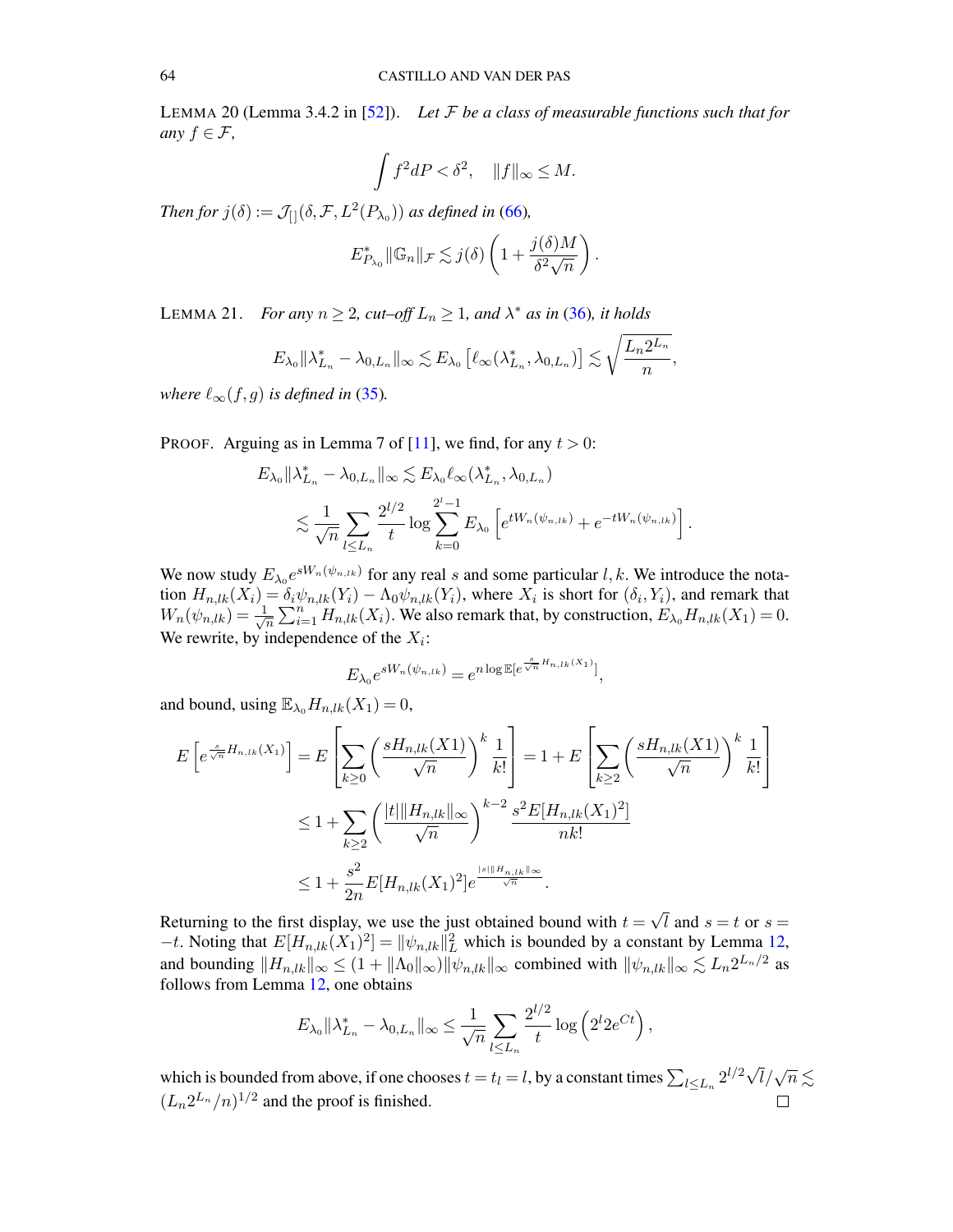<span id="page-64-0"></span>19.3. *Bounds on LAN remainders.* Let  $H$  be the class of (possibly *n*-dependent) functions defined by, for some constant  $D > 0$  independent of n and sequences  $(\mu_n)$ ,  $(v_n)$  of positive real numbers,

<span id="page-64-3"></span>(67) 
$$
\mathcal{H}_n = \{ h \in L^{\infty}[0,1], \quad ||h||_{\infty} \leq \mu_n, ||h||_2 \leq D \},
$$

<span id="page-64-4"></span>(68) 
$$
\mathcal{L}_n = \{ \lambda \in L^{\infty}[0,1], \quad \lambda \geq 0, \|\lambda - \lambda_0\|_{\infty} \leq v_n \}.
$$

Further consider the sets of functions, recalling the notation  $(\Lambda f)(\cdot) = \int_0^{\cdot} f d\Lambda = \int_0^{\cdot} f \lambda$ , for  $t > 0$ ,

<span id="page-64-5"></span>(69) 
$$
\mathcal{F}_n = \{ (\Lambda_0 - \Lambda)h, \quad h \in \mathcal{H}_n, \lambda \in \mathcal{L}_n \},
$$

<span id="page-64-6"></span>(70) 
$$
\mathcal{G}_n = \left\{ \sqrt{n} \Lambda \left( e^{-\frac{t}{\sqrt{n}}h} - 1 + \frac{t}{\sqrt{n}} h \right), \quad h \in \mathcal{H}_n, \lambda \in \mathcal{L}_n \right\}.
$$

<span id="page-64-1"></span>LEMMA 22. Let  $\mathcal{F}_n, \mathcal{G}_n$  be defined as in [\(69\)](#page-64-5)–[\(70\)](#page-64-6)*, where*  $\mathcal{H}_n, \mathcal{L}_n$  are as in [\(67\)](#page-64-3)–(68*), for* sequences  $(\mu_n)$ ,  $(v_n)$  of positive real numbers and  $t > 0$ . Suppose  $|t|\mu_n/\sqrt{n} \leq d$  for some  $d > 0$ *. Then for universal constants*  $C_1, C_2 > 0$ *,* 

$$
E_{\lambda_0}^* \left[ \sup_{f_n \in \mathcal{F}_n} |\mathbb{G}_n f_n| \right] \leq C_1 v_n,
$$
  

$$
E_{\lambda_0}^* \left[ \sup_{g_n \in \mathcal{G}_n} |\mathbb{G}_n g_n| \right] \leq C_2 \frac{t^2}{\sqrt{n}} (1 + v_n).
$$

PROOF. First, one observes that any  $f_n \in \mathcal{F}_n$  and  $g_n \in \mathcal{G}_n$  are functions of finite total variation: both are differentiable and for  $f_n = (\Lambda_0 - \Lambda)h$  (for which  $f_n(0) = 0$ ) we have

$$
||f_n||_{BV} = \int_0^1 |(\lambda - \lambda_0)h| \le ||\lambda - \lambda_0||_{\infty} ||h||_2 \le Dv_n,
$$

where we use  $||h||_1 \le ||h||_2$  (Cauchy–Schwarz). For  $g_n$ , noting that  $|t||h||_{\infty}/\sqrt{2}$  $\overline{n}$  is bounded by assumption and using the inequality  $|e^x - 1 - x| \leq Cx^2$  for  $x \leq 1$ , one obtains that the total variation of  $g_n$  is bounded by

$$
||g_n||_{BV} = \int_0^1 |g'_n| \le C \frac{t^2}{\sqrt{n}} \int_0^1 \lambda h^2 \le C \frac{t^2}{\sqrt{n}} \left[ \int_0^1 (\lambda - \lambda_0) h^2 + \int_0^1 \lambda_0 h^2 \right]
$$
  

$$
\le C \frac{t^2}{\sqrt{n}} ||h||_2^2 [||\lambda - \lambda_0||_{\infty} + 1] \le \frac{t^2}{\sqrt{n}} D(1 + v_n),
$$

where one uses the definitions of  $\mathcal{H}_n$ ,  $\mathcal{L}_n$ . The results follow by applying Lemma [19](#page-62-3) to both empirical processes at stake.  $\Box$ 

<span id="page-64-2"></span>LEMMA 23. Let  $\mathcal{H}_n$ ,  $\mathcal{L}_n$  be as in [\(67\)](#page-64-3)–[\(68\)](#page-64-4), for sequences  $(\mu_n)$ ,  $(v_n)$  of positive real numbers and  $t > 0$ . Suppose  $|t|\mu_n/\sqrt{n} \leq d$  for some  $d > 0$ . Then

$$
\sup_{h \in \mathcal{H}_n, \lambda \in \mathcal{L}_n} \left| n \Lambda_0 \left\{ M_0 \left( e^{r - r_0} \left( e^{-\frac{t}{\sqrt{n}} h} - 1 + \frac{t}{\sqrt{n}} h \right) - \frac{1}{2} \frac{t^2}{n} h^2 \right) \right\} \right|
$$
  
=  $O \left( t^2 \left\{ v_n + |t| \frac{1 + v_n}{\sqrt{n}} \right\} \right).$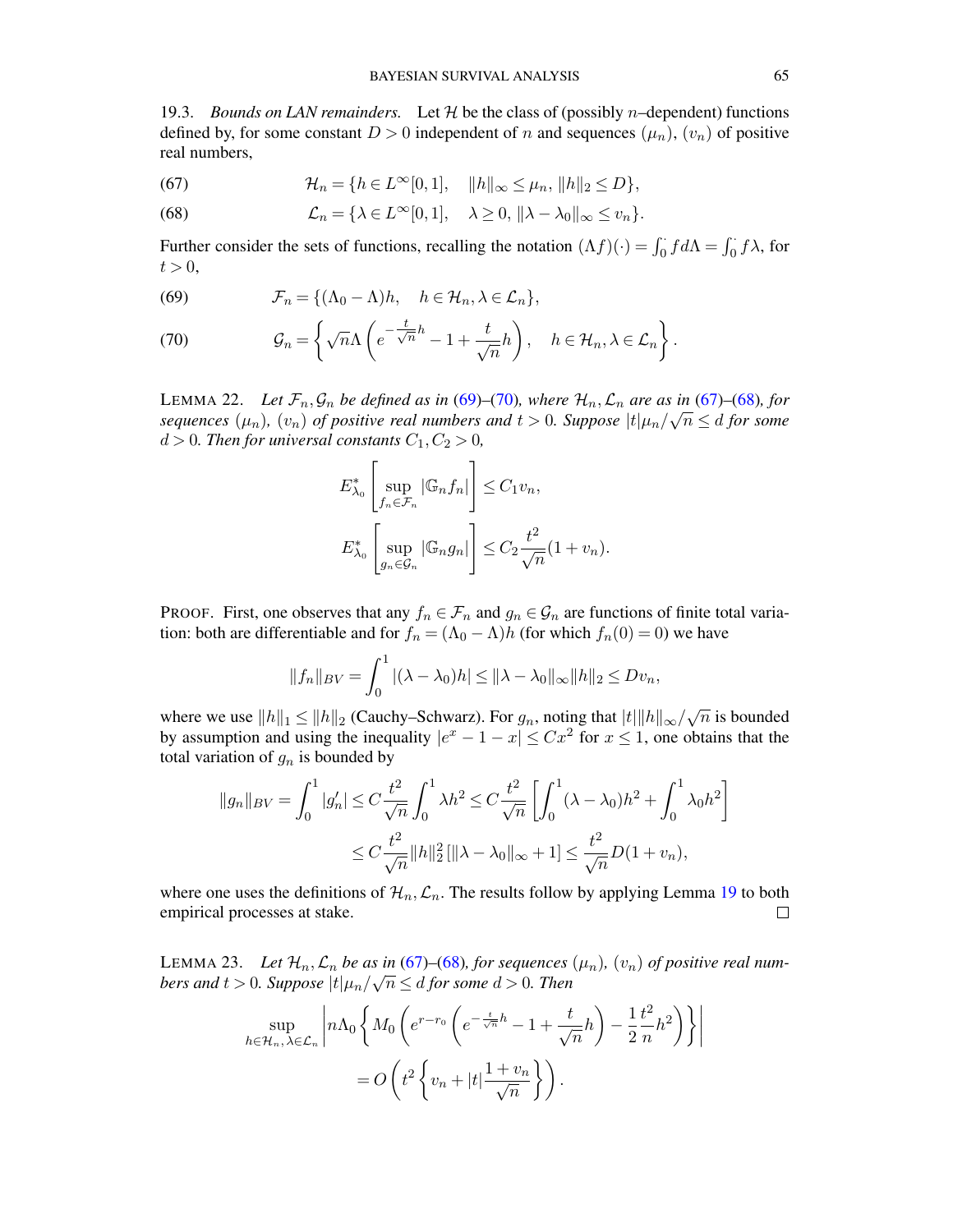Proof. As  $|t| \| h \|_{\infty}/\sqrt{\frac{2}{\sqrt{\pi}}}$  $\overline{n}$  is bounded by assumption, one expands  $e^{-th/\sqrt{n}}$  with third-order remainder term  $R_h$ : we have  $|R_h| \lesssim t^3 n^{-3/2} e^{t||h||_{\infty}/\sqrt{n}} \lesssim t^3 n^{-3/2}$ . Further writing  $e^{r-r_0} =$  $\lambda/\lambda_0$  gives

$$
n\Lambda_0 \left\{ M_0 \left( e^{r-r_0} \left( e^{-\frac{t}{\sqrt{n}}h} - 1 + \frac{t}{\sqrt{n}} h \right) - \frac{1}{2} \frac{t^2}{n} h^2 \right) \right\}
$$
  
\n
$$
\leq n\Lambda_0 \left\{ M_0 \left( \frac{|\lambda - \lambda_0|}{\lambda_0} \frac{t^2}{2n} h^2 \right) + e^{r-r_0} |R_h| \right\}
$$
  
\n
$$
\lesssim t^2 ||\lambda - \lambda_0||_{\infty} ||h||_2^2 + t^3 \frac{||\Lambda||_{\infty}}{\sqrt{n}} e^{t ||h||_{\infty}/\sqrt{n}}
$$
  
\n
$$
\lesssim t^2 \left[ v_n + |t| (v_n + 1) / \sqrt{n} \right],
$$

where for the last inequality we use that  $\Lambda(1) = \int_0^1 \lambda(u) du$  and the bound  $||\Lambda||_{\infty} = \Lambda(1) \le$  $\|\lambda - \lambda_0\|_{\infty} + \|\lambda_0\|_{\infty} \lesssim (v_n + 1).$ 

The following variant is helpful if one does not wish to use any supremum norm bound on  $\lambda - \lambda_0$ , and instead base arguments only on the  $\|\cdot\|_1$ –norm. Lemma [24](#page-65-0) is used for Theorem [2,](#page-7-2) which involves the set  $A_n$  of [\(P1\)](#page-7-4), indeed based on the  $\|\cdot\|_1$ –norm only. Note, on the other hand, that this has consequences on the obtained bounds, whose dependence in  $\mu_n$  is not as good as those above for  $\mu_n$  growing fast to infinity, so could not be used for later results such as Theorem [4](#page-11-1) and [6,](#page-26-0) whose proofs require h's with rapidly growing  $\|\cdot\|_{\infty}$ –norm. Let us first update slightly the definition of  $\mathcal{L}_n$  as, for some sequence  $(\varepsilon_n)$ ,

<span id="page-65-1"></span>(71) 
$$
\mathcal{L}_n^1 = \{ \lambda \in L^\infty[0,1], \quad \lambda \ge 0, \|\lambda - \lambda_0\|_1 \le \varepsilon_n \}.
$$

Further set

<span id="page-65-2"></span>(72) 
$$
\mathcal{F}_n^1 = \{ (\Lambda_0 - \Lambda)h, \quad h \in \mathcal{H}_n, \lambda \in \mathcal{L}_n^1 \},
$$

<span id="page-65-3"></span>(73) 
$$
\mathcal{G}_n^1 = \left\{ \sqrt{n} \Lambda \left( e^{-\frac{t}{\sqrt{n}}h} - 1 + \frac{t}{\sqrt{n}} h \right), \quad h \in \mathcal{H}_n, \lambda \in \mathcal{L}_n^1 \right\}.
$$

<span id="page-65-0"></span>LEMMA 24. *Let*  $\mathcal{F}_n^1, \mathcal{G}_n^1$  be defined as in [\(72\)](#page-65-2)–[\(73\)](#page-65-3), where  $\mathcal{H}_n, \mathcal{L}_n^1$  are as in [\(67\)](#page-64-3)–[\(71\)](#page-65-1)*, for a*<br>  $\mathcal{F}_n^1$  $sequence (\varepsilon_n)$  *of positive real numbers and t such that*  $|t|\mu_n/\sqrt{n} \leq d$  *for some*  $d > 0$ *. Then for universal constants*  $C_1, C_2 > 0$ *,* 

$$
E_{\lambda_0}^* \left[ \sup_{f_n \in \mathcal{F}_n^1} |\mathbb{G}_n f_n| \right] \leq C_1 \varepsilon_n \mu_n,
$$
  

$$
E_{\lambda_0}^* \left[ \sup_{g_n \in \mathcal{G}_n^1} |\mathbb{G}_n g_n| \right] \leq C_2 \frac{t^2}{\sqrt{n}} (1 + \varepsilon_n \mu_n^2).
$$

*Further, under the same notation and conditions,*

$$
\sup_{h \in \mathcal{H}_n, \lambda \in \mathcal{L}_n^1} \left| n \Lambda_0 \left\{ M_0 \left( e^{r - r_0} \left( e^{-\frac{t}{\sqrt{n}}h} - 1 + \frac{t}{\sqrt{n}} h \right) - \frac{1}{2} \frac{t^2}{n} h^2 \right) \right\} \right|
$$
  
=  $O \left( t^2 \left\{ \varepsilon_n \mu_n^2 + |t| \frac{1 + \varepsilon_n}{\sqrt{n}} \right\} \right).$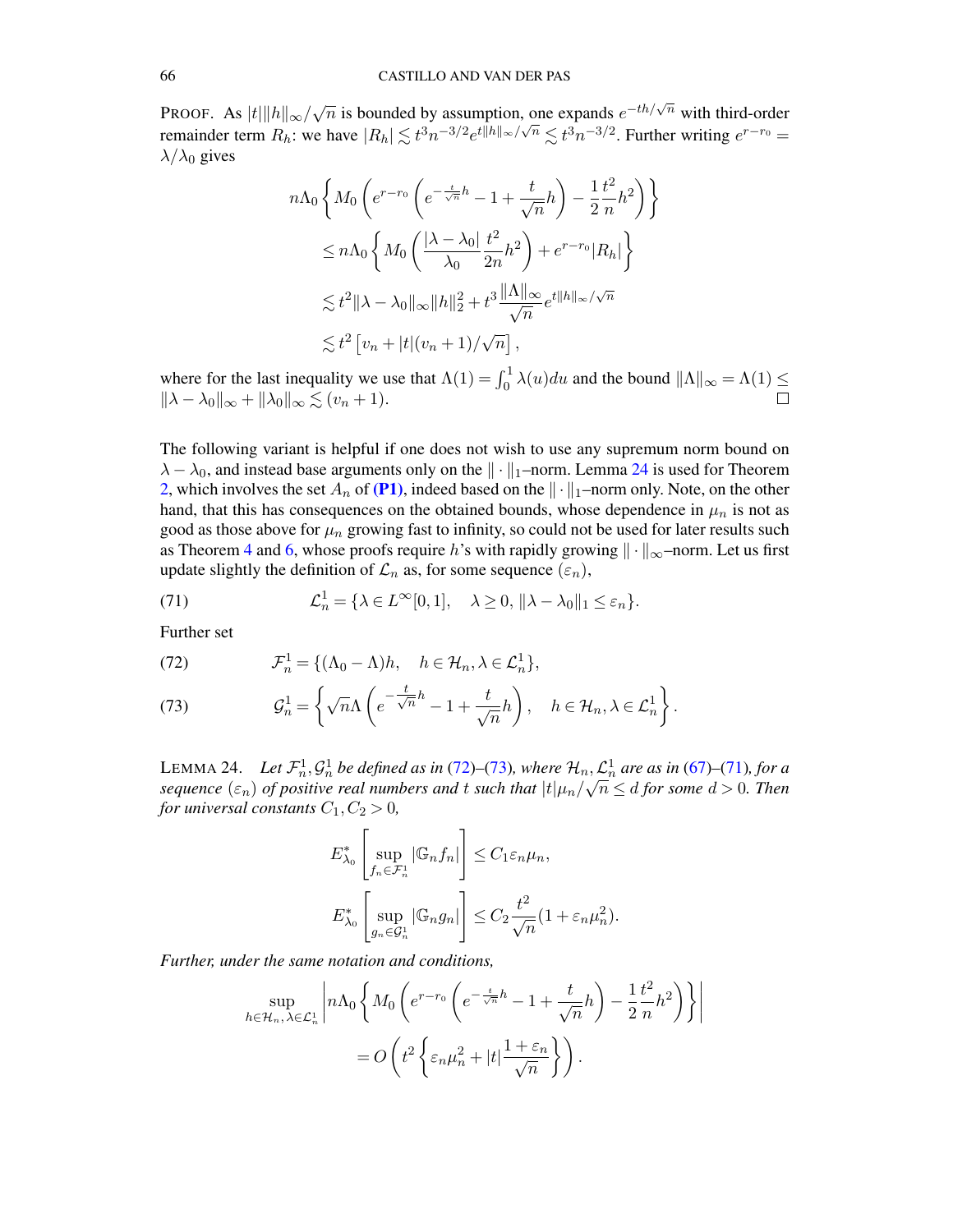PROOF. The proof is nearly identical to that of Lemmas [22](#page-64-1)[–23,](#page-64-2) except one now bounds  $\int |\lambda - \lambda_0| |h| \le ||\lambda - \lambda_0||_1 ||h||_{\infty}$  and, for some uniformly bounded function a,

$$
\int_0^1 |\lambda - \lambda_0|(u)h(u)^2 a(u) du \leq C ||\lambda - \lambda_0||_1 ||h||_{\infty}^2,
$$

instead of bounding from above by  $C\|\lambda-\lambda_0\|_{\infty} \|h\|_2^2$  as before. Finally to bound  $\|\Lambda\|_{\infty} =$  $\Lambda(1)$ , one uses  $\Lambda(1) \leq \Lambda_0(1) + \int_0^1 |\lambda - \lambda_0| \leq \varepsilon_n + ||\Lambda_0||_{\infty} \lesssim 1 + \varepsilon_n$ .

## <span id="page-66-0"></span>20. Additional simulation and data application results.

<span id="page-66-1"></span>20.1. *Simulation results for the cumulative hazard.* Table [2](#page-66-3) shows the coverage results for the credible bands for the cumulative hazard Λ. In all scenarios, coverage is as expected from Corollary [2.](#page-10-2) This illustrates that the Bayesian credible bands are suitable for uncertainty quantification in practice.

<span id="page-66-3"></span>TABLE 2 *Coverage of the credible bands for the cumulative hazard, using the dependent and independent Gamma priors. The parameter*  $\gamma$  *is that of* [\(10\)](#page-7-7)*, so*  $\gamma = 1/2$  *corresponds to*  $K = \left[ (n/\log n)^{1/2} \right]$  *intervals and*  $\gamma = 1$  *to* 

$$
K = \left\lceil (n/\log n)^{1/3} \right\rceil
$$
 intervals.

| $\gamma = 1/2$          |        |      | $\gamma=1$ |  |
|-------------------------|--------|------|------------|--|
| dep.                    | indep. | dep. | indep.     |  |
|                         |        |      |            |  |
| 0.96                    | 0.97   | 0.95 | 0.98       |  |
| 0.96                    | 0.96   | 0.95 | 0.97       |  |
| 0.96                    | 0.96   | 0.96 | 0.97       |  |
| 0.95                    | 0.95   | 0.95 | 0.95       |  |
| Piecewise linear hazard |        |      |            |  |
| 0.96                    | 0.98   | 0.95 | 0.98       |  |
| 0.96                    | 0.96   | 0.94 | 0.98       |  |
| 0.95                    | 0.95   | 0.96 | 0.95       |  |
| 0.95                    | 0.96   | 0.95 | 0.94       |  |
|                         |        |      |            |  |

<span id="page-66-2"></span>20.2. *Data application: results for the hazard and cumulative hazard.* For the hazard, we compare the posterior mean to the kernel-based methods of Mueller and Wang [\[41\]](#page-70-18) and Cao and Lopez-de-Ullibarri [\[9\]](#page-68-10), in Figure [4.](#page-67-1)

We compare the posterior mean and credible band for the cumulative hazard to the Nelson-Aalen estimator with its pointwise confidence intervals, in Figure [4](#page-67-1) (although we draw it here for the sake of comparison, let us stress again that, contrary to the credible band, the corresponding 'patched' band obtained from putting together the confidence intervals typically does *not* cover with the desired confidence level).

The posterior mean of the hazard resembles the other two estimates, and provides an estimate for a longer timeframe than the two kernel-based methods, compensating for the low number of events in the final two intervals by exploiting the dependence induced through the prior.

In this example the credible band for the cumulative hazard is quite wide, more or less equal in width to the width of the final pointwise interval of the Nelson-Aalen estimator. This is not surprising for two reasons: (i) the pointwise intervals have very different guarantees than the credible band; (ii) the credible band is constructed to have a fixed radius and needs to cover just as well near the end of follow-up as in the beginning, leading to a possibly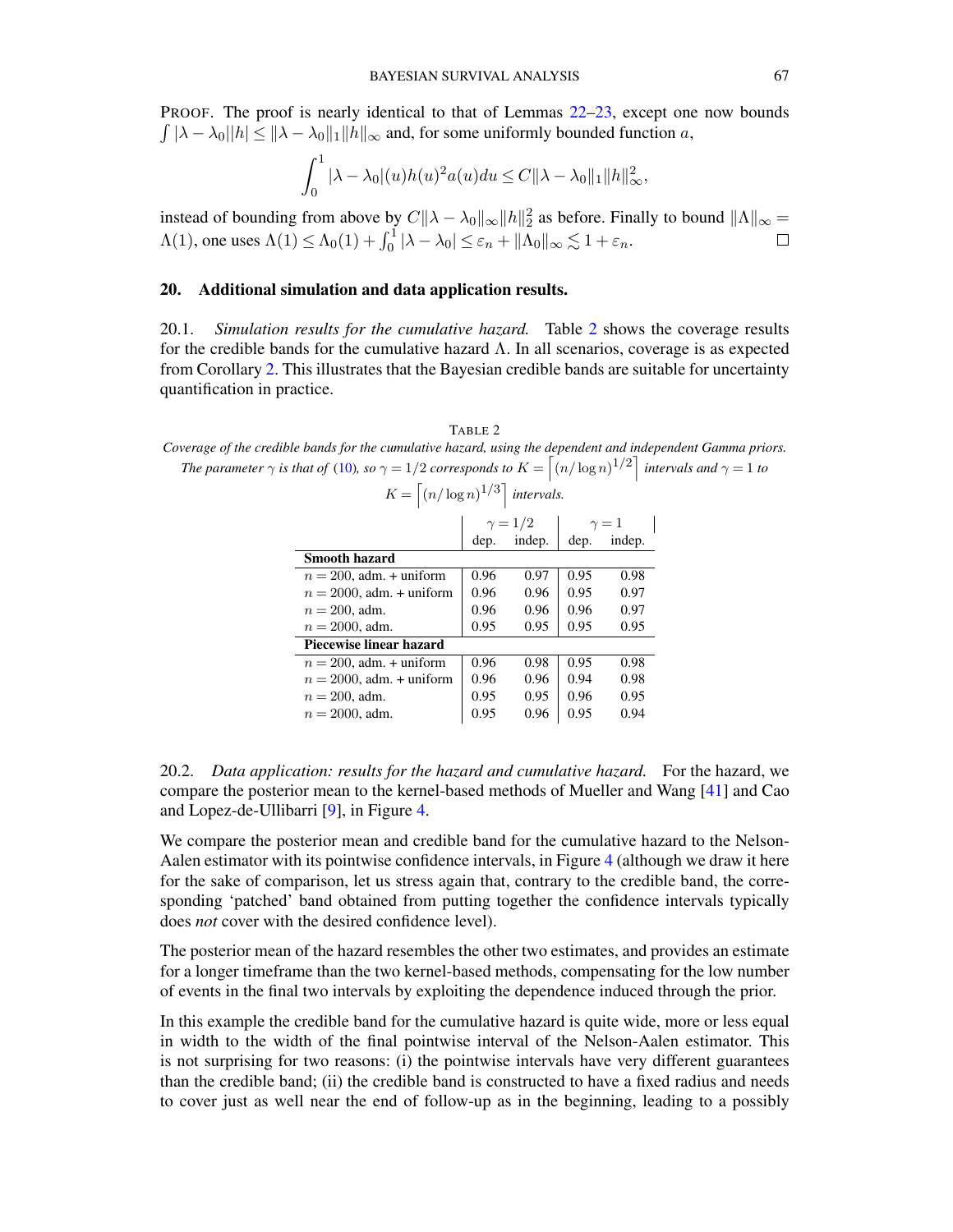too conservative width at the start of follow-up. Although beyond the scope of the present contribution, it would also be interesting to investigate constructions of credible bands with possibly time-varying radius.

<span id="page-67-1"></span>FIGURE 4*. Posterior mean of the hazard (solid piecewise constant function) and the estimators of Cao and Lopezde-Ullibarri (dotted) and of Mueller and Wang (dashed).*

# Hazard with two kernel−based estimators



FIGURE 5*. Posterior mean of the cumulative hazard (solid) with credible band (shaded area) and the Nelson-Aalen estimator (dashed) with its pointwise confidence intervals (dashed). Unlike the credible band, the collated pointwise confidence intervals do not form a confidence band.*



<span id="page-67-0"></span>20.3. *The sampler, independent and dependent Gamma priors.* To sample from the posterior, we derive a Gibbs sampler with Metropolis-Hastings steps within Gibbs. Let  $K$  be the number of intervals and denote the draw of the hazard from iteration j by  $(\lambda_1^{(j)})$  $\lambda_1^{(j)}, \ldots, \lambda_K^{(j)}$ ). We augment the data  $\{(y_i, \delta_i)\}_{i=1}^n$  as in [\[30,](#page-69-14) [38\]](#page-70-10):  $y_i$  is represented as  $(y_{1i}, y_{2i}, \ldots, y_{Ki})$ , where  $y_{ki}$  is the total time individual i was under follow-up during interval k, and  $\delta_i$  is represented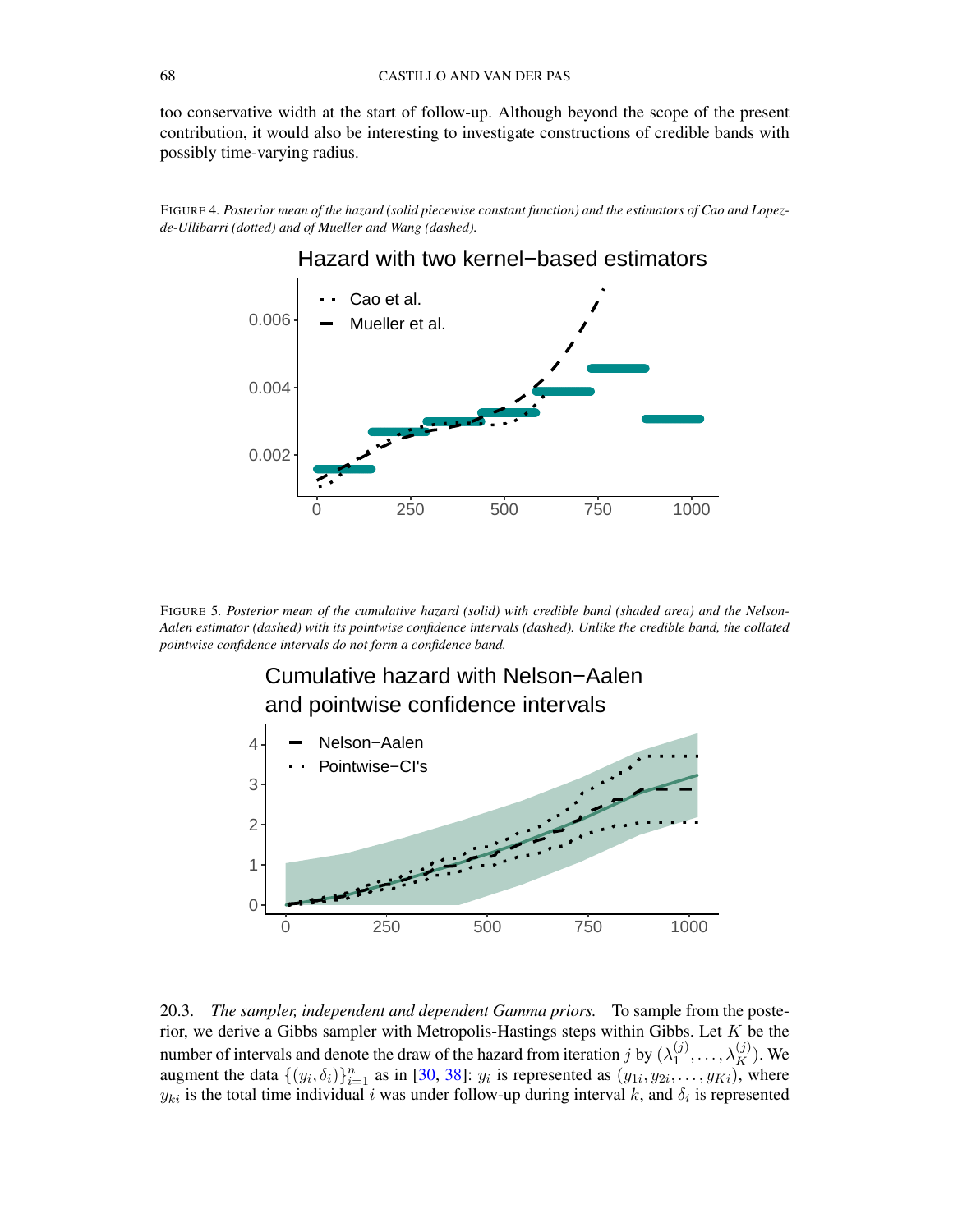as  $(\delta_{1i}, \delta_{2i}, \ldots, \delta_{Ki})$ , where  $\delta_{ki}$  is equal to one if individual i experiences the event in interval k, and equal to zero otherwise.

For the sampler, we require for each interval k the number of events in the interval,  $d_k =$  $\sum_{i=1}^{n} \delta_{ki}$  and the total exposure in the interval,  $T_k = \sum_{i=1}^{n} y_{ki}$ . We initalize at  $\lambda_k^{(1)} = \frac{d_k}{T_k+1} + \frac{1}{T_k+1}$  $\epsilon$  for some small  $\epsilon > 0$ . At each iteration j and for each interval k, we will draw a proposal  $\lambda_k^{prop}$  $_{k}^{prop}$ , compute the acceptance ratio A, then draw  $u \sim \text{Unif}[0,1]$  and accept the proposal if  $u < A$ , otherwise we reject the proposal.

For the dependent prior, at iteration j, for the first interval we draw a proposal  $\lambda_1^{prop} \sim$  $\text{Gamma}(d_1 + \alpha_0 - \alpha, \beta_0 + T_1)$  and for the other intervals we draw a proposal

$$
\lambda_k^{prop} \sim \text{Gamma}\left(d_k + \varepsilon, \frac{\alpha}{\lambda_{k-1}^{(j)}} + T_k\right)
$$

for some small  $\varepsilon > 0$ . This leads to

$$
A = \exp\left(\alpha \lambda_2^{(j-1)} \left( \frac{1}{\lambda_1^{(j-1)}} - \frac{1}{\lambda_1^{prop}} \right) \right)
$$

for the first intervals, and for  $k = 2, \ldots, K - 1$  to

$$
A=\exp\left(-\alpha\lambda_{k+1}^{(j-1)}\left(\tfrac{1}{\lambda_k^{(j-1)}}-\tfrac{1}{\lambda_k^{prop}}\right)\right)\left(\frac{\lambda_k^{(j-1)}}{\lambda_k^{prop}}\right)^\varepsilon.
$$

For the final interval, the marginal conditional posterior distribution is a  $Gamma(d<sub>K</sub> +$  $\alpha, \alpha \lambda_{K-1}^{(j)} + T_K$ ), from which we can sample directly.

For the independent prior, we can sample directly from the posterior, drawing from a  $\text{Gamma}(d_k + \alpha, T_k + \beta)$  for each interval k.

## **REFERENCES**

- <span id="page-68-0"></span>[1] O. Aalen. *Statistical Inference for a Family of Counting Processes*. PhD thesis, Univ. California, Berkeley, 1975.
- <span id="page-68-6"></span>[2] P. K. Andersen, Ø. Borgan, R. D. Gill, and N. Keiding. *Statistical models based on counting processes*. Springer Series in Statistics. Springer-Verlag, New York, 1993.
- <span id="page-68-9"></span>[3] T. W. Anderson and M. A. Stephens. The continuous and discrete Brownian bridges: Representations and applications. *Linear Algebra Appl.*, 264:145–171, 1997.
- <span id="page-68-1"></span>[4] E. Arjas and D. Gasbarra. Nonparametric Bayesian inference from right censored survival data, using the Gibbs sampler. *Stat. Sin.*, 4(2):505–524, 1994.
- <span id="page-68-2"></span>[5] H. Aslanidou, D. K. Dey, and D. Sinha. Bayesian analysis of multivariate survival data using Monte Carlo methods. *Can. J. Stat.*, 26(1):33–48, 1998.
- <span id="page-68-3"></span>[6] S. M. Berry, D. A. Berry, K. Natarajan, C.-S. Lin, C. H. Hennekens, and R. Belder. Bayesian survival analysis with nonproportional hazards. *J. Am. Stat. Assoc.*, 99(465):36–44, 2004.
- <span id="page-68-7"></span>[7] Ø. Borgan and K. Liestøl. A note on confidence intervals and bands for the survival function based on transformations. *Scand. J. Stat.*, 17(1):35–41, 1990.
- <span id="page-68-10"></span><span id="page-68-8"></span>[8] I. Bou-Hamad, D. Larocque, and H. Ben-Ameur. A review of survival trees. *Stat. Surv.*, 5:44–71, 2011.
- [9] R. Cao and I. López-de Ullibarri. Product-type and presmoothed hazard rate estimators with censored data. *Test*, 16(2):355–382, 2007.
- <span id="page-68-5"></span>[10] I. Castillo. A semiparametric Bernstein–von Mises theorem for Gaussian process priors. *Prob. Theory Relat. Fields*, 152:53–99, 2012.
- <span id="page-68-4"></span>[11] I. Castillo. On Bayesian supremum norm contraction rates. *Ann. Statist.*, 42(5):2058–2091, 2014.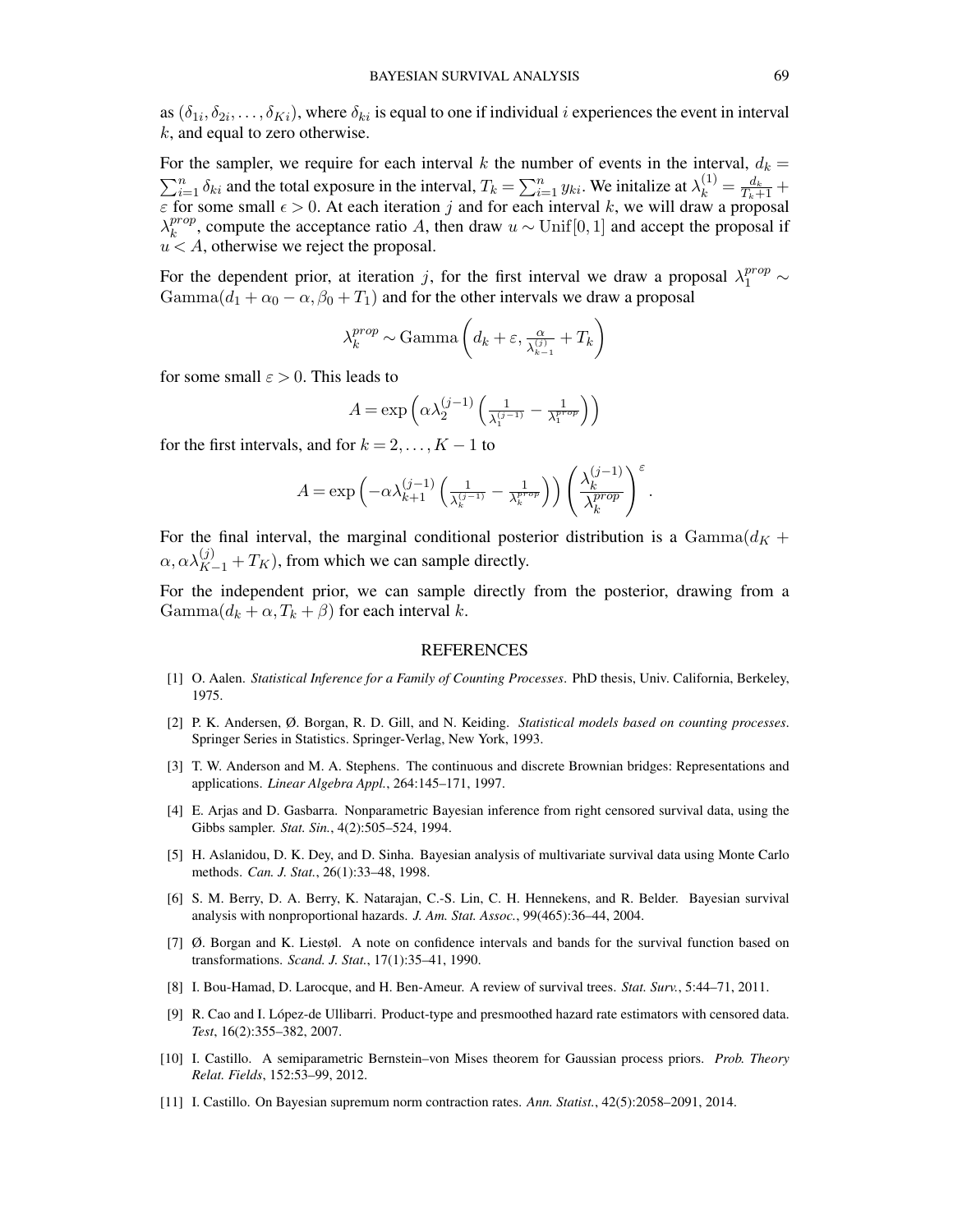- <span id="page-69-3"></span>[12] I. Castillo and R. Nickl. Nonparametric Bernstein–von Mises Theorems in Gaussian white noise. *Ann. Statist.*, 41(4):1999–2028, 2013.
- <span id="page-69-4"></span>[13] I. Castillo and R. Nickl. On the Bernstein–von Mises phenomenon for nonparametric Bayes procedures. *Ann. Statist.*, 42(5):1941–1969, 2014.
- <span id="page-69-5"></span>[14] I. Castillo and J. Rousseau. A Bernstein–von Mises theorem for smooth functionals in semiparametric models. *Ann. Statist.*, 43(6):2353–2383, 2015.
- <span id="page-69-17"></span>[15] I. Castillo and J. Rousseau. Supplement to "a Bernstein–von Mises theorem for smooth functionals in semiparametric models". *Ann. Statist.*, 43(6), 2015.
- <span id="page-69-10"></span>[16] I. Castillo and S. van der Pas. Supplement to "Bayesian multiscale survival analysis". 2020.
- [17] A. Cohen, I. Daubechies, and P. Vial. Wavelets on the interval and fast wavelet transforms. *Appl. Comput. Harmon. Anal.*, 1(1):54–81, 1993.
- <span id="page-69-9"></span>[18] P. De Blasi and N. L. Hjort. The Bernstein–von Mises theorem in semiparametric competing risks models. *J. Stat. Plan. Infer.*, 139(7):2316–2328, 2009.
- <span id="page-69-8"></span>[19] P. De Blasi, G. Peccati, and I. Prünster. Asymptotics for posterior hazards. *Ann. Statist.*, 37(4):1906–1945, 2009.
- <span id="page-69-12"></span>[20] S. Donnet, V. Rivoirard, J. Rousseau, and C. Scricciolo. Posterior concentration rates for counting processes with Aalen multiplicative intensities. *Bayesian Anal.*, 12(1):53–87, 2017.
- <span id="page-69-2"></span>[21] L. Fahrmeir and S. Lang. Bayesian inference for generalized additive mixed models based on Markov random field priors. *J. R. Stat. Soc. C Appl. Stat.*, 50(2):201–220, 2001.
- <span id="page-69-16"></span>[22] M. Friedman. Piecewise exponential models for survival data with covariates. *Ann. Statist.*, 10(1):101–113, 1982.
- <span id="page-69-1"></span>[23] D. Gamerman. Dynamic Bayesian models for survival data. *J. R. Stat. Soc. C Appl. Stat.*, pages 63–79, 1991.
- <span id="page-69-11"></span>[24] S. Ghosal, J. K. Ghosh, and A. W. van der Vaart. Convergence rates of posterior distributions. *Ann. Statist.*, 28(2):500–531, 2000.
- <span id="page-69-18"></span>[25] S. Ghosal and A. van der Vaart. Posterior convergence rates of Dirichlet mixtures at smooth densities. *Ann. Statist.*, 35(2):697–723, 2007.
- <span id="page-69-15"></span>[26] S. Ghosal and A. van der Vaart. *Fundamentals of nonparametric Bayesian inference*, volume 44 of *Cambridge Series in Statistical and Probabilistic Mathematics*. Cambridge University Press, Cambridge, 2017.
- <span id="page-69-19"></span>[27] E. Giné and R. Nickl. Uniform limit theorems for wavelet density estimators. *Ann. Probab.*, 37(4):1605– 1646, 2009.
- <span id="page-69-13"></span>[28] W. J. Hall and J. A. Wellner. Confidence bands for a survival curve from censored data. *Biometrika*, 67(1):133–143, 1980.
- <span id="page-69-6"></span>[29] N. L. Hjort. Nonparametric Bayes estimators based on beta processes in models for life history data. *Ann. Statist.*, 18(3):1259–1294, 1990.
- <span id="page-69-14"></span>[30] T. R. Holford. The analysis of rates and of survivorship using log-linear models. *Biometrics*, 36(2):299–305, 1980.
- <span id="page-69-20"></span>[31] C. Huber and B. MacGibbon. Lower bounds for estimating a hazard. In *Advances in survival analysis*, volume 23 of *Handbook of Statistics*, pages 209–226. Elsevier, Amsterdam, 2004.
- <span id="page-69-21"></span>[32] I. A. Ibragimov and R. Z. Has'minskiĭ. Estimation of infinite-dimensional parameter in Gaussian white noise. *Dokl. Akad. Nauk SSSR*, 236(5):1053–1055, 1977.
- <span id="page-69-0"></span>[33] J. G. Ibrahim, M.-H. Chen, and D. Sinha. *Bayesian survival analysis*. Springer Science & Business Media, 2013.
- <span id="page-69-7"></span>[34] Y. Kim. The Bernstein-von Mises theorem for the proportional hazard model. *Ann. Statist.*, 34(4):1678– 1700, 2006.